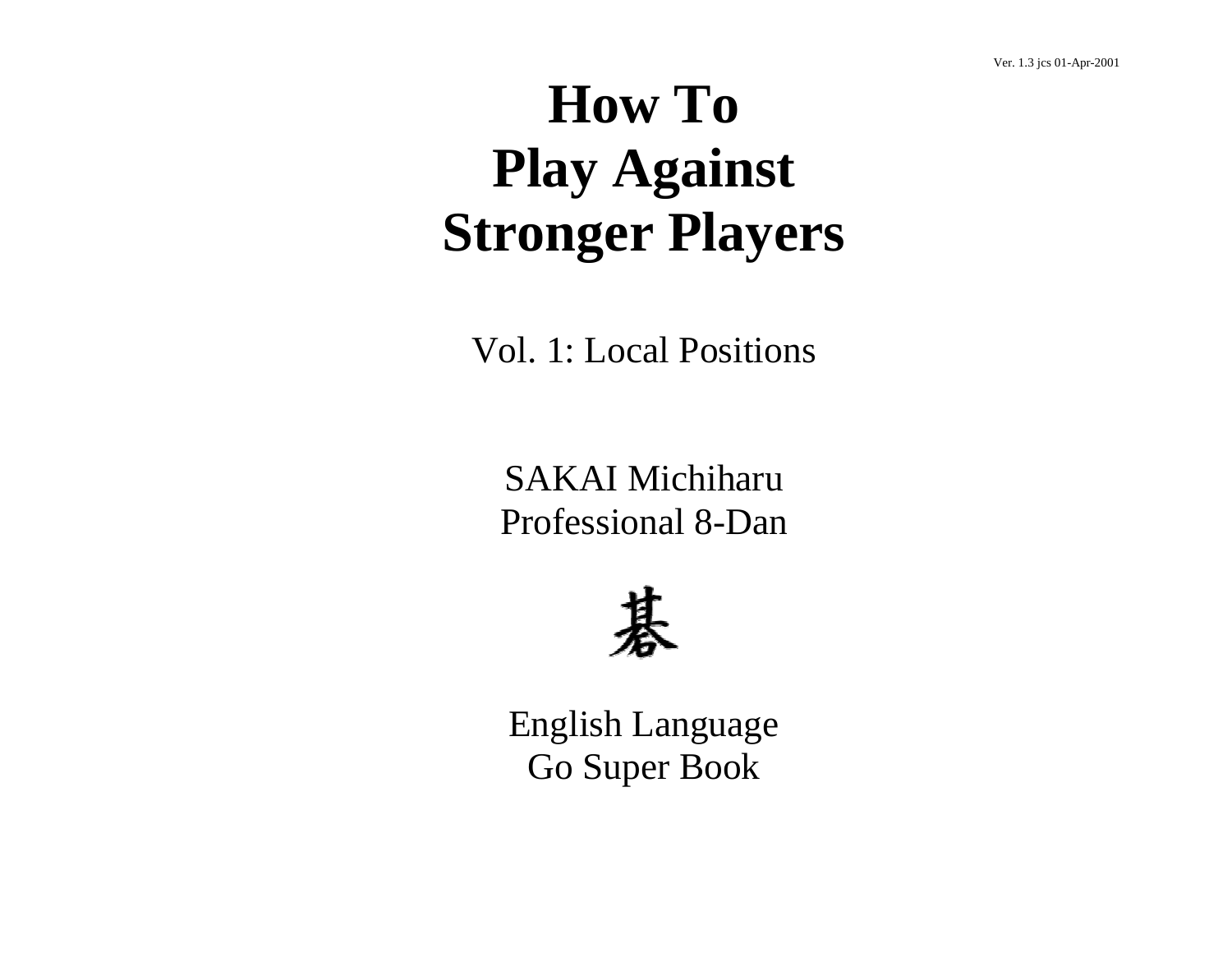

#### **2001 American Go Association All rights reserved.**  Reproduction in whole or part is forbidden without explicit written permission.

Original Japanese language edit[ion](http://www.wingsgoclub.org/) [published](http://www.wingsgoclub.org/) [as](http://www.wingsgoclub.org/) [Go](http://www.wingsgoclub.org/) [Super](http://www.wingsgoclub.org/) Book No. 7, first printing Showa 44 (1969), copyright Nihon Ki-in. **Deep thanks to the Nihon Ki-in for granting permission to translate and publish this book for the benefit of English speaking Go players.** 

> Printed in USA First Distribution February, 2001

Translation Steven Bretherick Editing and Layout John C. Stephenson Proofreaders Roy Laird, Andreas Balser

For general information about American Go Association activities, visit www.usgo.org

**For obtaining this book on-line, visit the Wings Across Calm Water Go Club website at**  www.wingsgoclub.org **A single copy of this book may be downloaded for personal use. Reposting to the Internet, retransmission, selling or distributing is expressly prohibited without explicit written permission.**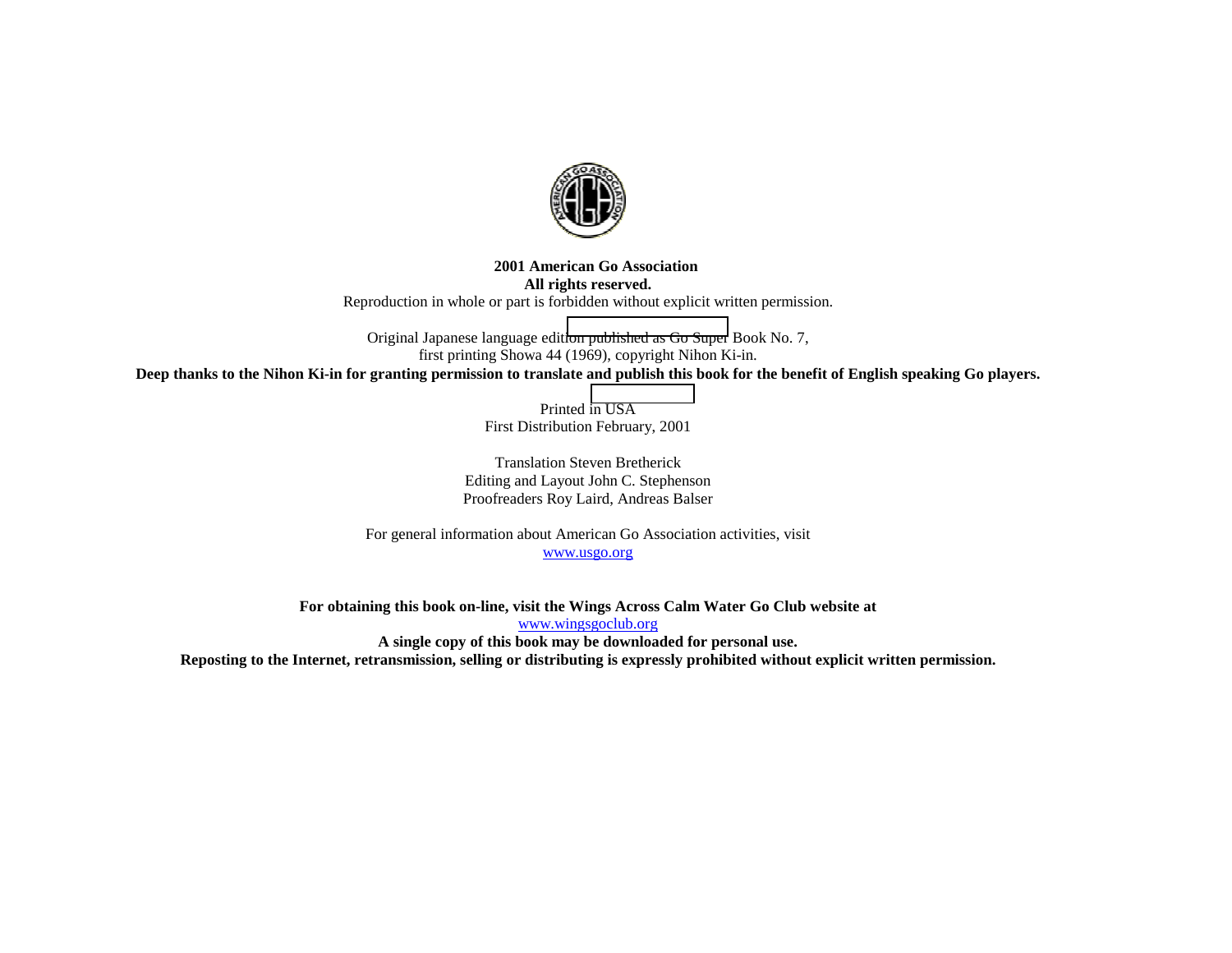# **Preface To the AGA Edition**

In the 1960's, the Japan Go Association (Nihon Kiin) published the popular "Go Super Books," a series of theme-oriented instructional volumes for mid-level players. Immensely popular in Japan, they became legendary among the small, newly formed, rising American go community. Many Western players owned "Super Books" even though we spoke no Japanese, just to derive what benefit we could from studying the diagrams.

Now for the first time, we can study the diagrams and read about them too. When former AGA President John Stephenson and translator Stephen Bretherick decided to produce translations of Japanese material for the AGA, they chose well for this wonderful first effort. With more and more serious beginners entering the US go scene, there is a growing need for material that will help up-and-coming players to climb the ladder of success by defeating those above. The AGA is extremely grateful to the Wings Across Calm Water go club for producing and distributing this book on the AGA's behalf. In a wonderful irony of life in the 21<sup>st</sup> century, an AGA Chapter that exists only in cyberspace has placed this book in your hands.

This is a book that goes beyond the usual review of moves and sequences, suggesting productive goals and attitudes and then showing how to back them up. Most English-language writing on handicap go counsels patience and restraint for the weaker player. Take your time, we are told, and let the handicap stones assert their power. This book, in contrast, advocates a more aggressive stance. The first four words of commentary on Basic Position 1: "Don't be too respectful." Learn to refute these White overplays, and suddenly *shodan* may not seem so far away.

#### **Roy Laird, President, The American Go Association, New York, January 2001**

# **Introduction**

In my many years of working with amateur players, one thing I've felt most acutely is their exaggerated fear of the stronger player. They add a move where none is needed, avoid fights they could easily profit from and in general react in fear to shapeless shadows.

Based on these observations, I've written this book in the hopes that you can cast off your needless fears of stronger players.

The book is divided into two volumes. Volume one treats 25 local positions that frequently arise in handicap games. I expect working through these positions to help build up your fundamental strength. In Volume two, I've examined amateur weaknesses using as source material actual handicap games I've played with students. I'm sure many of these games contain moves not too dissimilar from moves you've played yourself, which should give you a greater appreciation for the lessons they contain.

In general, I've tried to select problems at about the 4-5 kyu to shodan level. I hope that reading it will nurture in you a confidence that helps you say "Stronger players don't scare me."

#### **SAKAI Michiharu, Professional 8-dan, Autumn 1969**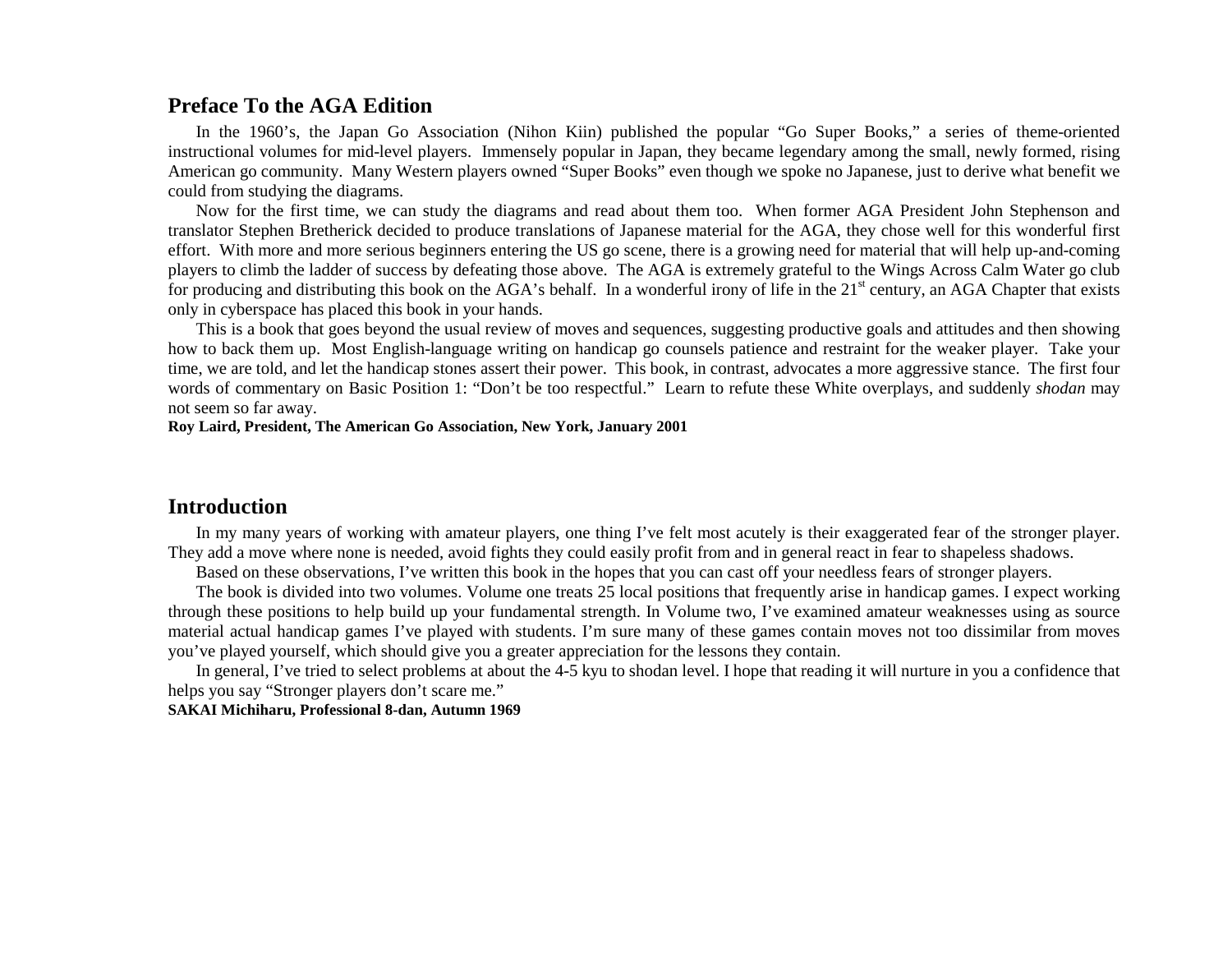# **Contents**







**1**

**1**

page 17

 $\top$ 

 $\frac{1}{\text{page 21}}$ 



![](_page_3_Figure_5.jpeg)

![](_page_3_Figure_6.jpeg)

![](_page_3_Figure_7.jpeg)

![](_page_3_Figure_8.jpeg)

| page 44 |  |  |  |  |  |
|---------|--|--|--|--|--|

![](_page_3_Figure_10.jpeg)

![](_page_3_Figure_11.jpeg)

![](_page_3_Figure_12.jpeg)

![](_page_3_Figure_13.jpeg)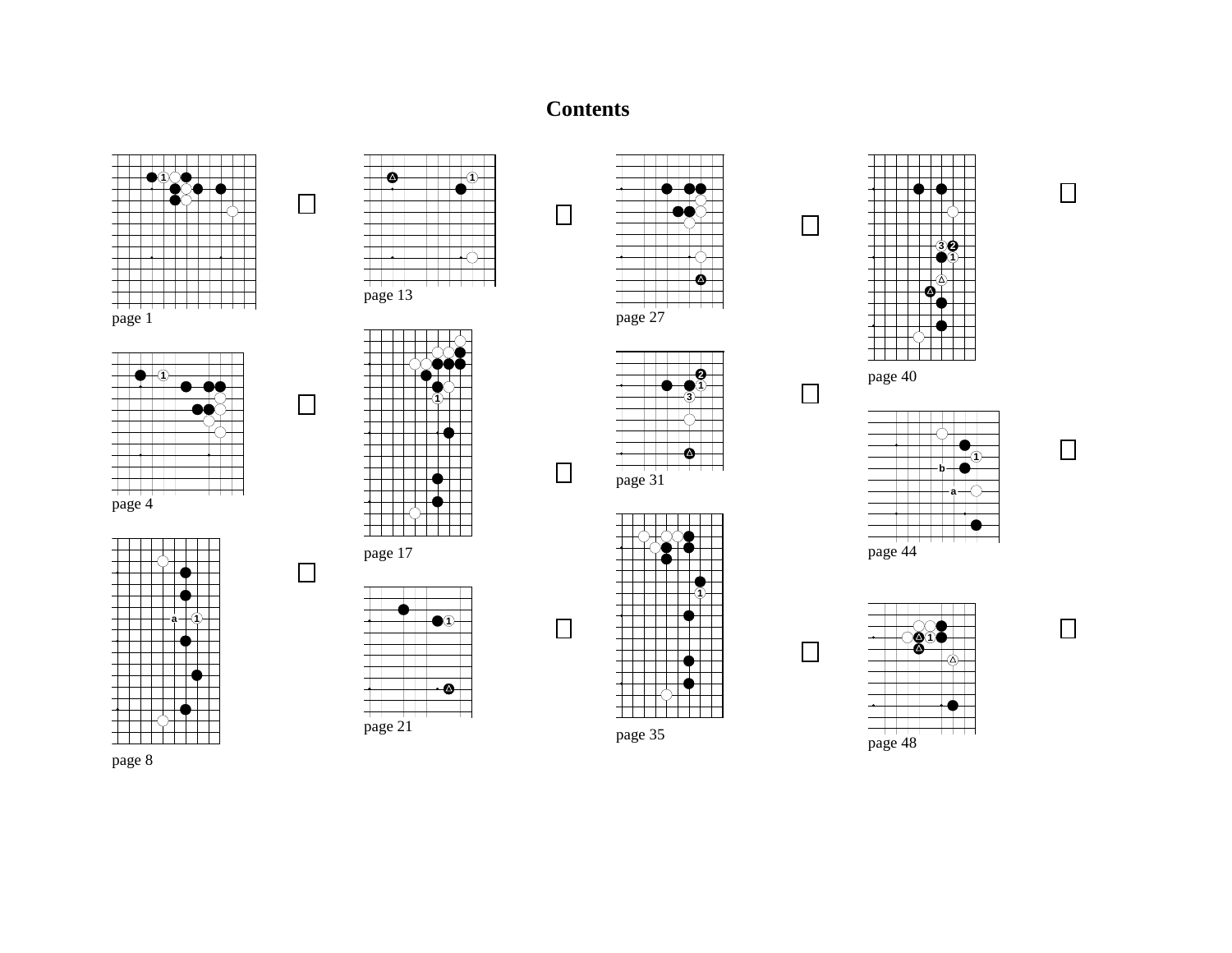![](_page_4_Figure_1.jpeg)

**1**

**1**

**1a**

page 52

daharahasi dan dan dan dan dan dan bagi dan dan bagi dan dan dan dan bagi dan dan dan dan bagi dan dan dan dan

page 57

| page 89 |  |  |  |  |
|---------|--|--|--|--|

| page 85 |  |  |  |
|---------|--|--|--|
|         |  |  |  |

Ŧ

![](_page_4_Figure_6.jpeg)

| page 101 |  |  |
|----------|--|--|

page 97

page 93

|  |  | 3<br>Þ |  |
|--|--|--------|--|
|  |  |        |  |
|  |  |        |  |
|  |  |        |  |
|  |  |        |  |
|  |  |        |  |
|  |  |        |  |
|  |  |        |  |
|  |  |        |  |
|  |  |        |  |
|  |  |        |  |
|  |  |        |  |
|  |  |        |  |
|  |  |        |  |
|  |  |        |  |
|  |  |        |  |
|  |  |        |  |
|  |  |        |  |
|  |  |        |  |

|  |  | page 105 |  |  |  |
|--|--|----------|--|--|--|

| Ζ |  |  |  |  |
|---|--|--|--|--|

page 109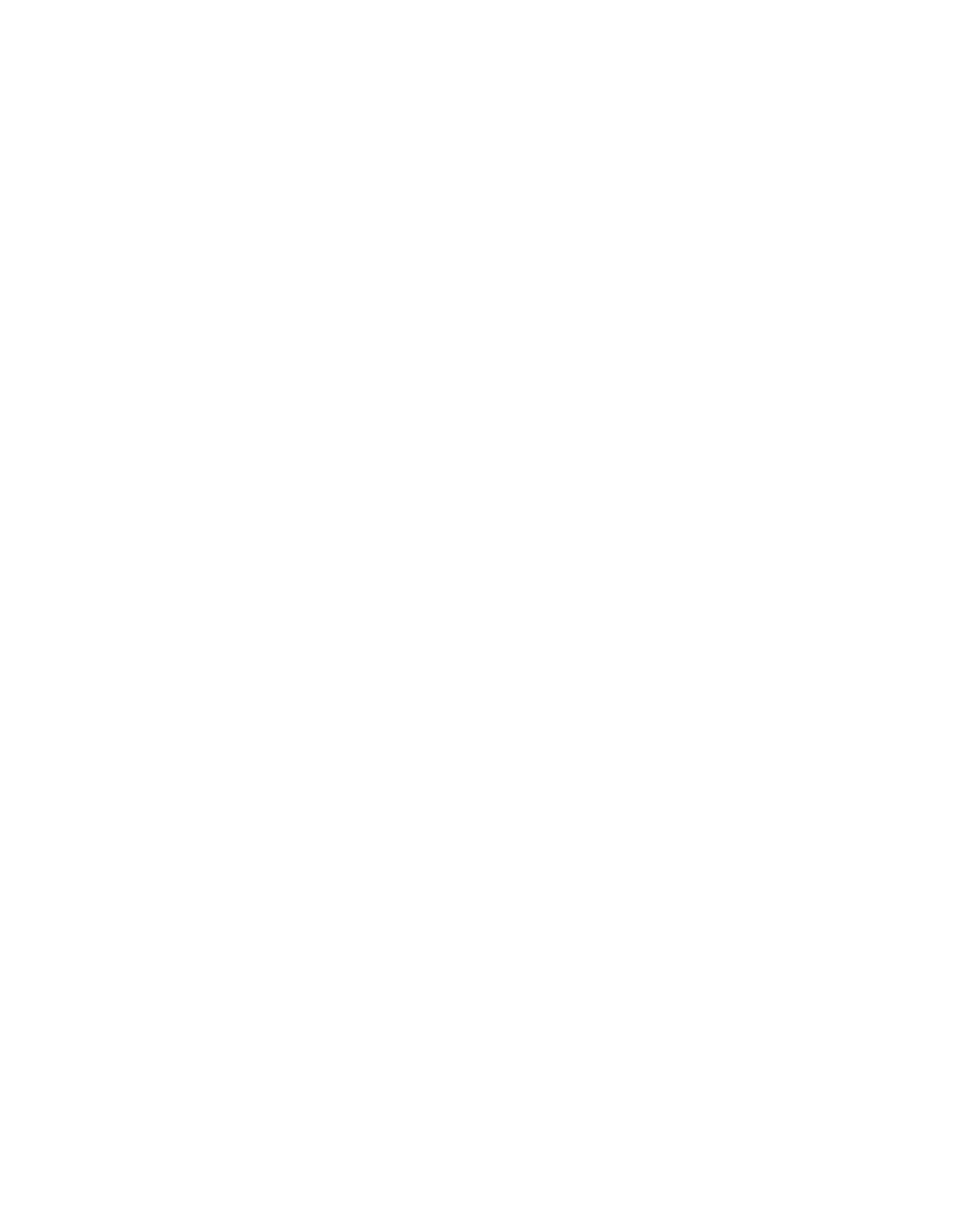**Basic Position One** 

![](_page_6_Figure_1.jpeg)

#### **Don't Waver**

White 1 is an unsound bluff hoping for an error by Black. If Black doesn't know the correct response, he can get in a lot of trouble.

# **Proper Black Attitude**

Firmly taking away liberties is the best way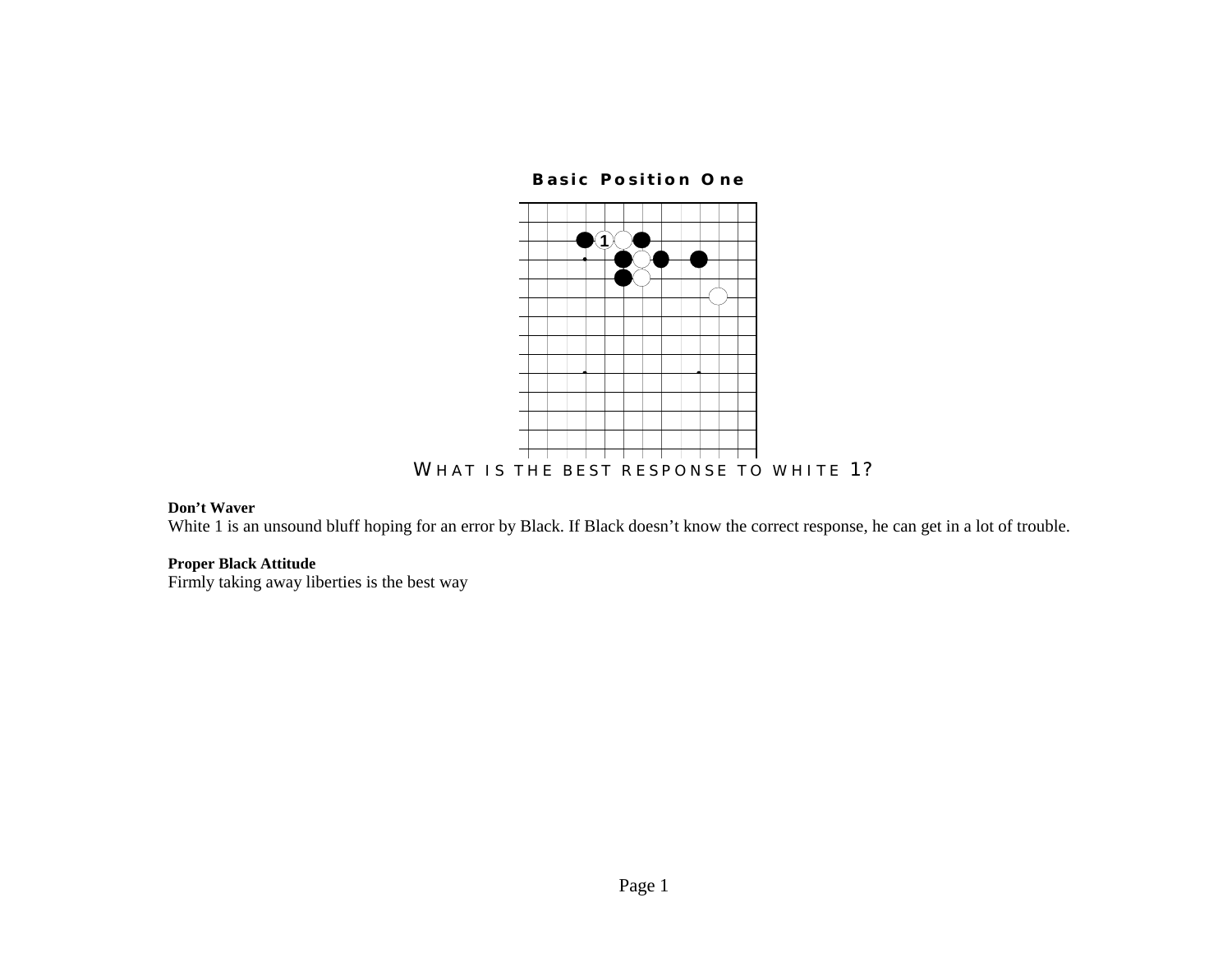![](_page_7_Figure_0.jpeg)

![](_page_7_Figure_1.jpeg)

Instead of 1 in the Basic Position, proper play consists of cutting at 1 and extending to 3. Black grips a stone with 4 and jumps to 6 to complete the *joseki*. White's hope in playing the unsound bluff of 1 in the Basic Position is …

![](_page_7_Picture_3.jpeg)

# **Diagram 2 (Black is snared by the trap)**

that Black will extend to 1. Then White cuts at 2 and catches two stones by extending to 4. The marked stone is in just the right position to get the job done. Therefore, instead of Black 1 here

![](_page_7_Figure_6.jpeg)

…

![](_page_7_Figure_7.jpeg)

Black 1 is absolutely necessary. Although the shape is bad, this move takes away a liberty. The best White can manage is to *hane* at 2. If the ladder is favorable, the descent to 3 is a great move. White has nothing better than to give atari with 4 and save the two stones with 6. Black can now turn his attention to attacking the two marked stones

![](_page_7_Figure_9.jpeg)

# **Diagram 4 (A huge success for Black)**

Black can give *atari* with 7, then with 9. If White tries to escape with 10, then Black 11 is a brilliant move that stops White cold. White's cut at *a* is a trifle worrying, but Black can squeeze at b, then give *atari* at c. White is caught in a ladder.

![](_page_7_Picture_12.jpeg)

![](_page_7_Figure_13.jpeg)

As we mentioned in Diagram 3, the successful result in Diagram 4 is predicated on a ladder being favorable to Black. If the ladder favors White, then it's possible to answer the marked stone with White 1 and 3. Now it is Black whose position crumbles, so you need to watch for this ladder.

![](_page_7_Picture_15.jpeg)

![](_page_7_Figure_16.jpeg)

If the ladder is bad Black can solidly connect with 1. White gets some extra space by forcing with 2, but as in Diagram 4, Black can still capture with 5 and 7, with a fine position.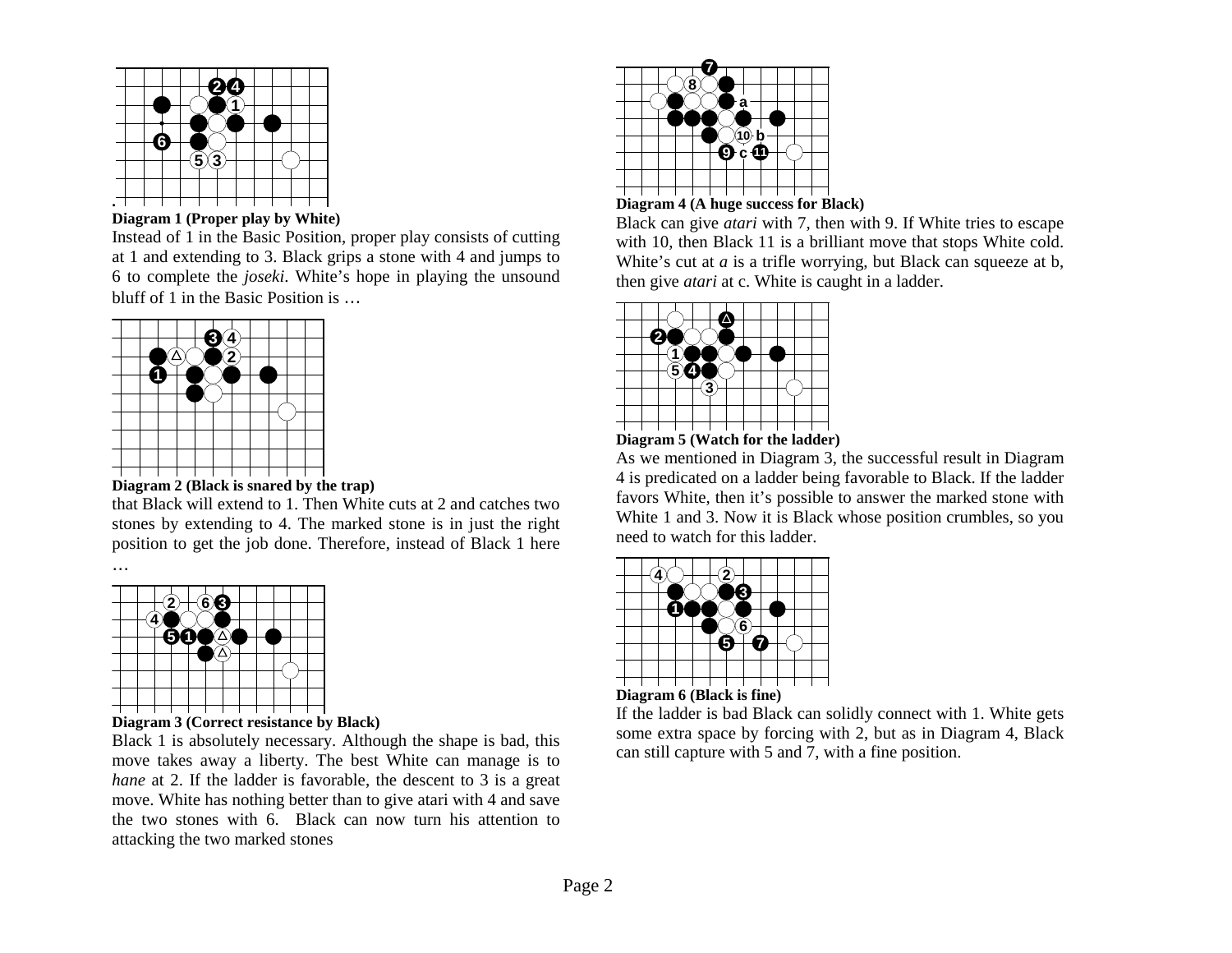*atari* from below with 5, but the loss of the marked stone leaves his position lifeless

![](_page_8_Figure_1.jpeg)

**Diagram 7 (White can breathe)** 

When White plays the marked stone (returning to the Basic Diagram), Black can start by giving *atari* with 1 (although this is less preferable than the course of play in diagrams 3-6). Black's connection at 3 makes a *miai* of the extension at 6 and the net at 7. White will push out with 4 and play will follow the course up to Black 7. This final position is playable for Black.

![](_page_8_Figure_4.jpeg)

**Diagram 8 (If White gets greedy** … **)** 

If White skips 4 in the previous diagram, and hopes to use the push at 1 as a forcing move, he's wishing for an early Christmas. Black can force with 2, then play the extension at 4. Black has absolutely nothing to fear from this fight since Black *a* is forcing. But if Black misses the chance to play at 2…

![](_page_8_Figure_7.jpeg)

#### **Diagram 9 (White gets his wish)**

Hurrying to play the extension at Black 1 gives White his wish after the push and cut of 2 and 4. Black's only option is to give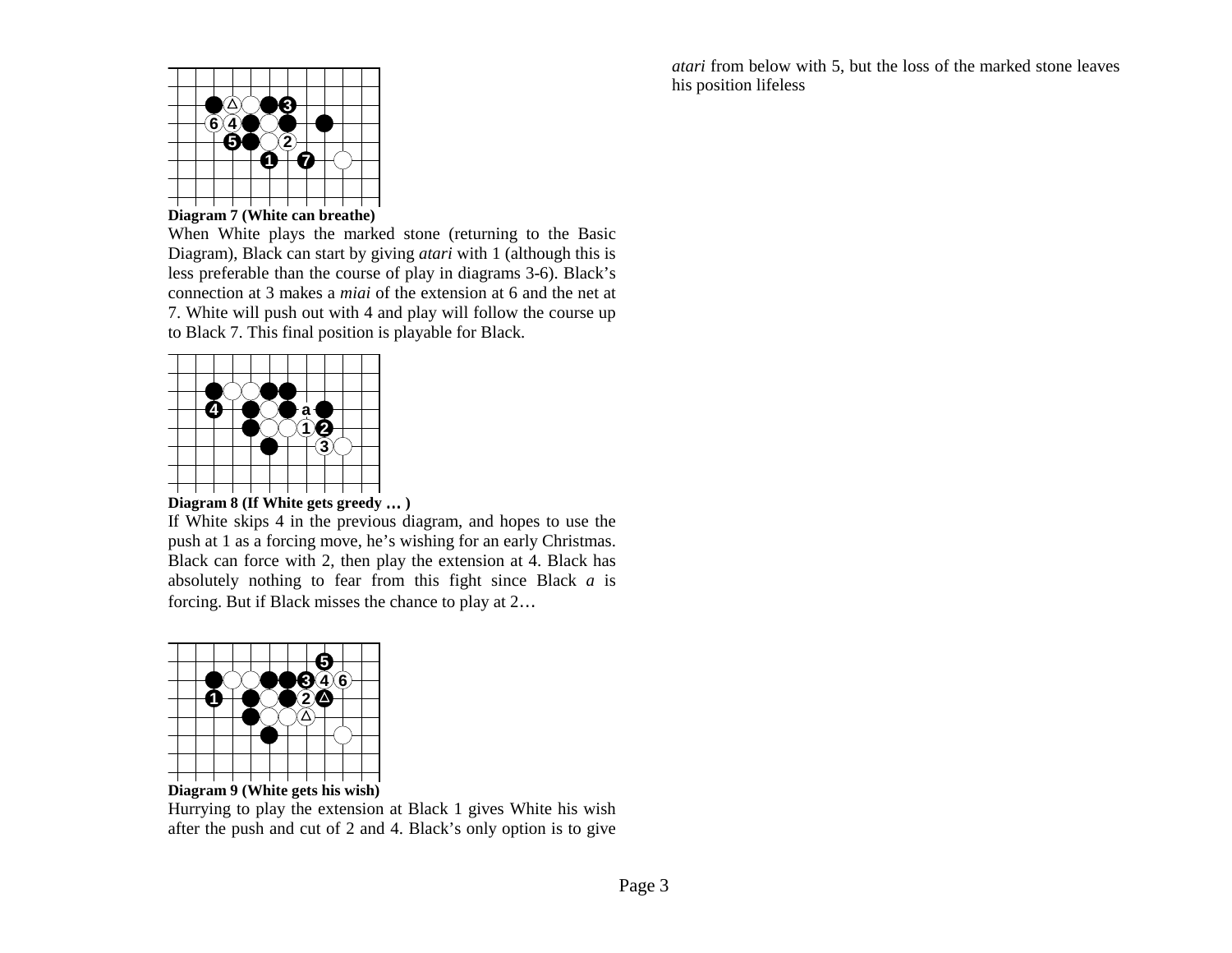![](_page_9_Figure_0.jpeg)

## **Capture Them All**

Common sense should tell us that White's invasion at 1 is unreasonable, but if Black doesn't know the correct response he can easily find himself getting swindled.

#### **Proper Black Attitude**

If Black attacks correctly there is no way that White can live. Black should look to swallow the invasion whole.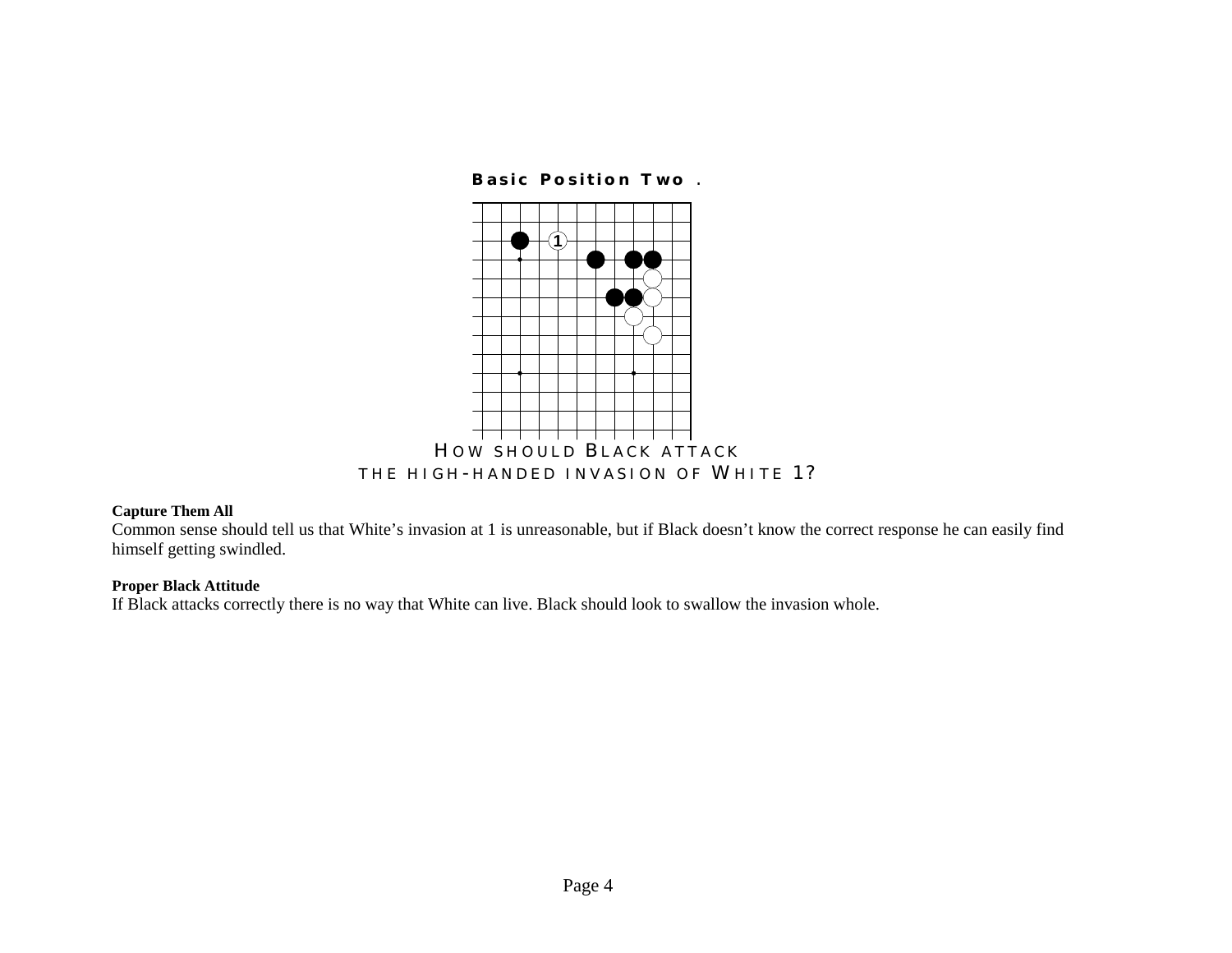![](_page_10_Figure_0.jpeg)

![](_page_10_Figure_1.jpeg)

For reference, here are the moves leading up to the Basic Position. White approaches at 1 and Black responds with the attach-and-extend *joseki*. After White and Black each protect with 7 and 8 respectively, White suddenly invades at 9.

![](_page_10_Figure_3.jpeg)

![](_page_10_Figure_4.jpeg)

Black 1 is an absolute must. One possible try for White is the peep at 2. For Black to block at 3 and 5 isn't quite right. The problem is that after connecting at 6, White can jump all the way to 8. Now this White group is very unlikely to die.

![](_page_10_Figure_6.jpeg)

Continuing from the previous diagram, if Black blocks at 9, White makes shape with 10. This is a great move. When Black connects at 11, White protects with 12. This shape is absolutely alive. Letting White live this brazenly is no good for Black. (If What doesn't play 12, Black *a* followed by the *hane* at *b* will kill the group.)

![](_page_10_Figure_8.jpeg)

![](_page_10_Figure_9.jpeg)

Instead of Black 9 in the previous diagram, jumping in at 1 is more powerful. Of course White responds with 2 and 4. Now Black 5 is effective. When White connects with 6, Black takes away a liberty with 7.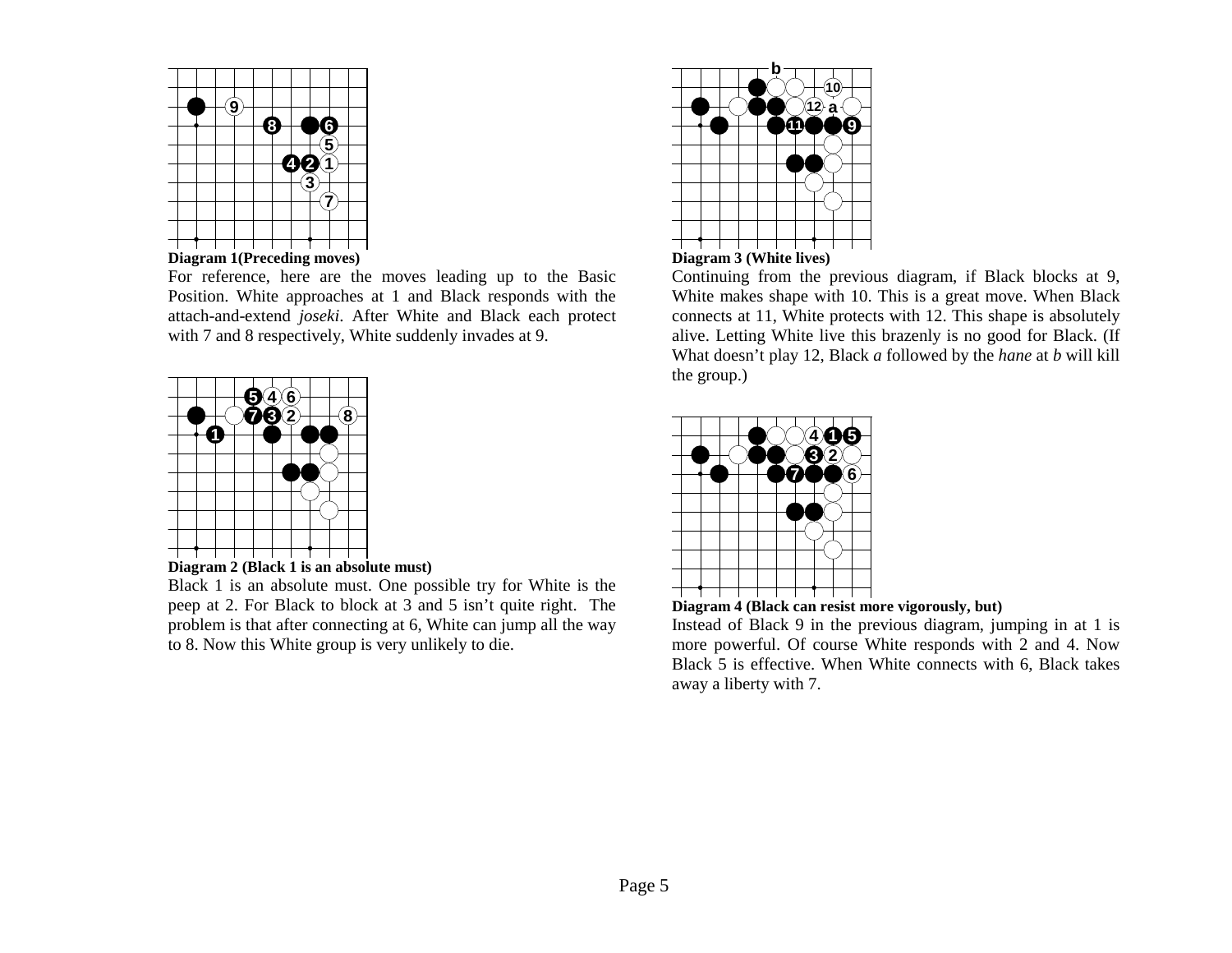![](_page_11_Figure_0.jpeg)

# $\frac{1}{\text{Diagram}}$   $\frac{1}{\text{S}}$  (Ko)

Continuing from the previous diagram, White must *hane* at 1. Black in turn must bend at 2. Now White 3 is a superb move. Even if Black tries to avoid a *ko* with 4, the *hane* at 5 brings one about. Getting a *ko* in this position is a success for White.

![](_page_11_Figure_3.jpeg)

![](_page_11_Figure_4.jpeg)

Instead of 5 in Diagram 2, Black should play 1 in this diagram, connecting with good *aji*. The sequence from White's *kosumi* at 2 through the block at Black 5 is forced. Then perhaps White can try to push out with 6. Black's response to this move is the key point.

![](_page_11_Figure_6.jpeg)

**Diagram 7 (Black forcefully captures)** 

Black's *kosumi* at 1 is the right move. If White blocks at 2, Black blocks at 3 and connects at 5. The entire White group is captured. If instead of 2, White flees with 3, then Black just snips off the tail with 2.

![](_page_11_Figure_9.jpeg)

If Black leaves out 1 in the previous diagram, then the attachment at White 1 succeeds. White responds to 3 and 5 with 4 and 6 and lives. As you can see, Black 1 in Diagram 7 is a vital point.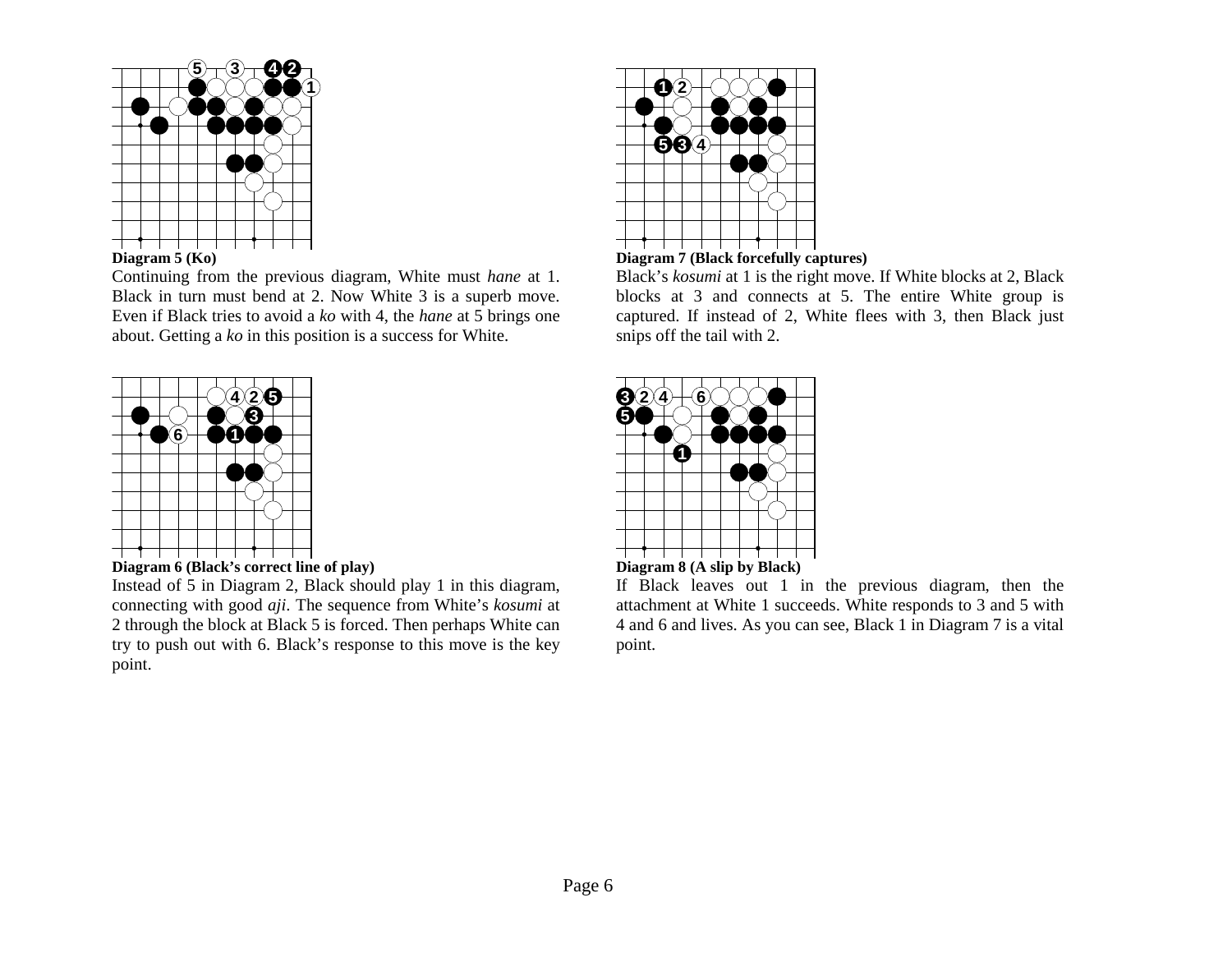![](_page_12_Figure_0.jpeg)

![](_page_12_Figure_1.jpeg)

(Going back to Diagram 2) White can also attach at 1. This offers formidable resistance. If Black blocks at 2, White makes shape with 3 and sets up a *ko* with 5. White should be able to get a good result here. Therefore, instead of Black 2…

![](_page_12_Figure_3.jpeg)

**Diagram 10 (A fierce attack)** 

Extending with Black 1 is an effective attack. If White extends with 2, Black jumps with 3. After attaching and extending with 4 and 6, it looks as if White has gotten some breathing room, but…

![](_page_12_Figure_6.jpeg)

**Diagram 11(A crushing placement)** 

After Black connects with 1, White can't quite find an easy way to live; that is, when White blocks at 4, Black's placement at 5 is crushing. If Black skips 5 and just connects at 7, White 5 lives. But continuing after 7 …

![](_page_12_Figure_9.jpeg)

Even if White tries to make more space with 8, Black plays the *kosumi* at 9 and again at 11 creating a 5 stone *nakade*. White dies. The move order is important. If instead of 9 Black plays at 11 first, then White plays at 9 and doesn't die.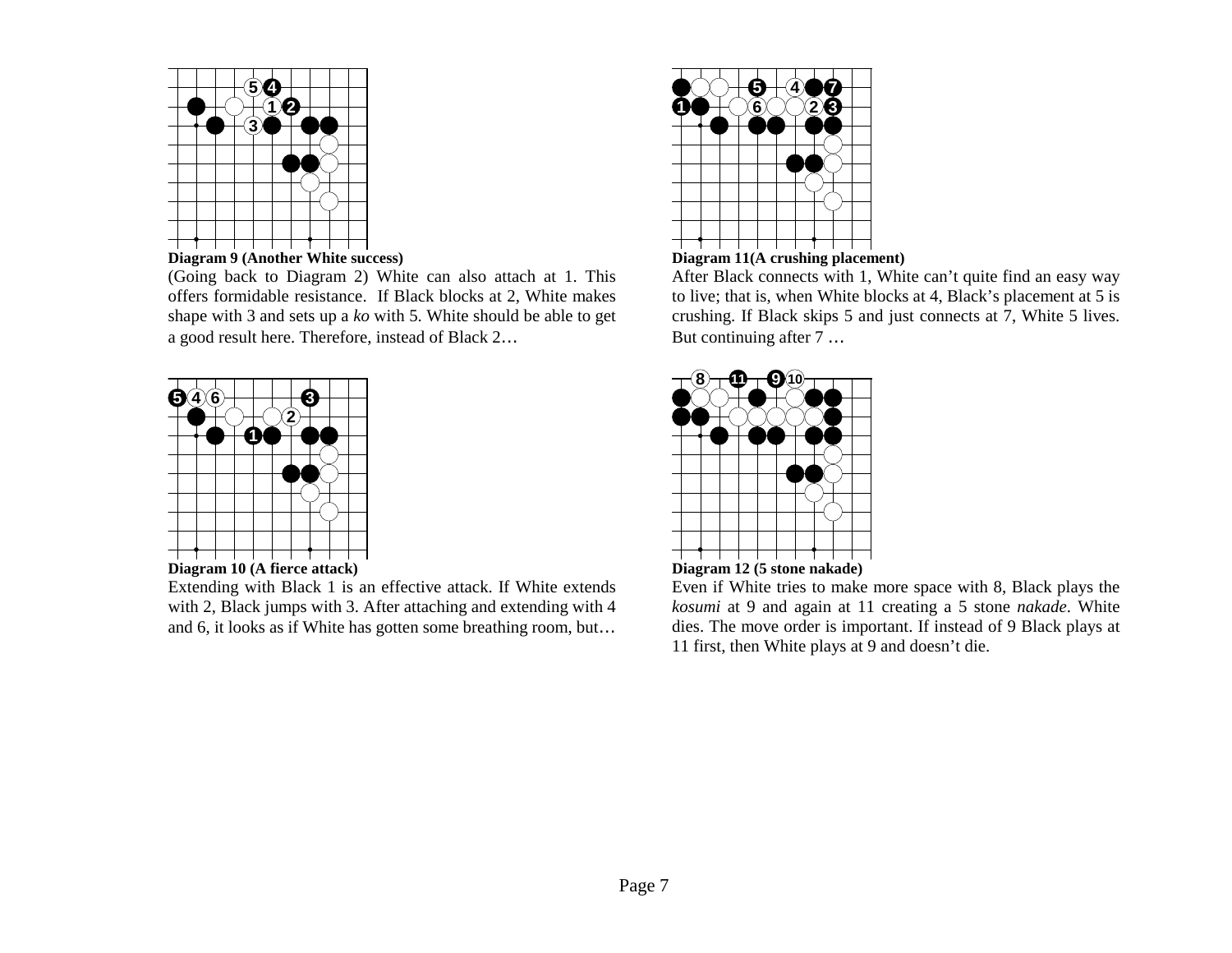## **Basic Position Three**

![](_page_13_Figure_1.jpeg)

# **H OW SHOULD B LACK CONTROL THE INVASION OF WHITE 1?**

#### **Enclosure comes first**

In handicap go, White frequently must dive in with moves knowing that they are unreasonable. White 1 in the Basic Position is a case in point.

# **Proper Black Attitude**

Whatever happens, Black should make sure that this White group couldn't get to the outside easily. Therefore, the first Black move should be an enclosure. You should also study the variations that follow.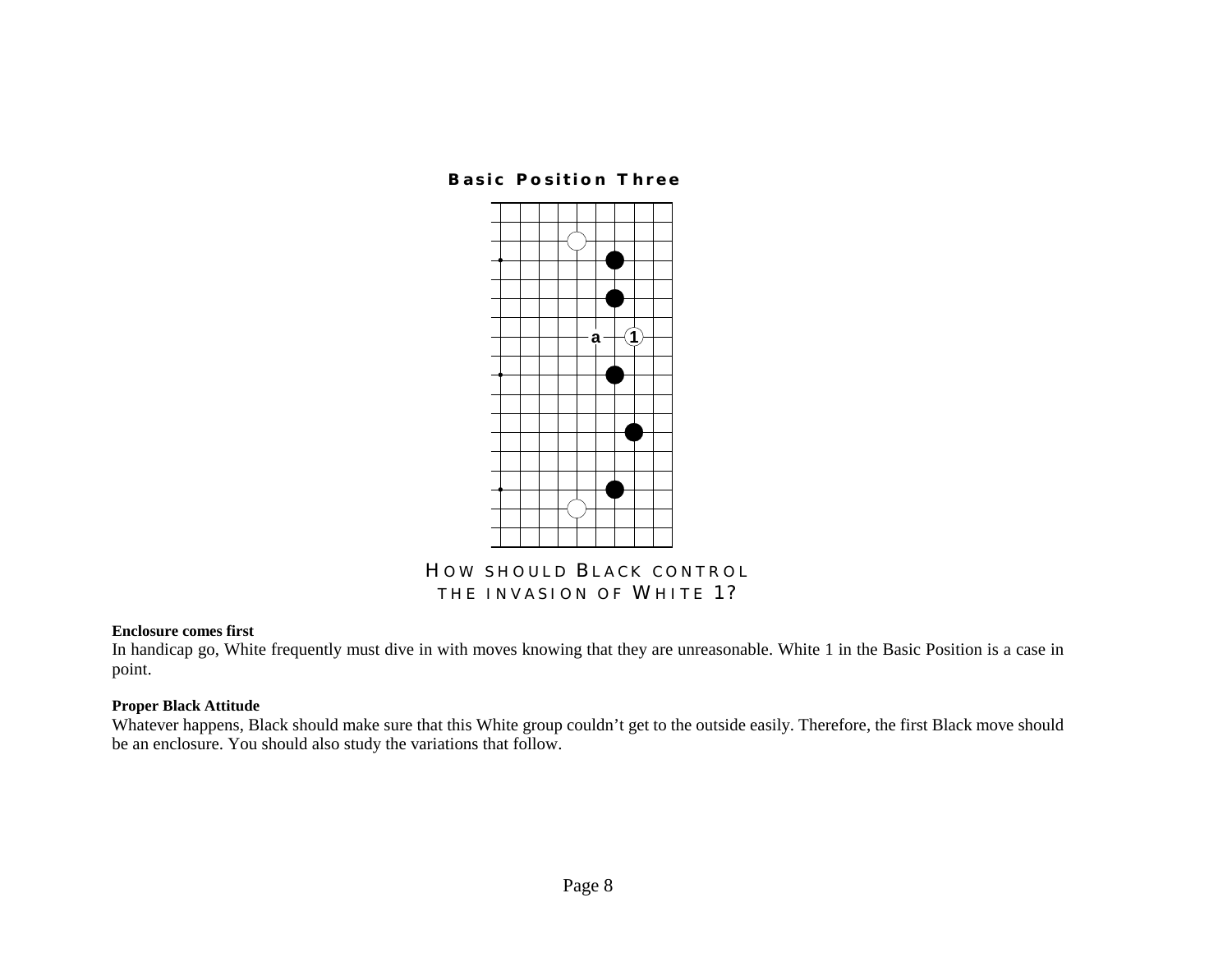![](_page_14_Figure_0.jpeg)

## **Diagram 1 (Attachment)**

No matter what, Black should begin with 1 to prevent White from sticking his head out. This can't be bad. White naturally responds by wedging at 2, looking to separate Black's stones. Now Black has a choice between *a* or *b*; which choice is correct?

![](_page_14_Figure_3.jpeg)

#### **Diagram 2 (Cutting below)**

Cutting below at 3 is correct. And when White extends to 4, connecting at 5 is a good move. At first glance, it seems that when White moves out with 6 and 8 that Black's position is getting split, but …

![](_page_14_Figure_6.jpeg)

## **Diagram 3 (Black is secure)**

Although White's *hane* at 10 makes a good shape, Black 11 and 13 are a good sequence. Black can force with the attachment at 15 to make White heavy, then capture with 17 to obtain a fully secure position.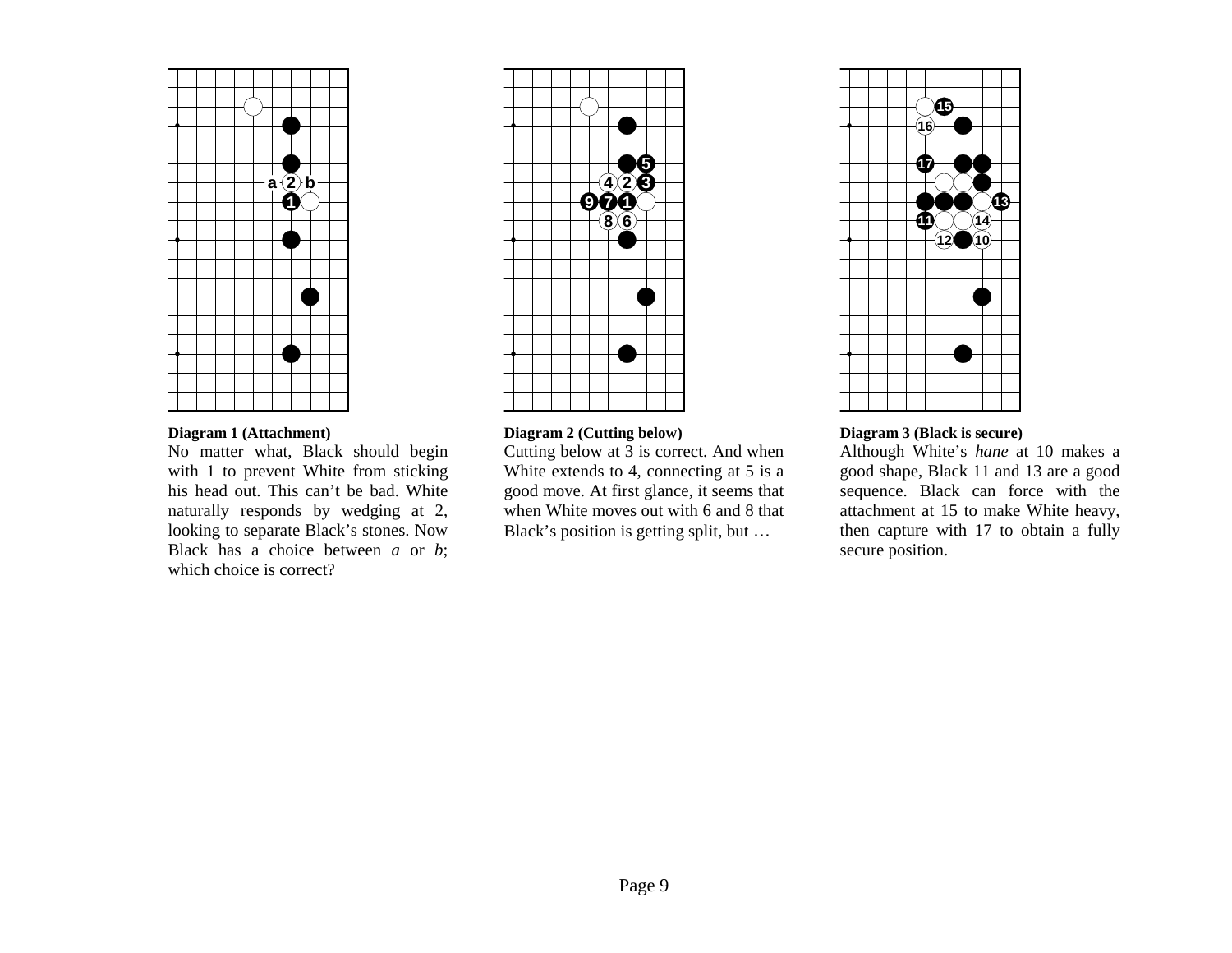![](_page_15_Figure_0.jpeg)

**Diagram 4 (White gobbles up Black's territory)** 

What happens if Black *atari*s from above at 1, instead of from below? When White connects at 2 and Black connects at 3, White can run out with 4 and 6 and live easily. White has gobbled up Black's territory.

![](_page_15_Figure_3.jpeg)

**Diagram 5 (Black tries a more violent approach)** 

The result in the previous diagram is just too bad to tolerate. Instead of 3 in the previous Diagram, 1 in this diagram is more severe. White seemingly has no choice but to cut at 2. After Black's connection at 3, White 4 is a natural try.

![](_page_15_Figure_6.jpeg)

# **Diagram 6 (Even)**

Black 5, escaping, is the only move—if Black tries to cut at 12 instead, things don't work out. Play continues with White giving *atari* at 6 through the connection at 12. The final result gives Black thickness in return for territory for White, an even exchange.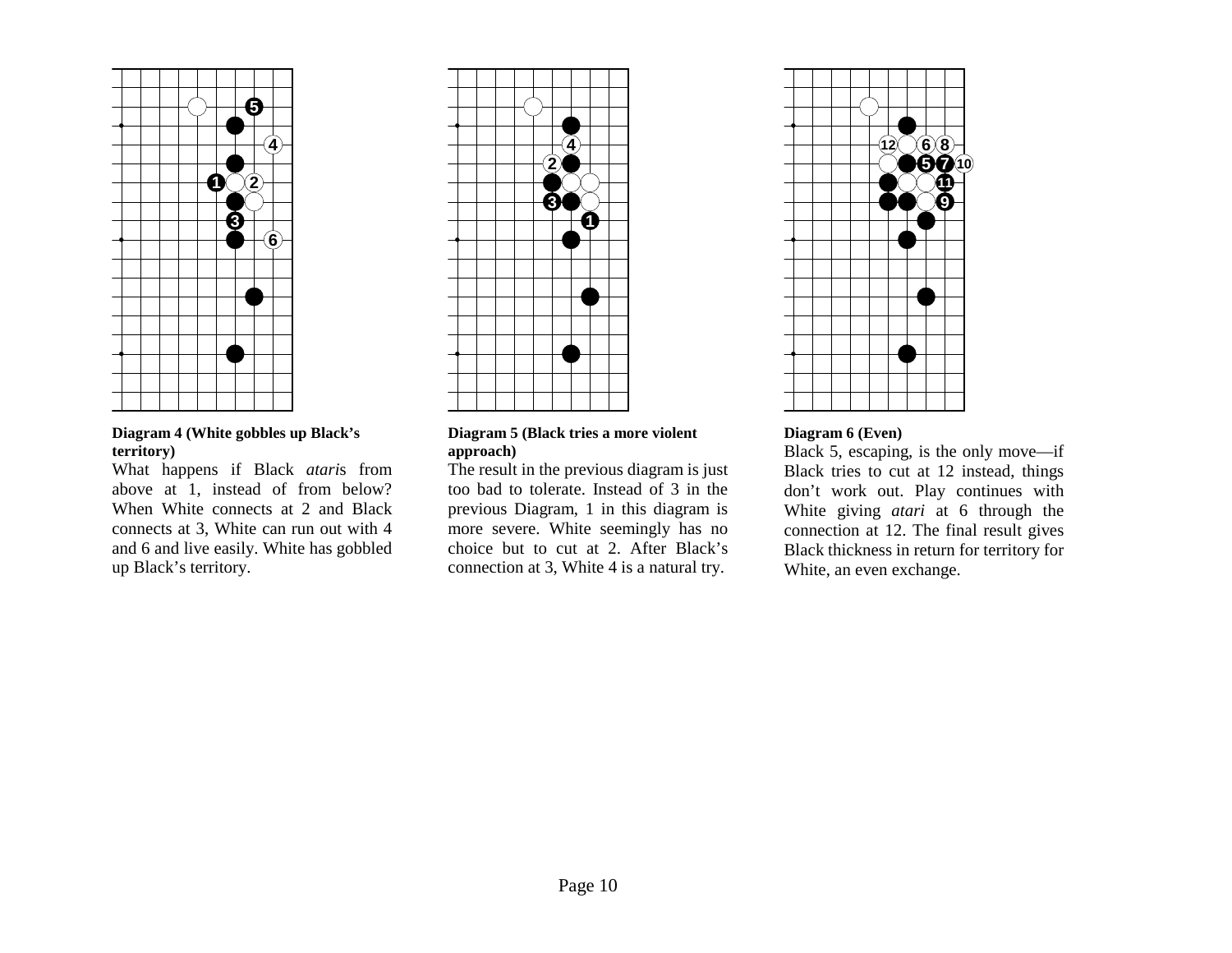![](_page_16_Figure_0.jpeg)

# **Diagram 7 (White dodges)**

The previous diagram ended in an even result, but this is due to a problem in White's play. That is, White should avoid the seemingly natural cut at 2 in Diagram 5, which is too direct.

Instead, White should first run out with 1 in the current diagram. Black has to be patient and connect with 2. But then White grabs the vital 3-3 point with 3, and has skillfully dodged Black's attack.

![](_page_16_Figure_4.jpeg)

#### **Diagram 8 (White develops quickly)**

Continuing from the previous diagram, disrupting the White connection with 4 and 6 is about the best Black can do. White can jump out to 7, developing quickly. Black pretty much needs to repair the cutting point with 8, so not only does White get 7 in, but Black ends in gote. This is no good for Black.

![](_page_16_Figure_7.jpeg)

#### **Diagram 9 (Unreasonable for Black)**

In Diagram 7, we saw White getting the vital 3-3 point. What happens if Black tries to get there first with 1 in the current diagram? White answers with 2 and 4, exposing Black's play as unreasonable.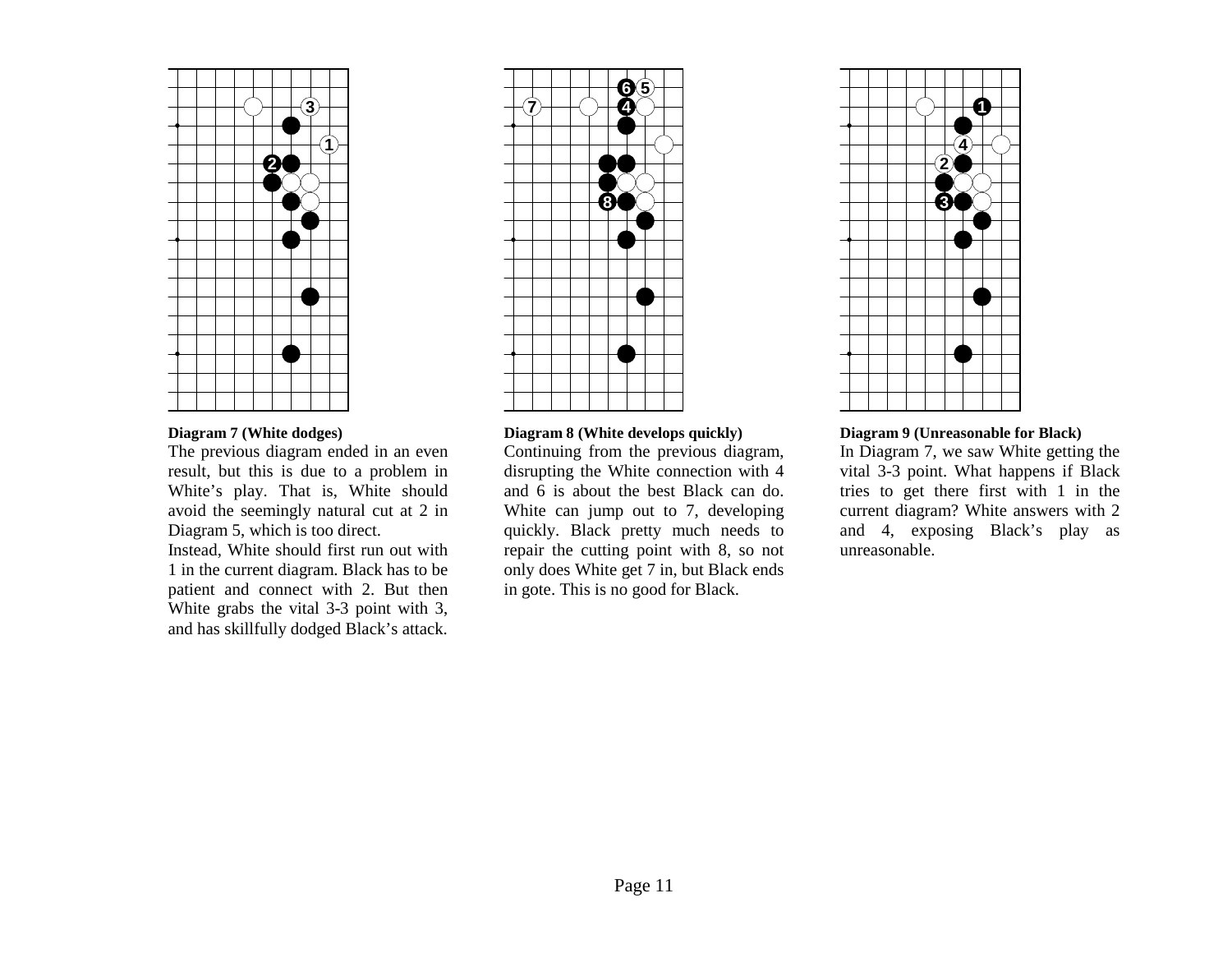![](_page_17_Figure_0.jpeg)

# **Diagram 10 (Black goes for a capture)**

Black's descent to 1, blocking the knight's move at *a,* is an attempt to capture White. However, White can secure life by playing *atari* at 2 and calmly extending to 6.

![](_page_17_Figure_3.jpeg)

#### **Diagram 11 (Black is left with cutting points)**

If Black extends to 7, White 8-14 give a completely living shape. What's more, there's not much to admire in Black's final position, which has cutting points at *a* and b.

![](_page_17_Figure_6.jpeg)

## **Diagram 12 (Sabaki for White)**

In the initial position, the knight's move at 1 is too loose for Black. This lets White look for complications with the attachment at 2. If Black plays 3, then White plays 4 to make *sabaki*.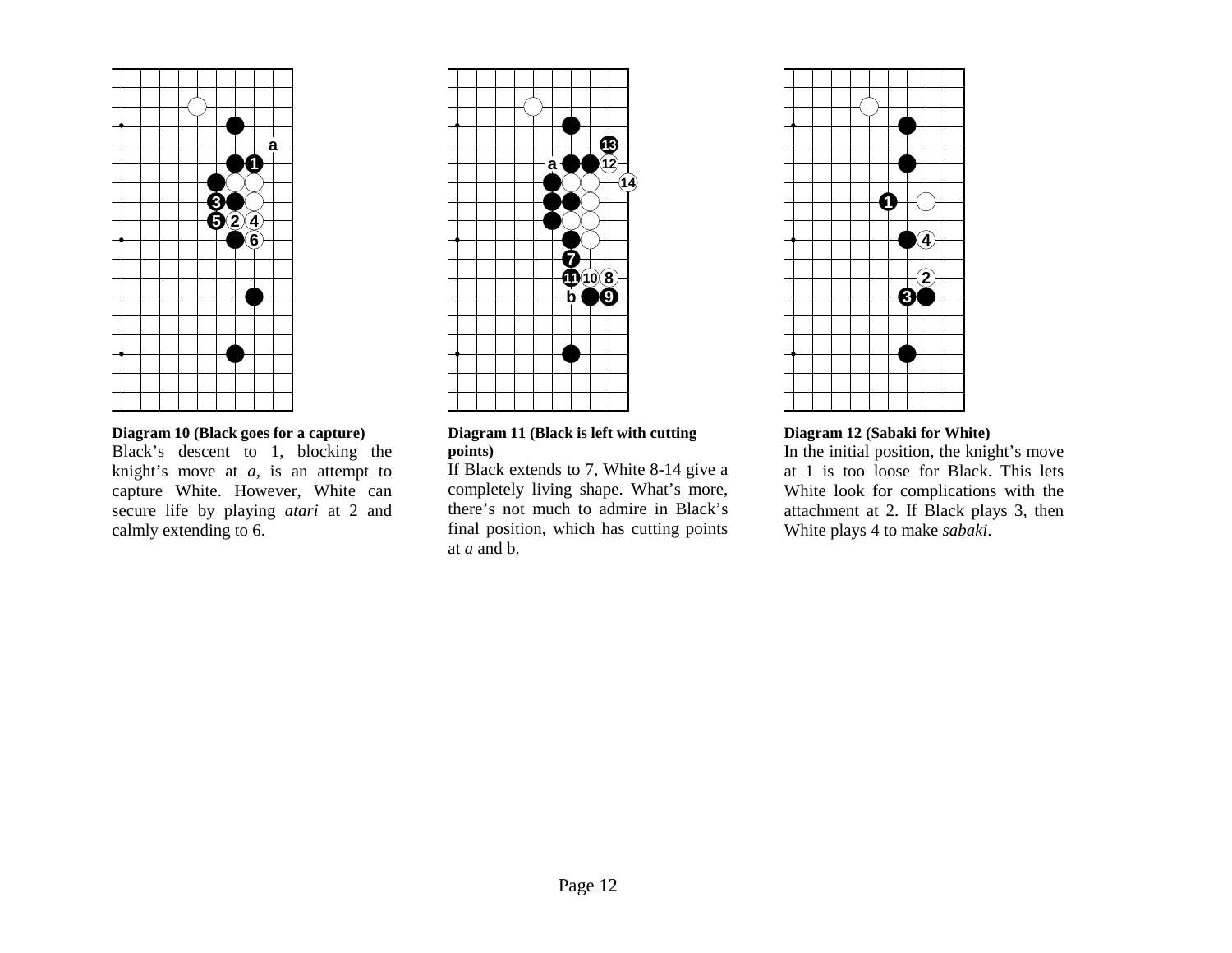**Basic Position Four** 

![](_page_18_Figure_1.jpeg)

#### **Which direction?**

This position is important for developing a basic understanding of go. The key point is learning how to proceed to develop a *moyo*.

#### **Proper Black Attitude**

Black needs to consider which direction to block in order to make sure the triangled stone is not wasted.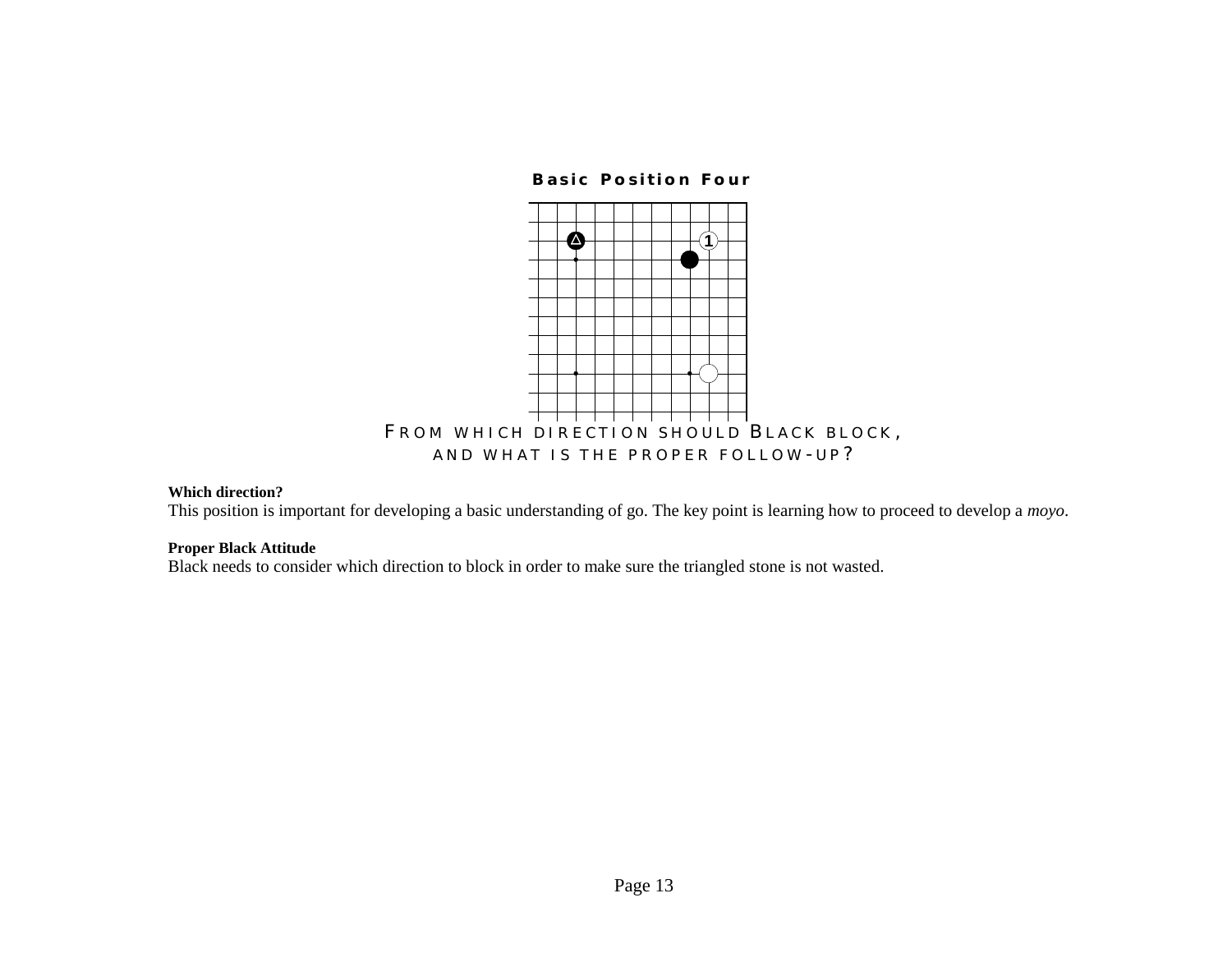![](_page_19_Figure_0.jpeg)

![](_page_19_Figure_1.jpeg)

Blocking with 1 is the correct direction. And then Black should follow with the double *hane* at 3 and 5, which is a good, severe sequence. What follows is *joseki*.

![](_page_19_Figure_3.jpeg)

Gripping a single stone with 6 and 8 is the most reasonable response for White, but then Black can cut off the two White stones with 9 and 11. This should be considered a nice profit for Black.

![](_page_19_Figure_5.jpeg)

![](_page_19_Figure_6.jpeg)

In the previous diagram, instead of cutting with 6, White can try the *hane* at 1 and the cut at 3. Black's best response is to calmly connect at 4.

![](_page_19_Figure_8.jpeg)

![](_page_19_Figure_9.jpeg)

White has no choice but to grip the stone with 5. Black can grab the corner with 6 and 8, and has *sente* after White settles with 9. This is eminently playable for Black.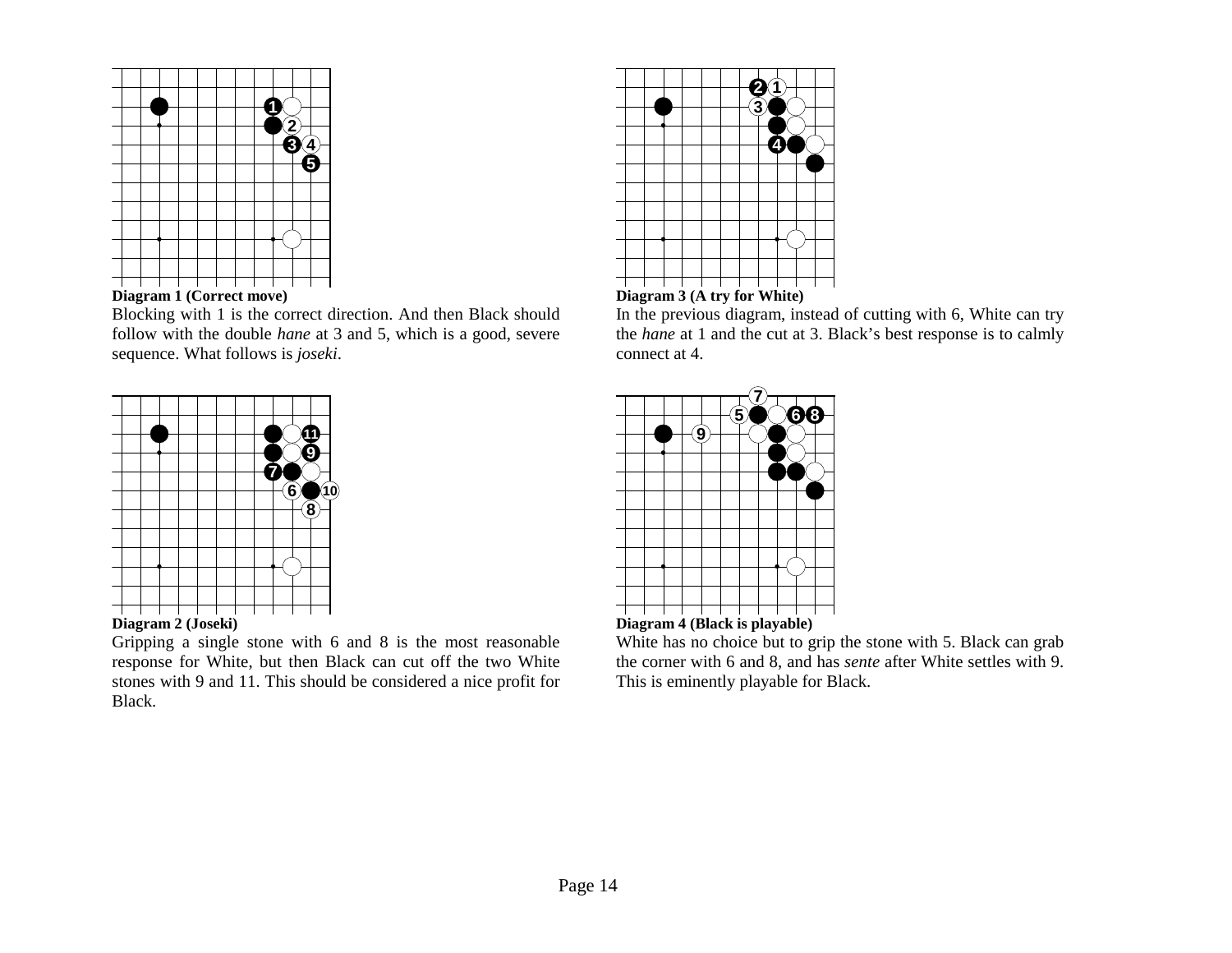![](_page_20_Figure_0.jpeg)

![](_page_20_Figure_1.jpeg)

What Black really needs to be careful about in Diagram 1 is a ladder. That is, White can connect at 1 if the ladder is favorable. Black can't grip with *a,* but needs to improvise with something like 2. Then Black needs to worry about a splitting attack such as 3. Black can resist with 4 and 6, but when White pokes his head out with 9 …

![](_page_20_Figure_3.jpeg)

The sequence from 10 through 16 is necessary, but when White jumps to 17 the position is uncomfortable for Black. Therefore,

instead of 2 in Diagram 5…

![](_page_20_Figure_6.jpeg)

![](_page_20_Figure_7.jpeg)

Instead of going all out to capture the triangled White stone, Black 1 is a good move. If White grips at 2 then Black can force with both 3 and 5 before completing his position with 7. Black has great thickness.

![](_page_20_Figure_9.jpeg)

Suppose White cuts with 1? Drawing back with 2 is a calm move for Black. After White 3, Black blocks and guards the cutting point with 4 and 6, and the unreasonableness of White's play is exposed.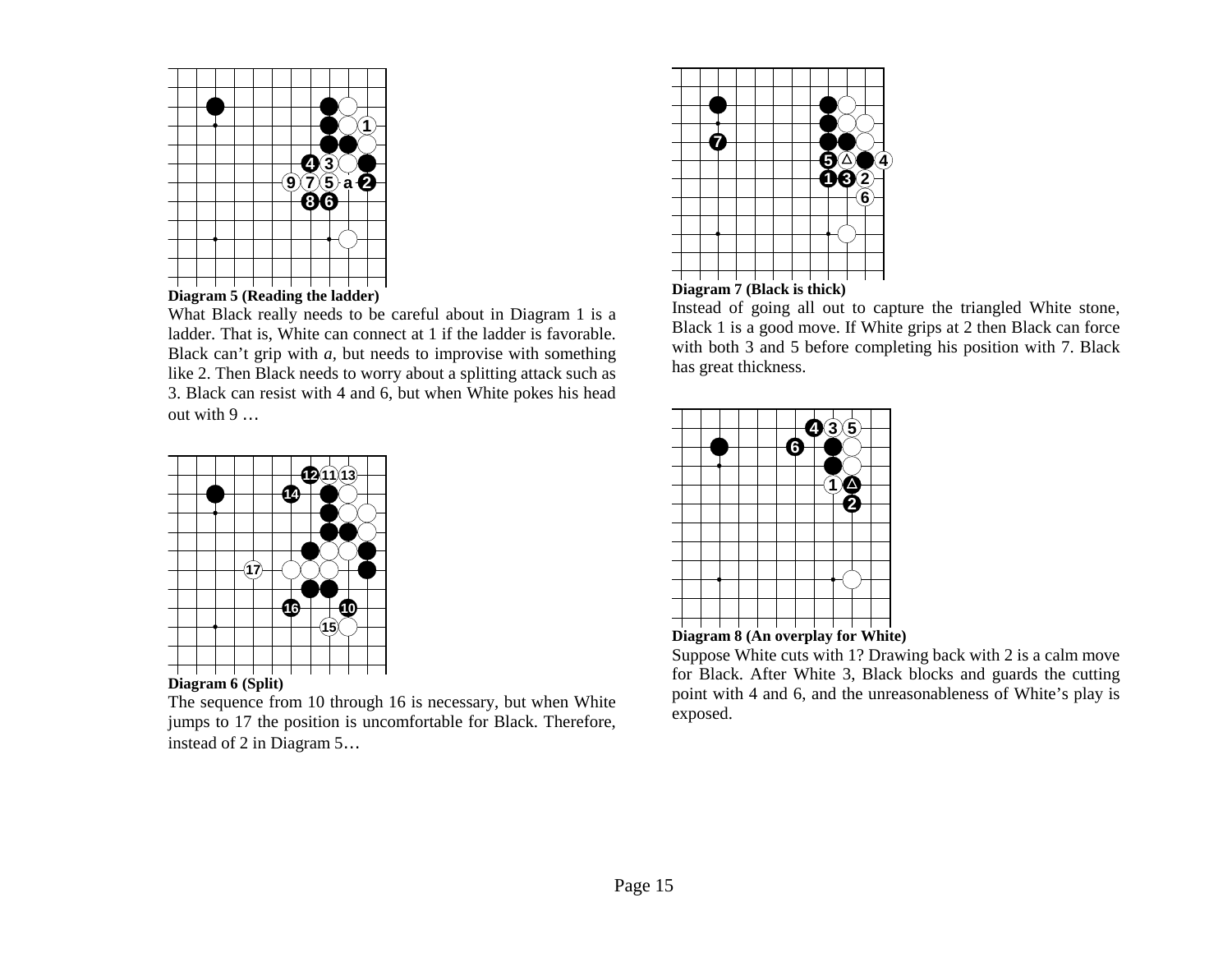![](_page_21_Figure_0.jpeg)

![](_page_21_Figure_1.jpeg)

White needs to play 7 and 9 to prevent the corner from dying. When Black controls the single White stone with 10, it is clear that White is worse.

![](_page_21_Figure_3.jpeg)

![](_page_21_Figure_4.jpeg)

Back in the original position, blocking in the other direction with Black 1 is not good. When White *hane*s with 4, even if Black extends with 5…

![](_page_21_Figure_6.jpeg)

# **Diagram 11 (Black's wall accomplishes nothing)**

White crawls with 6, and again with 8. When White gets in the 2 line extension with 10, one has to wonder what in the world Black is doing. The two White stones neatly erase all of the Black thickness on the right side.

![](_page_21_Figure_9.jpeg)

![](_page_21_Figure_10.jpeg)

Instead of the extension at 5 in Diagram 10, if Black tries the double *hane*, then White takes a stone with 2 and 4. When Black finishes the exchange with 7, White moves to the upper left corner with 8 and Black's stone on the top gets isolated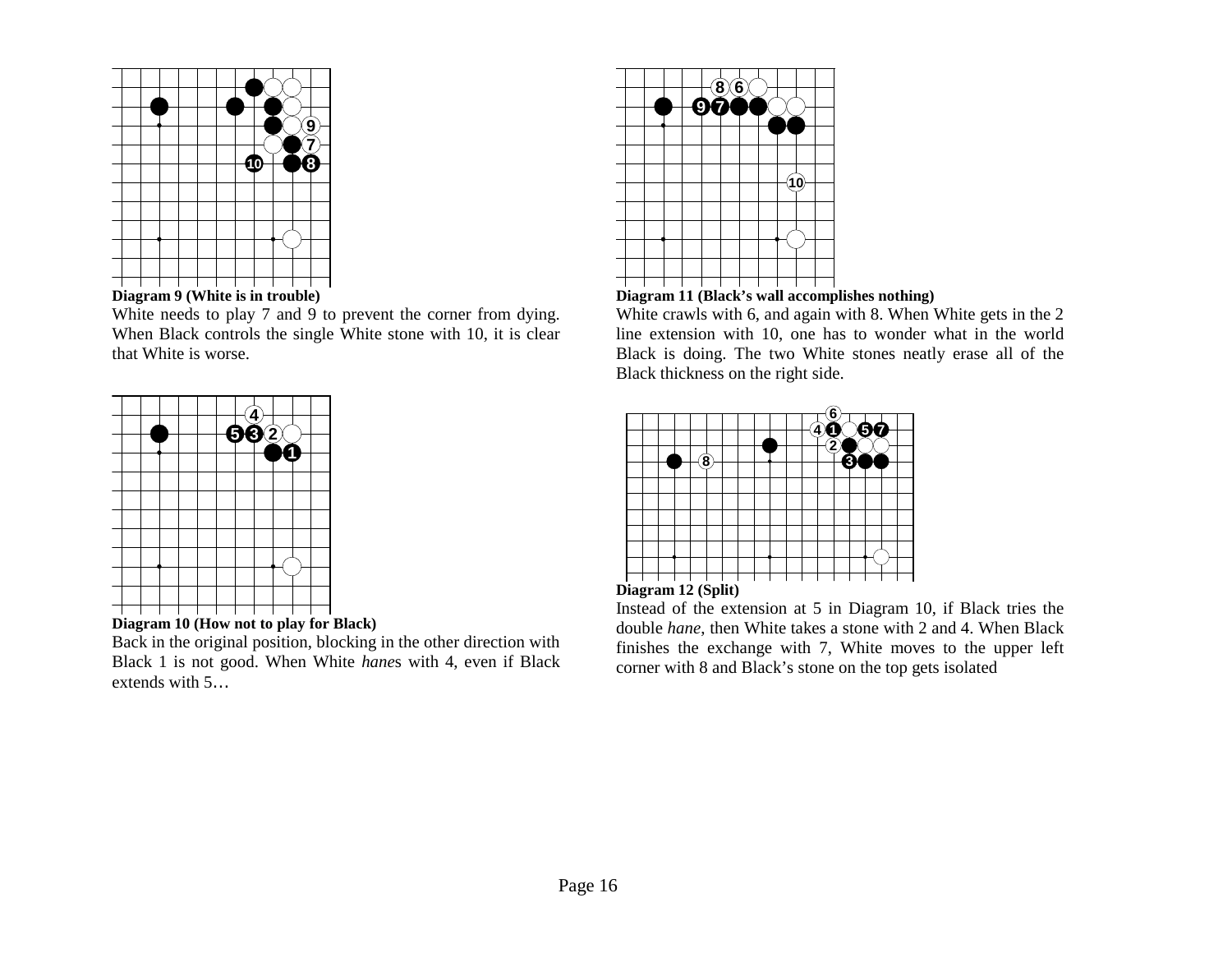# **Basic Position Five**

![](_page_22_Figure_1.jpeg)

# WHEN WHITE MOVES OUT WITH 1, **HOW SHOULD B LACK ATTACK ?**

#### **Moving Out**

White can't just allow the right side to become Black territory. Therefore, White moves out with 1. What is the best way for Black to attack?

# **Proper Black Attitude**

Working directly against White 1 won't work out well. The secret is to attack on a large scale.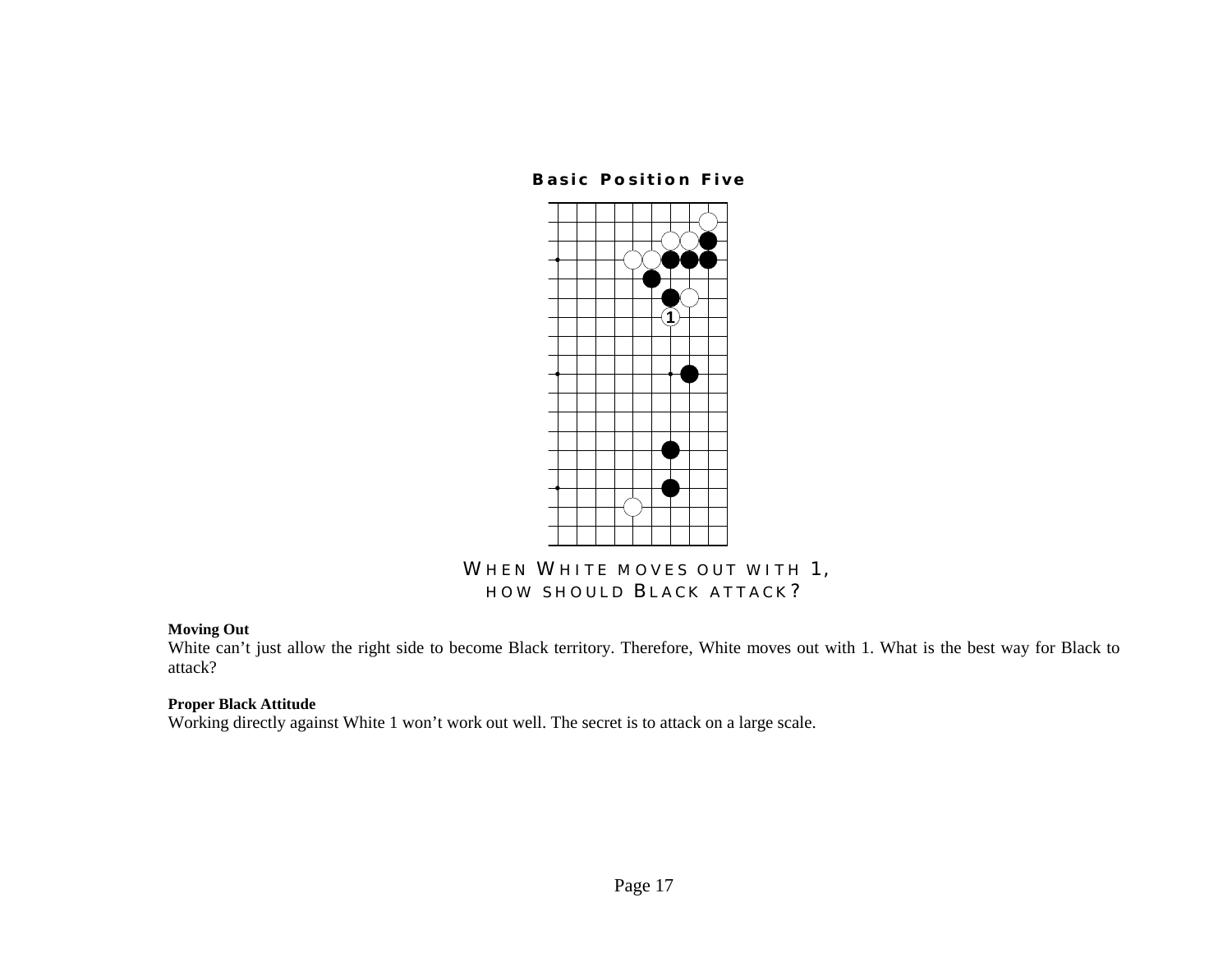![](_page_23_Figure_0.jpeg)

**Diagram 1 (Preceding moves)** 

Let's look at the moves leading up to the Basic Position. Black pincers at 1 and White counter pincers at 2. You've probably seen the position after 11 in one of your own games.

![](_page_23_Figure_3.jpeg)

![](_page_23_Figure_4.jpeg)

First, let's look at a bad line for Black. Cutting at 1 is radically bad. Why? Because, White can easily sacrifice the stone with 2 and 4.

![](_page_23_Figure_6.jpeg)

# **Diagram 3 (Black is cut to pieces)**

About the best Black can do is to give *atari* at 5 and then grip with 7. White gains thickness with 8 then invades with  $10 - a$  big success.

![](_page_23_Figure_9.jpeg)

![](_page_23_Figure_10.jpeg)

The *hane* at 1 is the first move that springs to mind, but Black deserves no credit for this move either. White can jump lightly to 2, a nice *sabaki* maneuver. If Black tries the *atari* at 3, White plays 4 knowingly sacrificing 2 stones. Then White answers 5 with 6, completing the initial objective.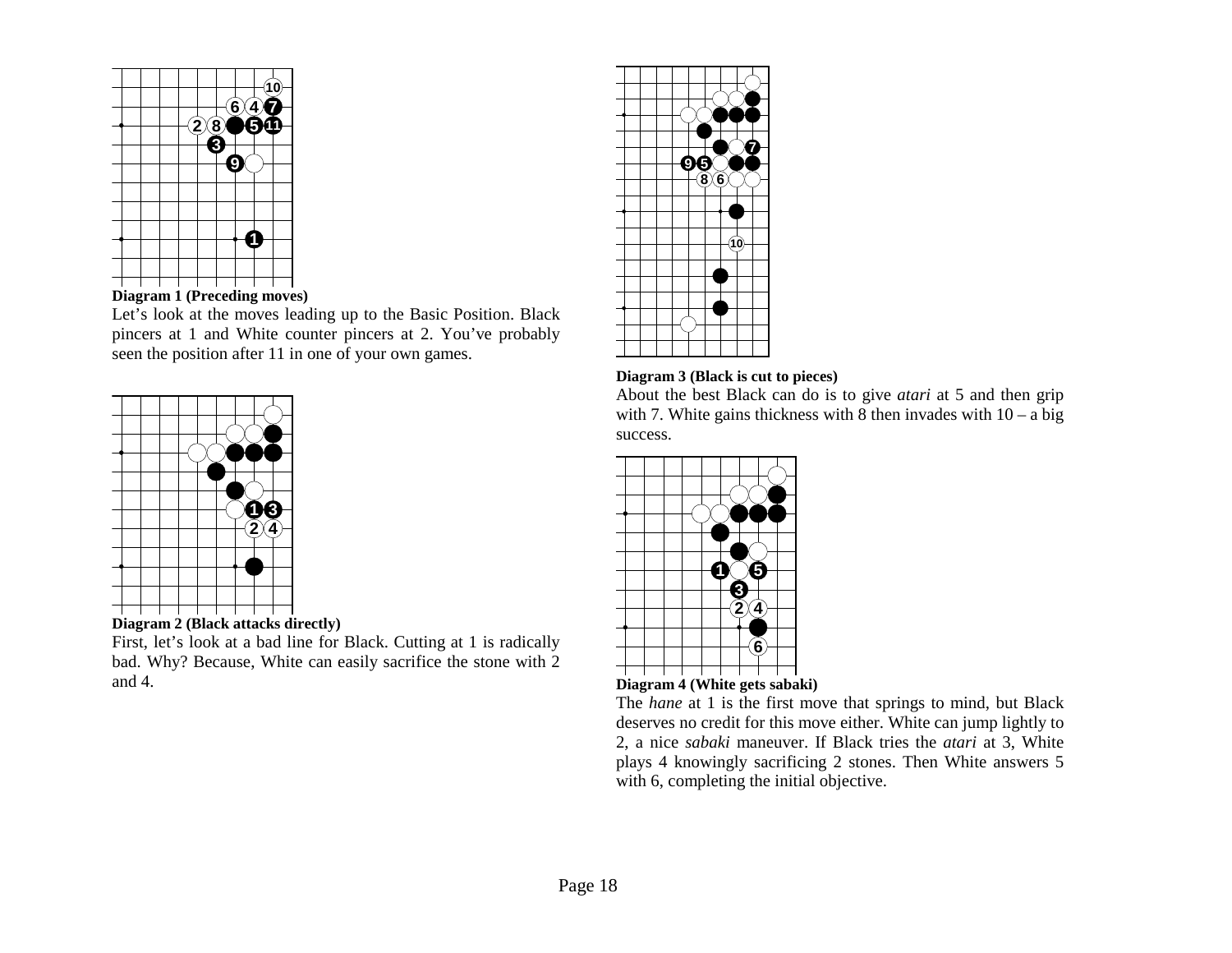![](_page_24_Figure_0.jpeg)

In Diagram 3, if Black gives *atari* from below instead of above, roughly the same result as Diagram 4 is reached. White counter *atari*s at 2, a nice tesuji, and gets a fine result after 6. If White skips 2 and connects at *a,* then Black plays 5 and White is in trouble.

![](_page_24_Figure_2.jpeg)

Of course, if White responds to the *hane* represented by the triangled stone with the obedient extension at 1, this just gives Black the opportunity to attack. Black peeps at 2 and continues through to the jump at 6. If White pushes out at *a,* Black *b*  continues the attack in good form.

![](_page_24_Figure_4.jpeg)

**Diagram 7 (Attacking on a large scale)** 

Returning to the Basic Position, in this sort of position, Black should lean against the top with 1 instead of attacking directly. If White extends, Black should just keep pushing. Continuing ...

![](_page_24_Figure_7.jpeg)

![](_page_24_Figure_8.jpeg)

If White extends to 6, then Black can go all out to capture with 7 and 9. Black can meet 10 with 11 and White absolutely can't escape. It follows therefore that White can't afford to extend at 6 and must instead make shape with 7, holding off the attack for now. Black plays the *hane* at 6 and has an easy position.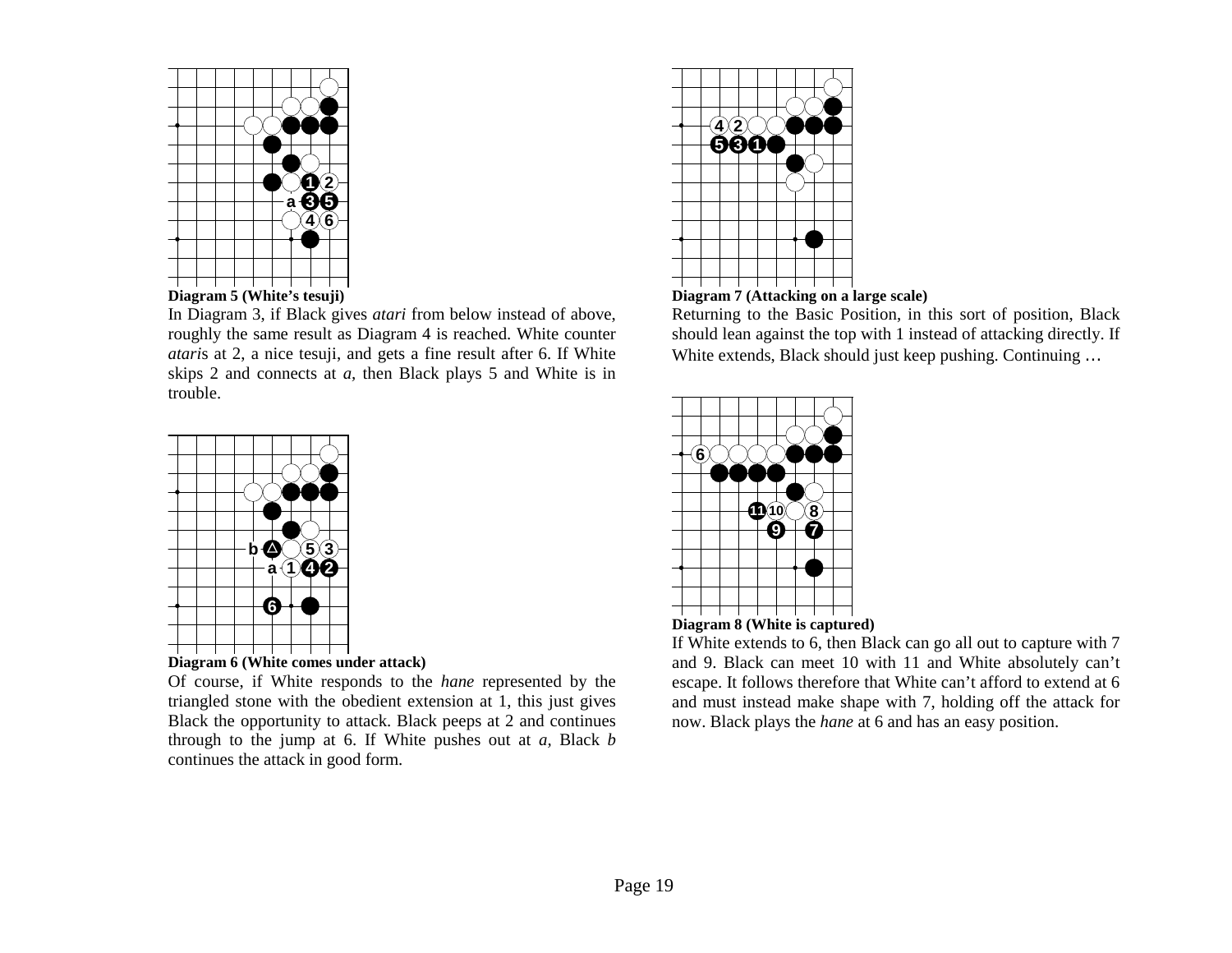![](_page_25_Figure_0.jpeg)

**Diagram 9 (Proper play by White)** 

Given the result in the previous diagrams, White really can't afford to play the *hane* at 1 in the Basic Diagram. The best course is to give up on the triangled stone and bend around at 1 and 3.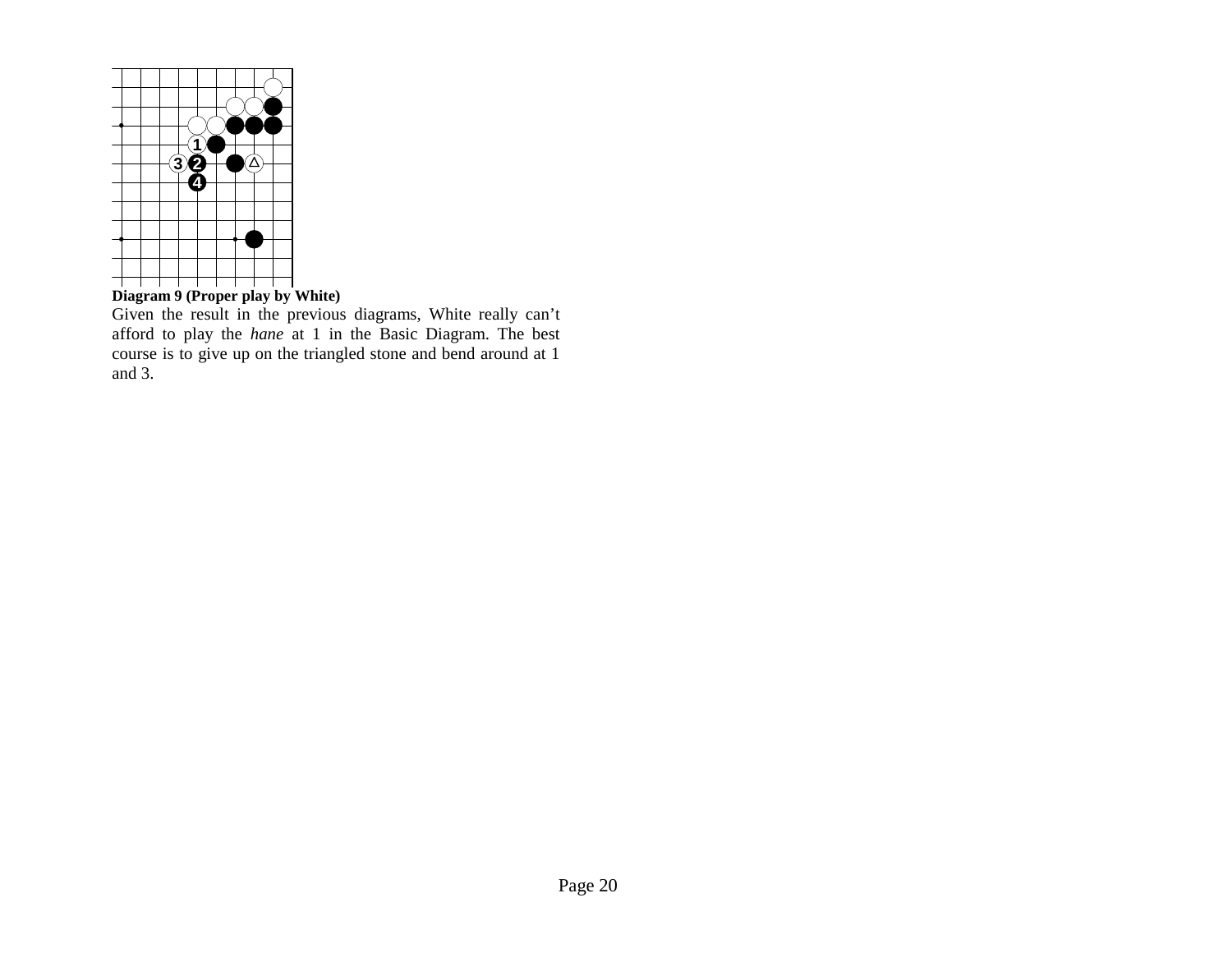**Basic Position Six** 

![](_page_26_Figure_1.jpeg)

# **Seal In**

This is a position that frequently appears in handicap go. Black needs to block from one side or the other; in this case the best approach is to seal White in the corner.

## **Proper Black Attitude**

This is a basic position, so the variations that develop need to be learned so thoroughly they become second nature.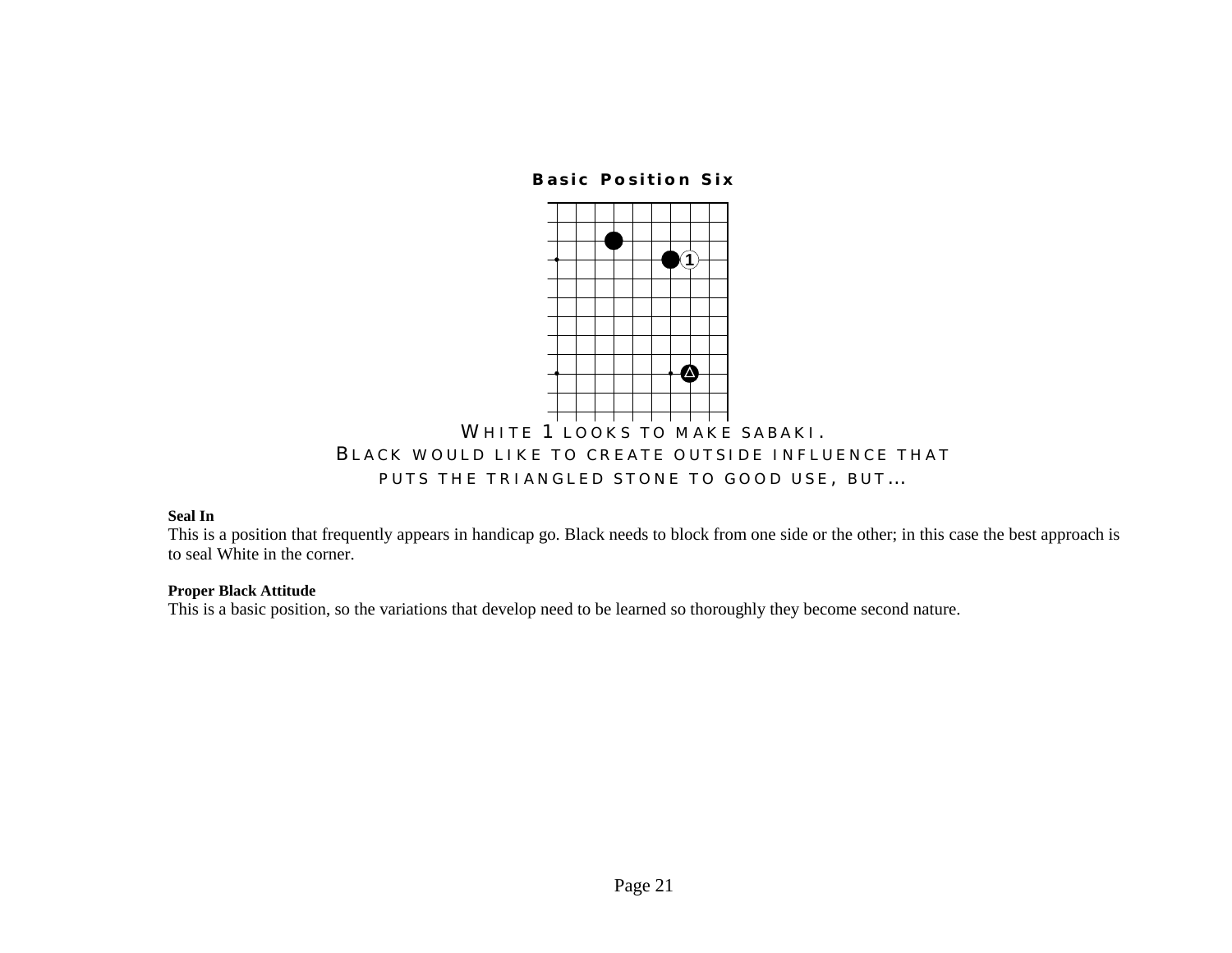![](_page_27_Figure_0.jpeg)

![](_page_27_Figure_1.jpeg)

In the Basic Position, White plays the attachment at 1 looking to make *sabaki*, but suppose he had played the meek *kakari* at 1 instead? When Black plays the sequence through 4, White is cramped.

![](_page_27_Figure_3.jpeg)

![](_page_27_Figure_4.jpeg)

After White attaches as in the Basic Position, blocking from the inside with Black 1 grants White's wish. White pulls back with 2 and Black's descent to 3 is a severe attack, but White settles by forcing with 4 and jumping to 6. White can also be satisfied. When the triangled stone is not on the board, this is the best course for Black, but…

![](_page_27_Figure_6.jpeg)

![](_page_27_Figure_7.jpeg)

In the previous diagram, if White does not force at 4 but jumps to 1 in the current diagram, Black can push at 2 and White's shape collapses.

![](_page_27_Figure_9.jpeg)

![](_page_27_Figure_10.jpeg)

In Diagram 2, if Black omits the descent with 3 and pushes with 2 in the current diagram, his position gets stretched thin. Of course white *hane*s at 2. Black has nothing better than to continue with the *hane* at 3, but when White *hane*s back with 4…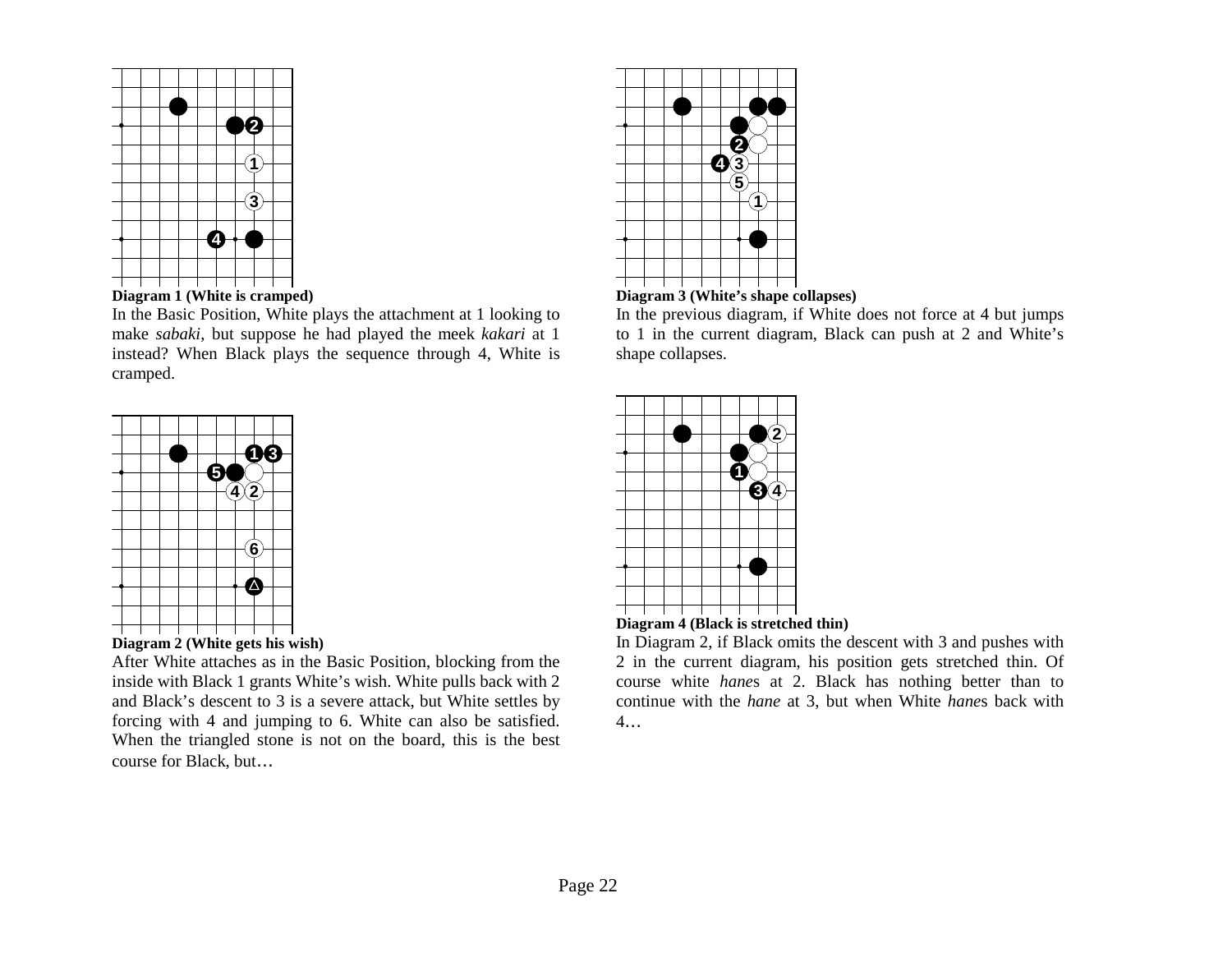![](_page_28_Figure_0.jpeg)

![](_page_28_Figure_1.jpeg)

Black barrels along with the double *hane* at 5, but White simply connects with 6 and continues through to the *ponnnuki* at 10 and lives comfortably.

![](_page_28_Figure_3.jpeg)

![](_page_28_Figure_4.jpeg)

When White attaches with the triangled stone, Black should block from the outside with 1. If White pulls back with 2, then the descent with 3 is severe. White can jump to 4, but then Black firmly connects the outside with 5 and White needs to add another move with 6 in order to live.

![](_page_28_Figure_6.jpeg)

![](_page_28_Figure_7.jpeg)

Continuing from the previous diagram, Black can force with the diagonal attachment at 7. White needs to live with 8 and 10, and when Black jumps to 11 he completes his outside position.

![](_page_28_Figure_9.jpeg)

![](_page_28_Figure_10.jpeg)

If White wants to prevent the diagonal attachment of 7 in the previous diagram, the attachment at 1 is forcing, allowing White to live with 3. But after Black responds with 2 and the jump at 4, Black's outside position is no less imposing than in the previous diagram.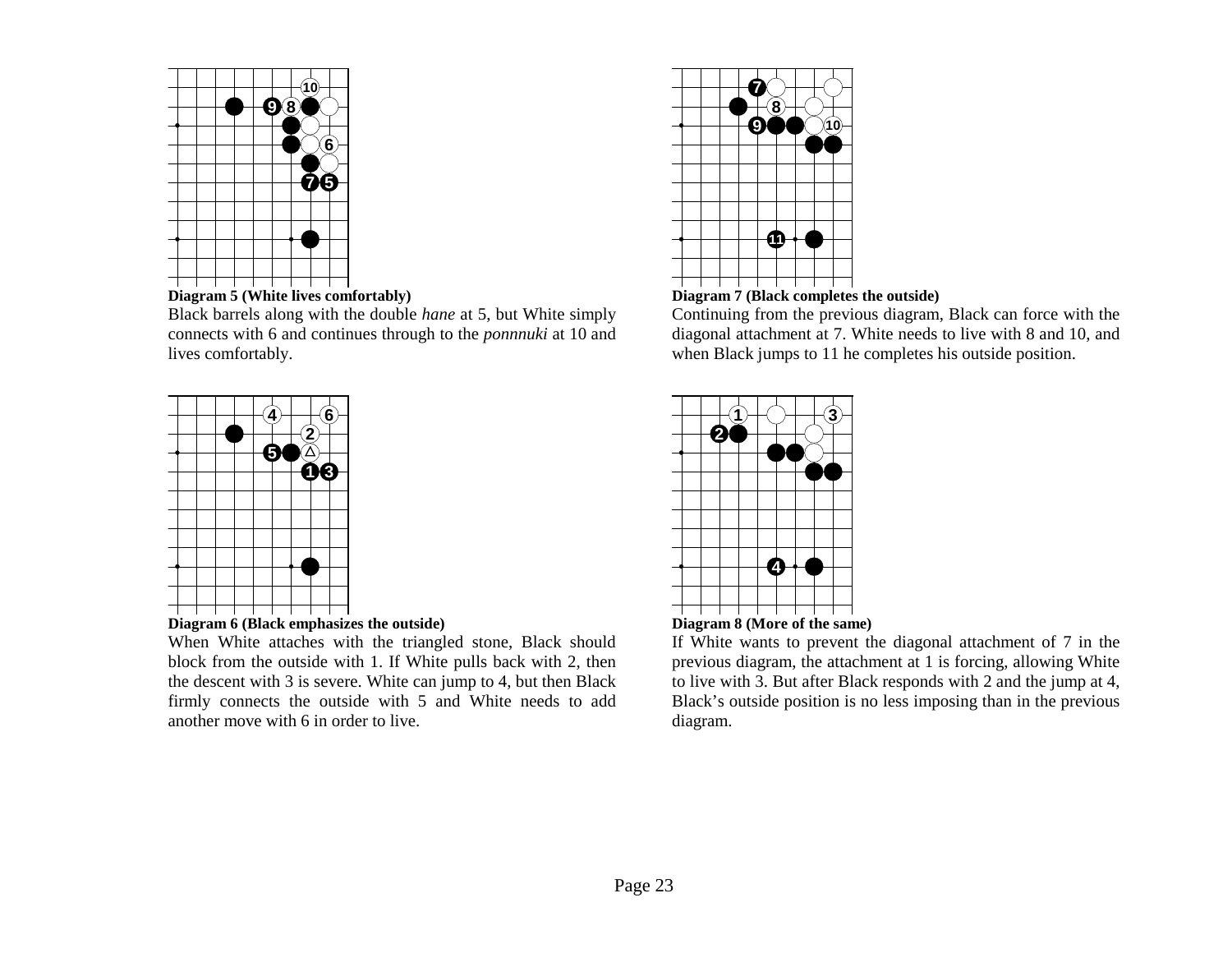![](_page_29_Figure_0.jpeg)

![](_page_29_Figure_1.jpeg)

Going back to Diagram 6, suppose Black leaves out the descent to 3 and instead firmly connects with 1 in the current diagram? This is a bit slack. When White plays the knight's move at 2, Black needs to take a defensive posture with  $3 -$  if Black omits this move, White jumps out to  $3$  – and after the sequence to 7, Black's position is over concentrated.

![](_page_29_Figure_3.jpeg)

**Diagram 10 (White's best continuation)** 

White cannot bear to be sealed in as in Diagram 7. It follows that when Black blocks with the triangled stone that White should resist with the *hane* at 1. The usual continuation is for Black to connect at 2 and White at 3. With the sequence up to 7 White establishes a home in the corner.

![](_page_29_Figure_6.jpeg)

![](_page_29_Figure_7.jpeg)

Continuing from the previous diagram, playing solidly with 8 is a good move for Black. White plays 9 through 13 to erase any bad *aji* in the corner, settling the situation with an even result. But if White leaves out 13

![](_page_29_Figure_9.jpeg)

![](_page_29_Figure_10.jpeg)

Black can make the placement at 1 and White has bad *aji*. White defends with 2 and Black *hane*s at 3 and when White *hane*s at 4, Black bumps up against White with 5. As a result…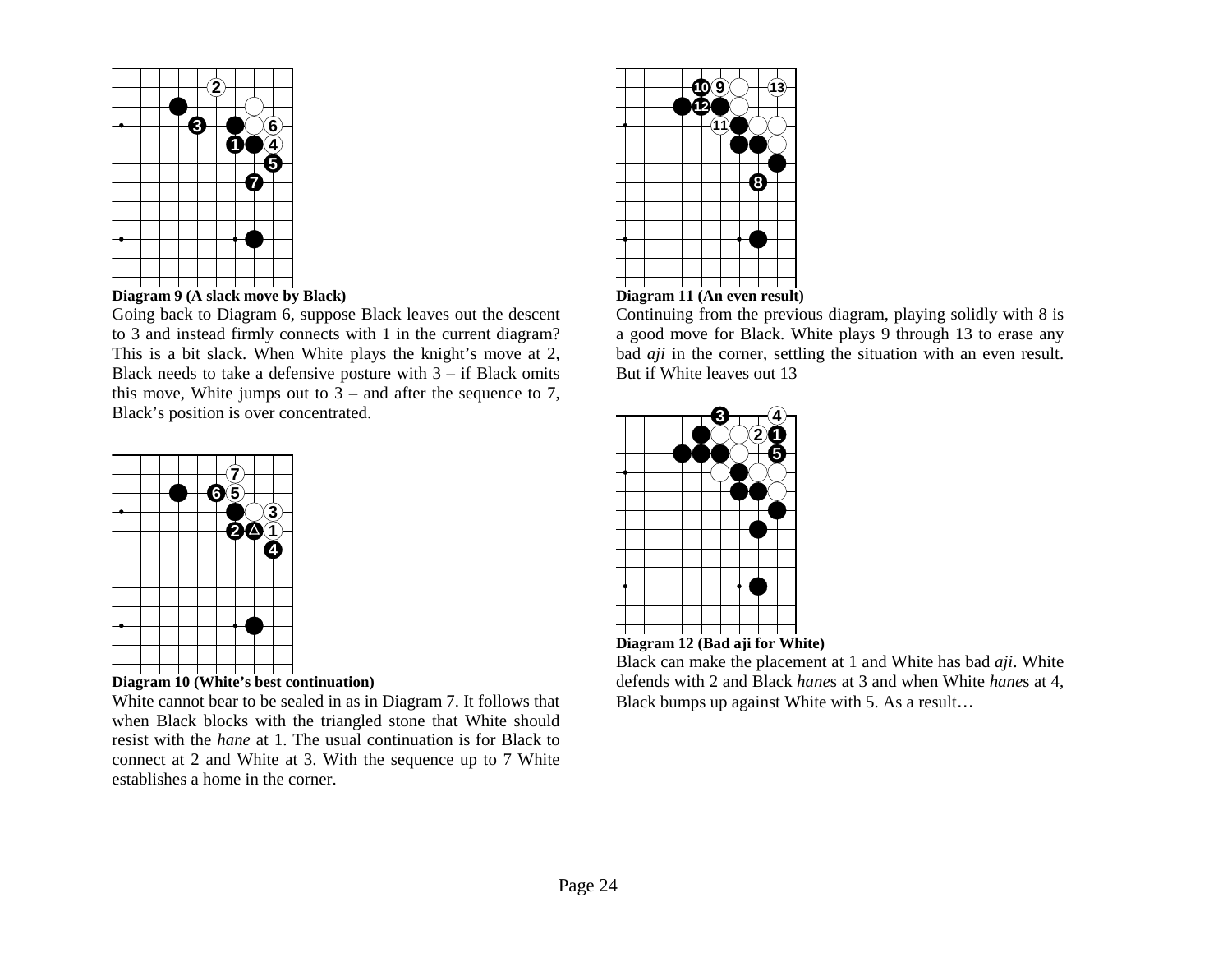![](_page_30_Figure_0.jpeg)

![](_page_30_Figure_1.jpeg)

![](_page_30_Figure_2.jpeg)

out 13.

If Black plays 1 to begin with this just destroys his own *aji*. White is happy to defend at 2 and now Black has little choice but to connect at 3. Black has lost a move.

![](_page_30_Figure_4.jpeg)

![](_page_30_Figure_5.jpeg)

Black can respond forcefully to the *hane* at the triangled stone with 1 and 3, but there are ladder-related considerations. These are good variations to learn by heart.

![](_page_30_Figure_7.jpeg)

![](_page_30_Figure_8.jpeg)

Instead of 6, White can play at a and live, but this is unsatisfactory. If White plays 6 and the ladder favors Black, then the *hane* at 7 and the block at 9 are violently forceful. The ladder arises when White cuts at *b* then forces with the *atari* at c.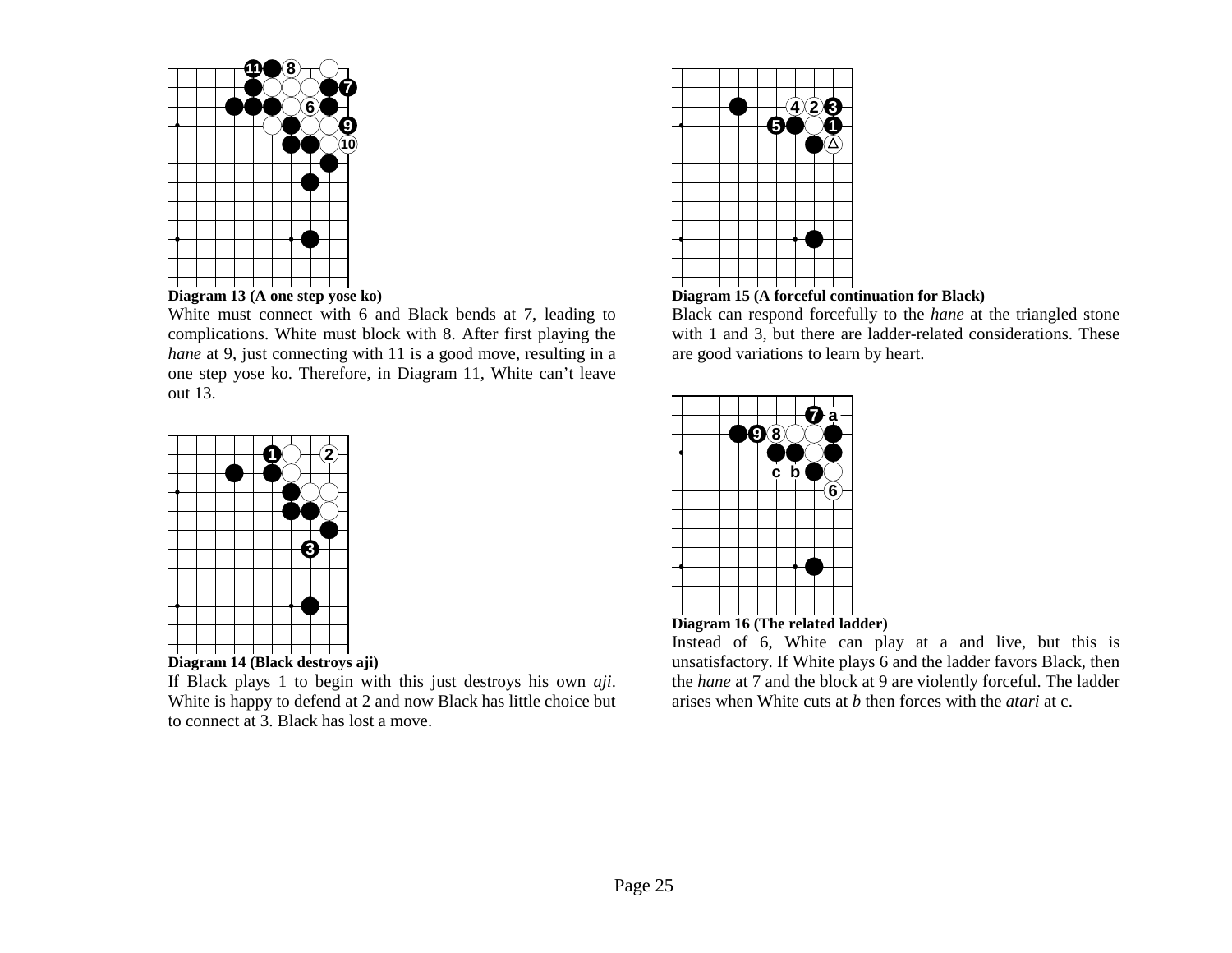![](_page_31_Figure_0.jpeg)

# **Diagram 17 (When the ladder doesn't favor Black)**

If the ladder doesn't favor Black, then drawing back at 1 is about the best that's available. However, that gives White the *tesuji*  that arises after the cut at 2. Black 8 throws in at white 2, then black 9 captures at white 4. After Black 9…

![](_page_31_Figure_3.jpeg)

**Diagram 18 (Eminently playable for White)** 

The sequence from the *atari* at White 10 through the jump to 18 is forced. Black 17 retakes at *a.* This position is eminently playable for White. It follows therefore, that if the ladder is not favorable, Black should not attempt 1 and 3 in Diagram 15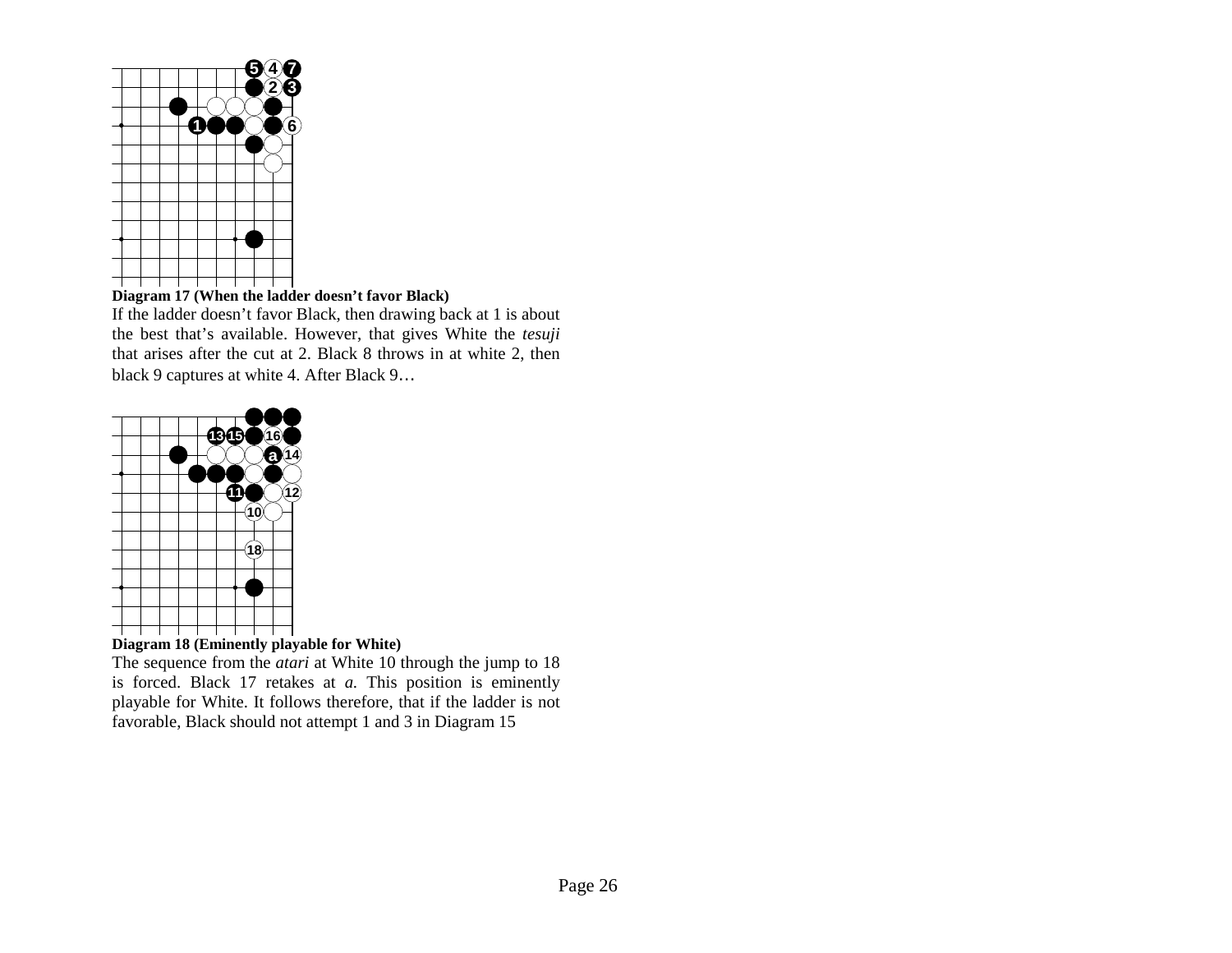# **Basic Position Seven**

![](_page_32_Figure_1.jpeg)

# **WITH THE TRIANGLED STONE ON THE BOARD , THERE OUGHT TO BE AN INVASION INTO WHITE ' S POSITION**

# **A challenge from the weaker player**

Even as the supposedly weaker player, if White's position has weaknesses, Black must resolutely attack. This is a familiar position, but …

#### **Proper Black Attitude**

The first move is pretty easy to find, but try to find the most severe possible follow-up.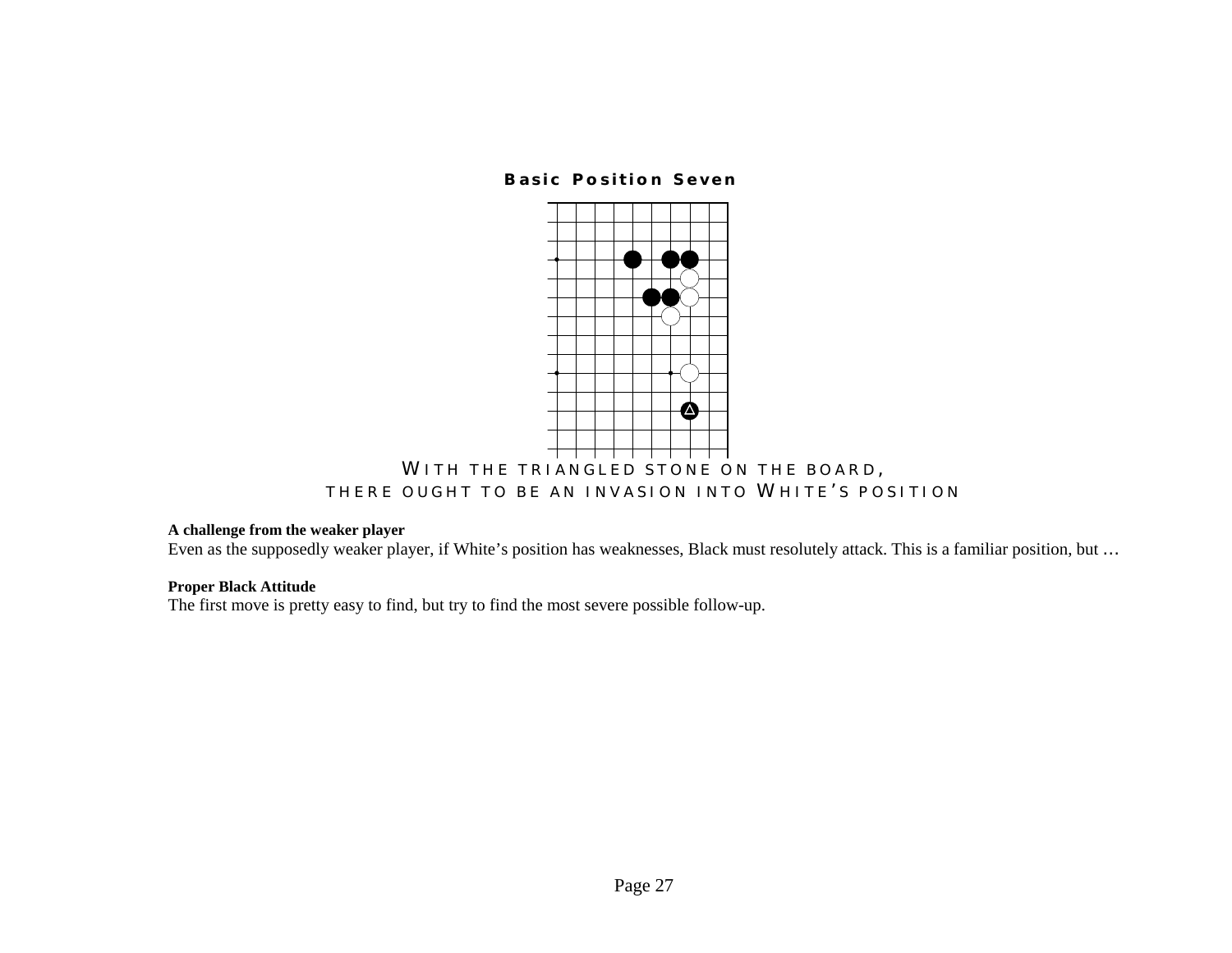![](_page_33_Figure_0.jpeg)

![](_page_33_Figure_1.jpeg)

Black 1 is the location most people would look first. White 2 follows as a matter of course.

After that, the push at Black 3, even though it seems to be going in the wrong direction, is the most vigorous followup.

![](_page_33_Figure_4.jpeg)

# **Diagram 2 (A success for Black)**

Continuing from the previous diagram, if White *hane*s at 4, Black resists by bending at 5.

When White connects at 6, Black 7 brings the single White stone under control, and Black's invasion is a big success. White's large group still does not have eyes.

![](_page_33_Figure_8.jpeg)

# **Diagram 3 (More of the same)**

Instead of 4 in the previous diagram, if White just moves out with 1, Black attaches at 2, once more bringing the single White stone under control. This result is essentially the same as the previous diagram.

![](_page_33_Picture_11.jpeg)

# **Diagram 4 (An old position)**

Instead of the push at 3 in Diagram 1, bumping up against White with 1 in this diagram is also a well-known move.

In response to White 2, Black can force with the *hane* at 3, then net with 5. After Black 7 …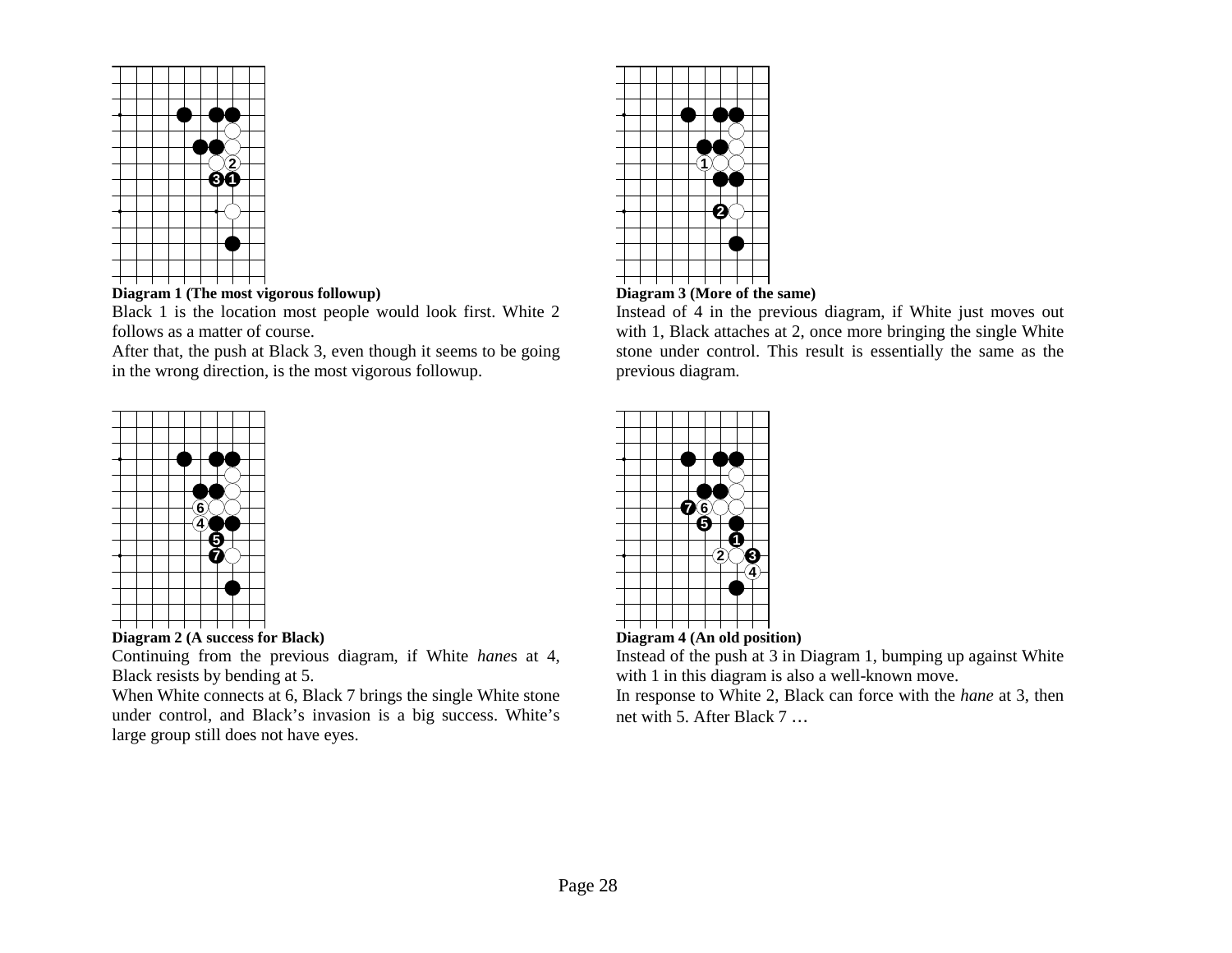![](_page_34_Figure_0.jpeg)

**Diagram 5 (A success for Black, but )** 

When White pushes out at 8 and cuts at 10, Black plays the cut at 11 and continues with 13. Even though White is allowed the ponnuki at 12, capturing the 3 White stones gives Black an advantageous position. However …

![](_page_34_Figure_3.jpeg)

![](_page_34_Figure_4.jpeg)

Before capturing with 12 in the previous diagram, White can first put the question to Black with the cut at 1. Of course Black plays 2. Now White captures with 3.

Black has little choice but to play 4, but when White connects at 5, Black is left with a burdensome position. Continuing…

![](_page_34_Figure_7.jpeg)

# **Diagram 7 (Black is half crushed)**

If Black resists by pulling back to 6, White has a good move with the bend at 7. Black needs to play 8 in order to live, and when White plays 9 Black must wonder what in the world he's been doing.

![](_page_34_Picture_10.jpeg)

**Diagram 8 (Black improvises)** 

However, if Black wants to avoid the disaster in the previous diagram, the connection at Black 1 succeeds.

If White resists by connecting at 2, jumping at Black 3 is the correct move order.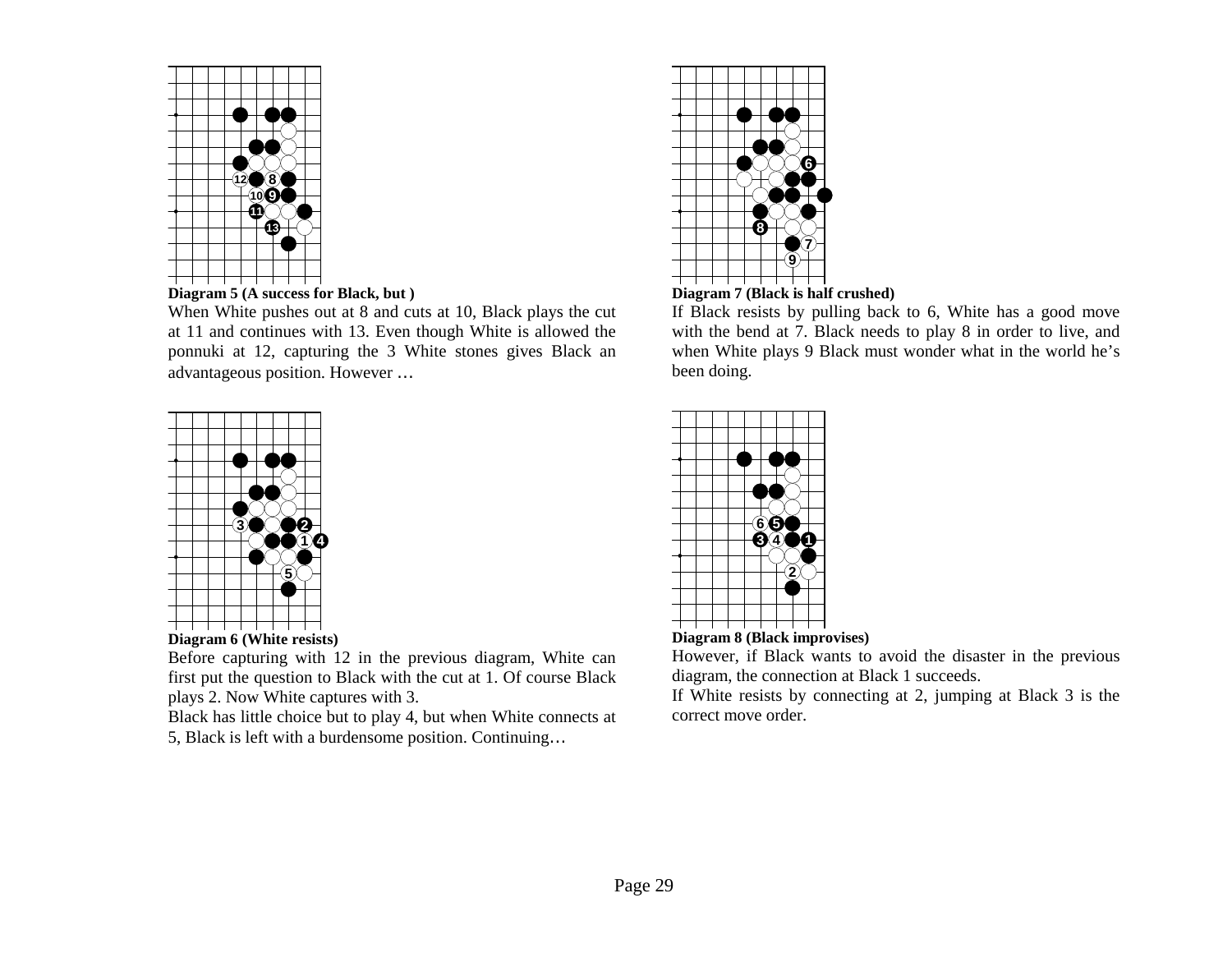![](_page_35_Figure_0.jpeg)

![](_page_35_Figure_1.jpeg)

Black cuts with 7 and creates an eye with 9 and 11, winning the race and capturing 5 stones. However, even with the capture of 5 stones it's unclear that Black's position is superior. And if we go back a few moves…

![](_page_35_Figure_3.jpeg)

**Diagram 10 (White tosses a curve)** 

When Black bumps up against White, White can vary with 1. If Black jumps to 2, White can force with 3 and then connect underneath with 5. In this final position, Black's marked stone is not usefully placed and Black's position is unsatisfactory.

![](_page_35_Figure_6.jpeg)

![](_page_35_Figure_7.jpeg)

When White descends with the triangled stone, Black's *hane* at 1 offers much stiffer resistance. After White connects underneath with 2, when Black connects with 5 Black has a quite playable position.

![](_page_35_Figure_9.jpeg)

**Diagram 12 (A sharp cut by White)** 

However, (instead of 4 in the previous diagram) White can cut inside with 1, a sharp move. After Black gives *atari* with 2 the sequence that follows is forced, and after the jump to 13 White has a fine position. The conclusion, then, is that Black's strongest line is 1 and 3 in Diagram 1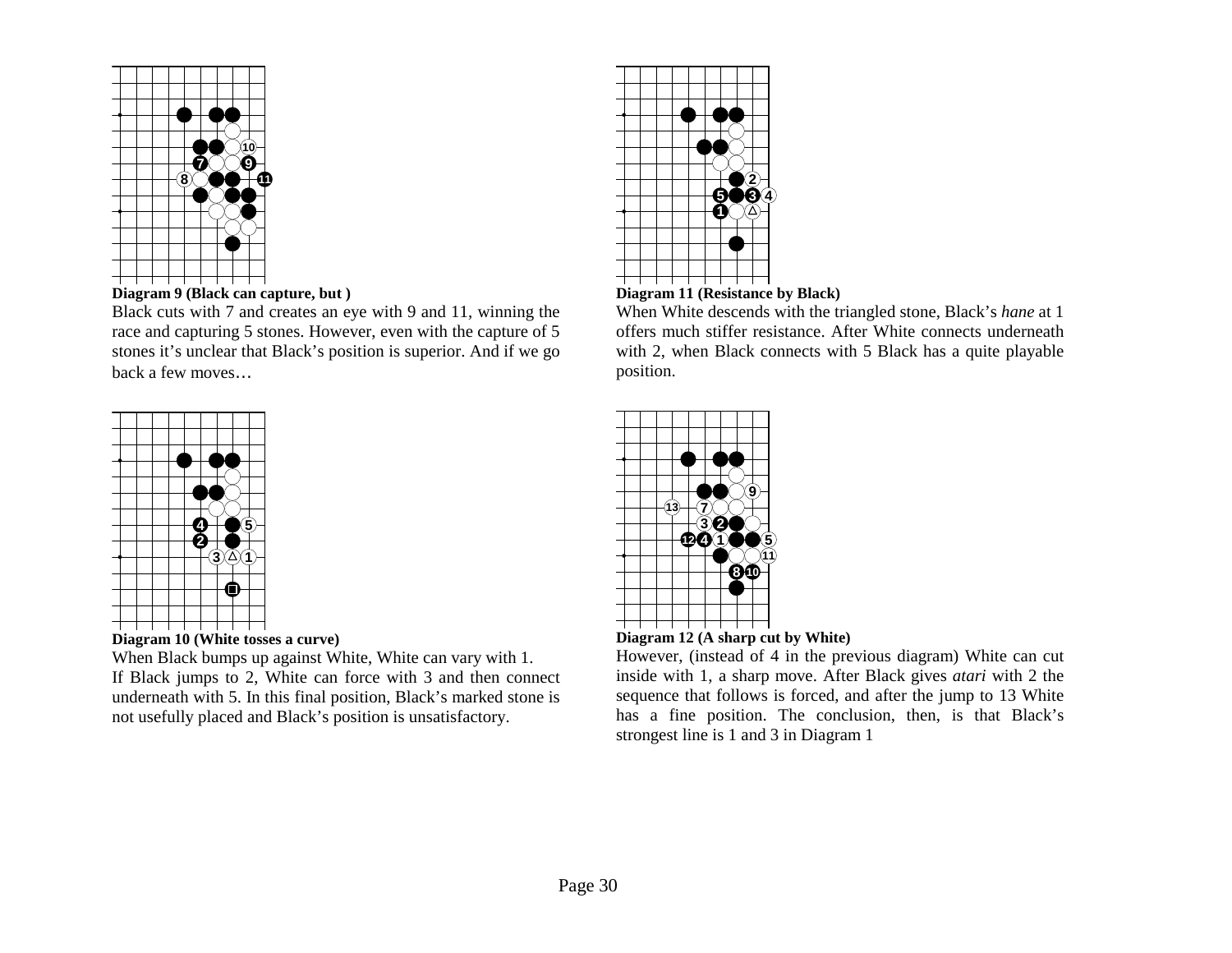**Basic Position Eight** 



## **Keep the attack going**

Black has a number of ways to respond. (In order to choose the correct way), Black has to remember that White has come into his area to make *sabaki*.

### **Proper Black Attitude**

Making use of the triangled stone, do whatever it takes to keep White from settling. Keep the option to attack going.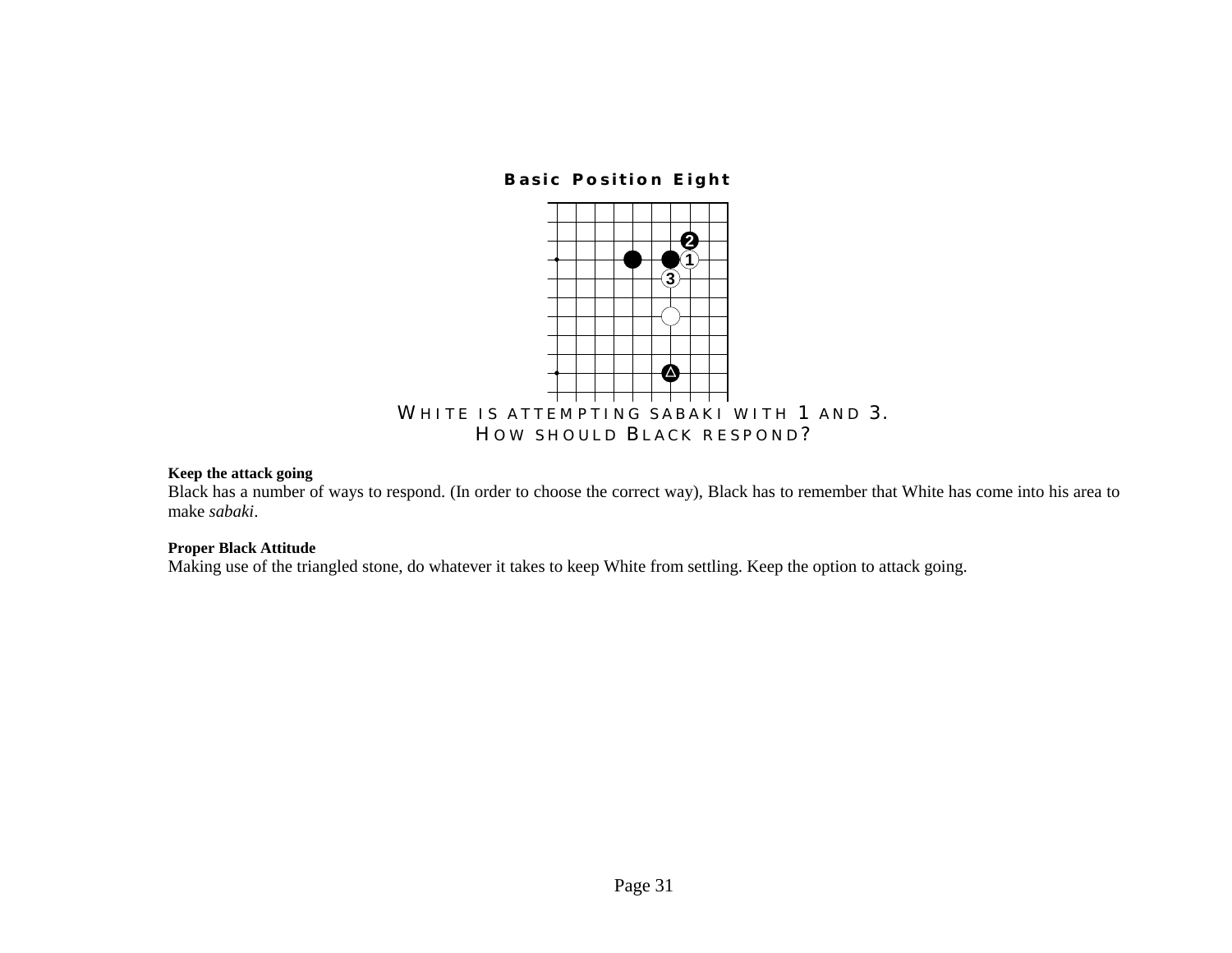



For reference, let's suppose that White does not play 1 and 3 in the Basic Position. In that case, Black gets to attack first at 1, which is a good move. In that case, trying to live with the triangled stone will be extremely painful for White.





The knight's move at 1 is often seen, but the sequence of 2 through 4 puts wind in White's sails. What's more, it leaves open the possibility of a White invasion in the corner at *a.*



## **Diagram 3 (White is heavy)**

Again going back to the Basic Position, White's *hane* at 3 is an important *tesuji* to make *sabaki*. If instead White pulls back at 1 in the current diagram, White is left with a heavy shape when Black descends to 2.





White has come into Black's area to make *sabaki*, so Black needs to prevent this. Making a strong bar shape with the connection at 1 is a forceful way to play. Making the hanging connection with 2 is the correct shape move for White, and then descending at 3 to continue the attack is the right method for Black. After this, Black can look forward to attacking with the peep at *a.*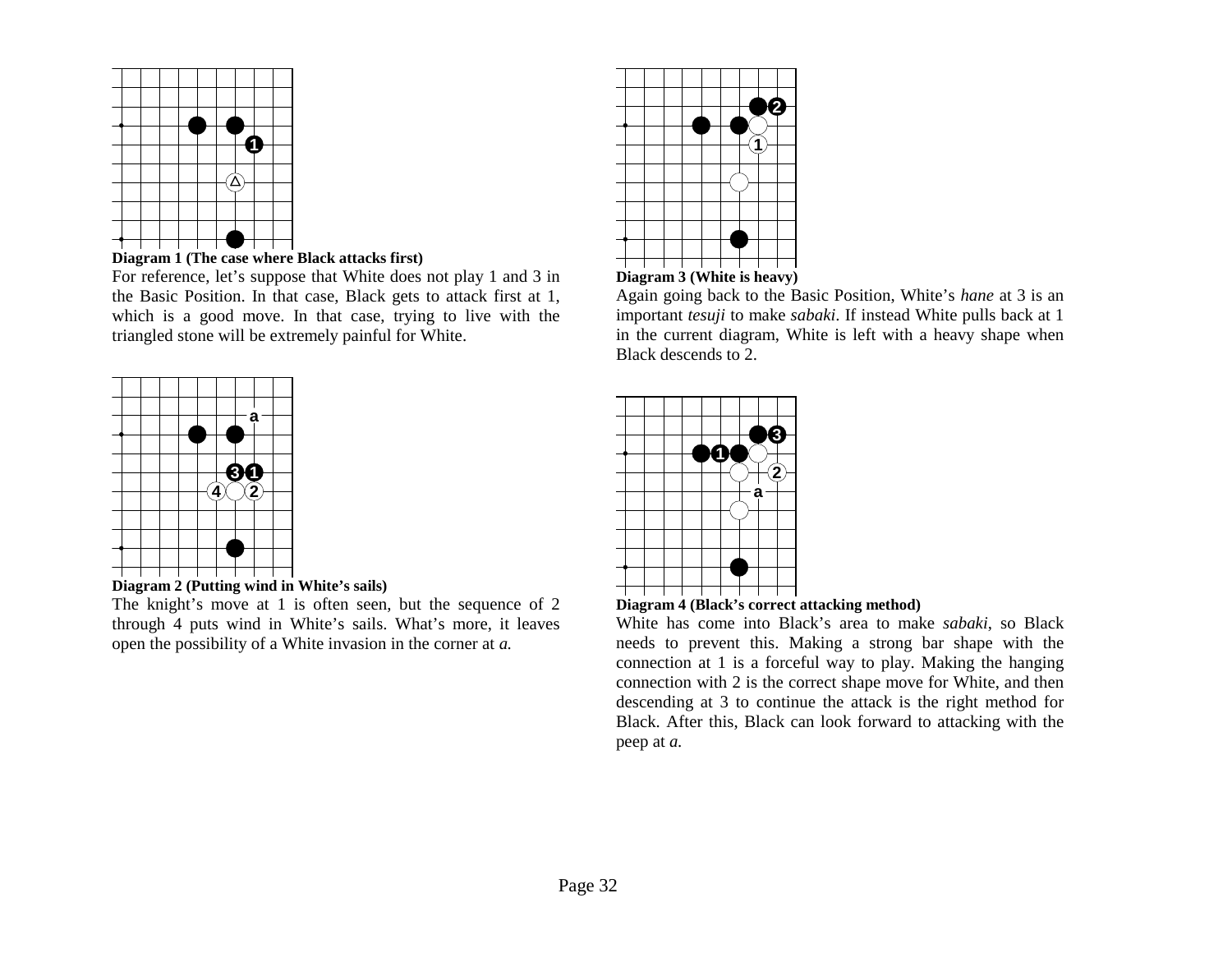



In the previous diagram instead of the hanging connection at 2, if White plays the solid connection at 1 in the current diagram, then Black plays the descent at 2 anyway. White's position is a bit heavy.





Diagram 4 shows a sequence that defends with an option to attack later. Of course, there will also be cases where Black wants *sente* to play somewhere else. In those cases, solidly connecting with 1 is wise. White's best is still the hanging connection at 2, so now Black can exchange 3 for 4. Then Black can tennuki and play elsewhere. However, if Black errs …



# **Diagram 7 (Black's position is strange)**

If Black plays the connection at 1 first, then gives *atari* with 3, this doesn't help at all. Even if Black connects at 5, after White's connection at 4, the peep at *a* is gone, and Black's attacking potential evaporates as well. And if Black leaves out the connection at 5 and tries to take sente…





When White captures a stone with 1 and 3, Black can't avoid responding with 4. In other words, White is able to capture this stone in sente. To see how bad this is for Black, compare this position with the one in Diagram 6. Further…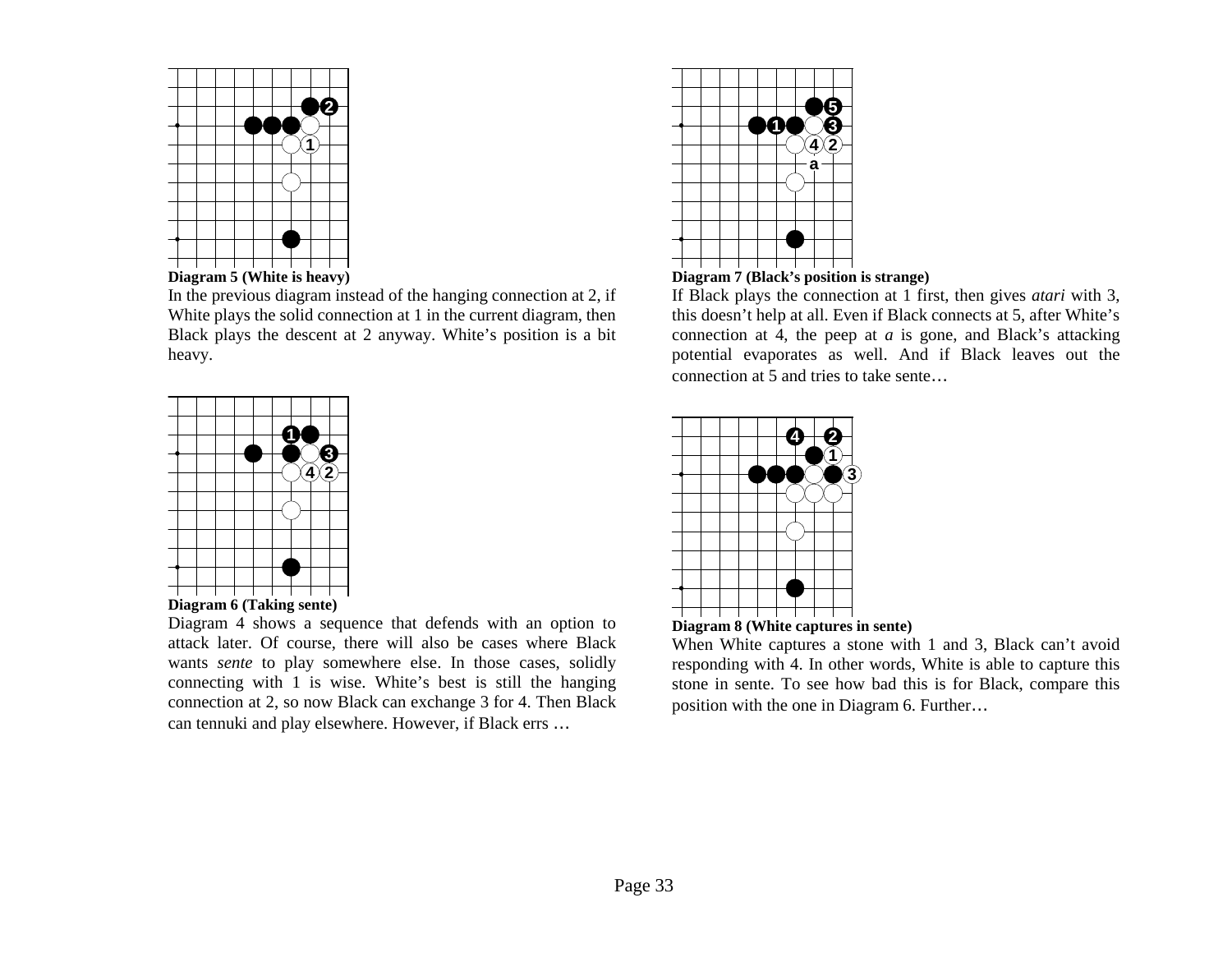

**Diagram 9 (Black's stones aren't effective)** 

Playing the connection at 1 followed by the descent at 3 isn't effective for Black. It goes without saying that a stone at *a* would be more useful in attacking White. For example, after the connection at 1, it is much easier for White to continue to try to settle with the attachment at *b* (than it would be with a stone at a).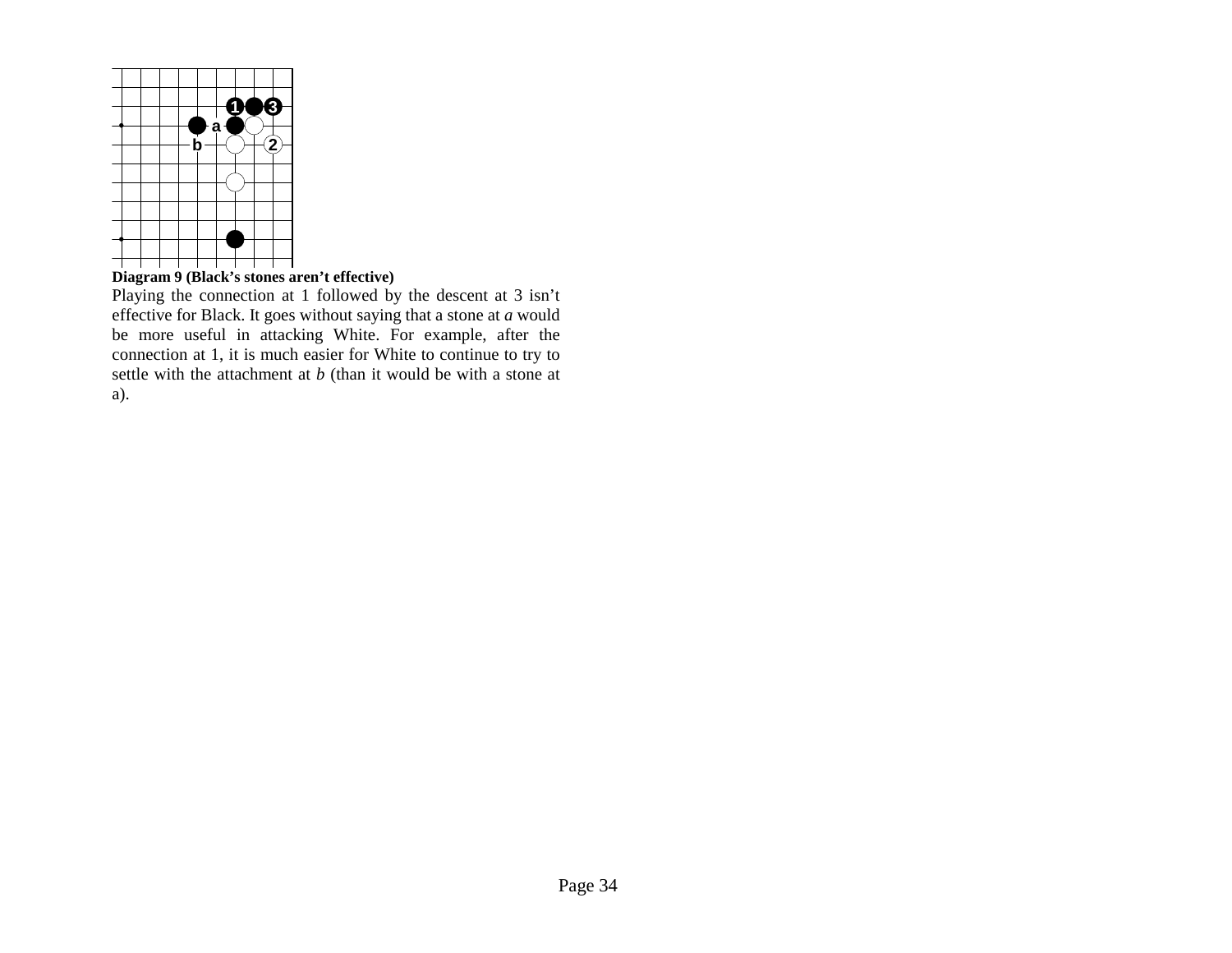# **Basic Position Nine**



# **H OW SHOULD B LACK RESPOND TO THE ROUNDHOUSE PUNCH AT WHITE 1?**

# **Aiming to bankrupt Black**

This is a position that frequently arises in handicap games of 6 stones or more. In desperation, White attaches at 1. In a handicap game, this sort of situation can frequently lead to a bankruptcy on Black's part.

## **Proper Black Attitude**

This action is occurring deep in Black's territory, so, no matter what, Black has to be determined to cause damage to White.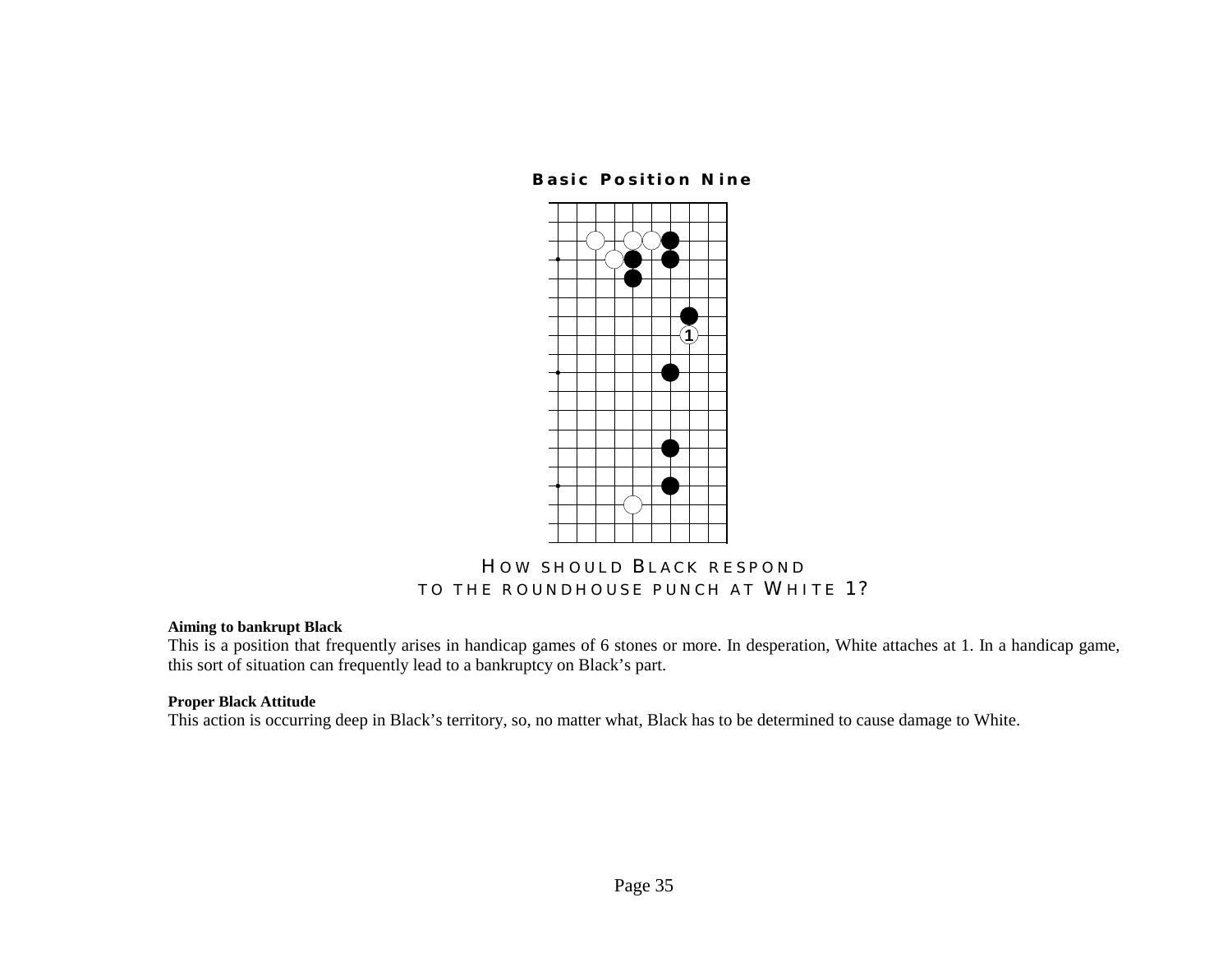

## **Diagram 1 (Preceding moves)**

Here are the moves leading up to the Basic Position. White plays the approach at 1, and Black responds with the attach and extend *joseki*. Then when White approaches with 9, Black defends with 10.



**Diagram 2 (A standard defense)** 

First let's look at a commonsensical defense in which Black extends to 1. When White responds at 2 Black must block at 3. Then White will *hane* at 4.



**Diagram 3 (White makes sabaki)** 

If Black blocks with 5 and submissively connects with 7, then White can jump to 8 and make a *sabaki*. Rather than saying that Black's upper right corner has been thickened, it's more accurate to say that it's been made overconcentrated.





Rather than submit with the connection at 7 in the previous diagram, Black should at least try resisting by jumping to 1. White cuts with 2 and pushes out with the sequence through 6, but…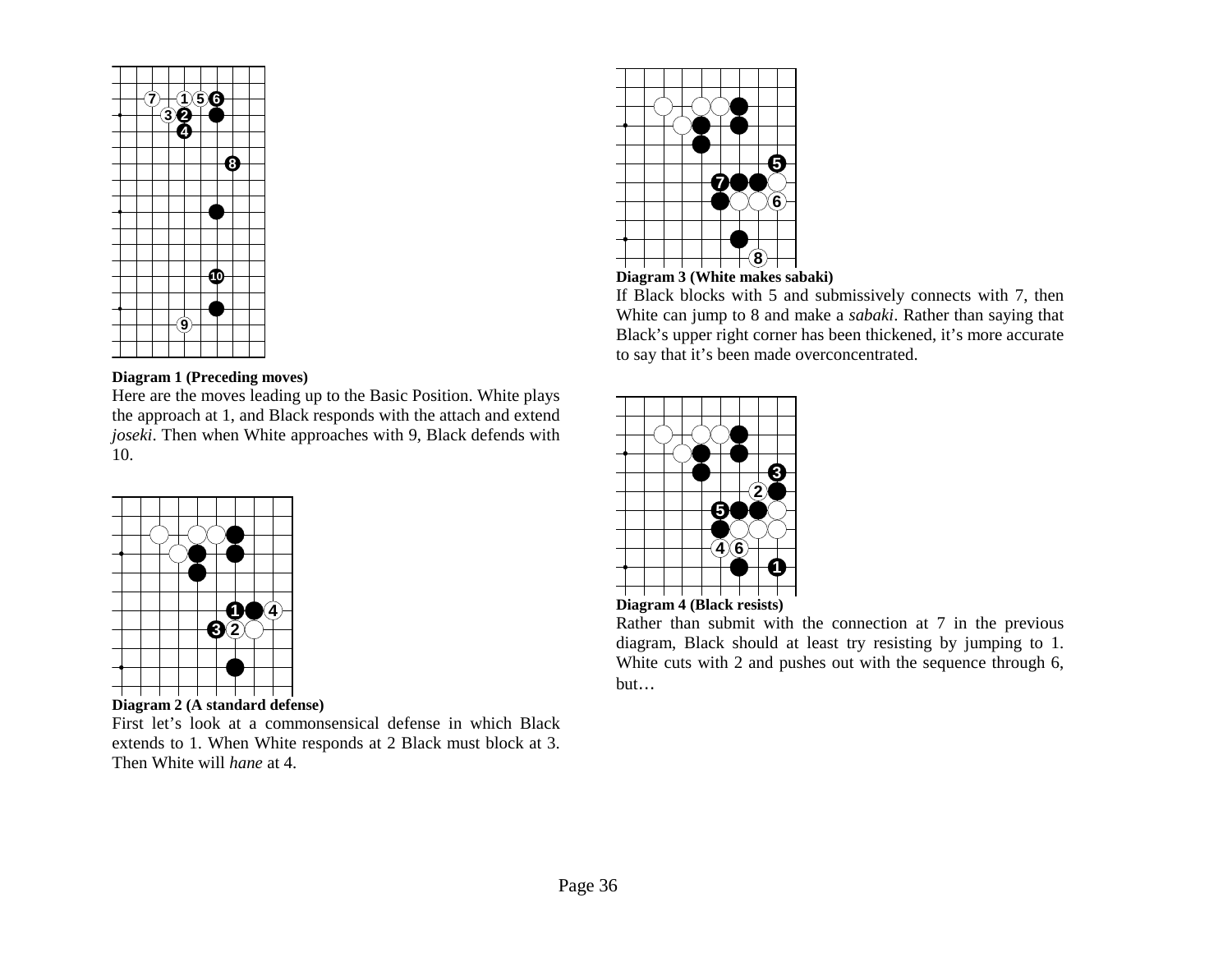

# **Diagram 5 (Black grabs territory)**

Black plays 7 through 13, grabbing territory and getting a fine position.



What happens if, instead of 3 in Diagram 4, Black forcefully tries to capture the White group with 1? Black attaches with 7 and…



 **Diagram 7 (Black is crushed)**  White pushes out with 8 through 13 and Black falls apart.



**Diagram 8 (White aims for ko)** 

However (going back to Diagram 2), there remains the possibility that White will aim for a *ko* with the attachment at 1. Black takes up the challenge with 4 and 6, but…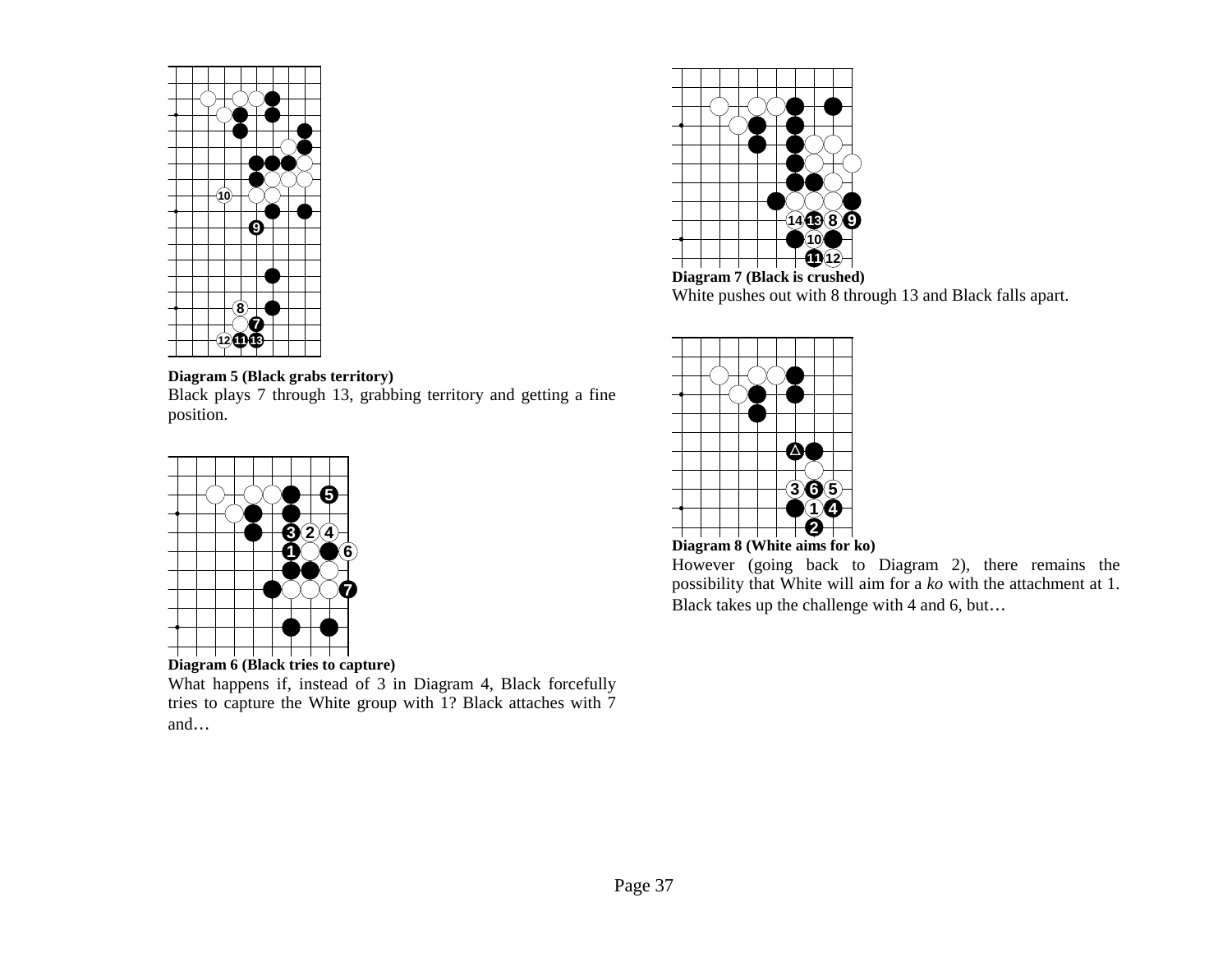

# **89510467**

# **Diagram 11 (Capturing race)**

White is aiming at the push and cut starting with 8. However, Black is okay after responding to 4 by simply extending to 5. The only trick is that after the cut with 8 and 10...

# **Diagram 9 (White gets a playable position)**

White has a good *ko* threat at 7. If Black resolves the *ko* with 8, White destroys the corner with 9 and has an eminently playable position. Therefore…



**Diagram 10 (A pragmatic good move for Black)** 

In order to avoid the *ko* shown in Diagram 8, Black can play the diagonal attachment at 1. This is a pragmatic, good move. If White responds at *a,* Black plays *b* with a good position. Therefore, White should play the clamp at 2, aiming for complications. Extending at 3 is the clearest course for Black.





Black 11 is the key point in the capturing race. White has no choice but to force with 12, then push and cut with 14 and 16. Bending at Black 17 wins the capturing race. After that, even if White forces with *a* and surrounds Black with *b*, White has only 3 liberties, so Black will win the race.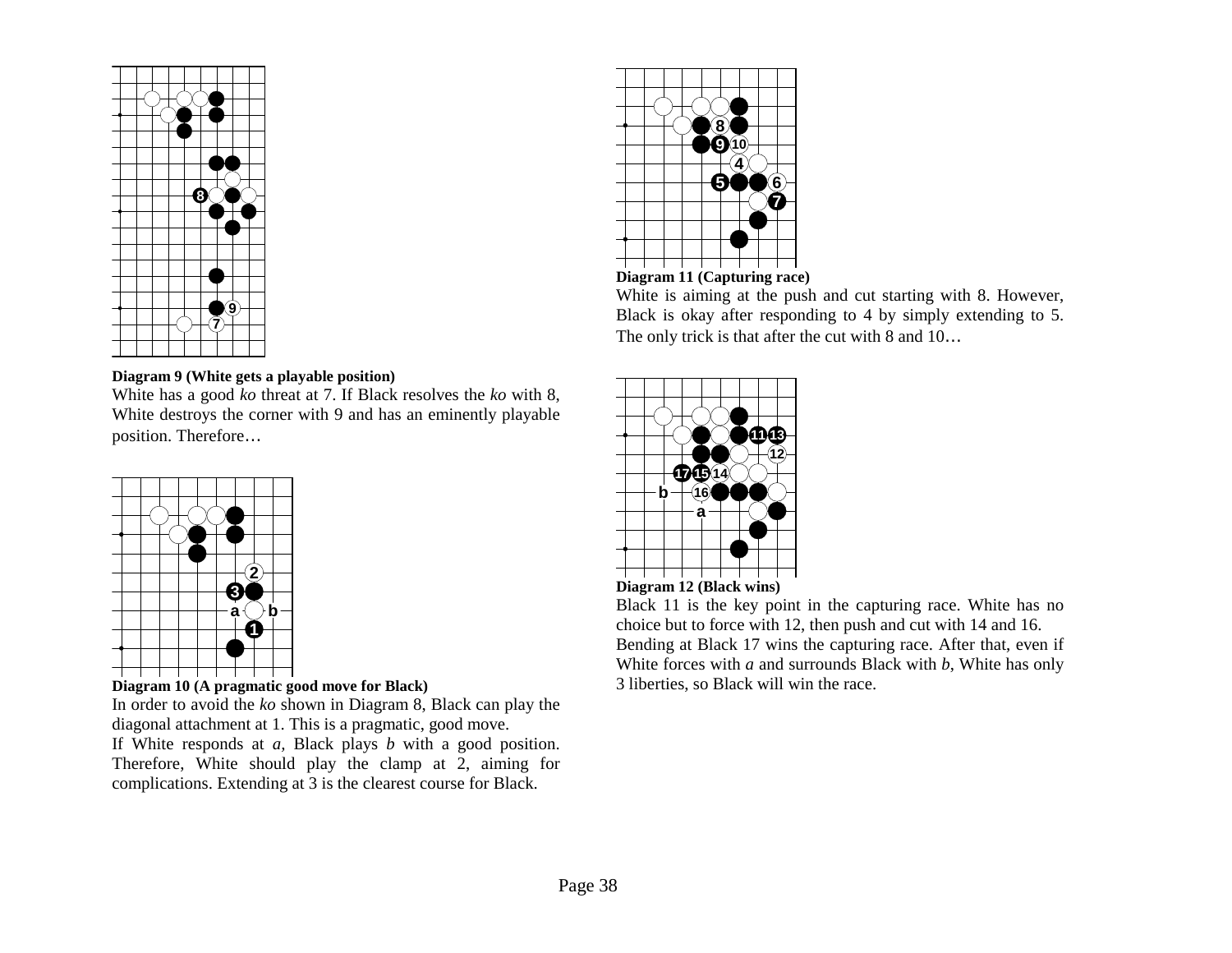

**Diagram 13 (Black goes astray)**  Instead of the extension at 3 in Diagram 10, gripping the stone with Black 1 gives White something to play for. White plays *atari* at 2, then again at 4, complicating the position.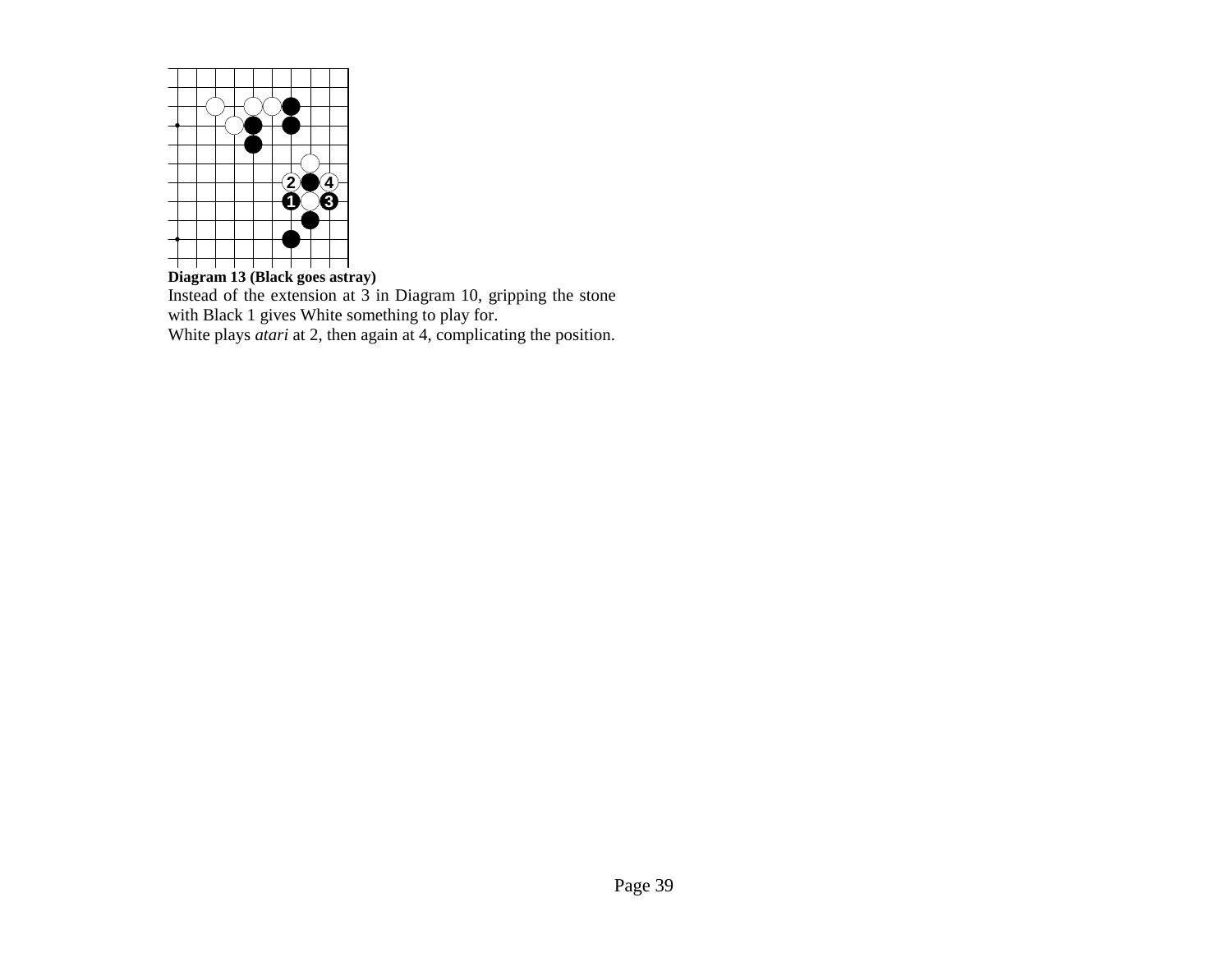**Basic Position Ten** 



# **T HE ATTACH AND CUT WITH WHITE 1 AND 3 ARE AN ATTEMPT TO DISTRACT B LACK WITH COMPLICATIONS . H OW SHOULD B LACK RESPOND ?**

# **Looking for simplicity**

When White invades with the triangled stone, and Black plays the marked diagonal stone, White has attached and cut with 1 and 3. Black should look for a simple response.

# **Proper Black Attitude**

There are many ways to respond, but Black should look to avoid complication.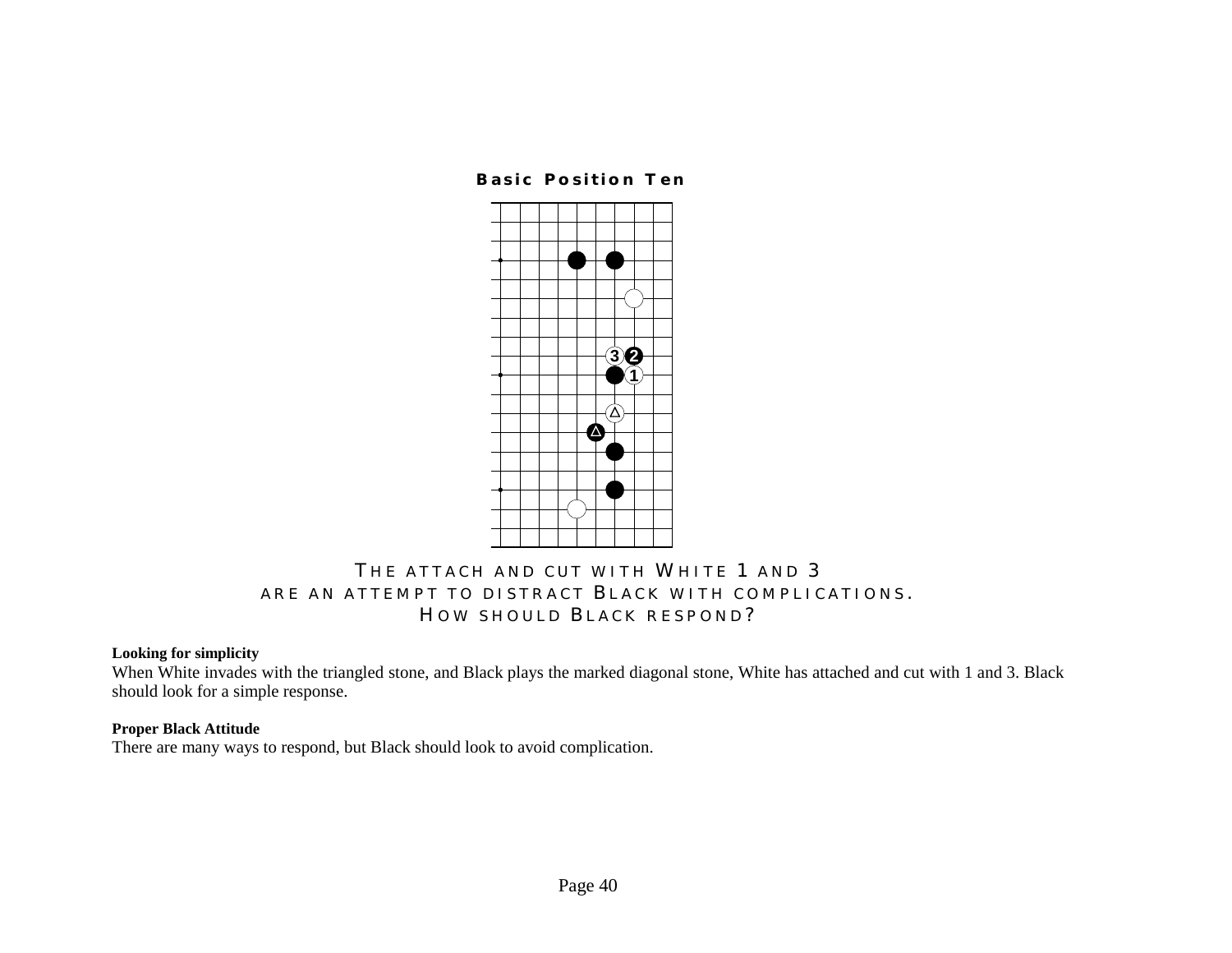

**Diagram 1 (Black falls into the trap)**  Extending with 1 grants White's wishes. White gives *atari* with 2 and 4, skillfully sacrificing a single stone. After White gives *atari* again with 6…



#### **Diagram 2 (Black is thin)**

If Black captures with 7, White gives *atari* with 8, then connects with 10. Black's lower group has become extremely thin. What's more, the upper group has an ugly dumpling shape.



## **Diagram 3 (White is thick)**

Extending to 1 is probably a bit better for Black than the previous diagram, but the sequence 2 through 6 still gives White a good thick position. Black 7 is an attempt to prevent a White move at *a,* but the Black stones on the bottom are so thin that Black probably can't really afford to play this.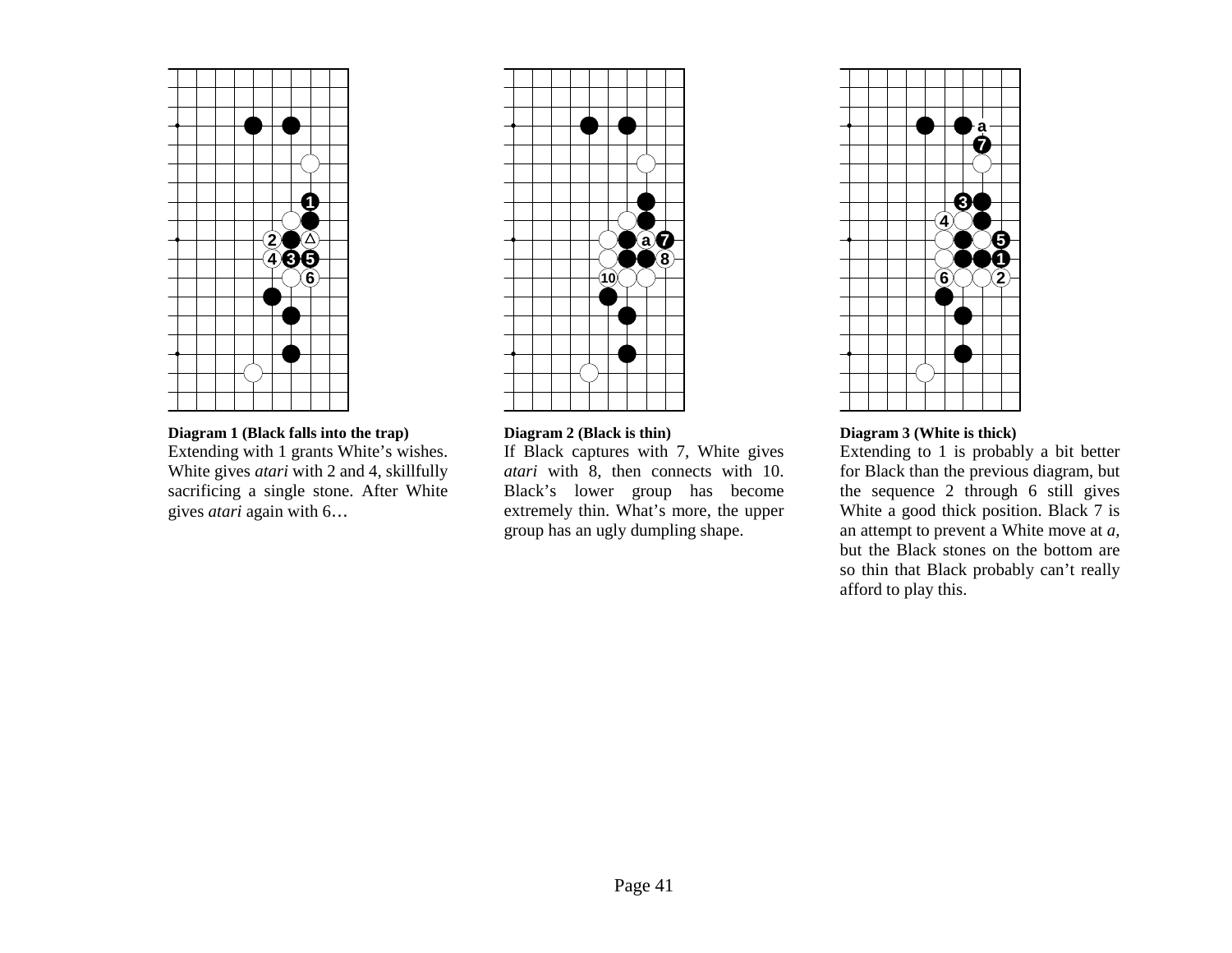

# **Diagram 4 (Correct response 1)**

Giving *atari* with 1 then connecting with 3 is a good, calm response. Black is willing to give up the triangled stone. If White grips the stone with *a;* Black can block at  $\overrightarrow{b}$  then jump to  $\overrightarrow{c}$ , surrounding a nice piece of territory in good form. Therefore, of course …



#### **Diagram 5 (A simple line for Black)**

White will crawl with 4 and 6. Black responds patiently with 5 and 7. When White responds with 8, the diagonal contact at  $\overline{9}$  is perfectly timed. Even if White extends to *a,* this group still has extremely bad *aji* because Black

has a placement at b. This line is one simple continuation for Black. If White had played at *c* instead of 8, Black has a nice move at d.



## **Diagram 6 (Correct response 2)**

Giving *atari* with 1 and connecting with 3 is another good, simple response. When White grips the stone with 4, Black's plan is to give up the stone with 5 and 7.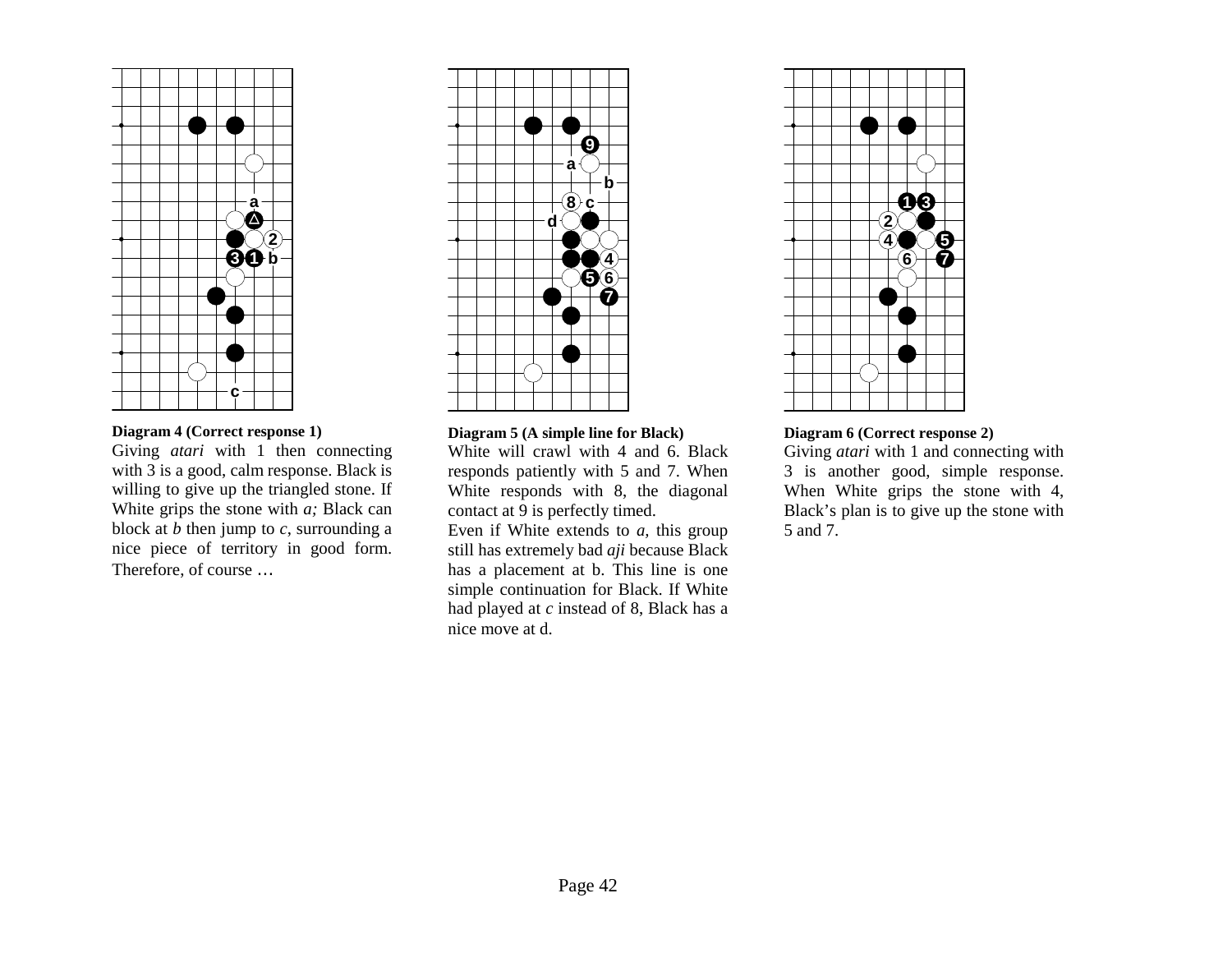

# **Diagarm 7 (Ponnuki)**

Trying the same sacrifice strategy but skipping 1 and 2 in the previous diagram isn't good. In this diagram (where White has a ponnuki), if Black now pushes with *a,* White will resist with the *hane* at b.



# **Diagram 8 (Playable for Black)**

If White skips 4 in the previous diagram and extends to 1, Black can play forcing moves at 2 and 4 to get a playable shape (thereby gaining time to play 6)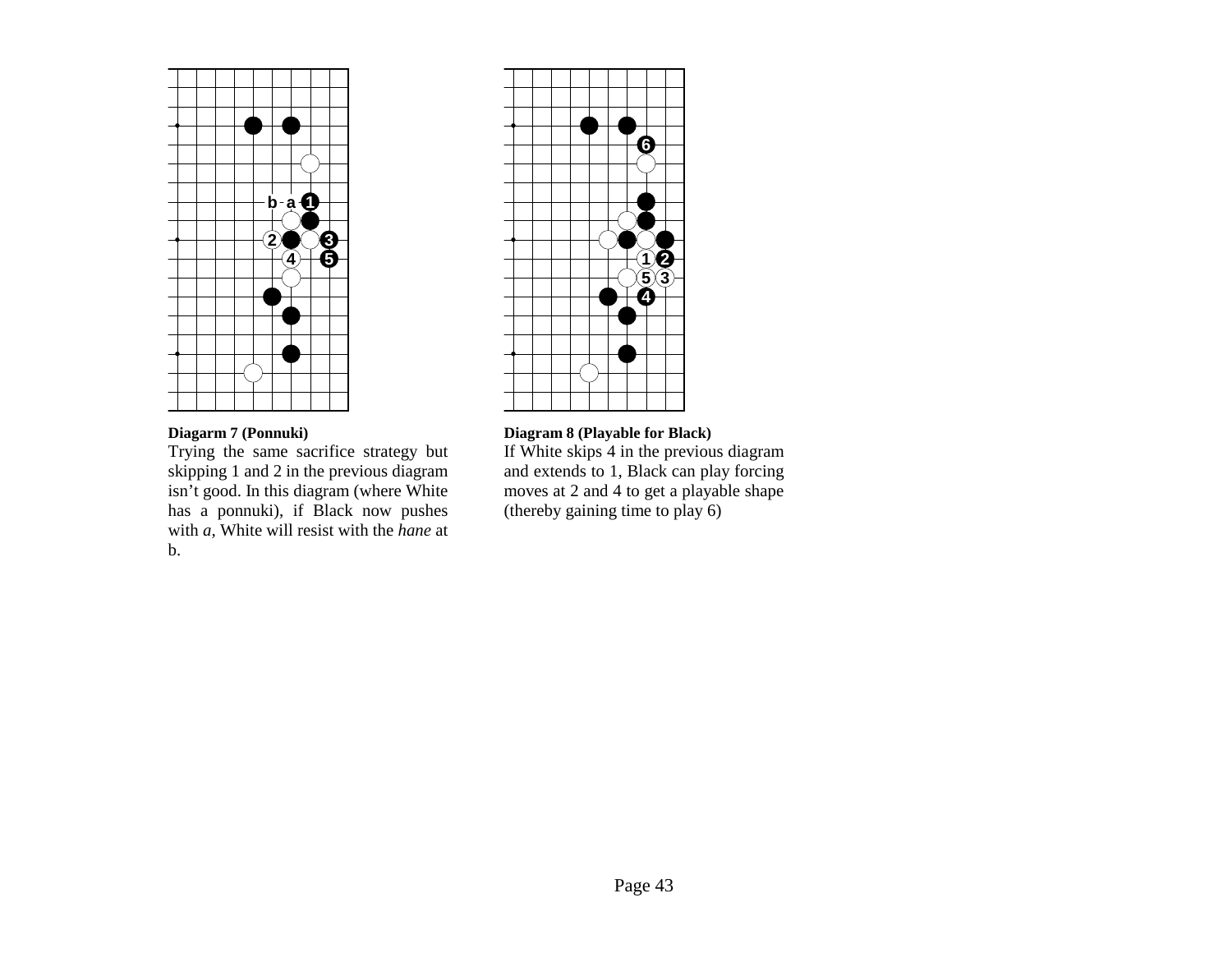### **Basic Position Eleven**



## **Surprise Attack**

Instead of peeping at White 1, *joseki* is jumping to *a* followed by Black jumping to *b*. But it's not enough just to know *joseki*. Take this opportunity to learn about the surprise attack of White 1.

# **Proper Black Attitude**

Trying too hard to cut 1 off will fail.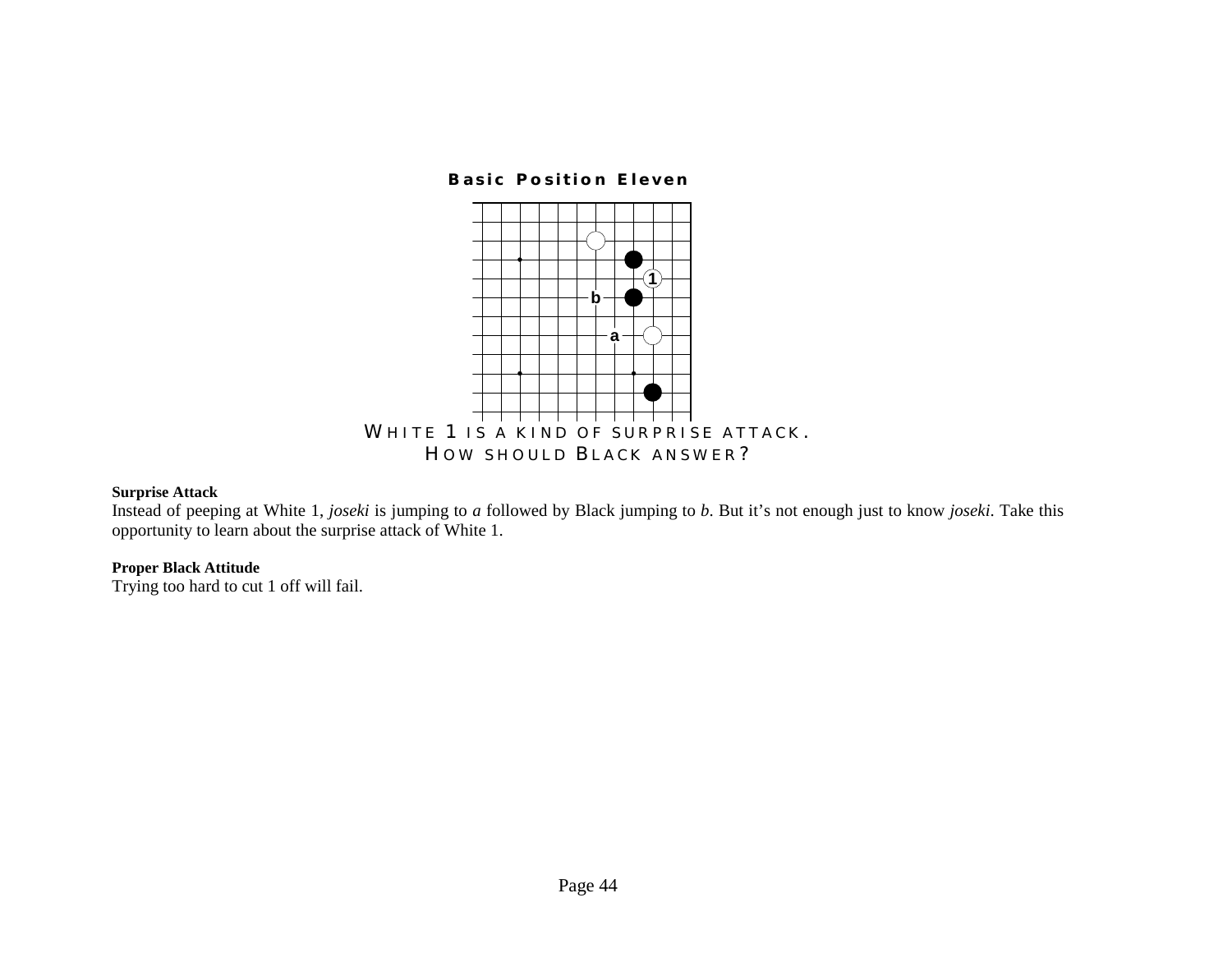



Blocking with 1 is a commonsensical response for Black. When White pulls back with 2, the diagonal attachment at 3 and the attachment at 5 are the right timing. Continuing …





For White, expanding with 6 is the only move. If White allows Black to extend to 6, White's shape will collapse. But Black can force with the peep at 7, then jump out to 9, eyeing attacks on both the two stones on top and the White group on the right side.





Instead of 8 in the previous diagram, it is impossible for White to try to resist with 1. Black can *hane* at 2 and Black has to defend with 3. When Black attacks the top with 4, White's position is painful.



White won't necessarily defend quietly as in Diagram 1. White can vary with the diagonal move at 1 of the present diagram. Black's connection at 2 and White's *hane* at 3 follow as a matter of course, but now for Black to block at 4 falls right into White's plans.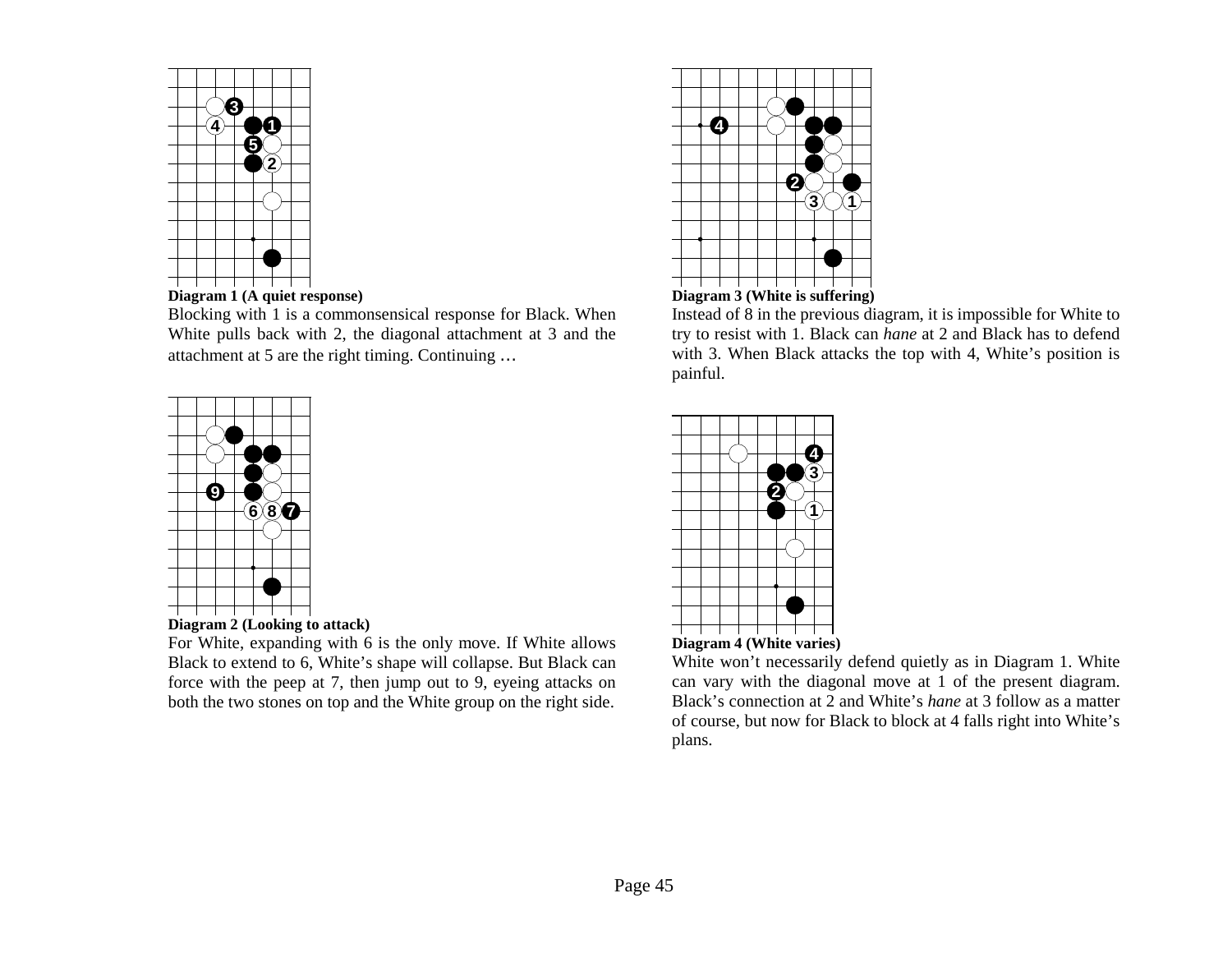



The sequence from the peep at 5 through the jump at 9 puts wind in White's sails. White responds to Black 10 with 11, making good shape while attacking.





Suppose Black tries to force with the diagonal attachment at 1 before connecting and blocking. After White 6, Black's position is still painful. Black has a choice between descending with *a* or defending with b…





If Black tries to descent to 1, White can jump to 2 and watch for Black's response. If Black jumps to 3, White plays 4, then pulls back to 6. Black cannot make eyes.





If Black defends with 1, White gives *atari* with 2, then jumps to 4. When Black jumps to 5, White protects the top with 6 and has an easy game.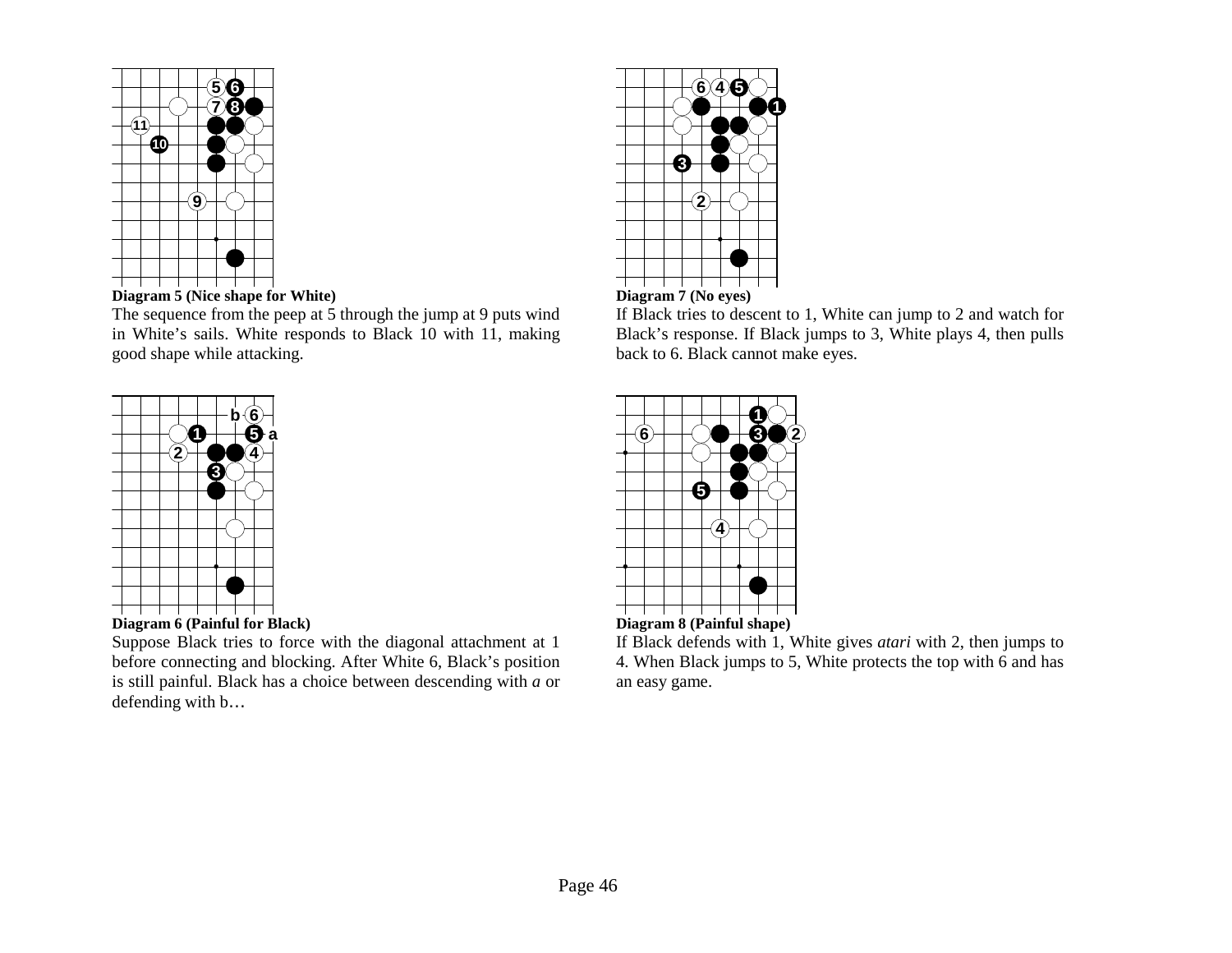



Black should not play the block of 4 in Diagram 4. The right course of action is to resolutely build outside influence with the sequence from 1 through 5. This is a good, large-scale way to play. Back answers White 6 with the block at 7 and…



**Diagram 10 (Black's outer influence is superior)** 

When White *hane*s at 8, of course, Back resists with the double *hane* at 9. The outside influence Black gets after gripping the single stone with 13 is huge. White has gathered a little territory, but this is not a problem at all for Black.





If White dislikes the outer influence Black gets in the previous diagram, he can try 1 in the present diagram instead of 6 in Diagram 9. But after first forcing with 2, Black can play a very good move at 4. This allows White to connect with 5, but Black 6 shows good judgement. Black's outer influence in this diagram is just as good as in Diagram 10.



**Diagram 12 (A failure for Black)** 

Immediately trying to cut the White stone off with Black 1 is a bit unreasonable. White plays the *hane* and connect with 2 and 4, then pushes and cuts with 6 and 8. Both sides have cut off a single opponent stone, but White's corner territory is big.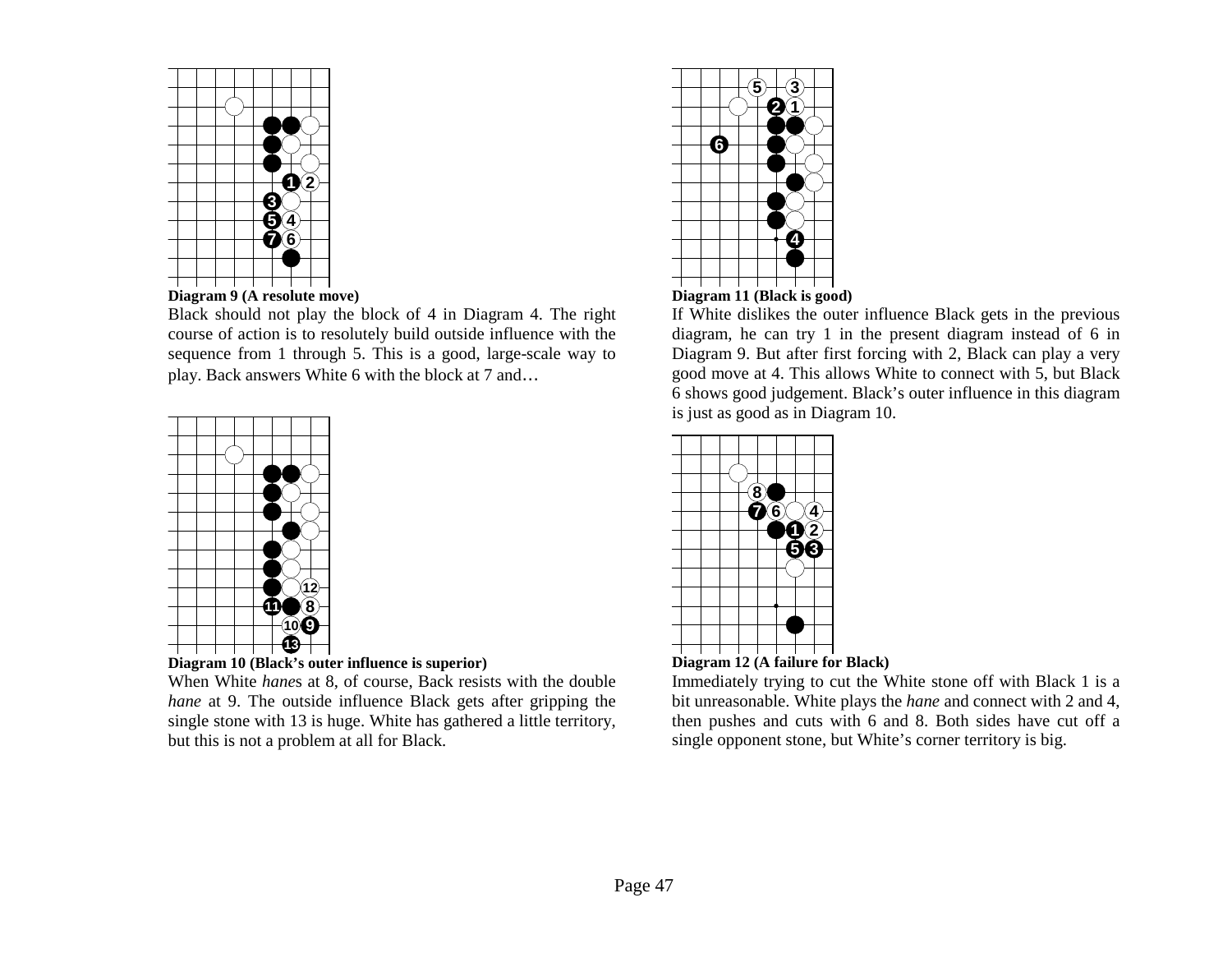## **Basic Position Twelve**



## **Exchange**

Pushing out with White 1 really isn't very good. However, if Black replies incorrectly, White can reap a huge dividend.

# **Proper Black Attitude**

Black should consider the two triangled Black stones as light, and look to exchange them for the triangled White stone. This is the simplest way to proceed.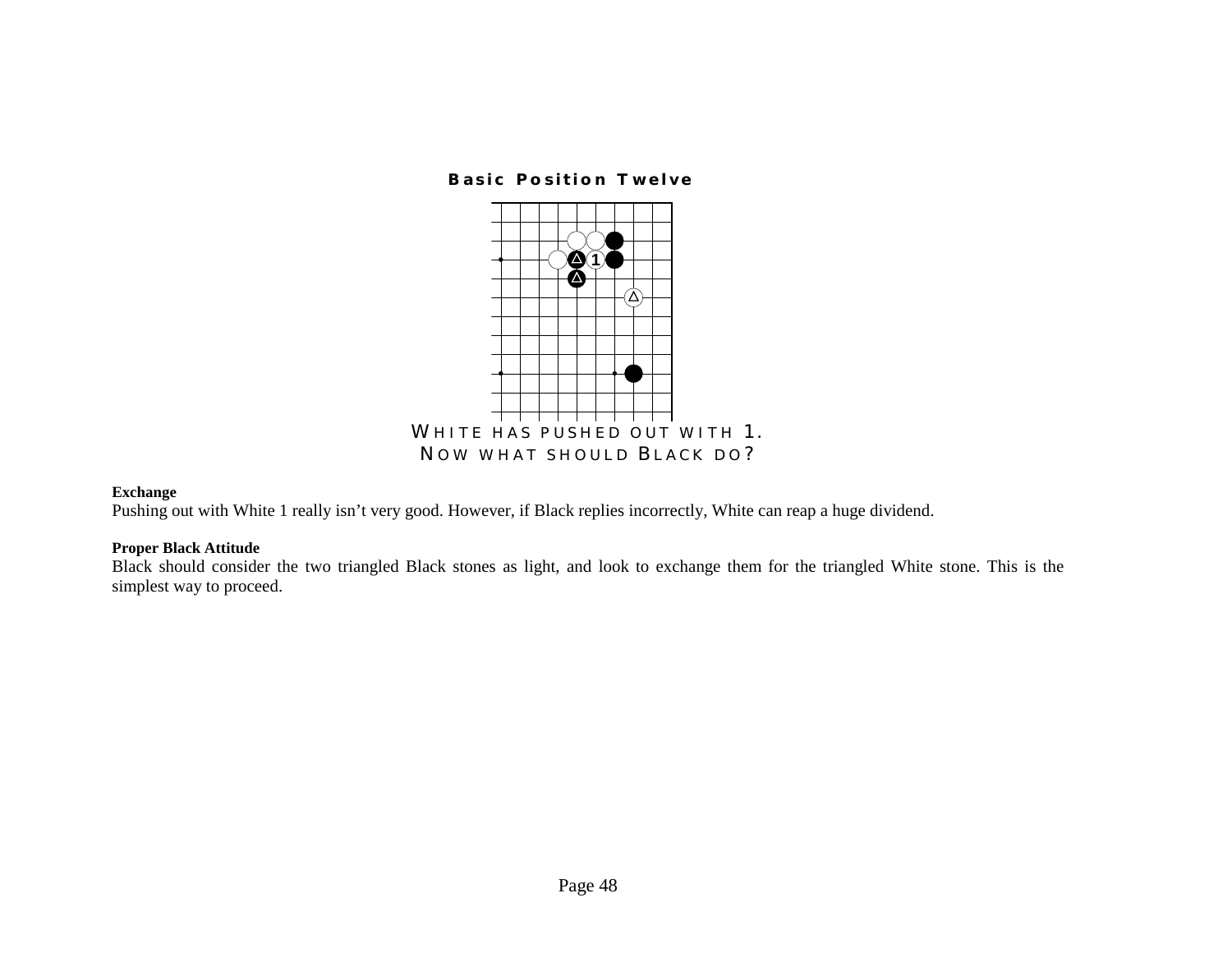

This position arises when White approaches with 1 and Black pincers with 2. White plays the double approach at 3, Black

attaches and extends with 4 and 6, then blocks with 8. Instead of White 9, it's usual to start fighting with the diagonal move at *a.*



Black's best move is to pull back with 1. If White keeps coming out with 2 and 4, Black can quietly respond with 3 and 5, with an excellent position. Comparing Black's territory with White's outside thickness, Black is clearly better. However, instead of Black 1…





Blocking with 1 is unnecessary resistance by Black. White's cut at 2 leads to a burdensome fight for Black. If Black cuts with 3, White plays the *hane* and connect with 4 and 6, and then…



If Black's descent at 7 worked, it would be a great move, but when White cuts at 8, Black is crushed. Therefore, instead of Black 7…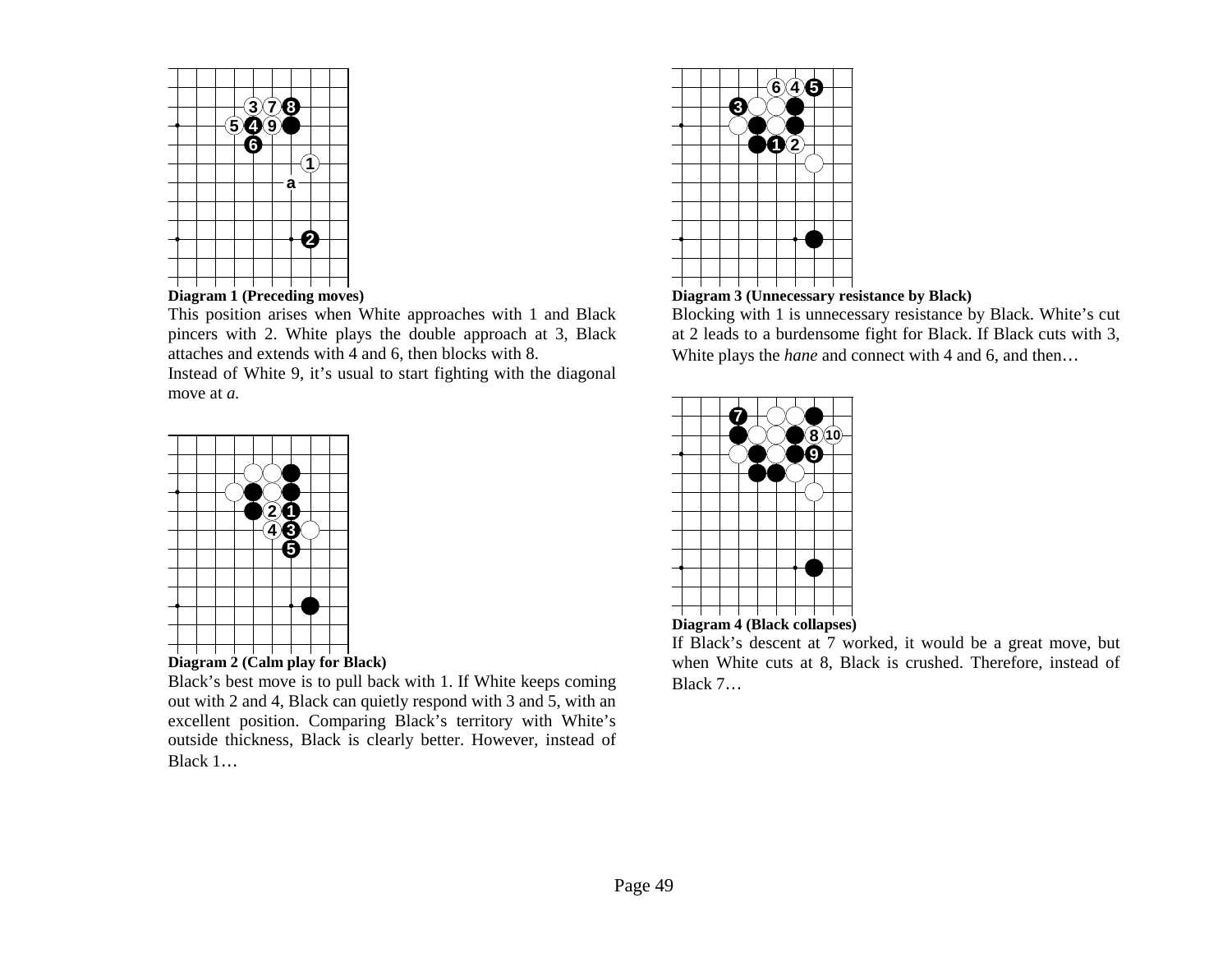



Black has no choice but to give *atari* with 1 and protect the corner with 3. However, capturing the stone with 4 is great for White. Black forces with 5 and 7, but...





Black gets to play 13 and 15, but White gets to jump to 16, reinforcing his group. In this sequence, White has gotten clearly stronger on the top, while Black's 4 stones in the center lack stability. Black has clearly gotten the worst of the bargain.There is one more thing Black can try instead of 13…





Black can try to set up a net with 1, but now the block at White 2 is sente.

Black can't leave out 3, so White gets a chance to poke out with 6. Black's triangled stone is in an awkward position.



**Diagram 8 (Black rushes to capture)** 

For reference, in Diagram  $2$  when Black played 5, rushing to capture the single White stone with 1 was not an option. After White cuts with 2, 4 and 6 are a nice tesuji.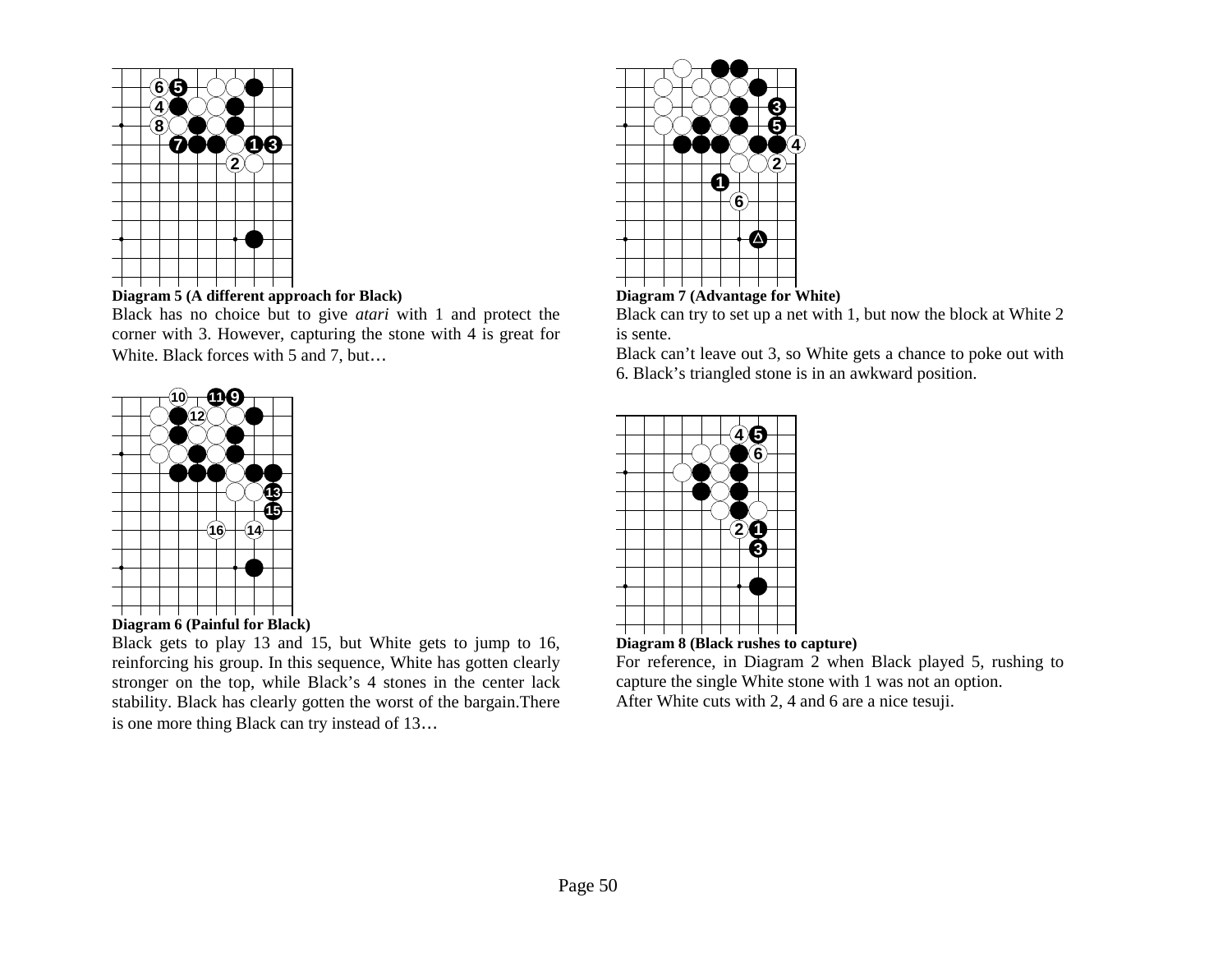

If black cuts with 7, White's descent to 8 starts the sequence through 14, and Black is neatly squeezed. (note: 12 throws in at *a,* 13 captures and 15 connects at a)



White's block at 1 starts a capturing race.

Black 2 is an uninspired move, and after White blocks at 3, Black loses the race. When Black cuts at 4, White's descent to 5 works.

Therefore, instead of Black 2…



Black's cut at 1 is a clever move. White grips a single stone with 2, and Black crawls along with 3 and 5, getting a ko. But at any rate, *ko* is not a good result for Black in this position.





To avoid the preceding, Black can replace 7 in Diagram 9 with the circumspect 1 in the present diagram. However, allowing White to play 2 is a big loss for Black. What's more, later in the game White can squeeze Black with a sequence starting with *a.* This is more than Black can stand.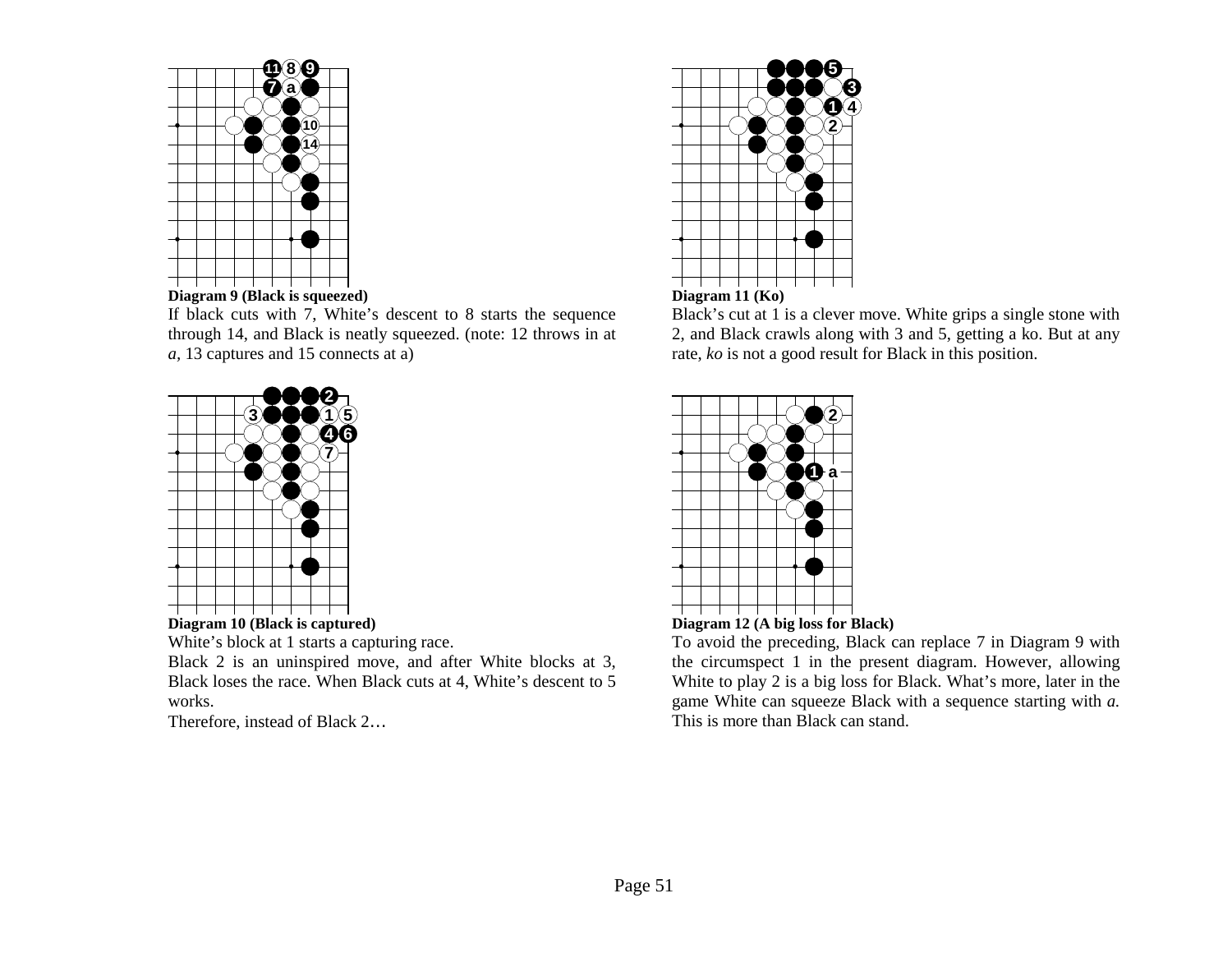# **Basic Position Thirteen**



# **WHAT STANCE SHOULD B LACK ADOPT IN REACTION TO THE UNORTHODOX ATTACK AT WHITE 1?**

### **Solid and Thick**

The attachment at White 1 seems unreasonable, but how it turns out depends on Black's answer. Take this opportunity to master the proper response.

## **Proper Black Attitude**

White has an invaded Black's area of influence. Capturing the invading stone is unrealistic. Instead, answer with solid, thick move.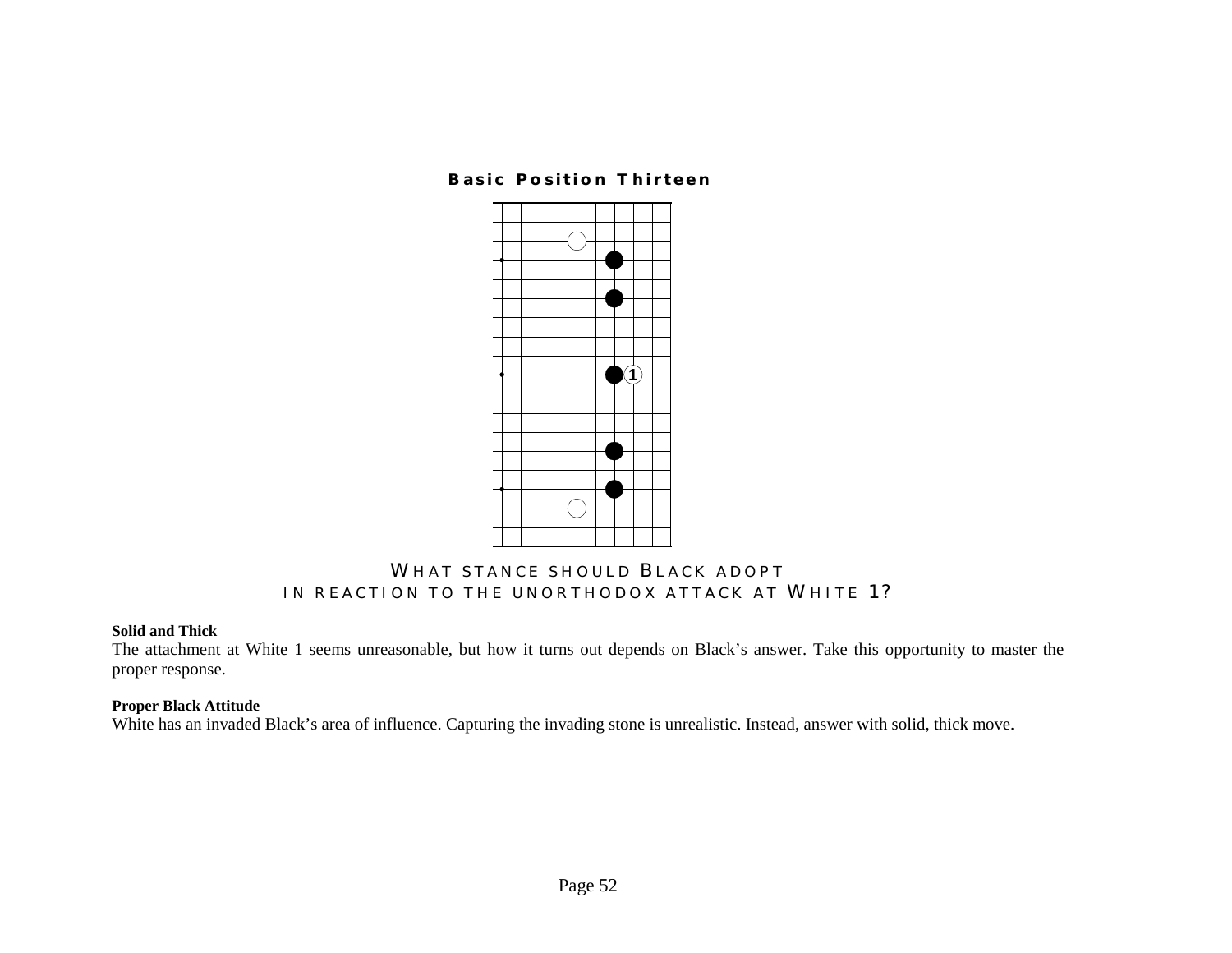

#### **Diagram 1 (Preceding moves)**

However you think about this position, it is out of the question for Black to start with anything other than the block at 1 (or 2, which is the same thing). When White pulls back with 2, solidly connecting with 3 is a good move.

White will run out to 4, looking to gobble up as much Black territory as possible. But Black needs to put up with this.

Of course, if Black had a stone at *a,* it would be necessary to have blocked at 2 instead of 1.



# **Diagram 2 (Turning to attack)**

Continuing from the previous diagram, the diagonal move at Black 5 is an absolute necessity. For White, about the best that can be managed is to live with 6 and 8, so Black gets a chance to turn to attack with 9.

This Black 9 not only attacks White, but plays a big role in completing Black's corner territory. In other words, this follows the ideal pattern of surrounding territory while attacking.



#### **Diagram 3 (Half-hearted)**

Playing 1 in this diagram instead of the solid connection of 3 in Diagram 1 lacks conviction. After White *hane*s with 2 and crawls with 4, blocking with Black 5 leaves behind bad potential.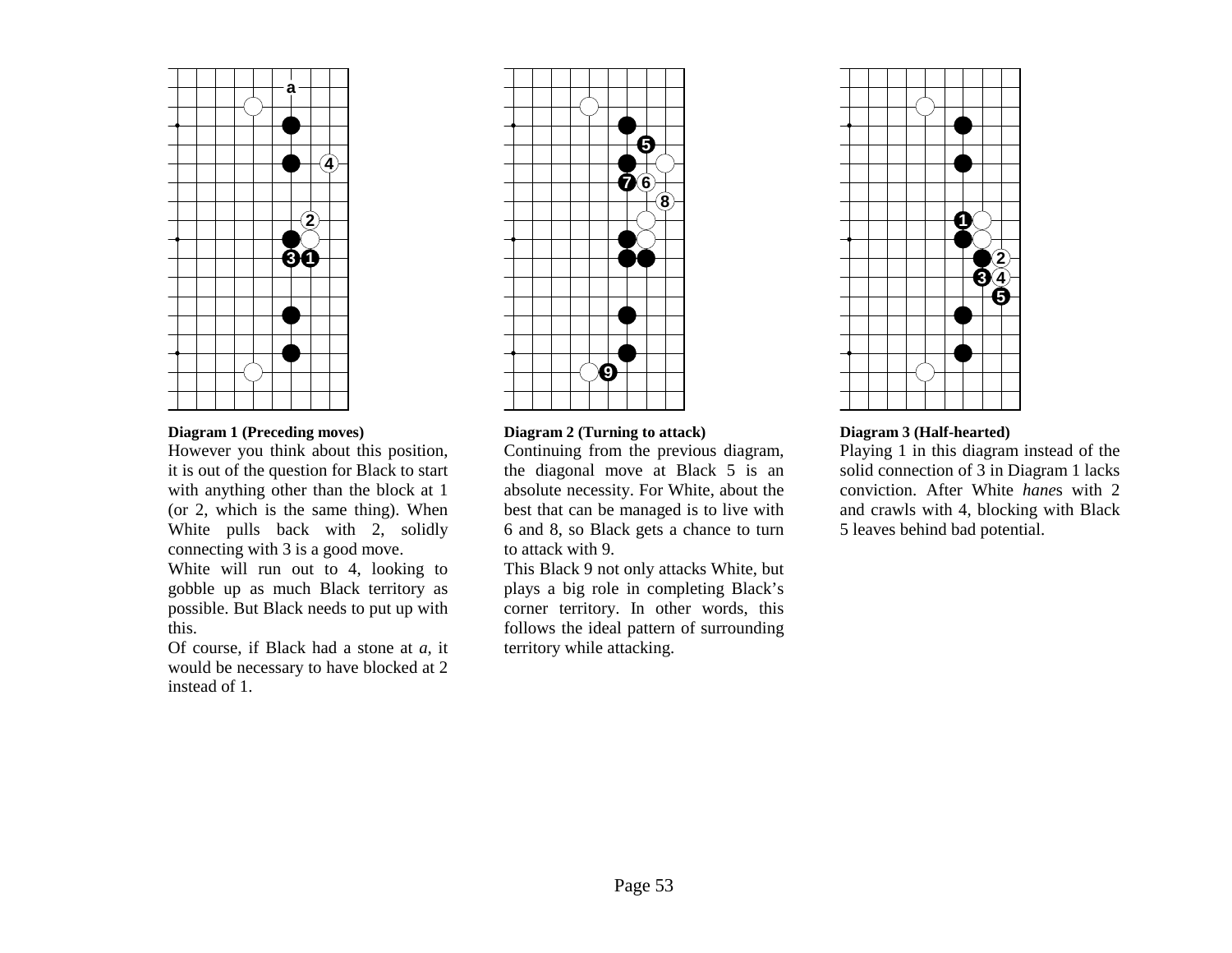

# **Diagram 4 (Sealed in, but** …**)**

Again, White runs out with 6. Black responds with 7 through 11 and appears to sealed White in, but…



# **Diagram 5 (Cutting points remain)**

White can develop quickly with 12 through 16. After this, even if Black turns to attack with *a,* the cutting points at b, *c* and *d* are terrible.



## **Diagram 6 (A better attempt for Black)**

Instead of the diagonal move of 7 in Diagram 4, Black probably does better by decisively forcing with 1.

White needs to live with 2 and 4, and now when Black plays the diagonal move at 5, there are fewer cutting points left behind.

But this result is still not particularly good for Black. That is because…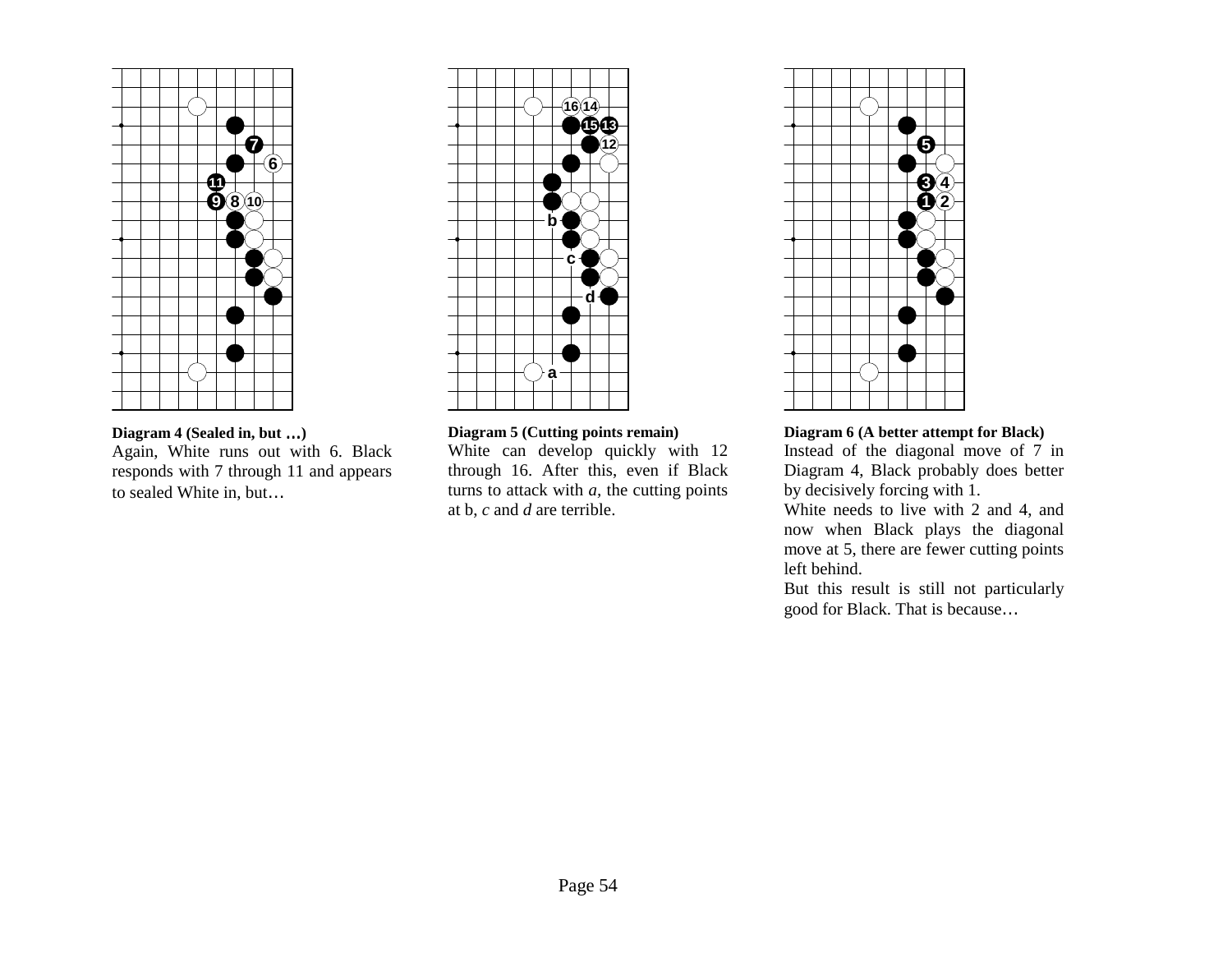

## **Diagram 7 (White is secure)**

After forcing once with 6, White gets to play first on the bottom.

After White settles and makes profit with 8 and 10, the value of Black's thickness has been reduced by half. On the other hand, if Black skips 7 and turns to attack the bottom first, then White 7, Black *a* and White *b* put Black in a territorial hole for the contest that follows. It's hard to expect a satisfying result.



### **Diagram 8 (Complications from White)**

Playing conventionally as in Diagram 1 is not very attractive for White, so complicating matters by answering Black's block at the triangled stone with 1 is a strong possibility.

Giving *atari* with 2 and extending to 4 is a good, practical response for Black. White can try to settle with 5, but...



#### **Diagram 9 (A strong response from Black)**

Black connects with 6. Then when White links up with 7, Black can rough White up a bit with 8 and 10.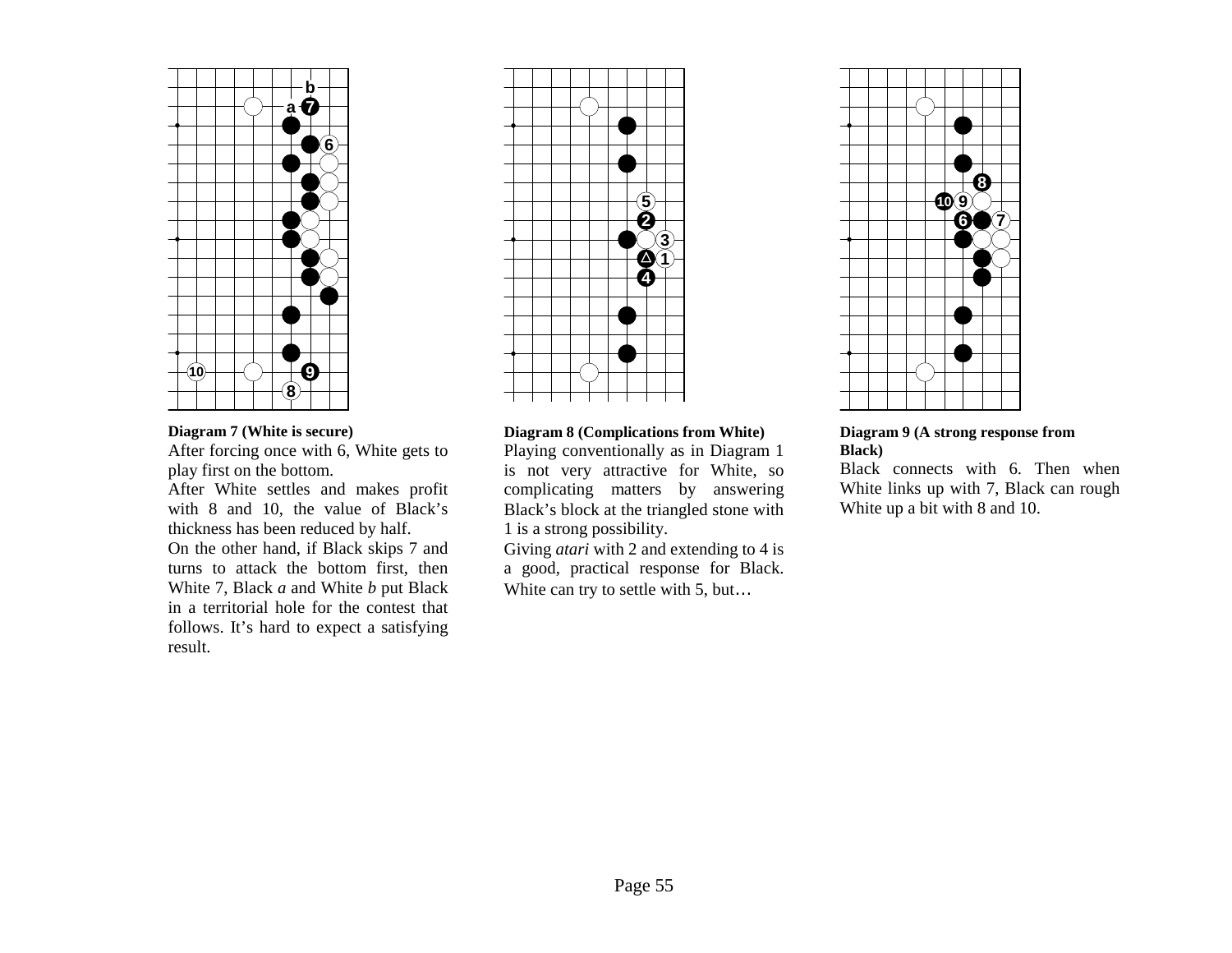

**Diagram 10 (White is captured)**  Even if White tries to squirm away with 11, it's too late. After Black 16, White is obliterated. It follows then that White 1 in Diagram 8 was a bit unreasonable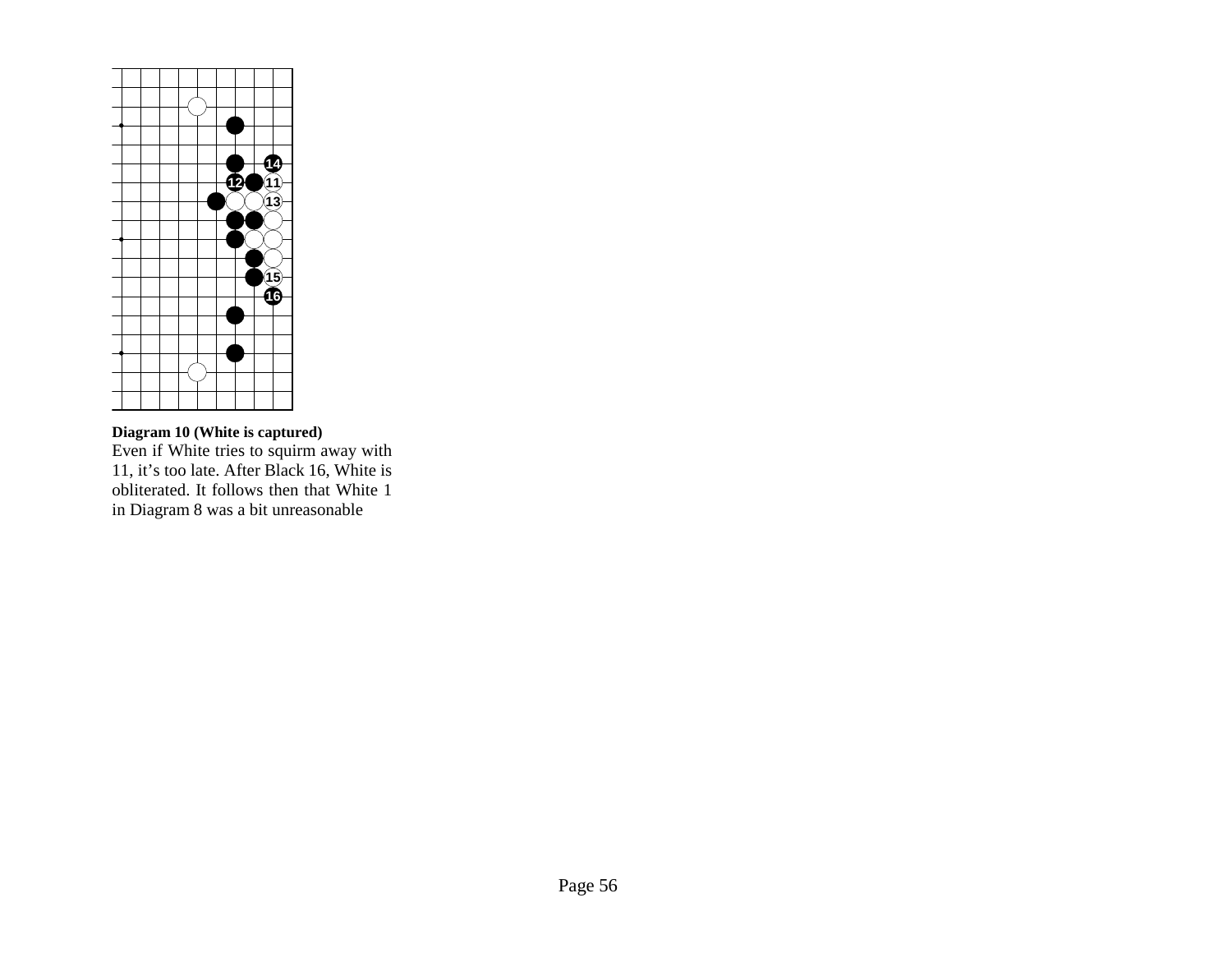# **Basic Position Fourteen**



# **A Desperate Stab**

White 1 is a desperate stab. There are a number of ways to play – the best choice probably depends on your style.

## **Proper Black Attitude**

In general, it's best to play straightforwardly without straining. However, it's sometimes hard to play straightforwardly…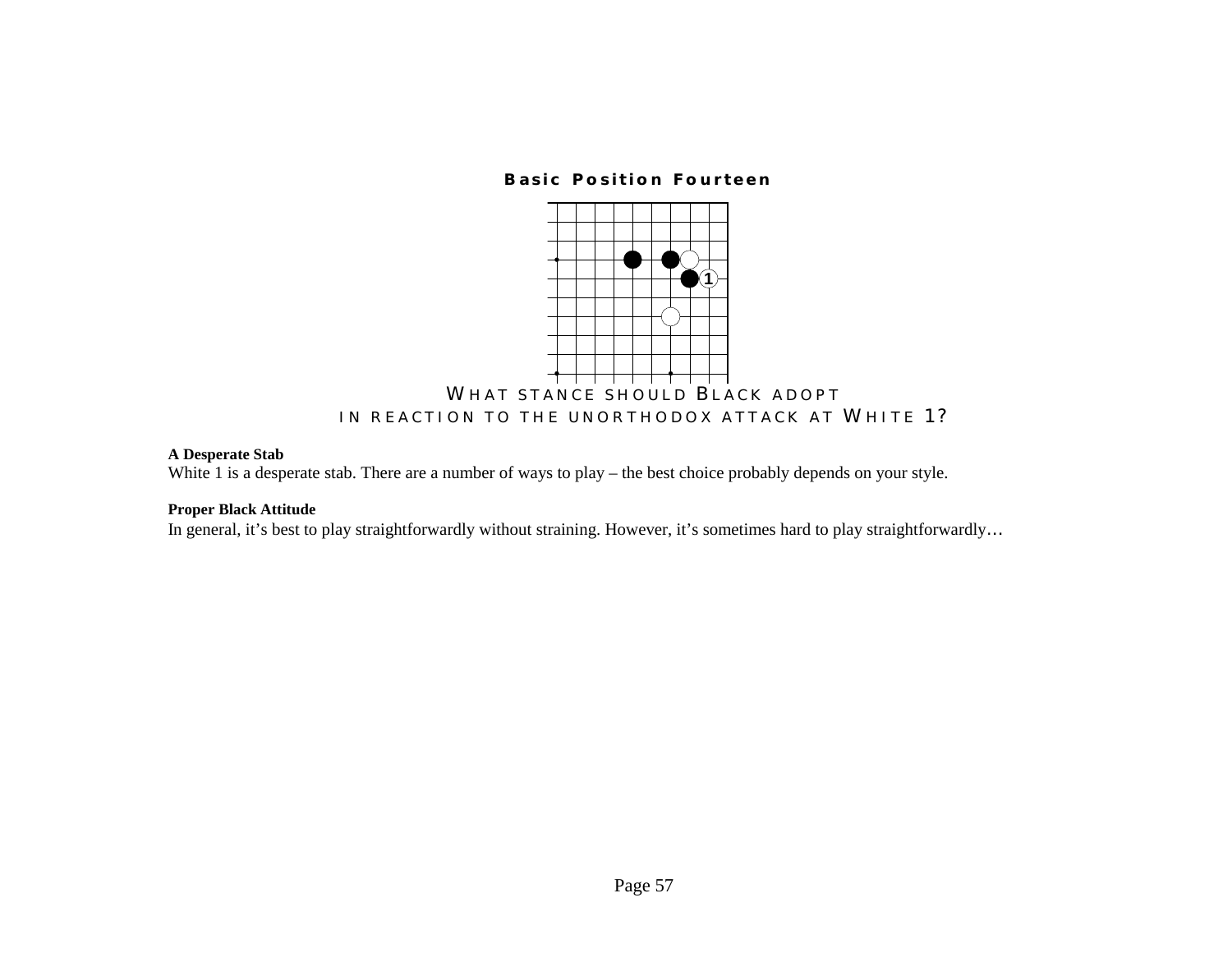

**Diagram 1 (Normal play by White)** 

First let's look at how White really should play.

Instead of 1 in the Basic Position, it's normal to cut with 1 in the present diagram and try to make a *sabaki*. After this, there are a number of ways to play, but the simplest is for Black to play the *atari* at 2 followed by 4 and 6. When White grips the stone with 9, the situation is settled for now.





Coming back to the current problem, cutting with Black 1 puts up strong resistance.

Black responds to 2 by gripping a stone with 3, but after White 4 and 6, Black has to worry about the fight becoming complicated. That is, to continue…



# **Diagram 3 (Black falls into a trap)**

Capturing a stone with 7 is exactly what White wants. The sequence from White through 12 follows, which is a huge failure for Black. Instead of extending with 9 Black should at least play at *a* and squeeze, which lessens the damage.

But at any rate, after Black 7 it is clear that Black has been outwitted. Instead of 7…



Giving *atari* with Black 1 is the correct move. If White captures at *a* instead of defending at 2, then Black captures at 2 and it's clear who has the advantage. Therefore, White has to resist with 2 and 4, but when Black captures with 5, White has no good response.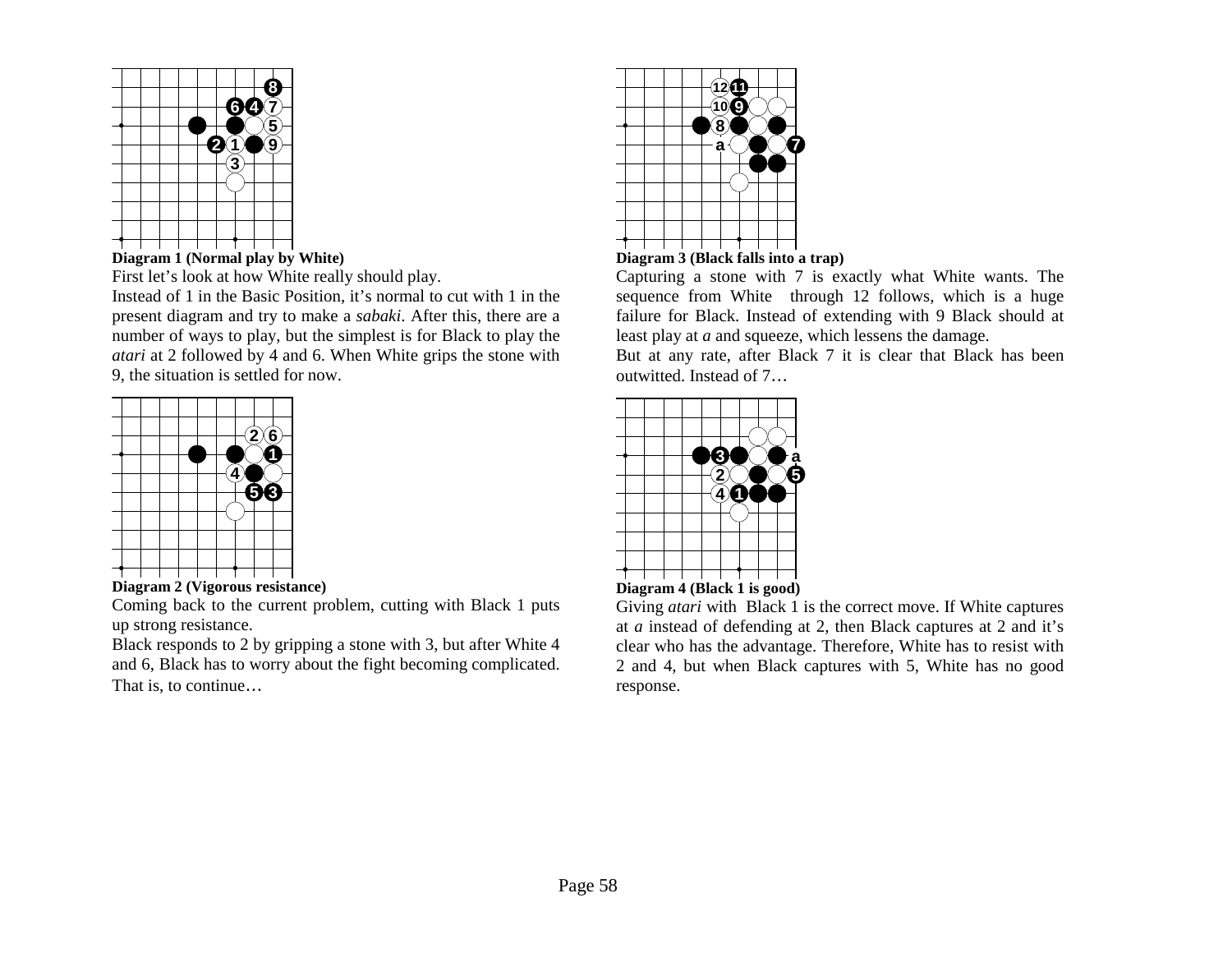



White can save the corner with 6 and 8, but the diagonal move at 9 is good, combining attack and defense. White makes the hanging connection at 10 and Black defends with 11, with a fine position.

White's corner is not yet completely alive and the center group is thin. White will have a hard time surviving.





Therefore, instead of blocking at *a,* White has no choice but to give *atari* with 1. Cutting at Black 2 is the strongest response and White must capture at 3. Black splits with 4. This, too, is a great result for Black. However, Black must not play at 3 instead of 2.



**Diagram 7 (Straightforward play by Black)** 

Extending to Black 1 is a straightforward response to White's *hane* at the triangled stone – let's see how that works out. White's *hane* at 2 is a *tesuji* looking to see what Black's response will be. Black 3 and 5 seem like a natural response, but White descends with 6. After this...





If White wants to play for outside influence, cutting at 8 and capturing 2 stones with 10 is the way. Black can force at 11, and the position is settled for now after White grips the 2 stones with 12. Compared to the variations after Diagram 4, White is in somewhat better shape. What's more…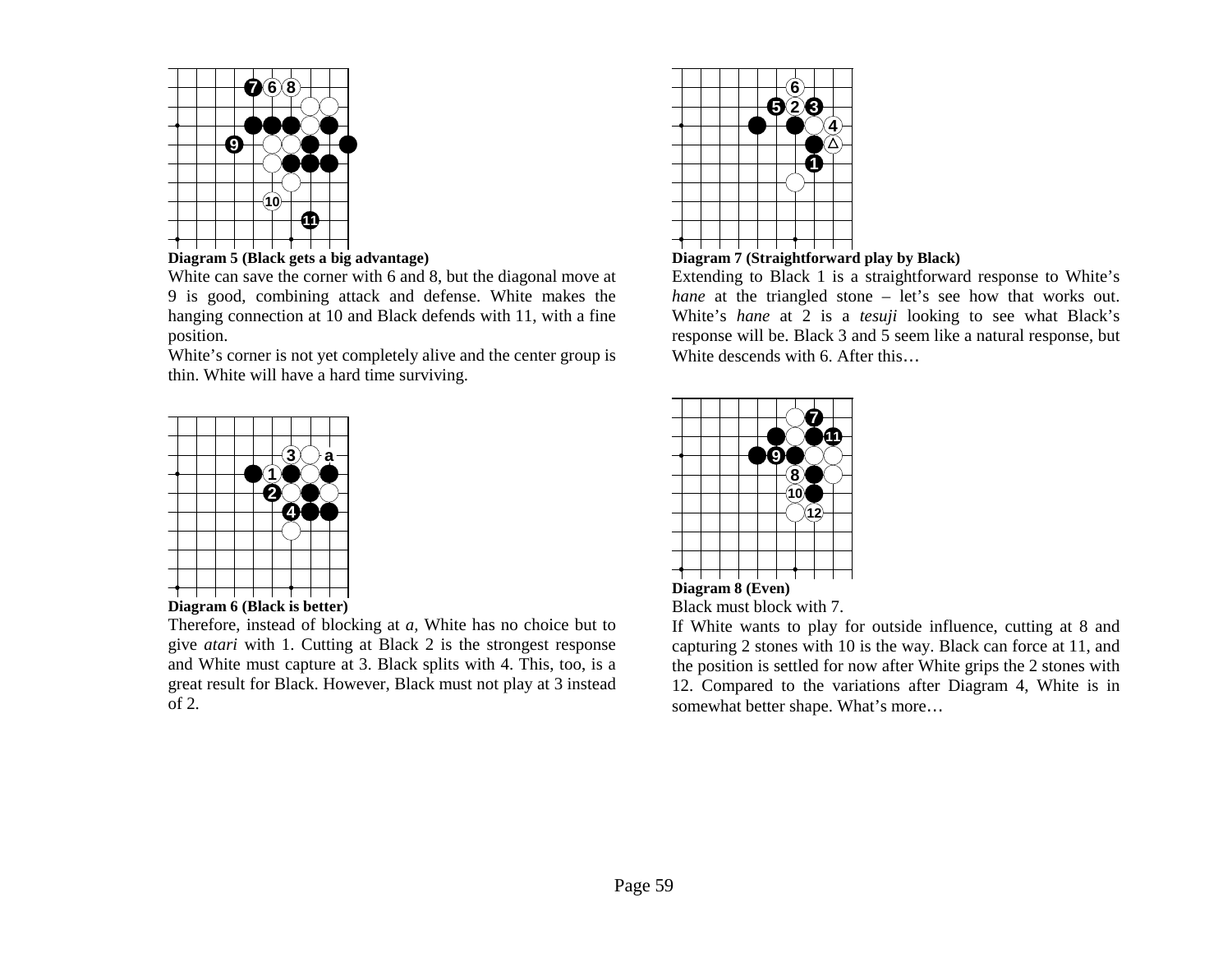



If White wants to play for territory, then instead of 10 in the previous diagram, the sequence from 1 through 5 in the current diagram is possible. However, Black can take up a thick position with 6 and doesn't stand badly.

But it would be wrong for Black to answer White 1 at 3, capturing the two triangled stones but allowing White to force with 5 then play 2.



**Diagram 10 (Black gets outside influence)** 

Instead of 3 in Diagram 7, it's probably better to connect at 1 in the current diagram.

White has no choice but to play the hanging connection at 2, after which Black can either take *sente* and play elsewhere, or play thickly at *a.*

Either way, Black gets outside influence.





Black's firmest defense consists of giving *atari* with 1 and then connecting at 3. If White pulls back with 4, then blocking with 5 gives Black a nice, safe position.

It follows, therefore, that White should try something else instead of 4…



**Diagram 12 (Black gets an excellent position)** 

White can also try forcing at 1 and then playing at 3. But then Black gets a great position by extending to 4.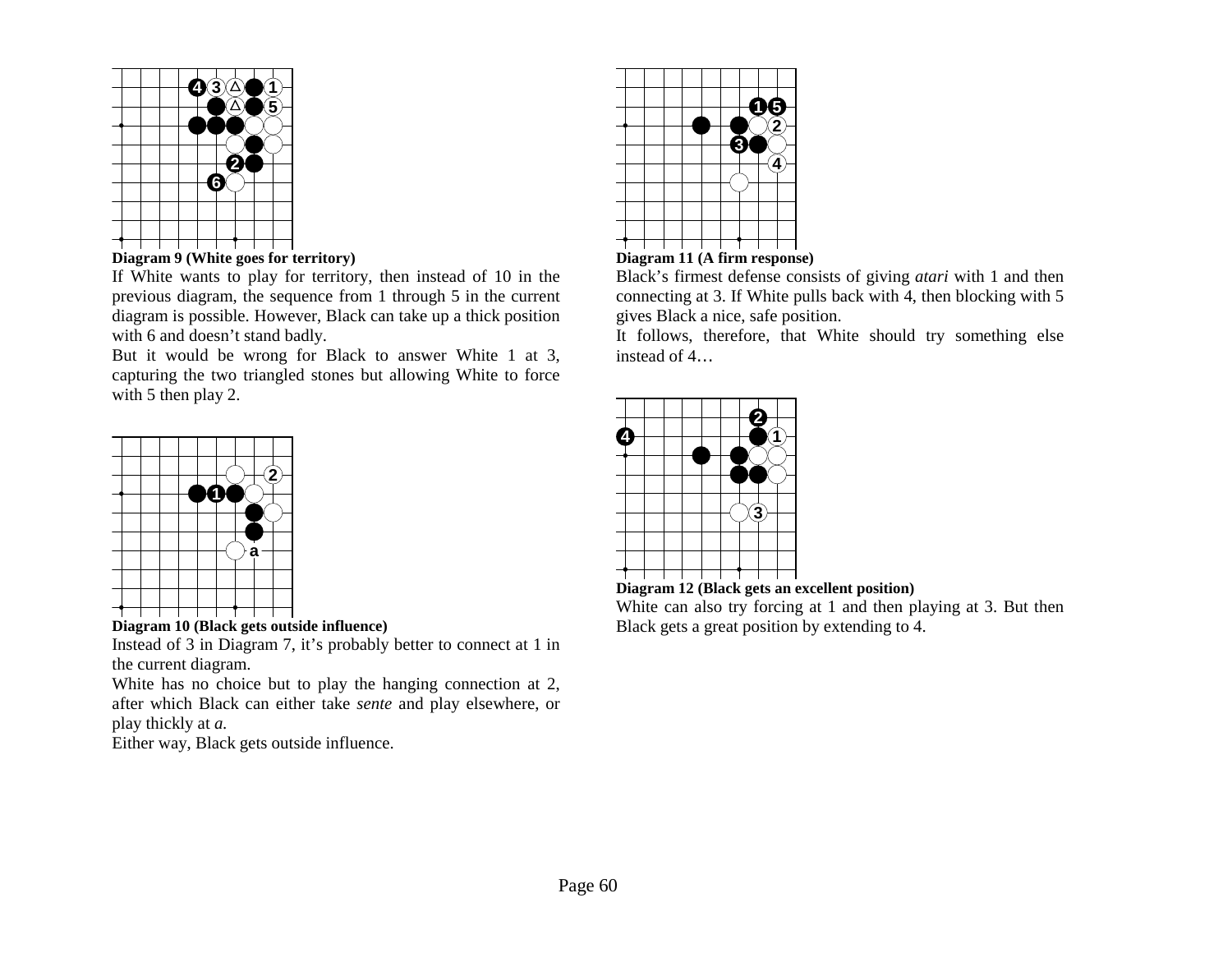# **Basic Position Fifteen**



## **A Complicated Move**

Instead of White 1, the *hane* at *a* is *joseki*, but Black must know how to reply to 1 as well. There are ladders that must be considered.

#### **Proper Black Attitude**

Responding with the most forceful move can gain Black a big profit. But there is also a safe alternative.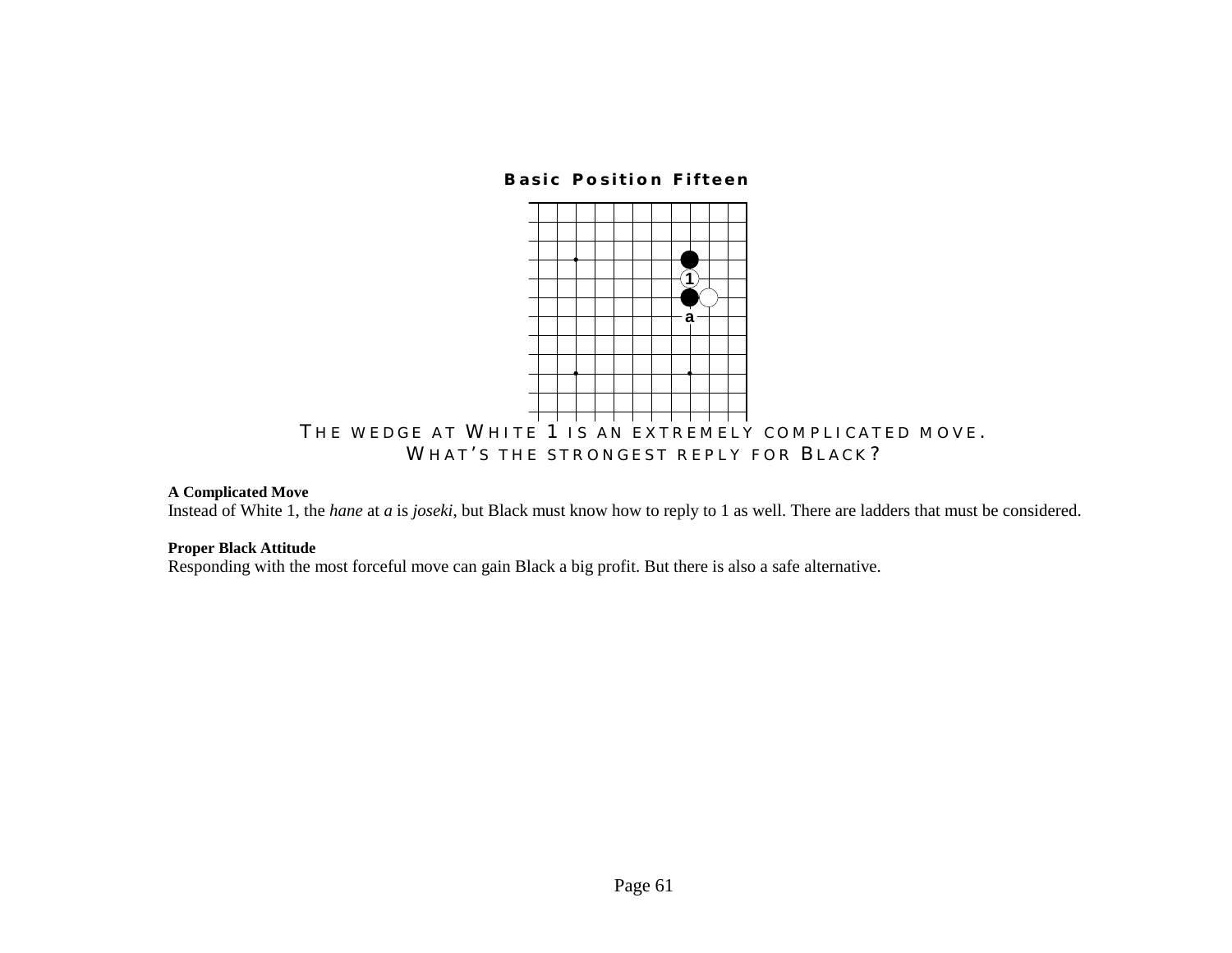



If Black wants to play it safe, cutting underneath with 1 is fine. When White extends to 2, Black connects with 3. What happens next depends on whether or not the ladder works after White 4. If it works …



**Diagram 2 (Position is settled)** 

When Black plays 5 and 7 the position is settled for now. However, White can "tickle" Black's position with *a* later, so it's hard to think that this is the very best that Black can do.



# **Diagram 3 (If the ladder is bad for White)**

If the ladder is bad for White, then pulling back with White 1 is the only move. Black 2 and 4 are nice moves and the result after 6 is overwhelmingly good for Black.

| $-530$ |  |  |
|--------|--|--|
|        |  |  |
|        |  |  |
|        |  |  |

### **Diagram 4 (White resistance fails)**

If White answers the triangled stone with 1 and 3, Black continues with the sequence up to 6 and White accomplishes nothing.



**Diagram 5 (Correct answer)** 

If the ladder does not favor Black, the most forceful response is to give *atari* from the outside with 1 and then connect with 3.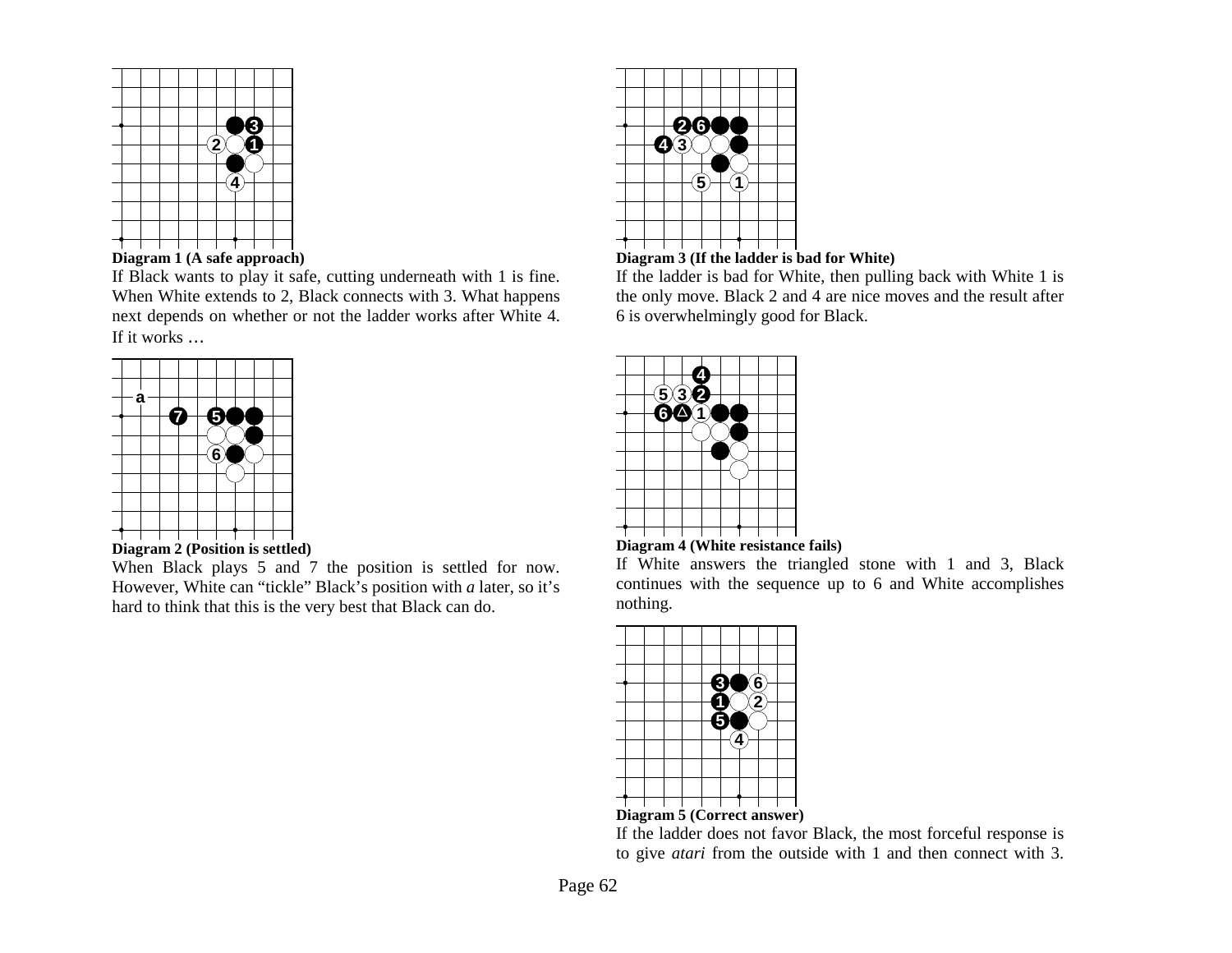White gives *atari* with 4, then grabs the key spot in the corner with 6.



Black then plays the double *hane* with 7 and 9, good moves that don't give an inch. When White grips a stone with 12, the cut at 13 is vital. Of course, if White skips 12 and connects at*<sup>a</sup>* instead, Black plays the descent at 12.





Continuing from the previous diagram, the fighting sequence from 14 through 21 follows as a matter of course. In the final position, White's central stones are a bit thin, so Black has good prospects for the fight that will follow.



# **Diagram 8 (Unreasonable for Black)**

Instead of the connection at 3 in Diagram 5, it is unreasonable for Black to try to block at 1 in the current diagram. When White cuts at 2, Black is stuck for a move. Giving *atari* from the outside with 3 leads to a dead end after White 6, and …



**Diagram 9 (Weak-spirited play by Black)** 

Giving *atari* underneath with Black 1 avoids being crushed as in the previous diagram, but is a spineless way to proceed.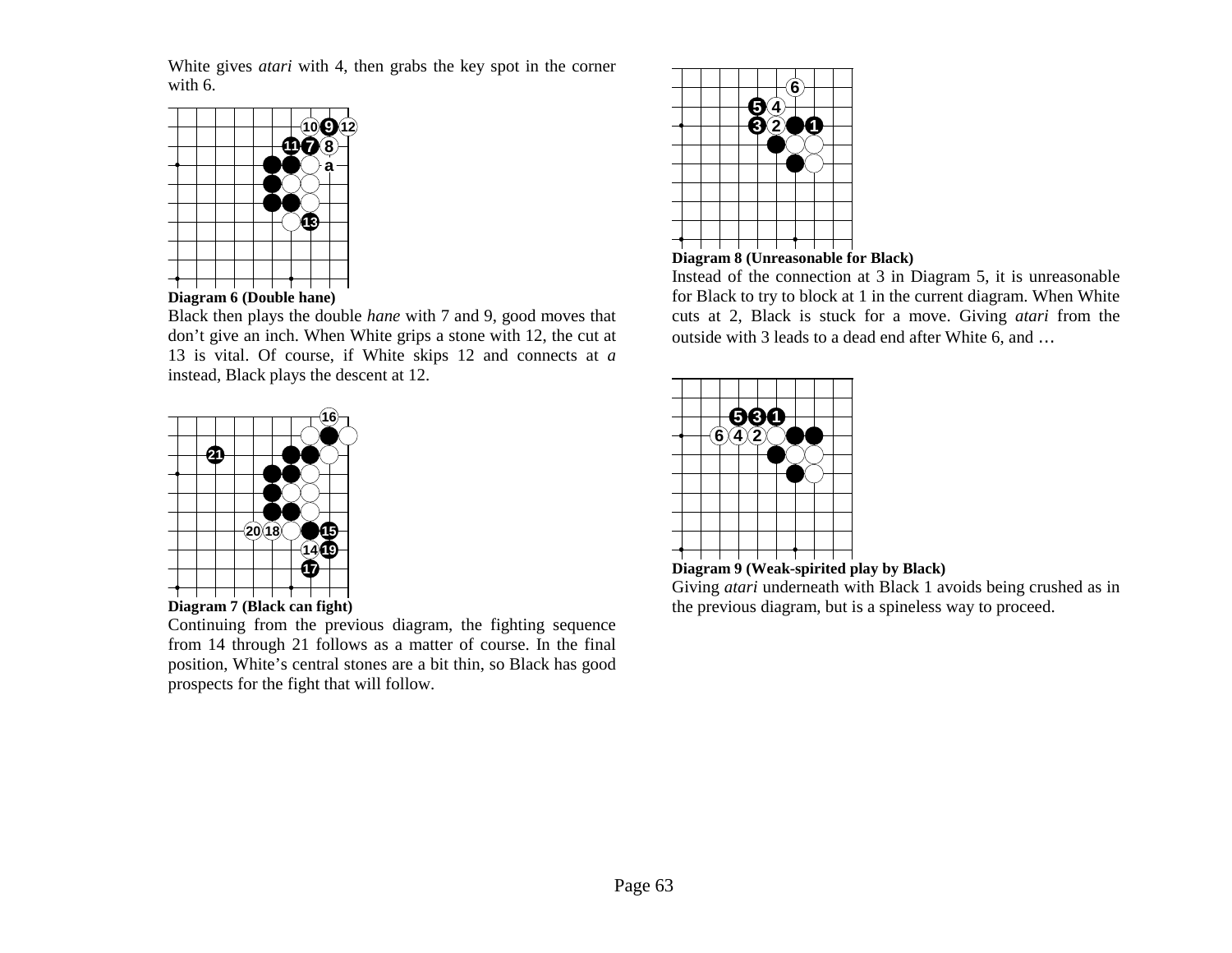



Black will probably connect at 7 and try to save the center. White plays the sequence starting with 8, getting good shape while attacking Black.



…

**Diagram 11 (Black's group floats)** 

Finally, instead of giving *atari* with 3 in Diagram 8, Black can try 1 and 3 in the current diagram, but … Black's corner isn't fully alive, and if White follows the sequence through 8, Black's 4 central stones are floating without a base. White 8 is important





If White plays a knight's move (instead of 8 in the previous diagram), a pitfall awaits. Black hits at the waist of the knight's move with 2, then wedges in with 4, a good move that's hard to find. No matter what White tries, the three stones will be captured. For example, if White tries to go underneath with *a,* Black responds with *b* and play follows the letters through f. White loses the capturing race.

|  |  |  |  | จ |
|--|--|--|--|---|
|  |  |  |  |   |
|  |  |  |  |   |
|  |  |  |  |   |
|  |  |  |  |   |



Returning to Diagram 1, Black can sometimes in special circumstances consider counterattacking with 1 in the current diagram instead of the connection at 3 in Diagram 1. White replies energetically at 2, and …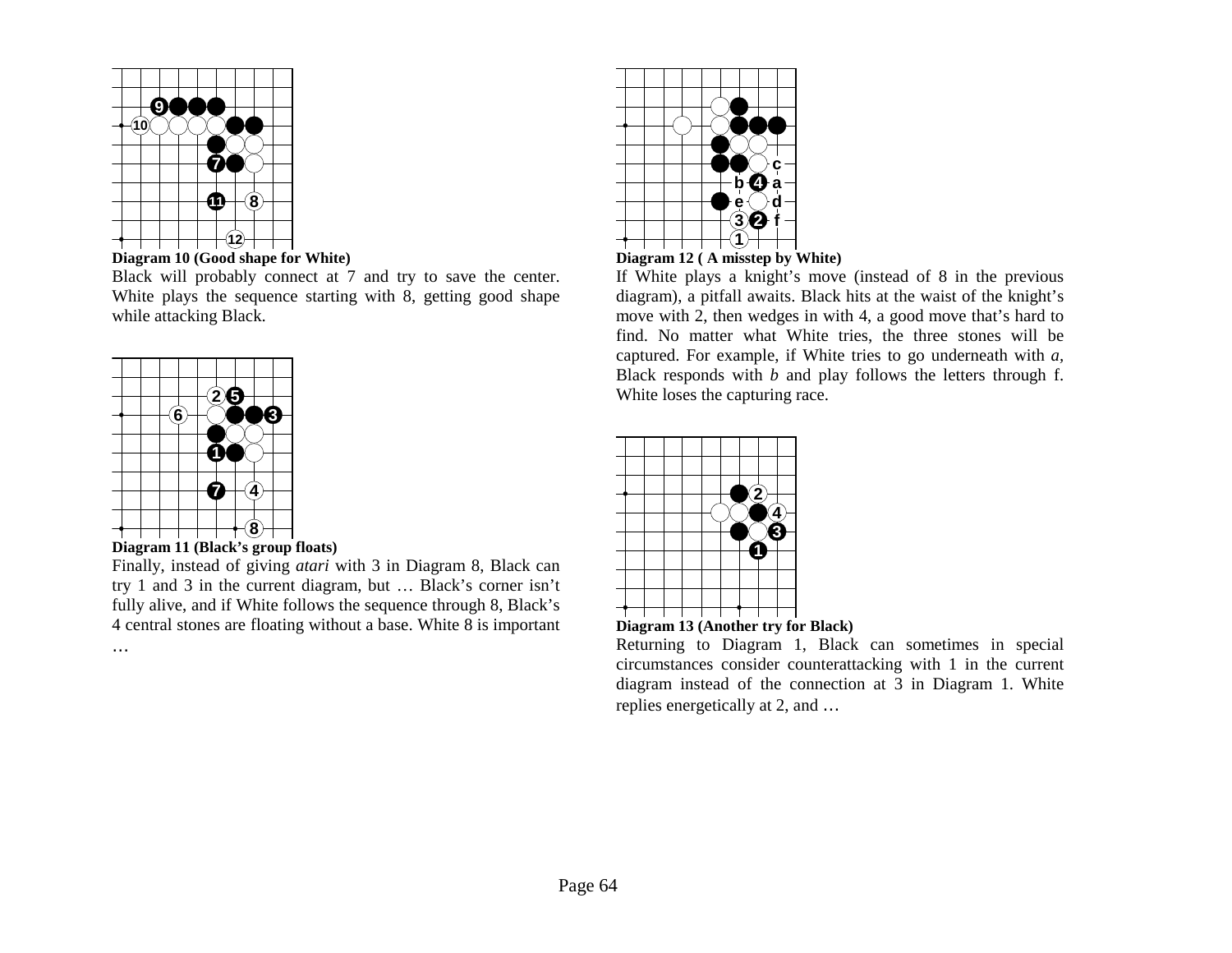

Black must connect at 5. White grips a stone at 6. Black cuts at 7 and extends to 9. This position is fine for Black , but White has no reason to be unhappy either. At any rate, in most cases the variations from Black 1 in Diagram 5 through 21 in Diagram 7 represent Black's best continuation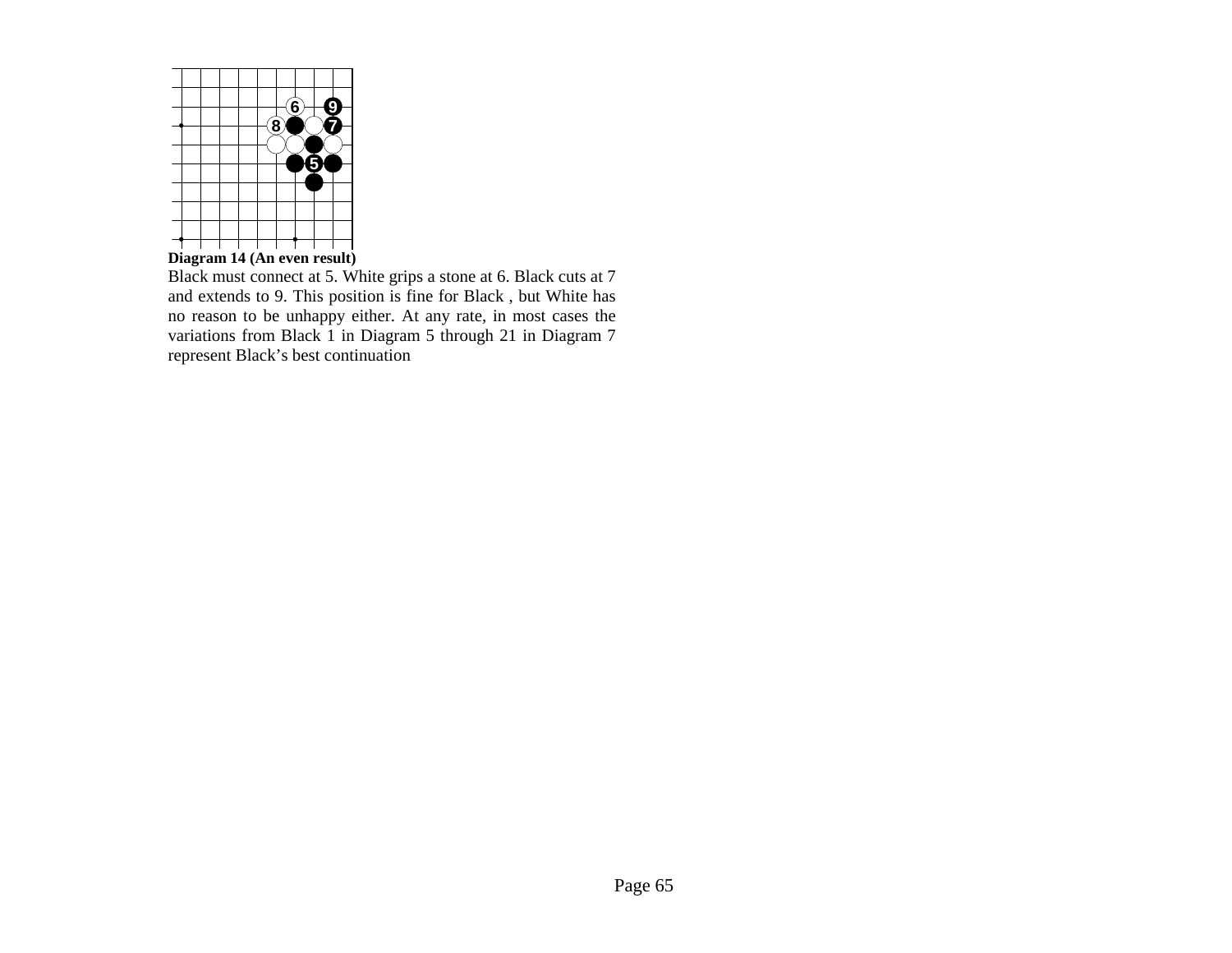# **Basic Position Sixteen**



# **B LACK ' S INVASION AT 1 SHOULD SUCCEED , BUT WHAT ARE THE FOLLOWUPS TO SETTLE THE POSITION ?**

# **Don't be too respectful**

Just because it's a handicap game, Black can't afford to be too respectful and hold back from every fight. From time to time, you should work up the spirit to invade White's area as with 1.

# **Proper Black Attitude**

Unless you know the proper follow up to the invasion at 1, you may cause more harm than good.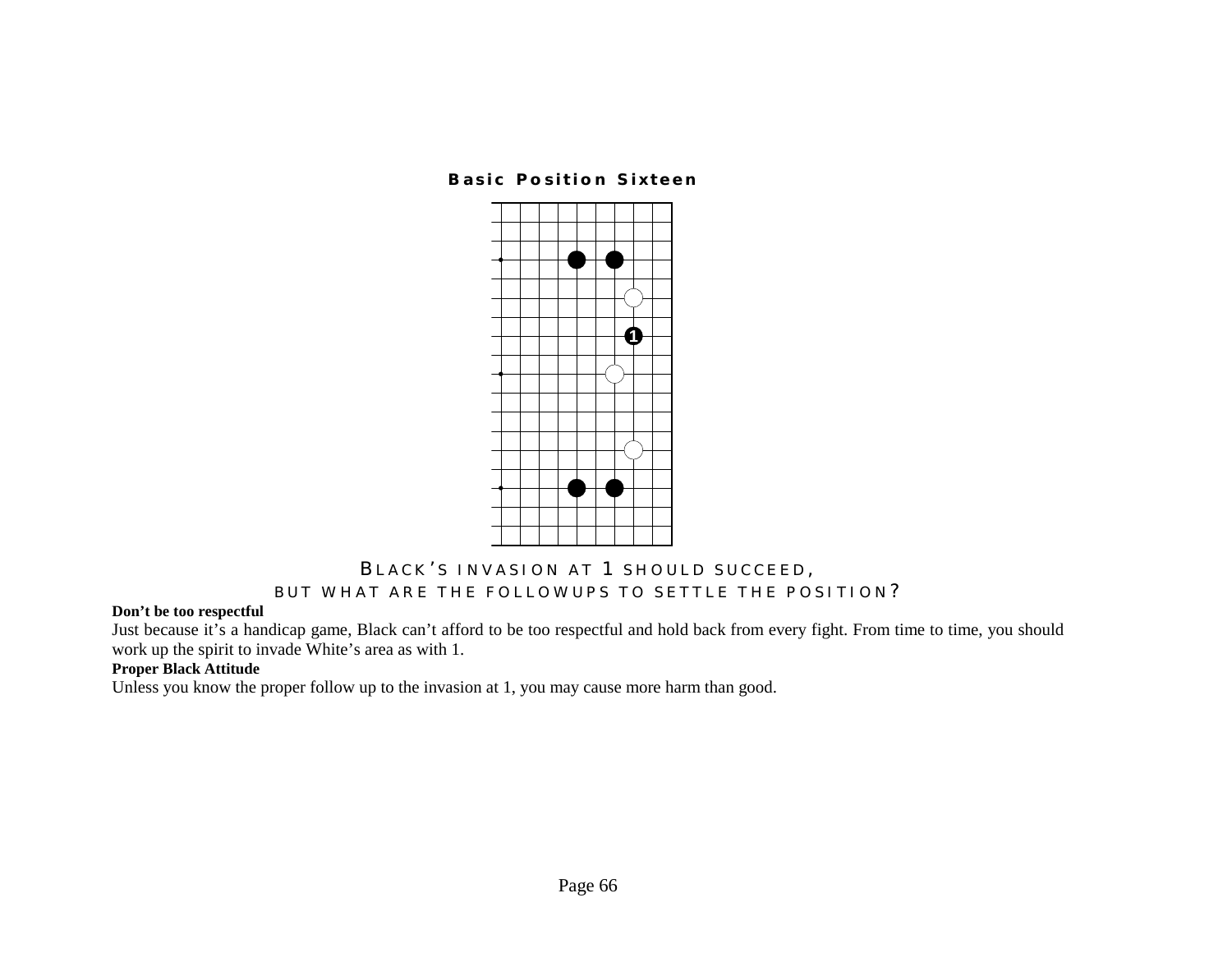

# **Diagram 1 (Black 2 is a good move)**

The most common way for White to respond is with the attachment at 1. If you can play the wedge at 2 in response, you deserve full points.

White has no choice but to give *atari* from the top with 3, and when Black connects with 4 White is left with 2 big cutting points. If Black had just extended to 4 instead of wedging at 2, White would just connect at 2 and have no cutting points to worry about.



#### **Diagram 2 (Black lives)**

Continuing from the previous diagram, pulling back with White 5 is forced. Black plays 6 then jumps to 8, living without difficulty. Black should be greatly satisfied with slicing this large chunk out of White's area. However, while making this profit, Black has also allowed White to create plenty of thickness. Therefore, if the whole board position lets White exploit this thickness, Black should think twice before invading.



#### **Diagram 3 (A classic non-tesuji)**

Instead of the Black wedge at 2 in Diagram 1, playing first at 1 and then 3 in the current diagram is absolutely clumsy, a "vulgar" sequence. After White blocks at 6, Black runs short of **liberties**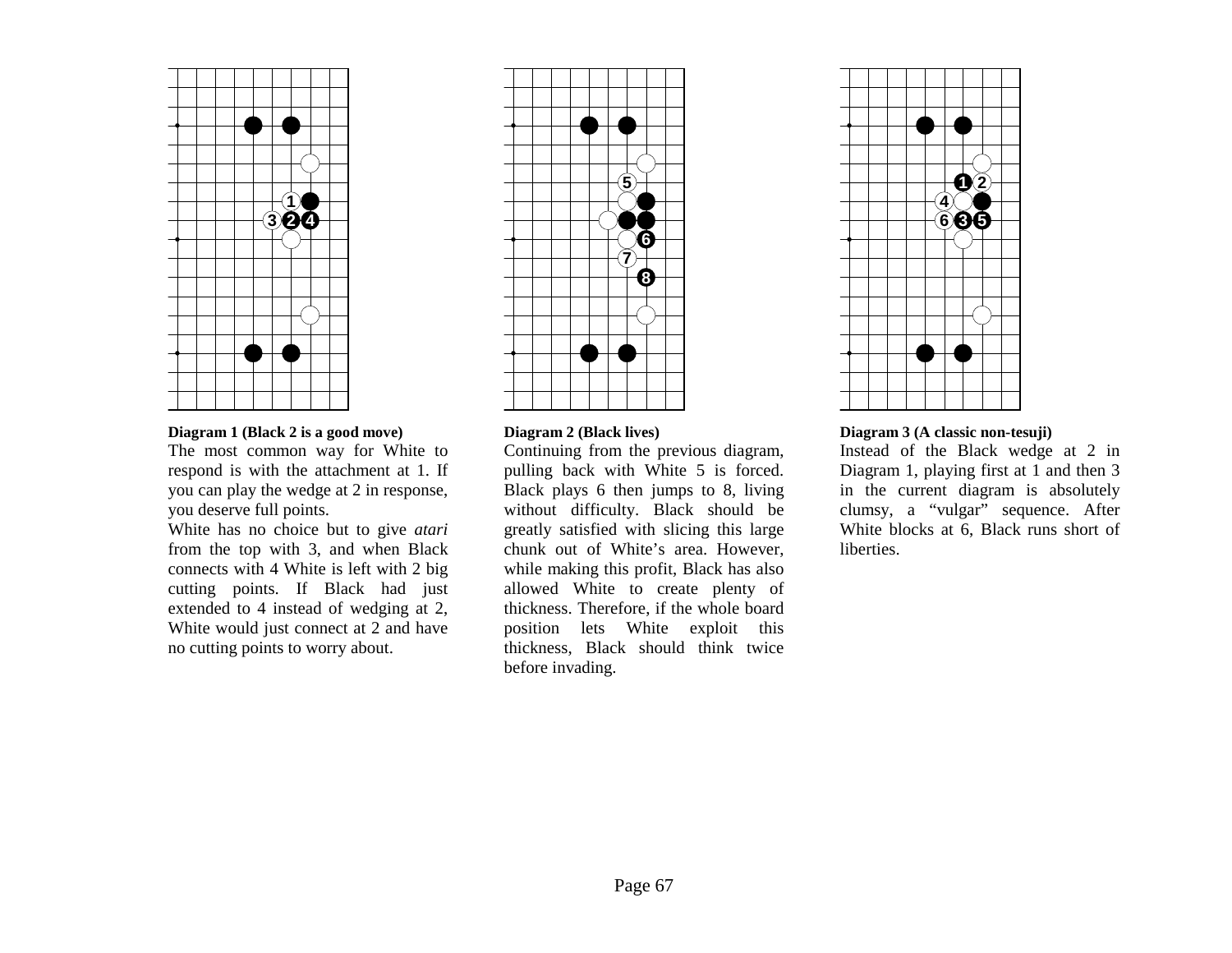

# **Diagram 4 (Black gets sente)**

Instead of blocking at 3 in Diagram 1, White can cut below with 1 and 3. However, in the sequence through 7, Black skillfully builds thickness in sente. If White leaves out 7, Black gets a *ko* with *a* and b.



# **Diagram 5 (Ladder)**

If White grips a stone with 1, Black catches a stone in a ladder with 2 and 4. This result is out of the question for White.



# **Diagram 6 (Overbearing play by White)**

In response to the invasion represented by the triangled stone, White 1 is the most aggressive response. However, Black has nothing to fear. Black can move out with 2 and then attach with 4. This is a settling maneuver worth learning. If White blocks with 5 …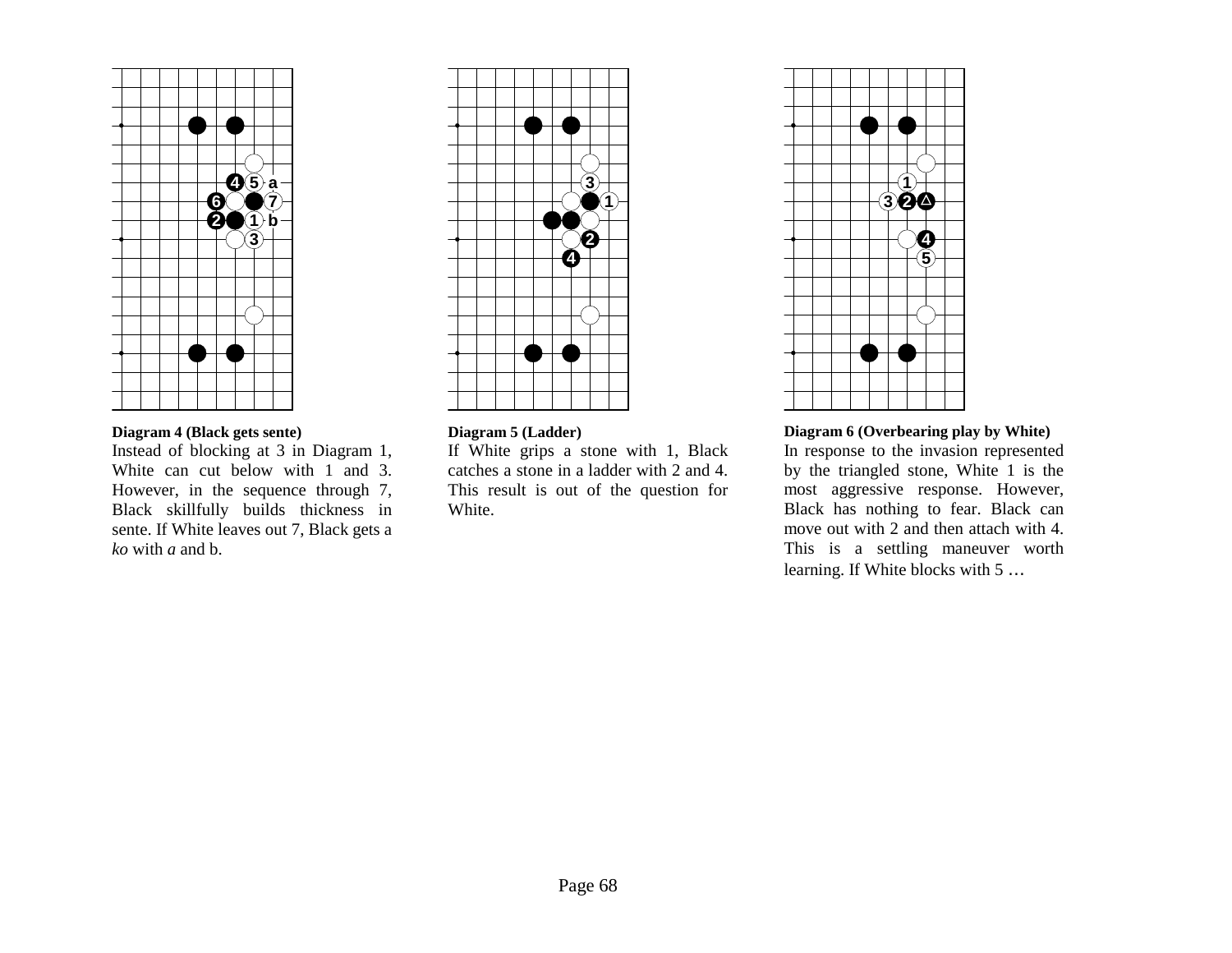

## **Diagram 7 ( Black lives)**

Black doesn't need to be subtle here. 6 followed by the cut at 8 are good moves. Then, after giving *atari* with 10 and making shape with 12, Black is completely alive. It goes without saying that, as was the case in Diagram 2, living this way is only profitable if the whole board position is such that White can't make much use of the outer thickness being created.

In the current position, Black can aim for a later cut at *a,* or for moving out with the stone 8.



#### **Diagram 8 (A sharp attachment)**

Instead of the invasion at 1 in the Basic Position, Black can also attach at 1. If White defends from below with 2 then Black *hane*s with 3 and extends to 5. This position is exactly the result as Diagram 4. What's important is summoning the fighting spirit necessary to get inside White's area. However, if Black plays differently instead of 5…



## **Diagram 9 (Ponnuki)**  Playing Black 1 and 3, allowing White the ponnuki with 2, isn't good.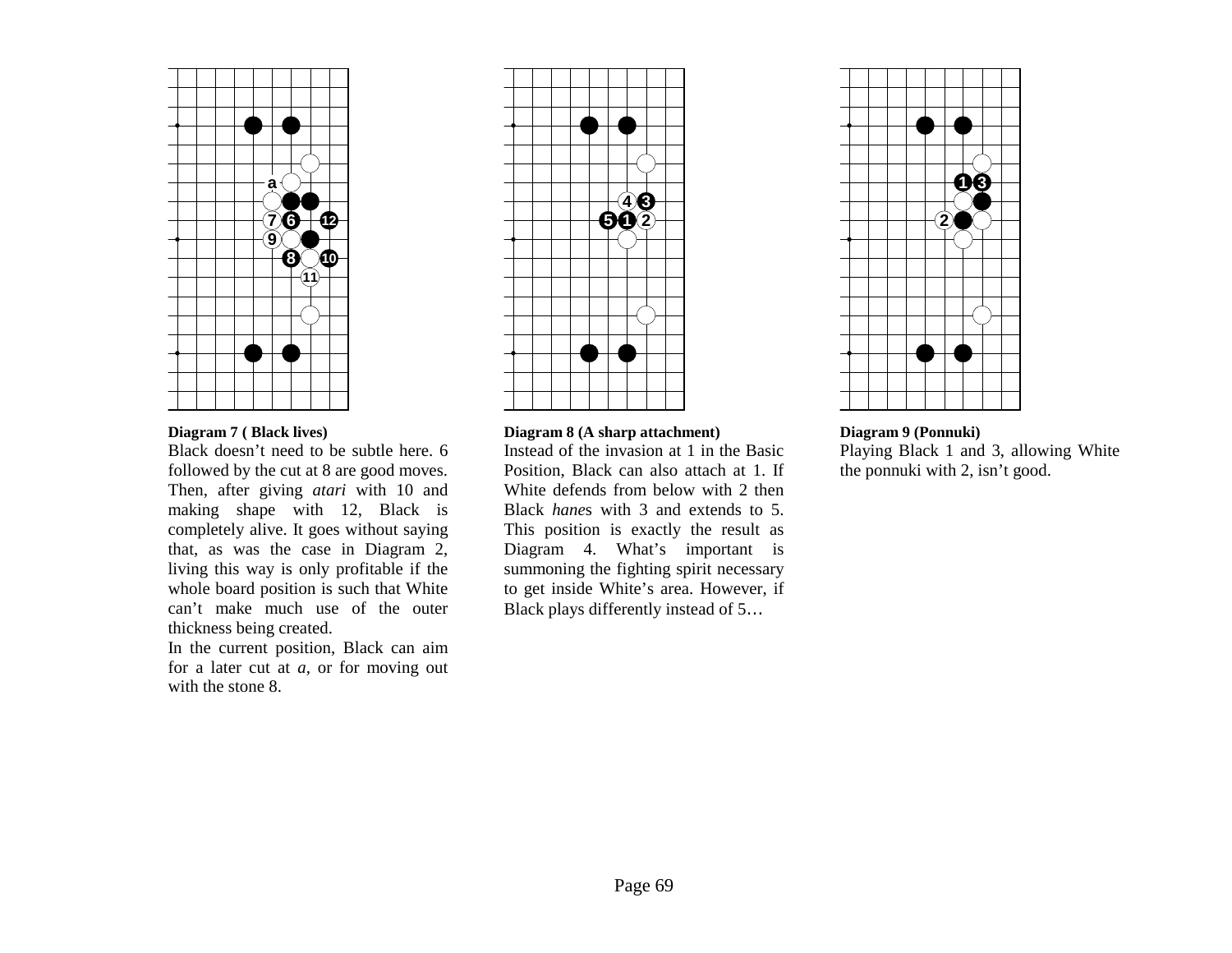

# **Diagram 10 (Too shallow)**

Invading high with Black 1 isn't energetic enough. After White defends with 2, Black's intrusion into White's area is too shallow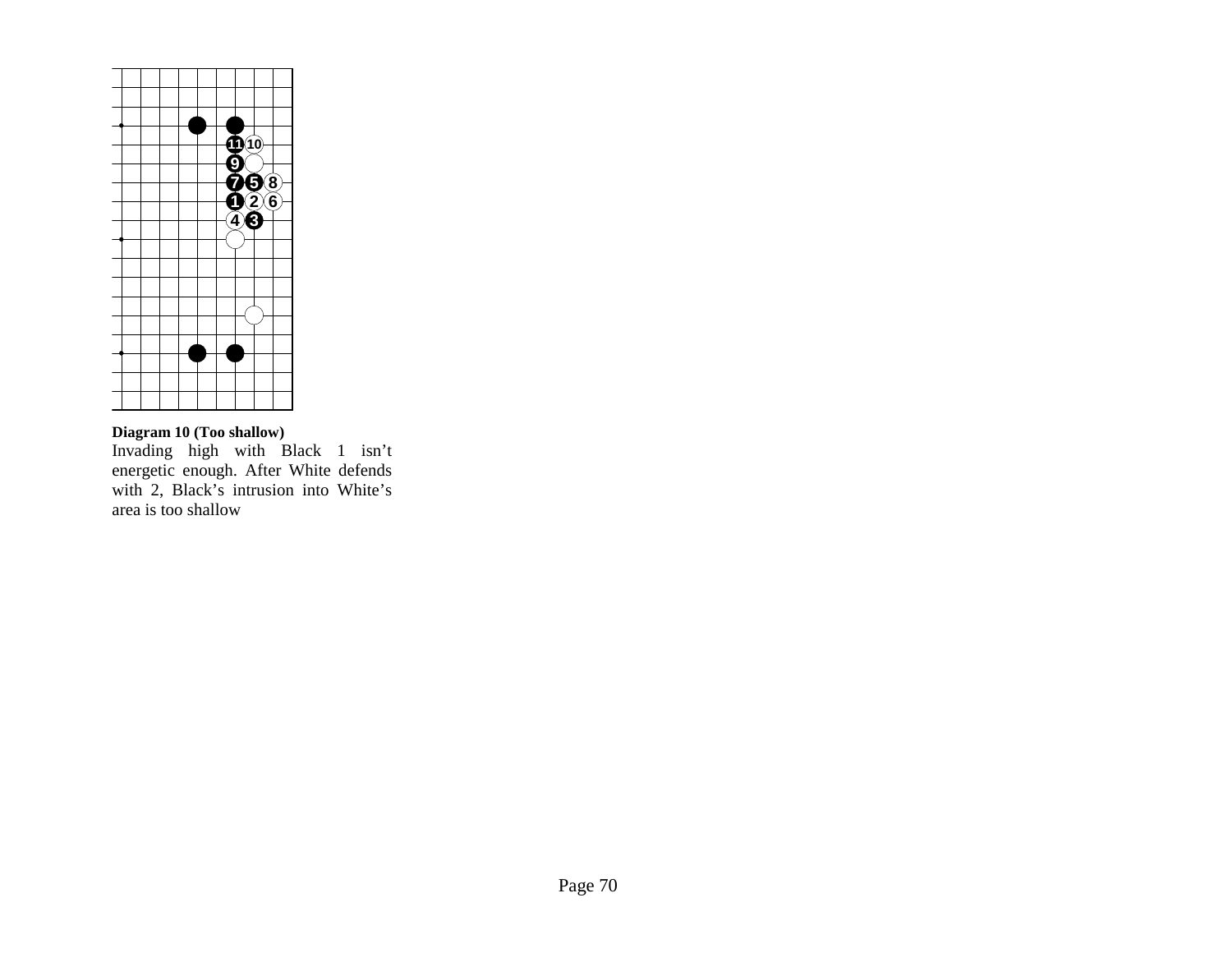**Basic Position Seventeen** 



## **Confusing the weaker player**

Moves like White 1 are what Black hates to see. But if it's a move you don't see often, it's likely to be unreasonable.

# **Proper Black Attitude**

The triangled stone can participate in the fight, so Black doesn't need to back down. It's necessary to choose the most forceful possible resistance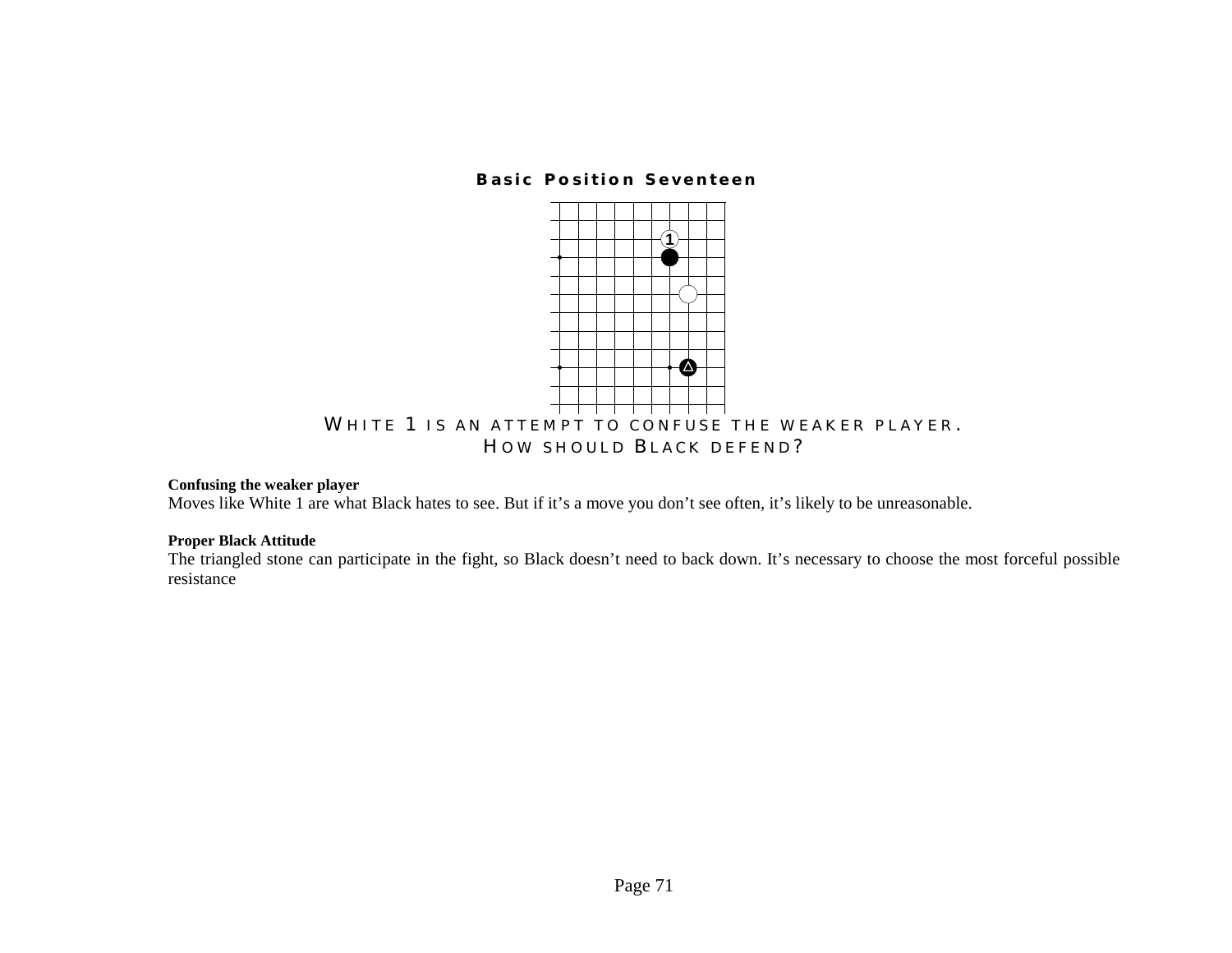



Instead of 1 in the Basic Position, playing the san-san invasion as in the current diagram is proper play for White. The sequence from Black 2 through the White jump to 9 is *joseki*.





To return to the problem set by the Basic Position, blocking with Black 1 is a good move. It's natural for White to start a fight with the cut at 2, but Black has an excellent response in the descent to 3.

If White pulls back to 4, then pushing with Black 5 is vital.



# **Diagram 3 (Black gets ideal shape)**

White has little choice but to resist with the *hane* at 6, but Black can play at 7, which makes an empty triangle, but in this case is a good move that makes a *miai* of *a* and 9.

If White protects the top with 8, then Black grips a stone with 9, creating a perfect relationship with the triangled stone. On the other hand



**Diagram 4 (If White protects the right** …**)** 

If White makes a tiger's mouth with 1 to protect the right side, Black responds by giving *atari* with 2 then playing the *hane* at 4.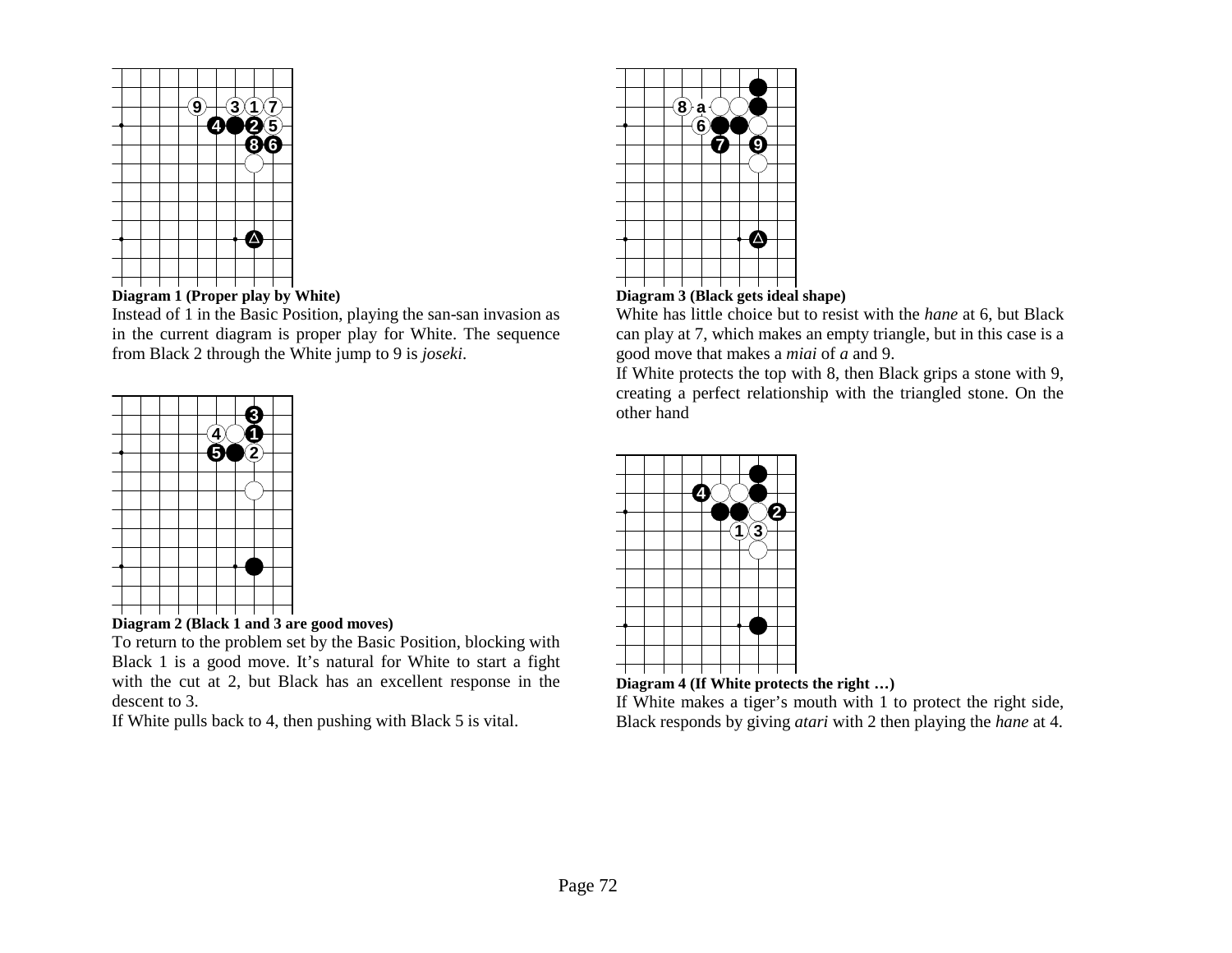



Even if White tries diving under with 7, after Black blocks at 10 the White stones go down for the count. After this, even if White gives *atari* with *a,* Black just extends to b, and White gets nothing. If instead White tries giving *atari* with *b* to build up a wall, the loss in the corner is too big.





What Black needs to guard against in this sequence is the following: if Black misses the empty triangle of 7 in Diagram 3, and proceeds directly to gripping a stone with 1, this plays directly into White's hands.

White cuts at 2 and gives *atari* with 4. When Black connects with 5 at *a,* White connects at 6 and can be proud of the thickness this sequence has created.





Instead of drawing back with 4 in Diagram 2, blocking with White 1 is also a forceful move. Now if Black pulls back with 2, the attachment at 3 is a nice tesuji.





Continuing from the previous diagram, trying to resist with Black 4 is unreasonable. White blocks with 5 and descends to 7, both good moves. Then when Black takes the 2 stones with 8, White jumps to 9.

Black's corner stones die. Does this variation mean White 1 in Diagram 7 is a success?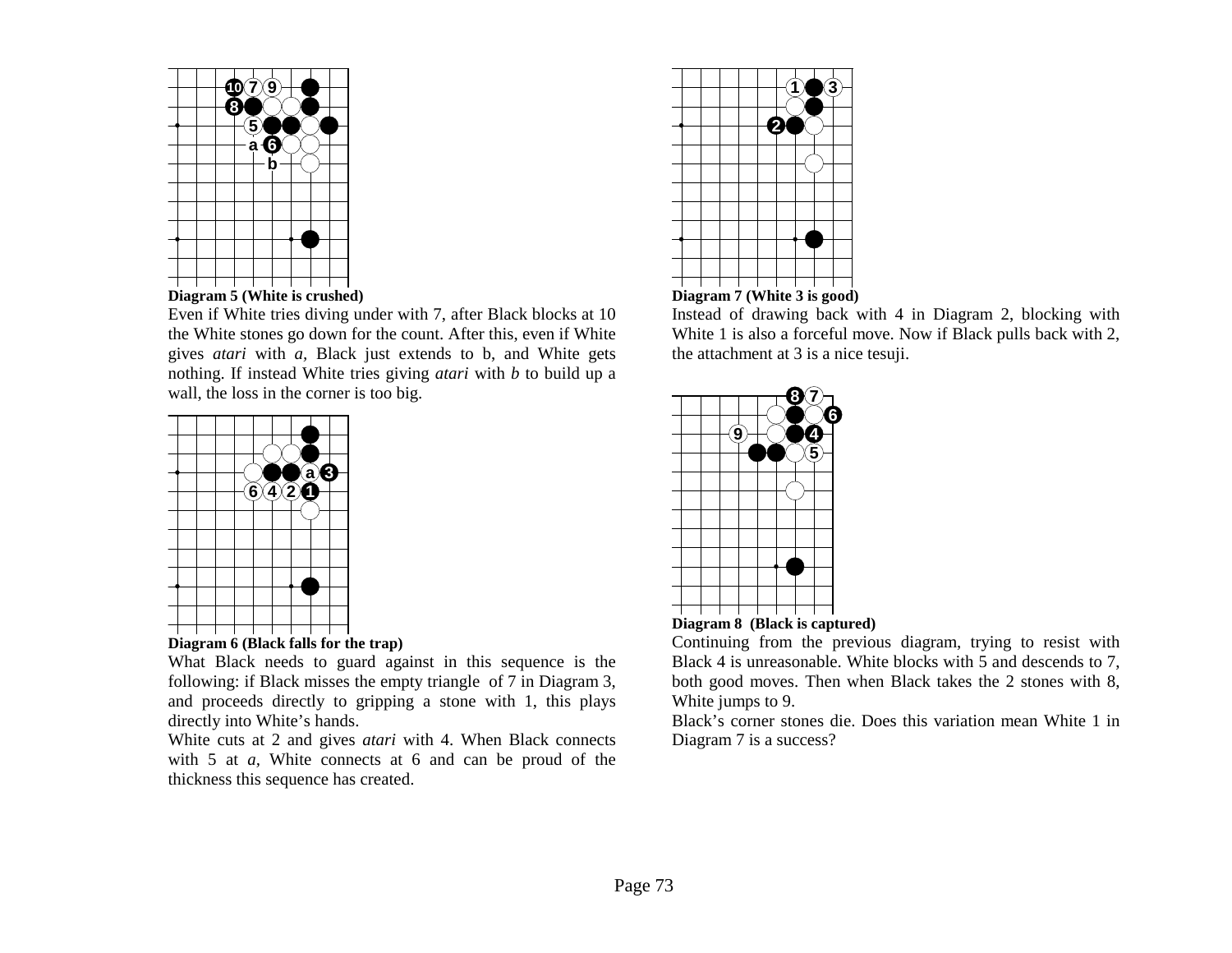



Black can counterattack with the attachment at 1. If white comes out with 2, then Black can force with the push at 3 and grip a stone with 5. This is fine for Black.





Let's look at one more variation. Instead of the descent with Black 3 in Diagram 2, suppose Black gives *atari* with 1 in the current diagram. White has no choice but to extend with 2, but now for Black to continue with 3 and 5 is a big failure. Black has no good way to organize his group. Therefore, instead of 5…





It is better for Black to connect as with 1. When White resists with 2, Black can play 3 and 5, gaining a hold on the right side, but only the right side. However, then White jumps out with 6 and has every reason to be satisfied. Black 1 in Diagram 10 is just not a good move.





What if Black draws back with 1? At first, this seems like it would be a peaceful move, but White can put up powerful resistance by first giving *atari* with 2, then blocking with 4. Black is split in two. Continuing after White 4 …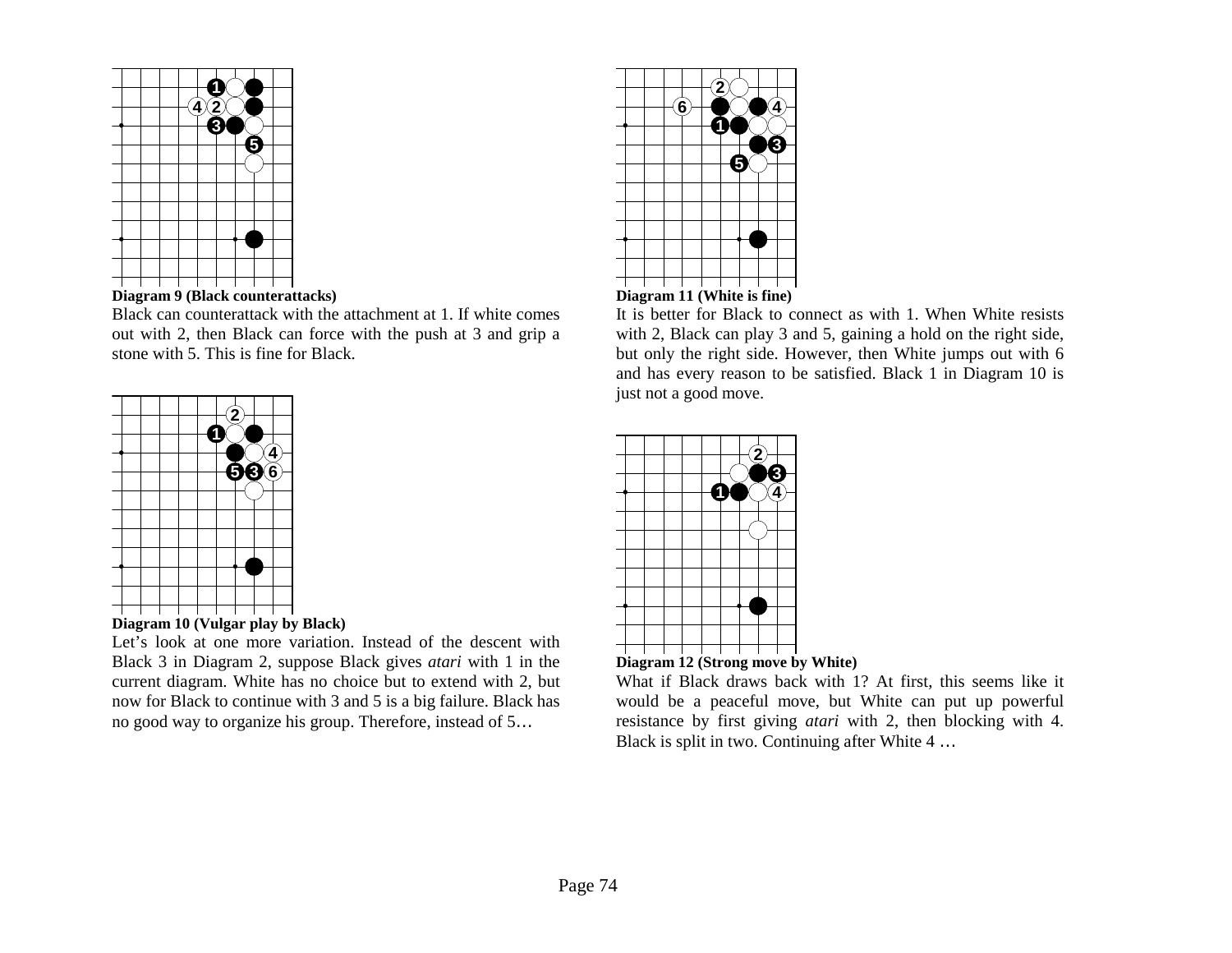



Black has no choice but to scratch out life in the corner by cutting at 5 and continuing with 7.

Simply pulling back with 8 is a good move for White. Black pushes with 9 then must capture a single stone with 11. White can then play 12 and Black's central group is floating. This is an unpleasant result for Black.



So what happens if Black leaves out the capture at move 11 in the previous diagram, and instead moves out with 1? White descends to 2, then plays the *hane* at 4, and the Black corner dies.



**Diagram 15 (The wrong approach for White)** 

Instead of 4 in Diagram 12, if White blocks at 1 in the current diagram, the situation becomes completely reversed. Black plays the *atari* at 2 and the sequence through 8, getting excellent outside influence.



**Diagram 16 (White counterattack)** 

In response to White's attachment at the triangled stone, Black 1 is an attempt to play peacefully. That is, if White now crawls at 3, we return to the sequence in Diagram 1. However, White's *hane* at 2 is very forceful. If Black blocks with 3, then the extension to 4 is a good move. Continuing…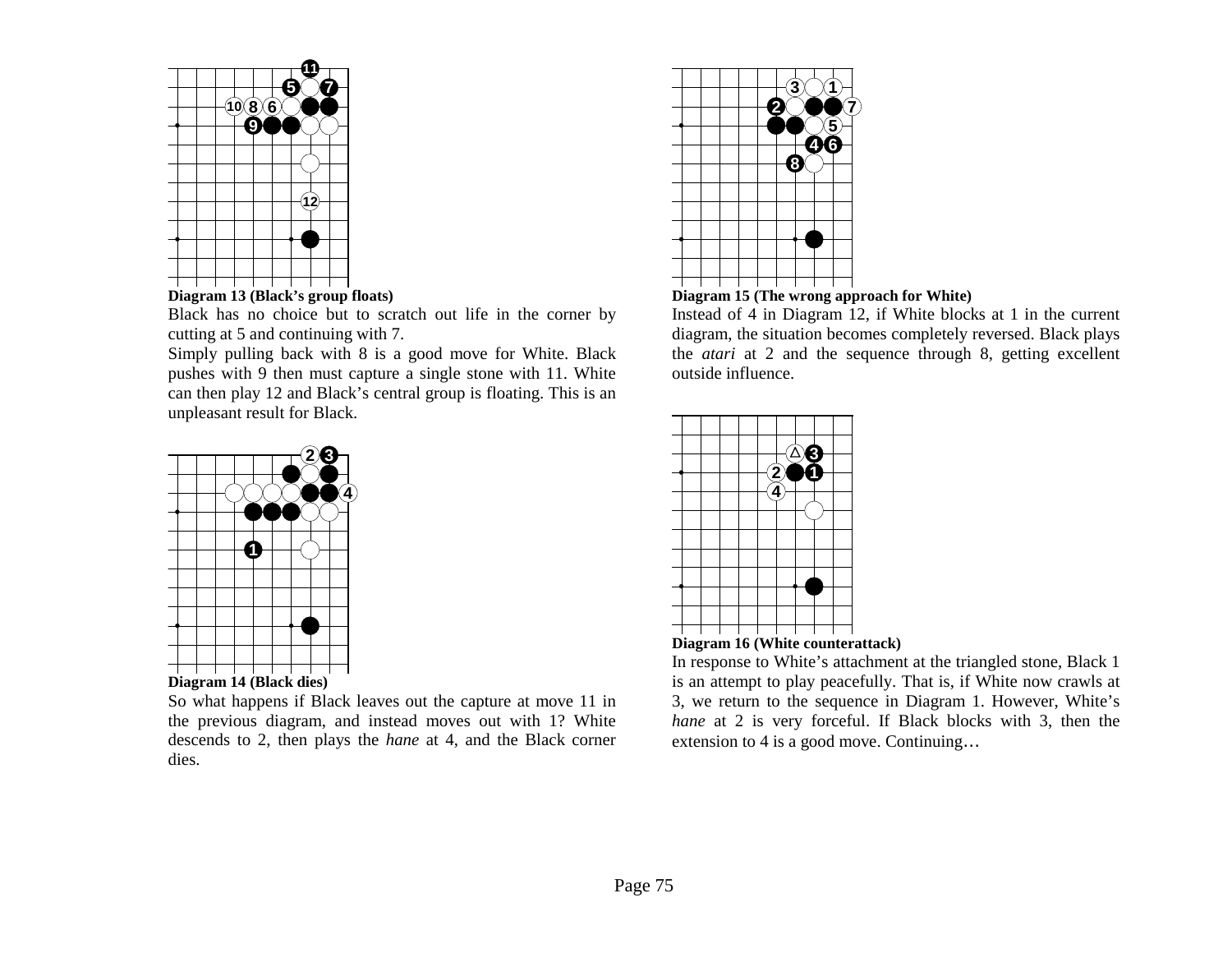

# **Diagram 17 ( Black's position is flat)**

About the best Black can do is to capture a stone with 5 and 7, but then White 6 and 8 are strong moves.

After Black connects at a and White connects at 10, Black has no choice but to live with 11. In this diagram, Black's position is flat, low and unsatisfactory.



**Diagram 18 (Black's shape collapses)** 

If Black responds to the *hane* at the triangled stone with 1, then White takes charge of the san-san point with 2 and then Black's position falls apart. Black has no choice but to connect at 5, but after White cuts at 6, it's clear that Black's position is not good.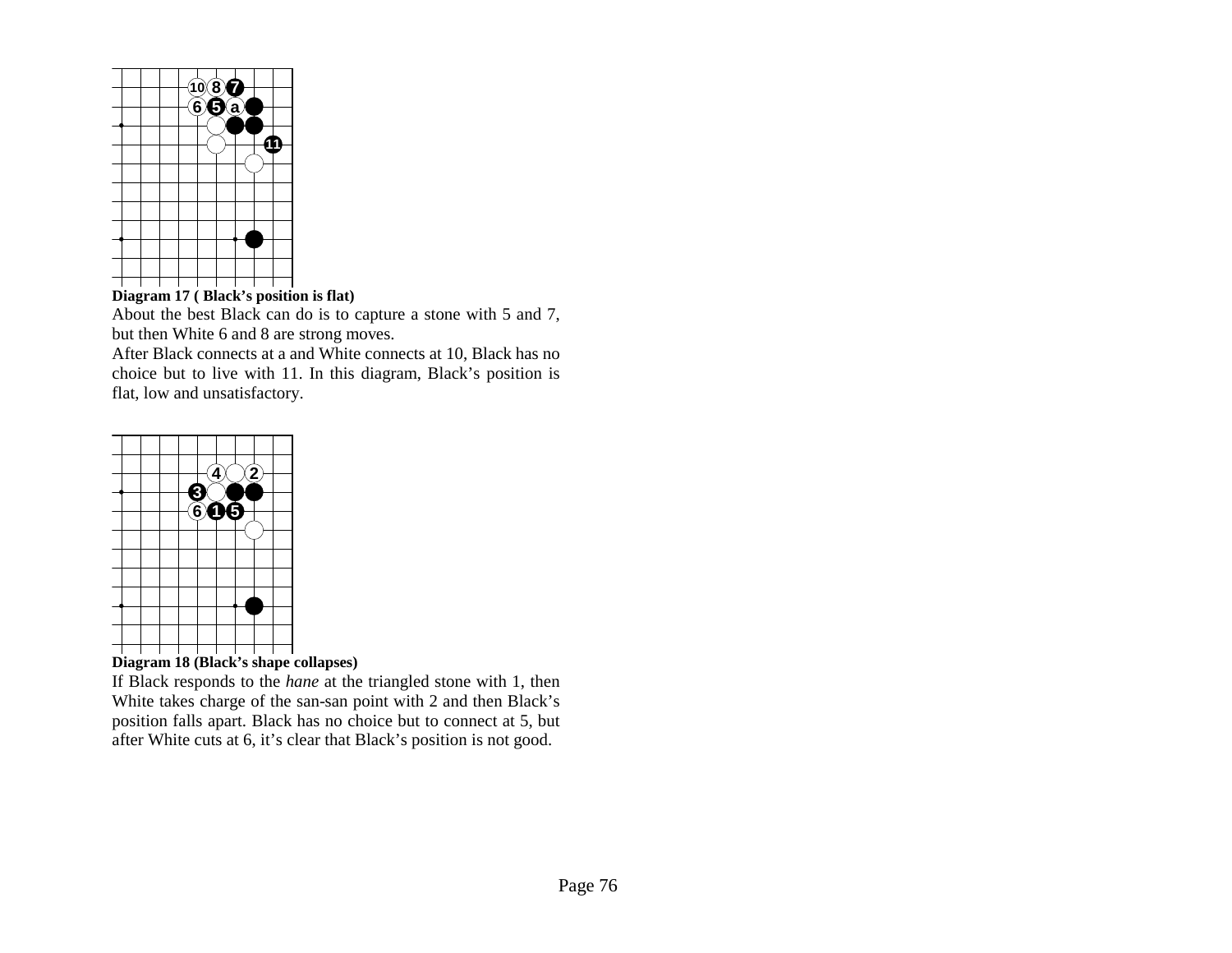# **Basic Position Eighteen**



**WHITE 1 IS A BRAZEN INVASION . H OW SHOULD B LACK ATTACK ?** 

## **Force White to live small**

Under normal circumstances, a strong player would lightly erase some of Black's area with *a* or *b*, but in a handicap game the stronger player often must make moves such as the invasion at 1, which is a bit unreasonable.

# **Proper Black Attitude**

It's not possible to actually capture White, but Black should be able to force White to live small and taking the initiative elsewhere is a clear plan.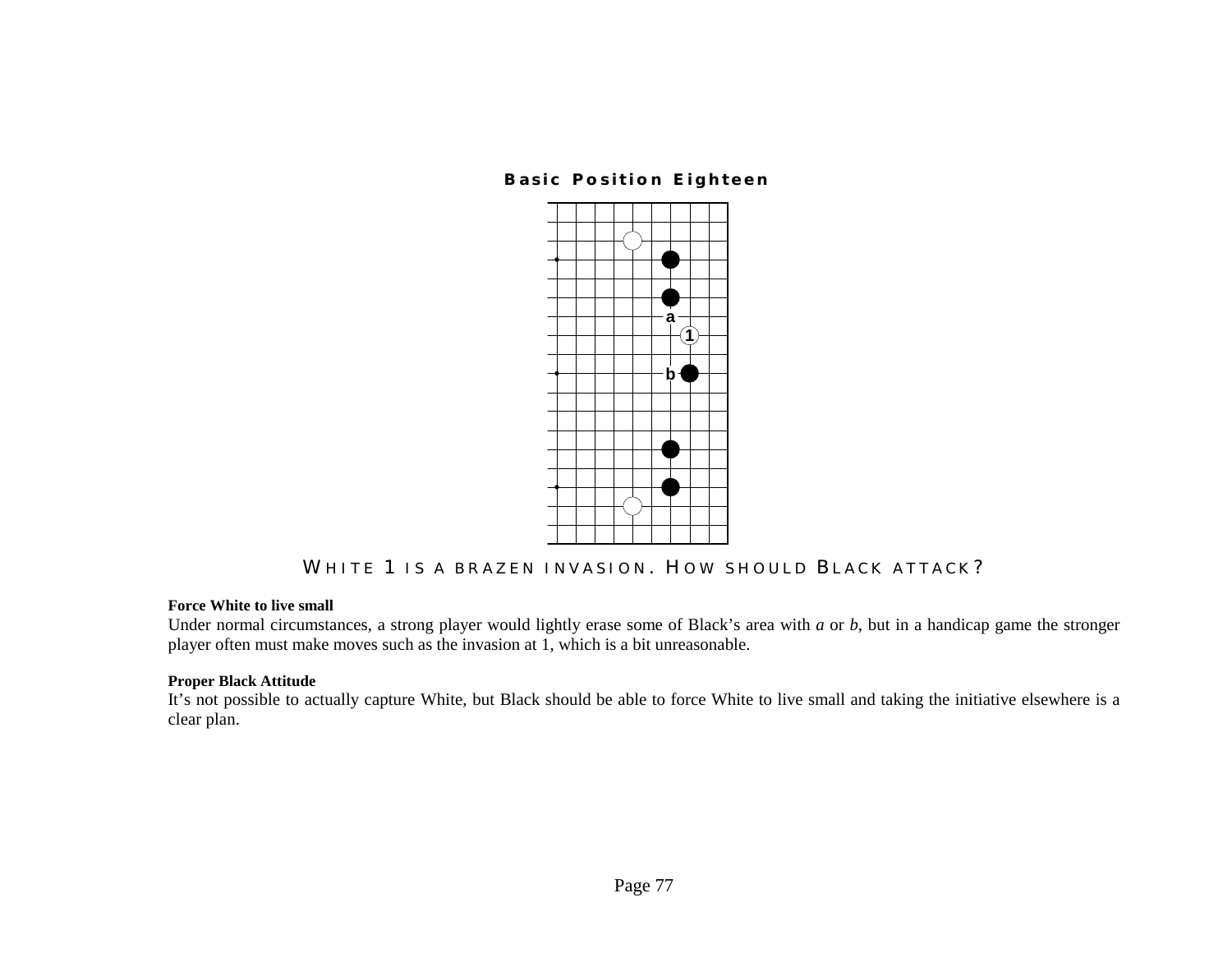

**Diagram 1 (A thick course of action)** 

Attaching with Black 1 is a good start. In response, extending to 2 and bumping up against a stone with 4 is about the best White can do.

Blocking with 5 is the most straightforward continuation for Black, a good, thick course of action.



#### **Diagram 2 (Black turns to the attack)**

When White *hane*s with 6, Black calmly protects with 7 and 9. After Black extends to 9, living with 10 is about the best White can do, letting Black take the initiative and attack the bottom with 11 and 13. This attack is very strong because of the thick, powerful wall Black has just built.

In the sequence starting from 1 in the previous diagram, Black hasn't seemingly put up any kind of resistance, but in handicap go, it's important to play patient, thick good moves like this, that don't leave behind any bad *aji*.



# **Diagram 3 (White races ahead)**

Instead of 11 in the previous diagram, if Black gets lured into answering all of White's moves and defends with 1 in the current diagram, White can play the quick, light sequence 2 through 6. The idea behind White 2 and 4 is that if Black attacks with *a,* White can respond with *b*, looking for ways to make the best of the coming ko.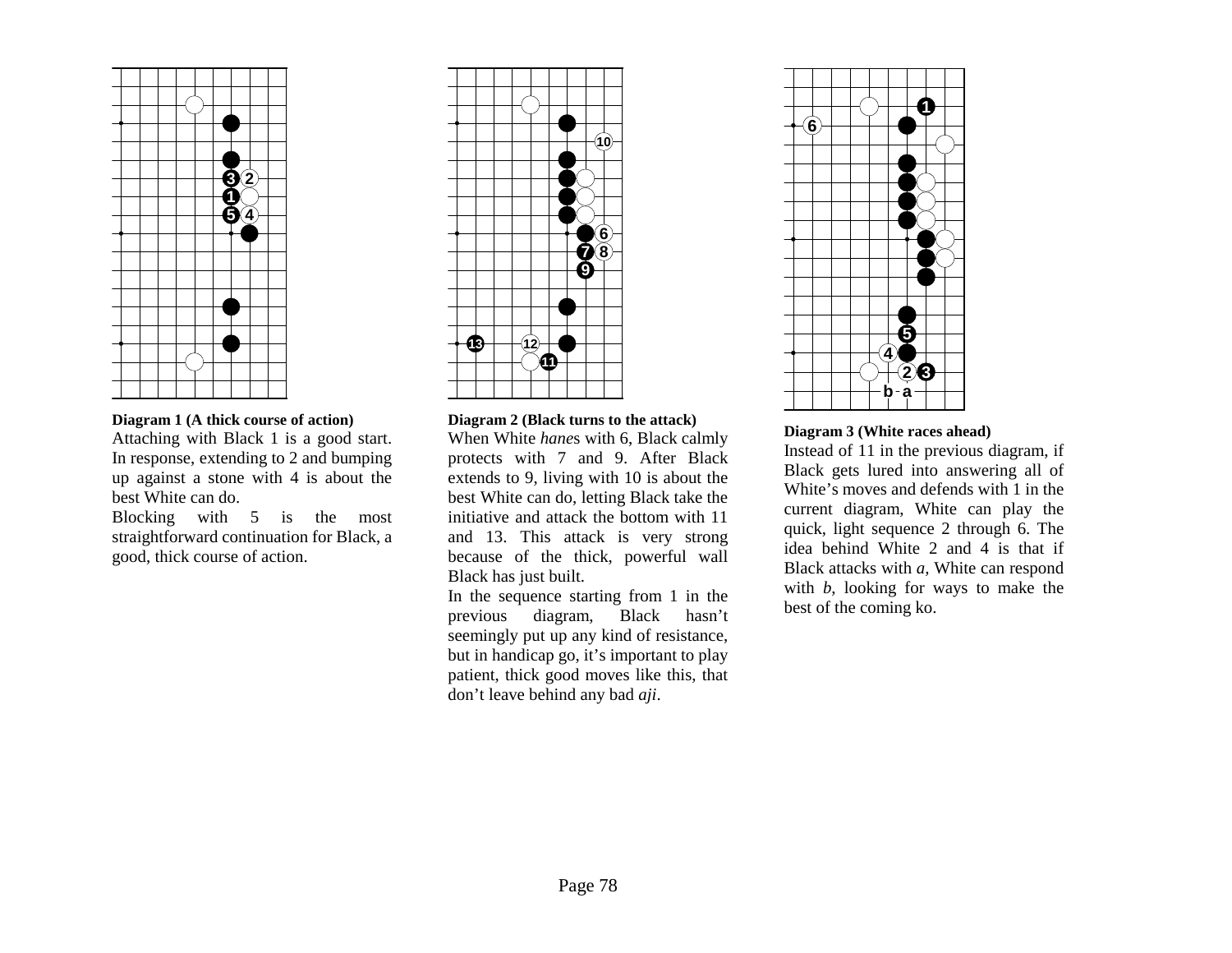

#### **Diagram 4 (Black can resist)**

If Black doesn't like the straightforward style of play shown in Diagrams 1 and 2, Black can also extend to 1. If White plays at 2, now Black cannot miss the opportunity to grab the key point with 3.



#### **Diagram 5 (Black should not be satisfied with gote)**

White must play the sequence from 4-8 in order to live, but Black must repair the hole in his shape with 9. Ending in gote is not satisfactory. Now Black can't turn to the attack with a move like 11 in Diagram 2



# **Diagram 6 (Complications)**

Instead of the diagonal move at *a,* answering the triangled stone with the attachment at 1 is probably not a good idea for the weaker player in a handicap game.

After White pushes and cuts with 2 through 6, there are many chances for Black to get lost in the ensuing complications. Let's look at best play for both sides …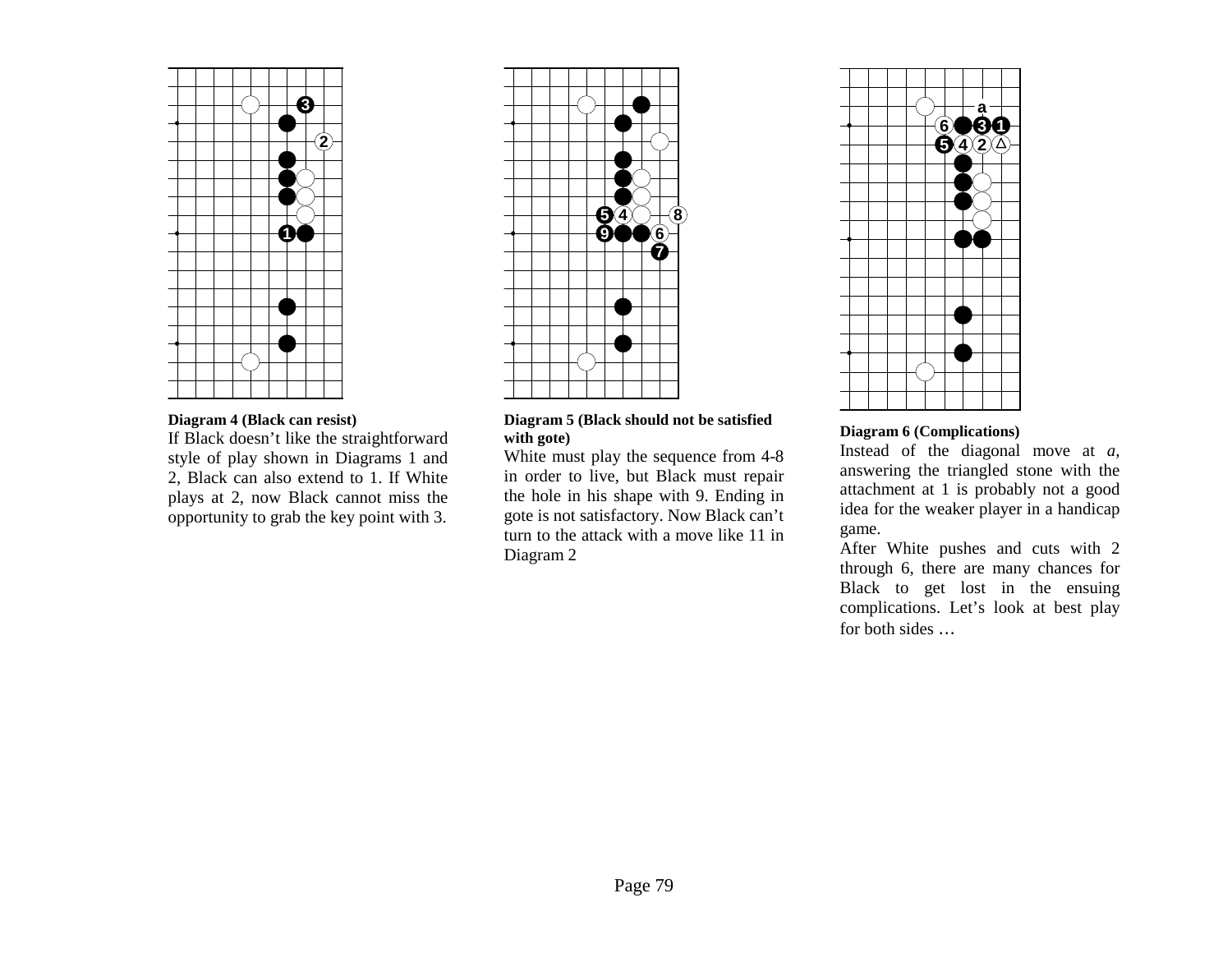

# **Diagram 7 (Good aji)**

The sequence from 7 through the connection at 11 is good *aji* for Black. White can scratch out life with 12 and 14.



# **Diagram 8 (A capturing race?)**

Continuing, resolving the shape with 15 is a good move for Black. After White 16, it looks like a capturing race is developing, but …



# **Diagram 9 (Both sides live)**

Eventually in the sequence from 20 through 25 both sides live, but Black ends in gote.

What's more, it's unlikely that Black will be able to play through such complicated variations in a handicap game. So Black 1 in Diagram 6 is a dubious move.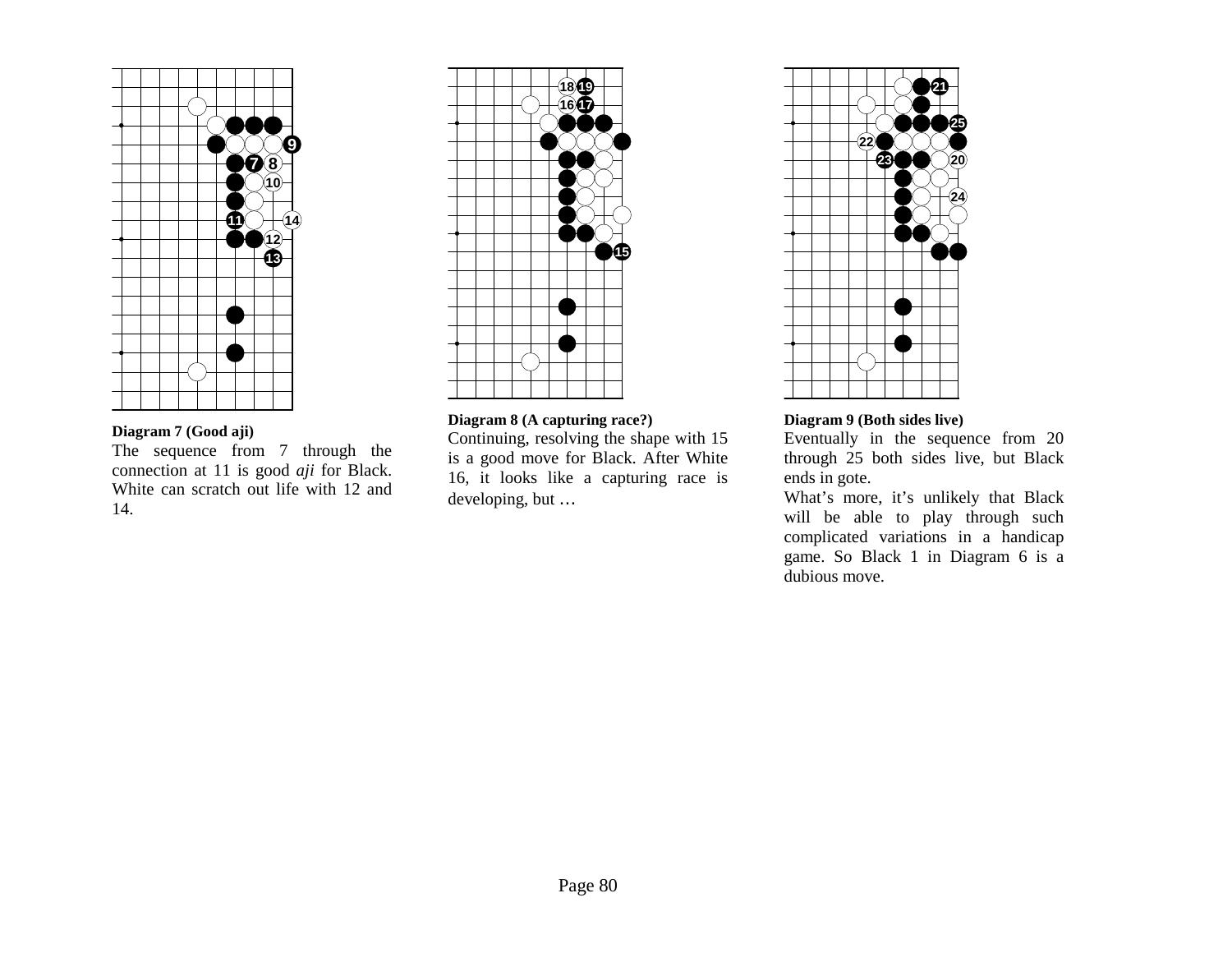

# **Diagram 10 (Black attacks strongly)**

To go back to the original position, playing the diagonal move with 1 is a more severe attacking move than the attachment at *a.* But it's still not possible to capture White. The peep at 2 is a survival tesuji.

Assuming Black connects at 3 and continues with 5



## **Diagram 11 (Black ends in gote)**

After pushing with 6 and attaching at 8, White can live easily. Black has no choice but to block from the outside with 9, and then will need to connect with 11. White 12 ensures life and then Black needs to reinforce with 13, ending in gote.

Comparing the result in this diagram with the result in Diagram 2, this diagram is locally better for Black, but Black has an extra move in Diagram 2.



#### **Diagram 12 (White complicates)**

Instead of drawing back with 4 in Diagram 10, White can vary by crawling to 1 instead. Now blocking with 2 and 4 is very bad for Black. After connecting with 6 Black captures the triangled stone, but …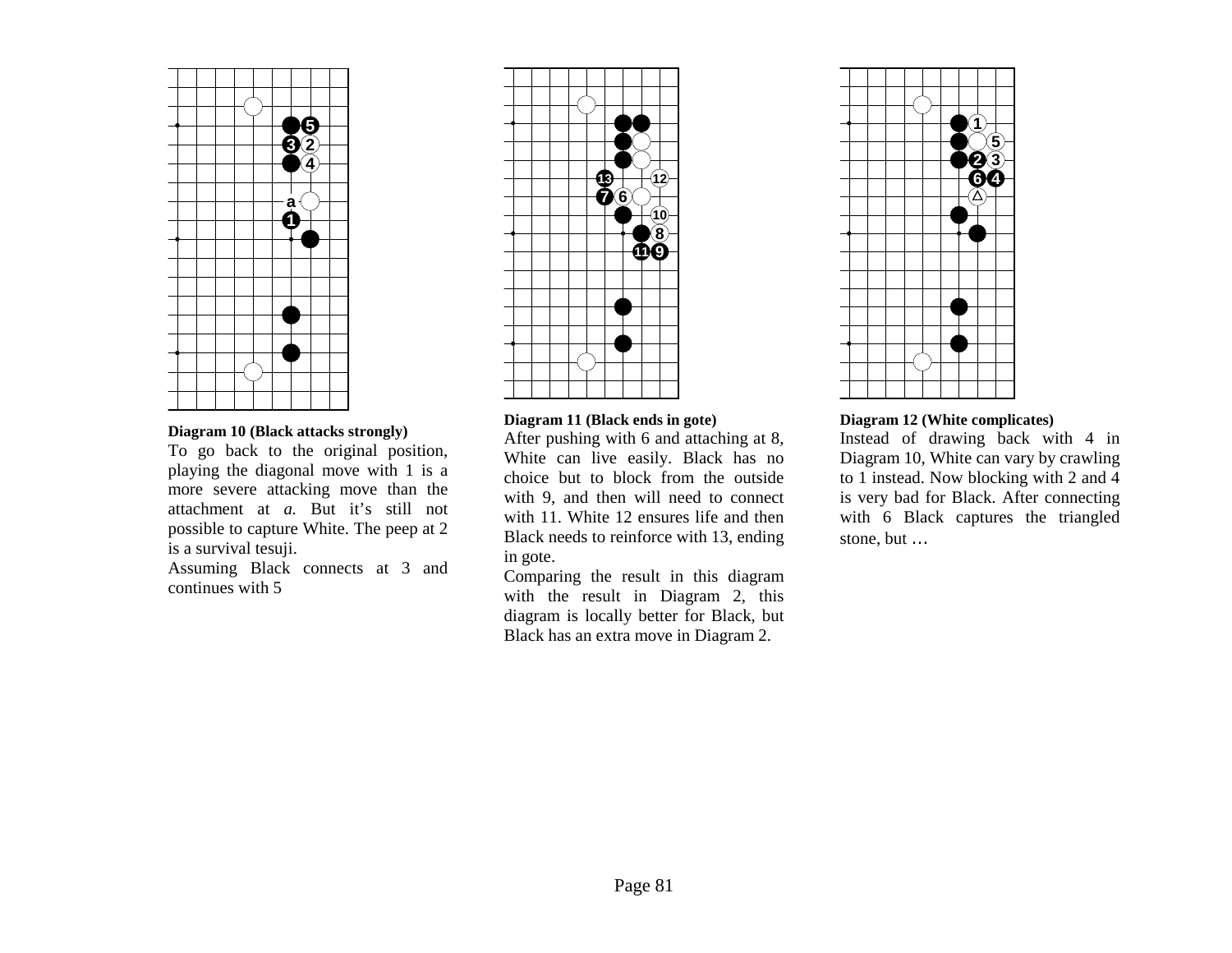

## **Diagram 13 (White connects)**

With 7, White skillfully connects. Trying to resist with Black 8 is futile, as White eventually connects underneath with 11. In this position, Black is obviously overconcentrated, while White's stones are all working together harmoniously. There's no question who has gotten the better of this exchange.



# **Diagram 14 (Correct play by Black)**

Blocking at 4 in Diagram 12 was bad for Black. Instead, Black should play the double *hane* with 1 and 3 in the current diagram. If White cuts at *a,* Black can connect at b, and has no worries because now *c* and *d* are miai.



# **Diagram 15 (A good exchange for Black)**  In the end, White has little choice but to accept the necessity to connect with 4, and now 5 makes a good shape for Black.

White has no choice but to live with 6 and 8. Now Black has a choice between turning to attack the triangled stone, or attacking with move 11 in Diagram 2.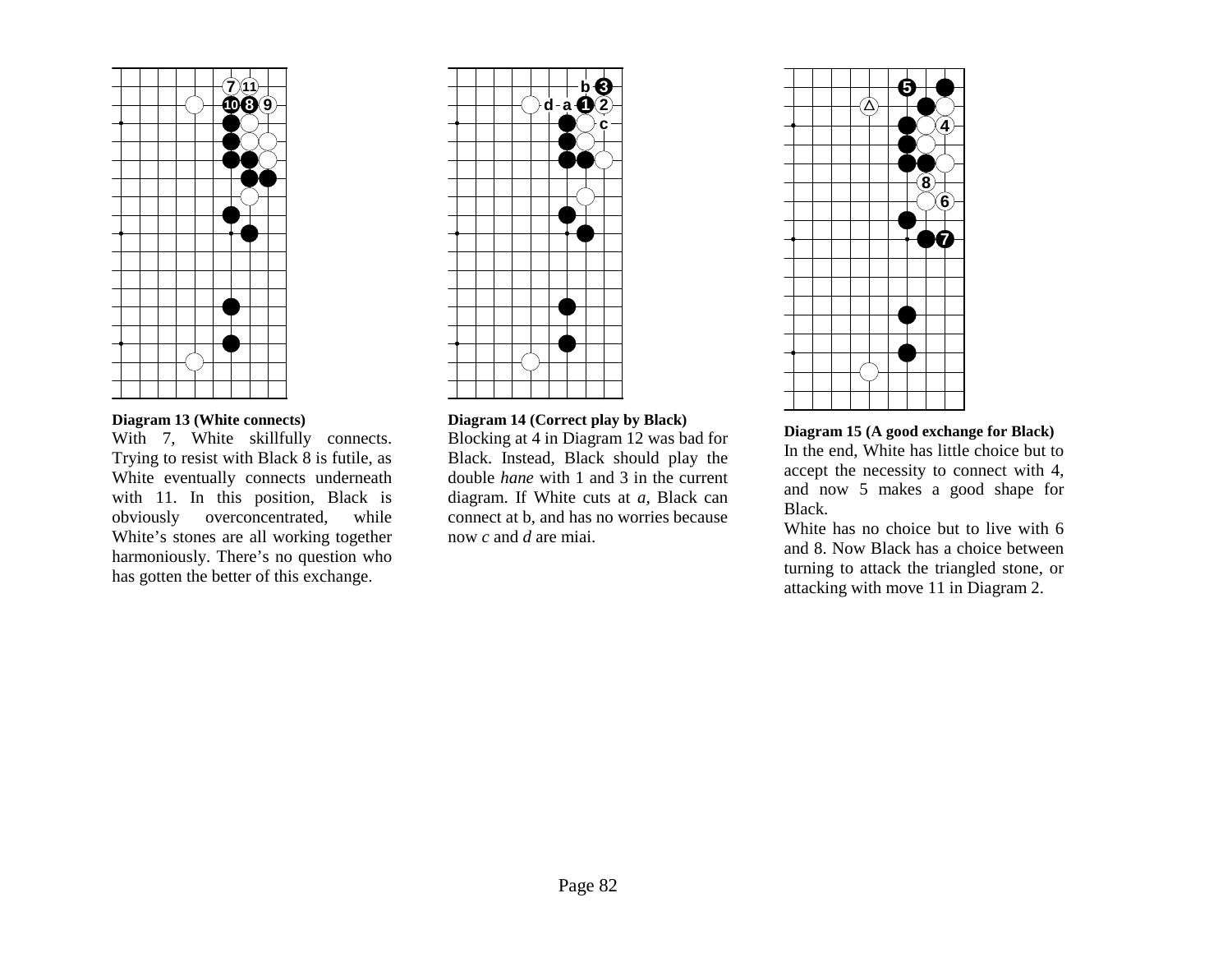

#### **Diagram 16 (White is in danger)**

Having to play 6 in the previous diagram is a little hard for White to swallow, but there is no choice. For example, if White tries the diagonal move at 1, Black can *hane* with 2 and then deliver a strong punch with 4.



## **Diagram 17 (White is captured)**

Black *hane*s with 6 then connects with 8. When Black blocks with 10, White is obliterated.



## **Diagram 18 (Unreasonable for White)**

Suppose White wants to avoid the double *hane* in Diagram 14 and *hane*<sup>s</sup> first with 1. Black can cut with 2, and White's play is exposed as unreasonable. White has little choice but to resist with 3 and 5.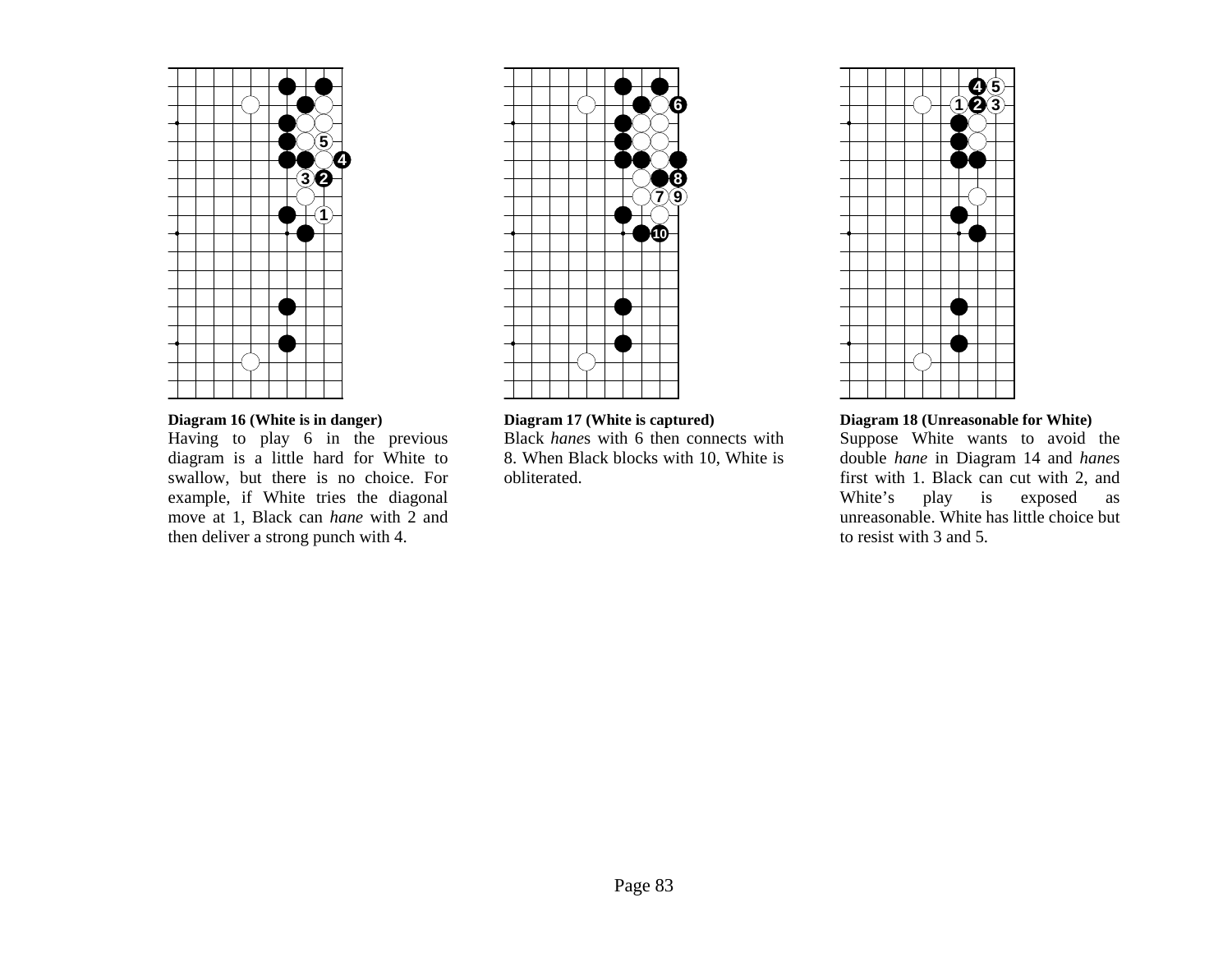

# **Diagram 19 (Enormous thickness for Black)**

Black can force with 6 and 8, then push in with 10 and 12. After 14, Black has gotten a huge advantage.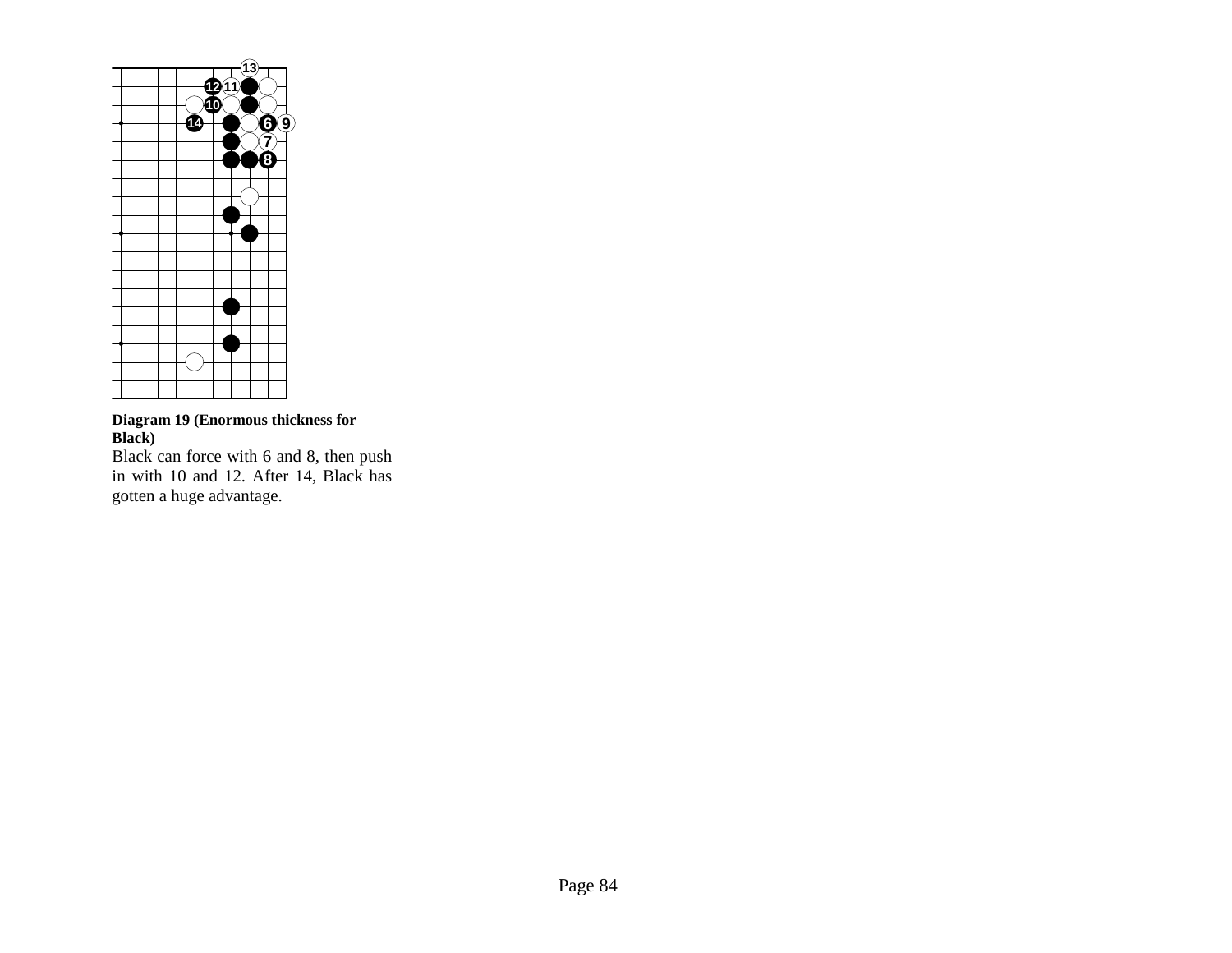# **Basic Position Nineteen**



# **Take Up A Large Scale Position**

Black has played the triangled stone in response to White's double approach. This is a basic position, and the shape that Black should play is a given.

#### **Proper Black Attitude**

First Black has to pick a side to cut off. Then the next move is vital. Rather than fussing about locally, Black should take up a large-scale position.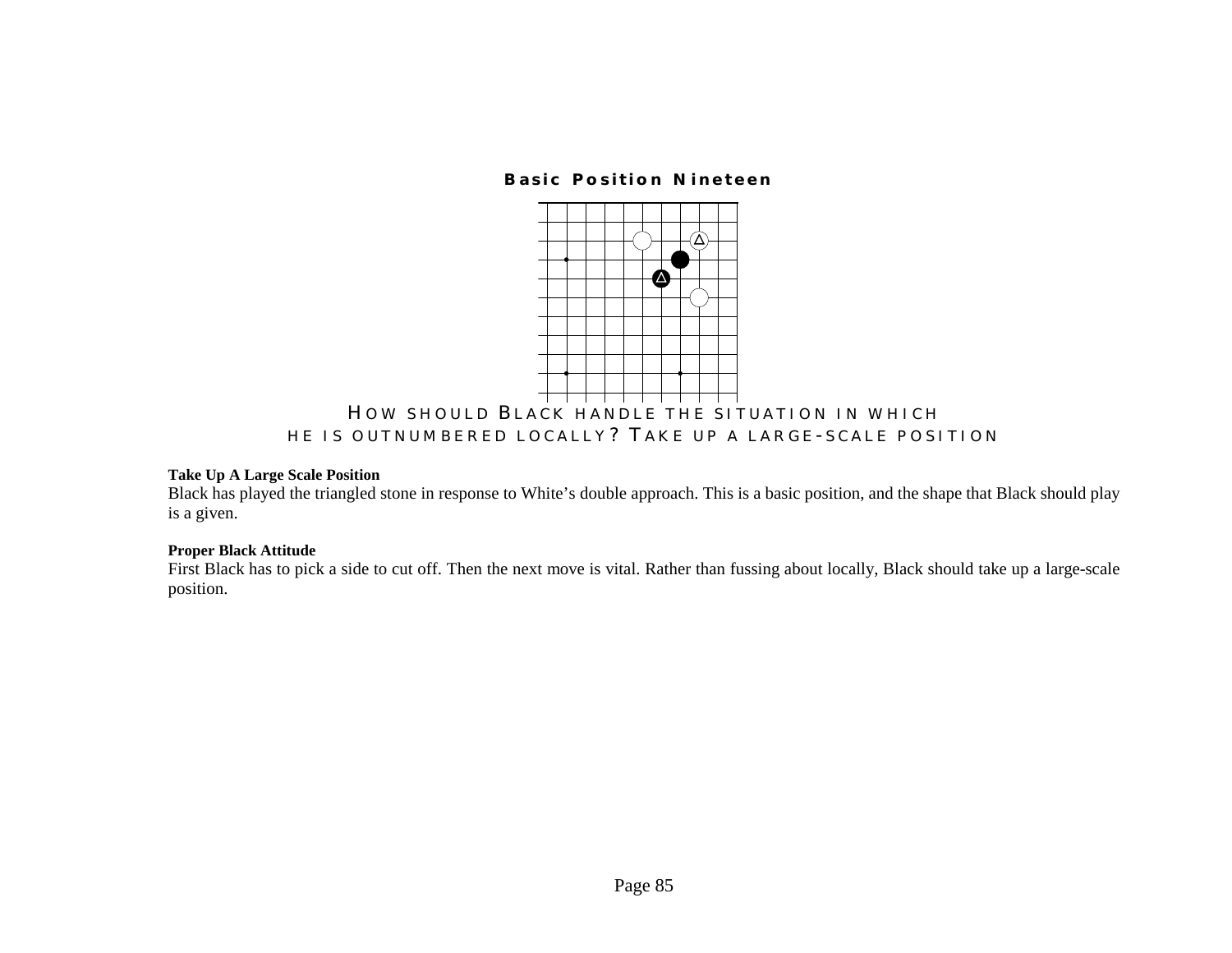

**Diagram 1 (Correct answer)** 

First of all black cuts with 1, and White has no choice but to cross over with 2. Then, playing the one-space jump with 3 is the point of this position. Continuing…



**Diagram 2 (Black 7 is a good decision)** 

White needs to play something like the knight's move at 4 to defend against a Black attachment at *a.* Black can push once with 5. Then taking up a stance with 7 is a good decision. White 4 and 6 are a good shape for White, but given the disadvantage at which Black started (in the Basic Position), conceding this much can't be helped.



**Diagram 3 (White is in dire straits)** 

Continuing from the previous diagram, White needs to try to rescue the triangled stone, but trying to run away with 1 is painful. Playing the diagonal move with 2 then proceeding with 4 shows good timing. When White pushes with 5, Black quietly extends to 6. Continuing for White…



**Diagram 4 (Exchange)** 

There is no way to try to help White's group except the *hane* at 7. However, Black can probe with 8 to see White's response. If White plays 9, Black can push through with 10.

Instead of 9, if White responds with 10, then it goes without saying that Black will block at *a.* However, if Black skips 8…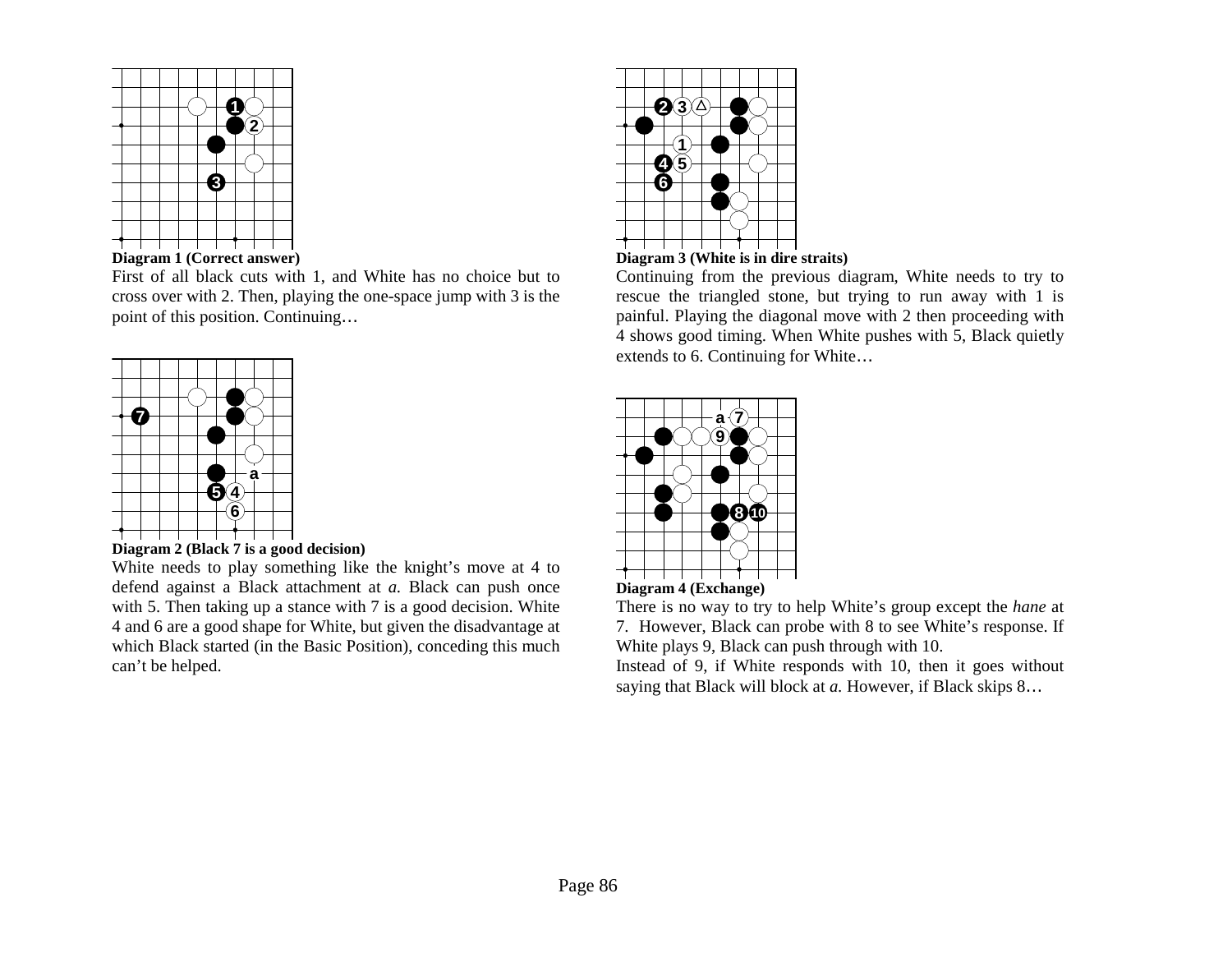



Simply blocking with 1 is a bit dangerous. White cuts with 2 and extends to 4. If Black continues with 5, then after White 8 the Black group is captured.



**Diagram 6 (White is flat)** 

Since White 1 in Diagram 3 was a bit unreasonable, perhaps the best try is to run out with 1 in the current diagram. But in response, Black can play the sequence from 2 through 8, forcing White down into a low position.



Instead of 3 in Diagram 1, many players are tempted to play 1 in the current diagram. However, this is a bad move. Letting White play 2 and 4 leaves bad *aji* for Black. Alternatively White might play *a,* which is equally bad for Black.



The result in the previous diagram is too awful for Black. It follows then, that wedging with 1, and playing the *hane* and connect with 5 and 7 is a bit better for Black. However…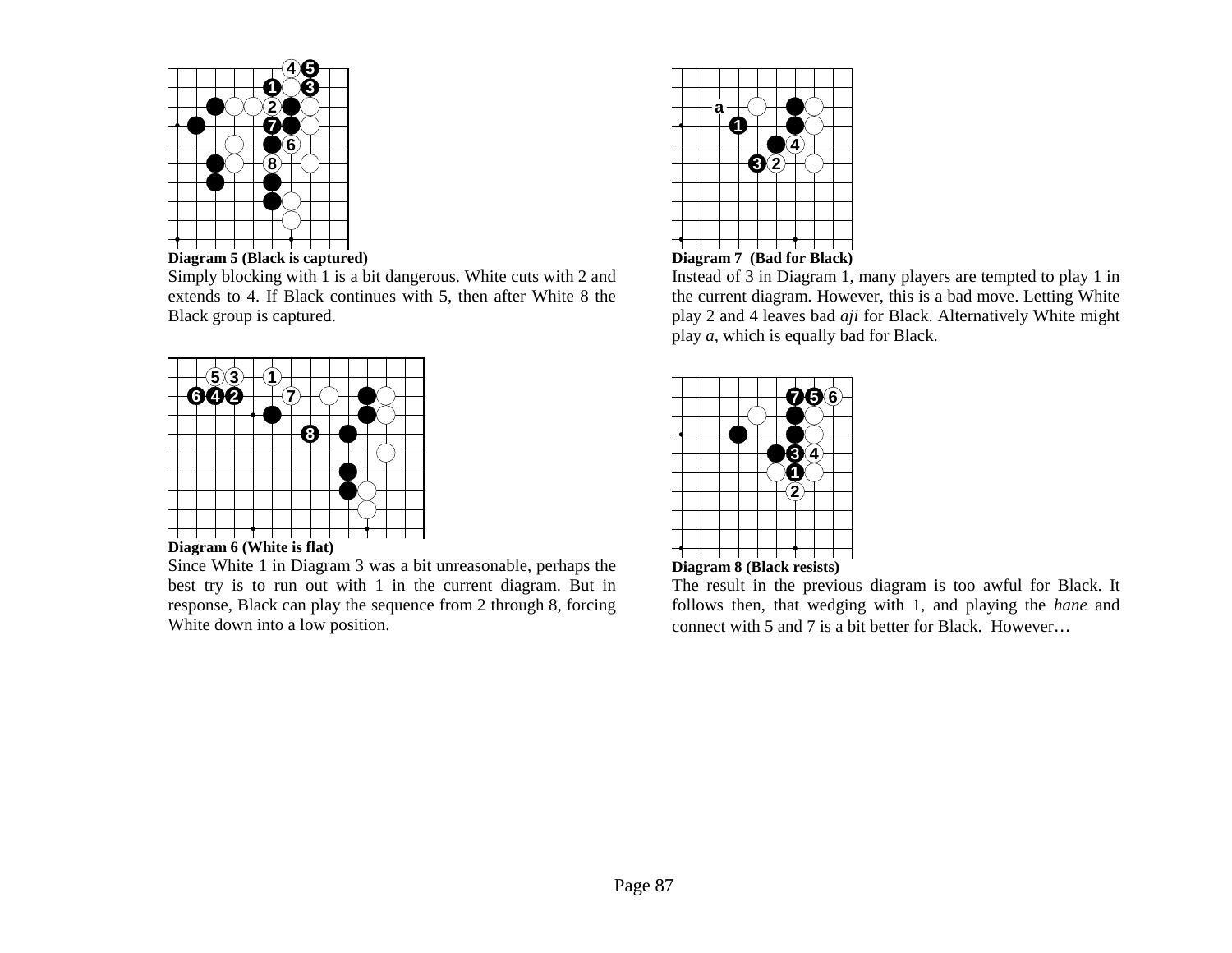

**Diagram 9 (White is satisfied)** 

White can jump lightly with 8. If Black cuts with 9, White just extends to 10 and can be fully satisfied.



**Diagram 10 (Black's shape falls apart)** 

Suppose Black tries to prevent 8 in the previous diagram by blocking with 1. After White *hane*s with 2 and connects with 4, Black's shape is no good. No matter what, Black 1 in Diagram 7 is a bad move.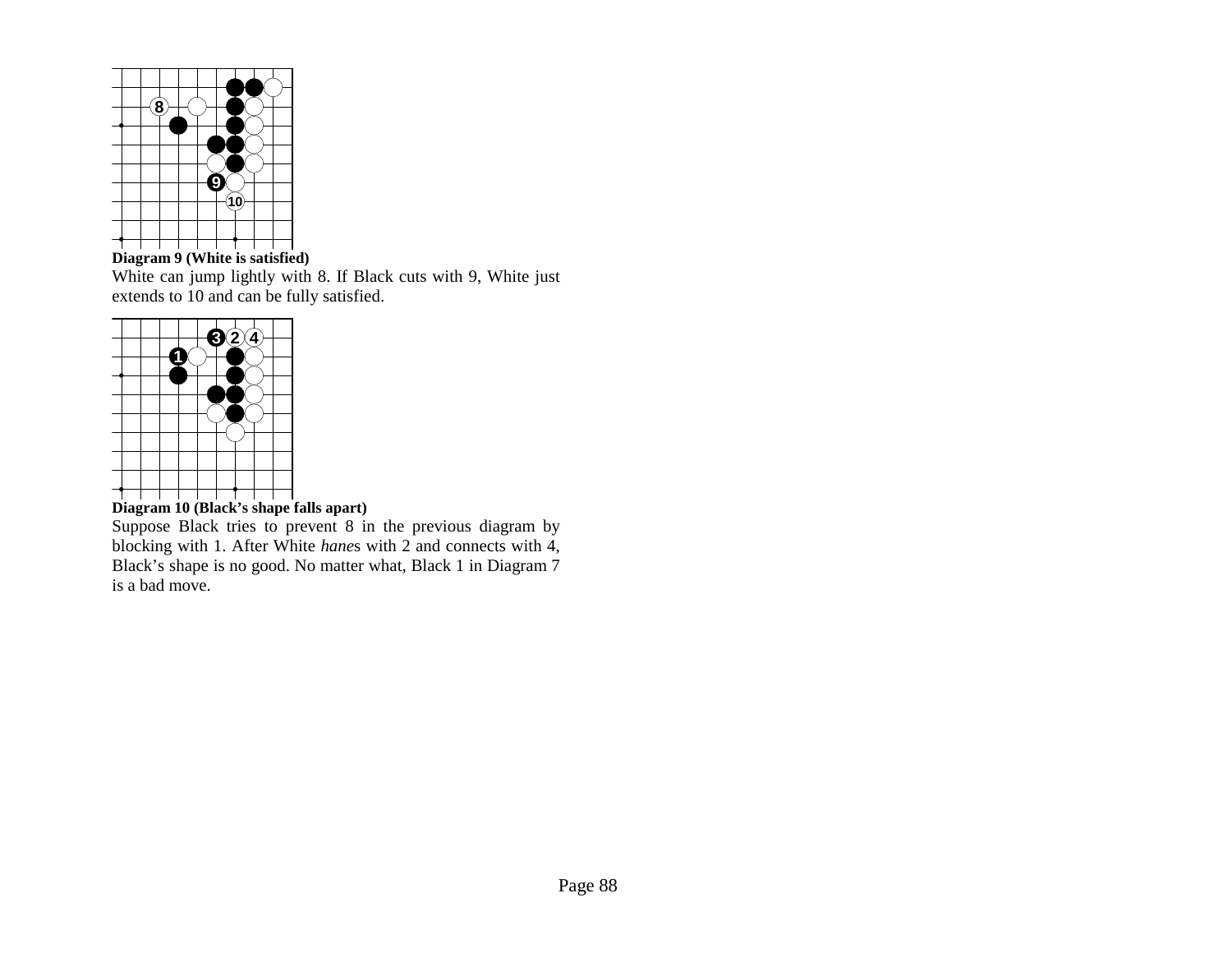# **Basic Position Twenty**



# **Creating Confusion**

White's attachment at 1 feels a bit unreasonable, but in a handicap game White needs to take such risks.

#### **Proper Black Attitude**

It's unreasonable to expect to capture this stone. Instead, Black should look to skillfully attack White.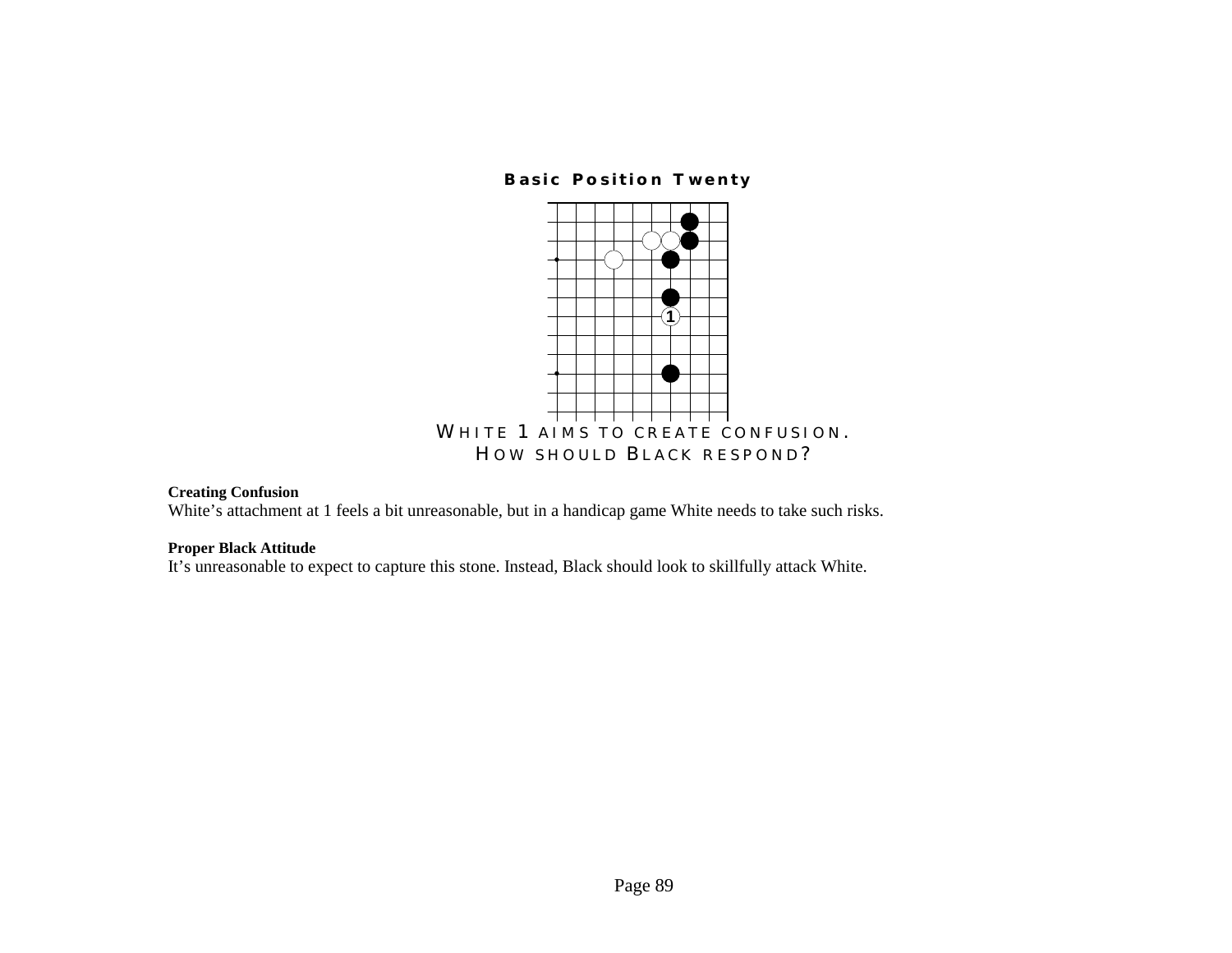



White is hoping that Black will *hane* at 1. Then the crosscut at 2 is *a* good move, and White can fight by giving *atari* at 4 and 6.





Like it or not, Black pretty much has to fill at 7. Then White can make a tiger's mouth at 8, and White's invasion has succeeded. Black's triangled stone is in an awkward position.





In order to avoid the result after connecting at 7 in the previous diagram, Black might try 1 in the current diagram instead, which seems to offer more resistance.

After White captures at 2, Black fights back furiously giving *atari* at 3. White 4 connects at *a,* then Black makes the solid connection at 5, but…



**Diagram 4 (Stylish shape for White)** 

The cut at 6 and the diagonal move at 8 are good moves for White. When Black halts White's advance with 9, White lives by snipping off a stone with 10. After this, White threatens a rather severe block at *a* as well as the cut at b, so White is living in good style.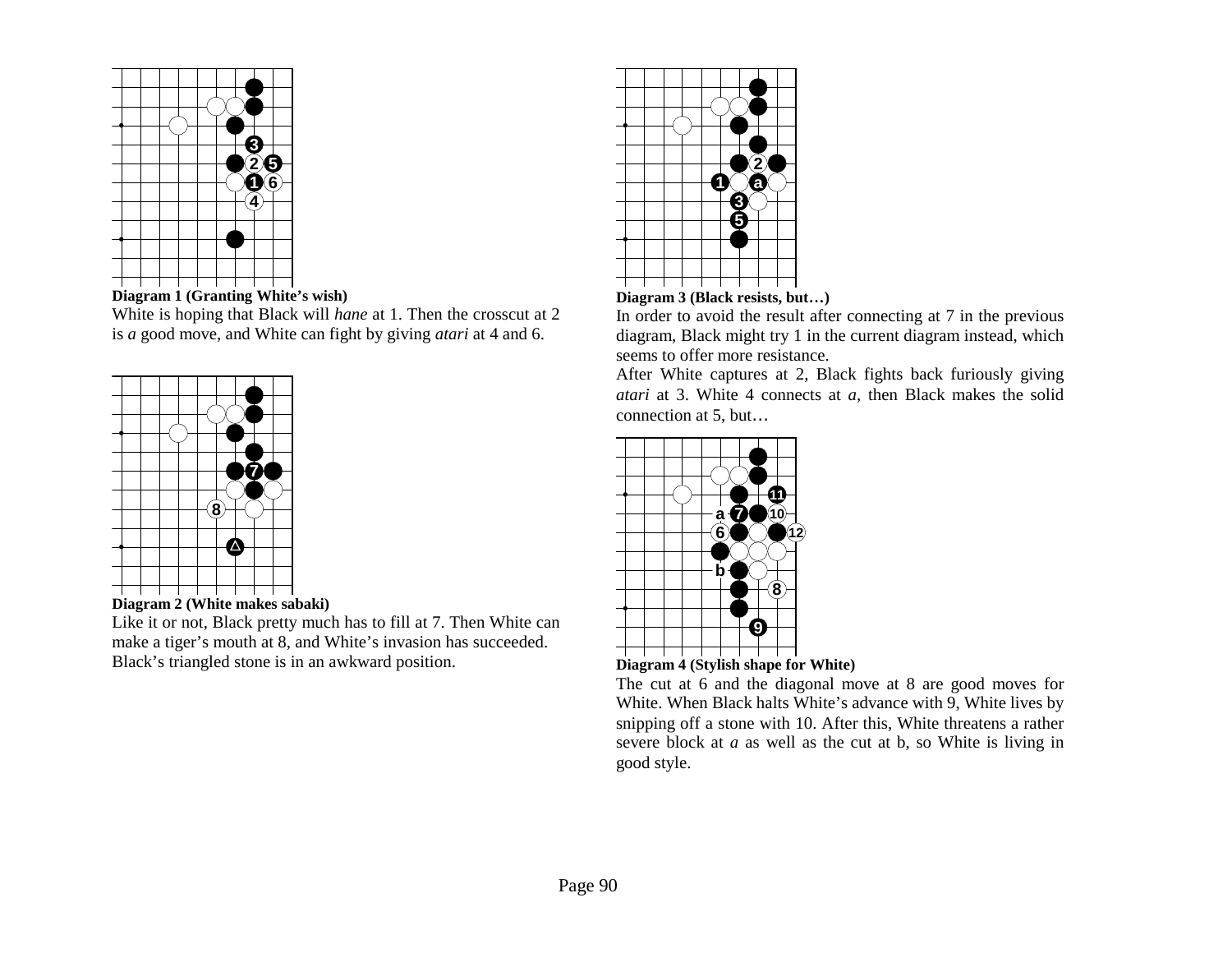



However, if Black connects with 1, trying to exert more pressure on White than in the previous diagram, White pokes out with 2, and there is no way for Black to continue the attack.



Instead of the diagonal play at 8 in Diagram 4, it would be dangerous for White to reach one step further with 1 in the current diagram.

Black can connect at 2, then strike at the waist of the knight's move with 4, and White collapses.



**Diagram 7 (Hane from above)** 

Playing the *hane* from above with Black 1 at first sight appears to be a severe move, but White can *hane* in reply at 2, a good move. When Black blocks with 3, White can give *atari* with 4 and 6, getting a shape from which it will be easy to make *sabaki*.



**Diagram 8 (A ponnuki is worth 30 points)** 

Continuing from the previous diagram, if Black cuts below with 7, White captures with 8, making a ponnuki. Black can cross underneath with 9, but White is satisfied to have made a ponnuki in sente.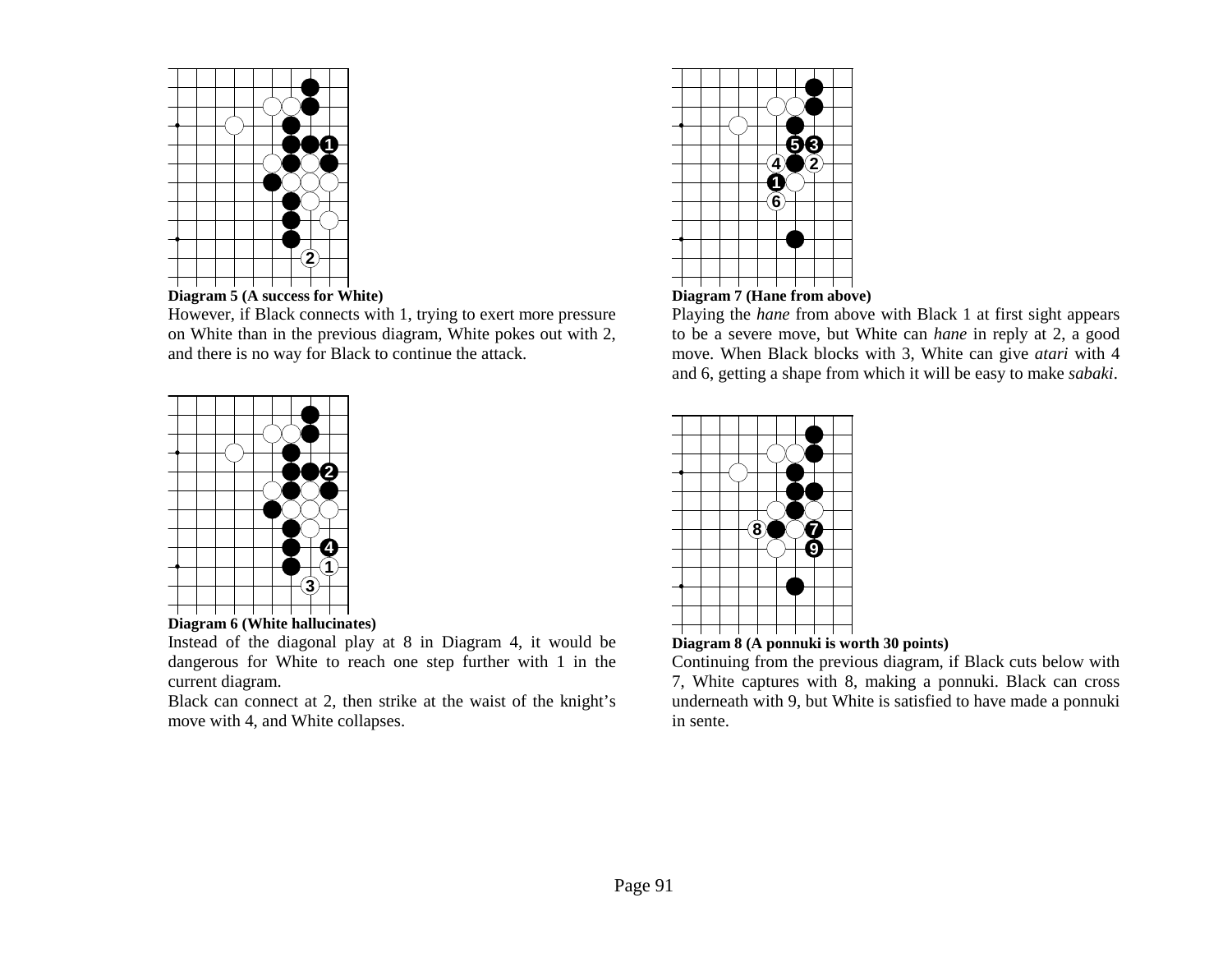



To avoid giving up the ponnuki, Black can extend to 1. Then White will connect at 2. If Black reins in the White stone with 3, then White can push with 4, then reinforce his position on the top with 6, settling on both sides. This is a good result for White.



**Diagram 10 (Correct attack by Black)** 

Calmly extending with Black 1 is the right way to attack. White can descend to 2 and jump out with the knight's move at 4. Continuing…





Black can attack with the diagonal play at 5, a good move. White needs to connect with 6, and then Black can jump out with 7, with a double attack on the top and the right side.





White can play a different move instead of 4 in Diagram 10. By sliding to 1, White avoids the attack in the previous diagram. However, Black can play the diagonal at 2 and defend at 4, with a fine position. Black can answer 5 with the block at 6, and should be perfectly satisfied with this result.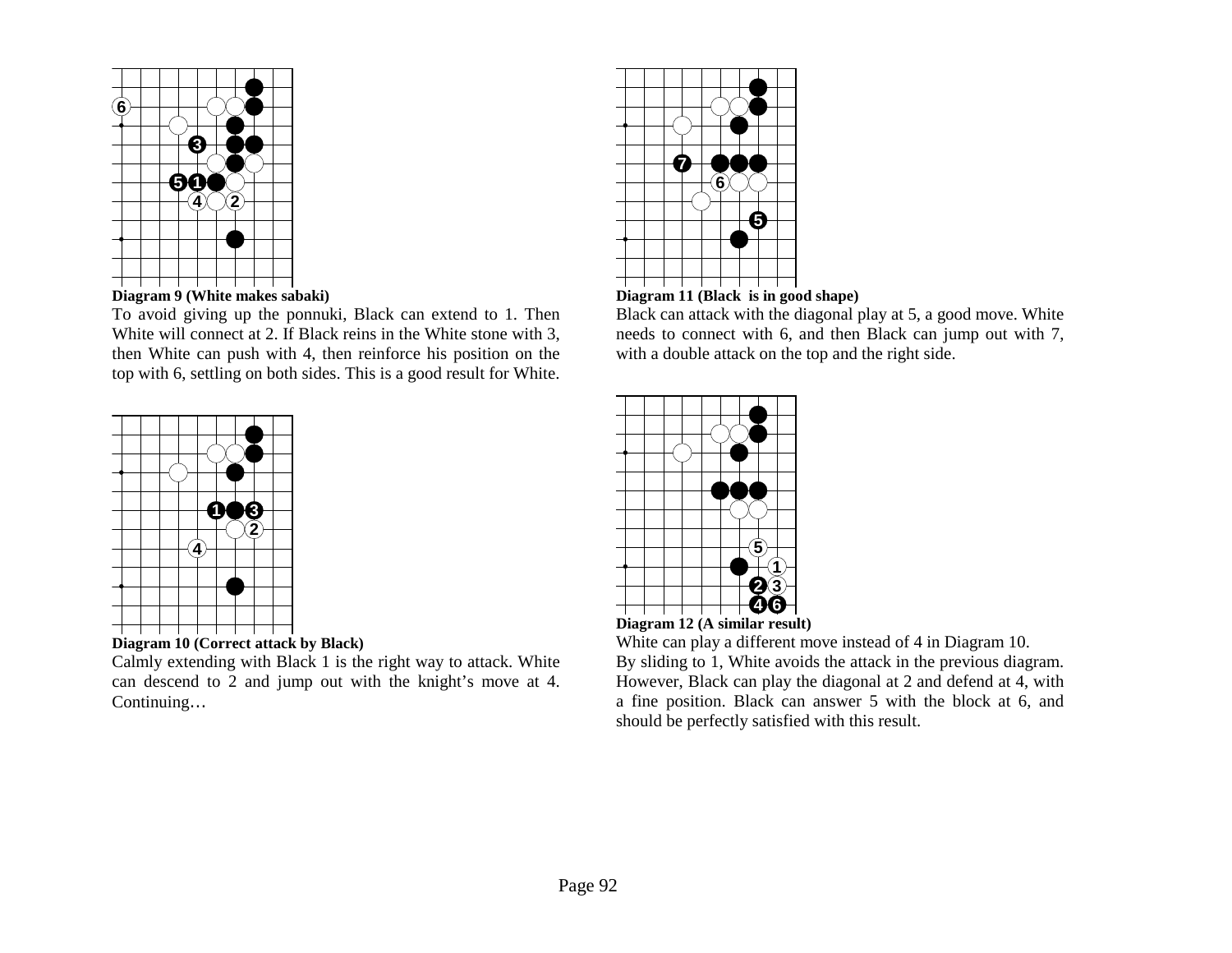# **Basic Position Twenty-one**



# **WHEN WHITE ATTACHES AND CUTS WITH 1 AND 3, WHAT IS B LACK ' S BEST RESPONSE ?**

# **The ladder is a weapon**

This position comes up frequently in games with handicaps of 6 stones or more. Since the triangled White stone is present, Black should not expect to reap a big profit, but there is a variation that leads to a good position.

## **Proper Black Attitude**

If the ladder is favorable, it should be used as a weapon. Of course, the simplest approach is the best.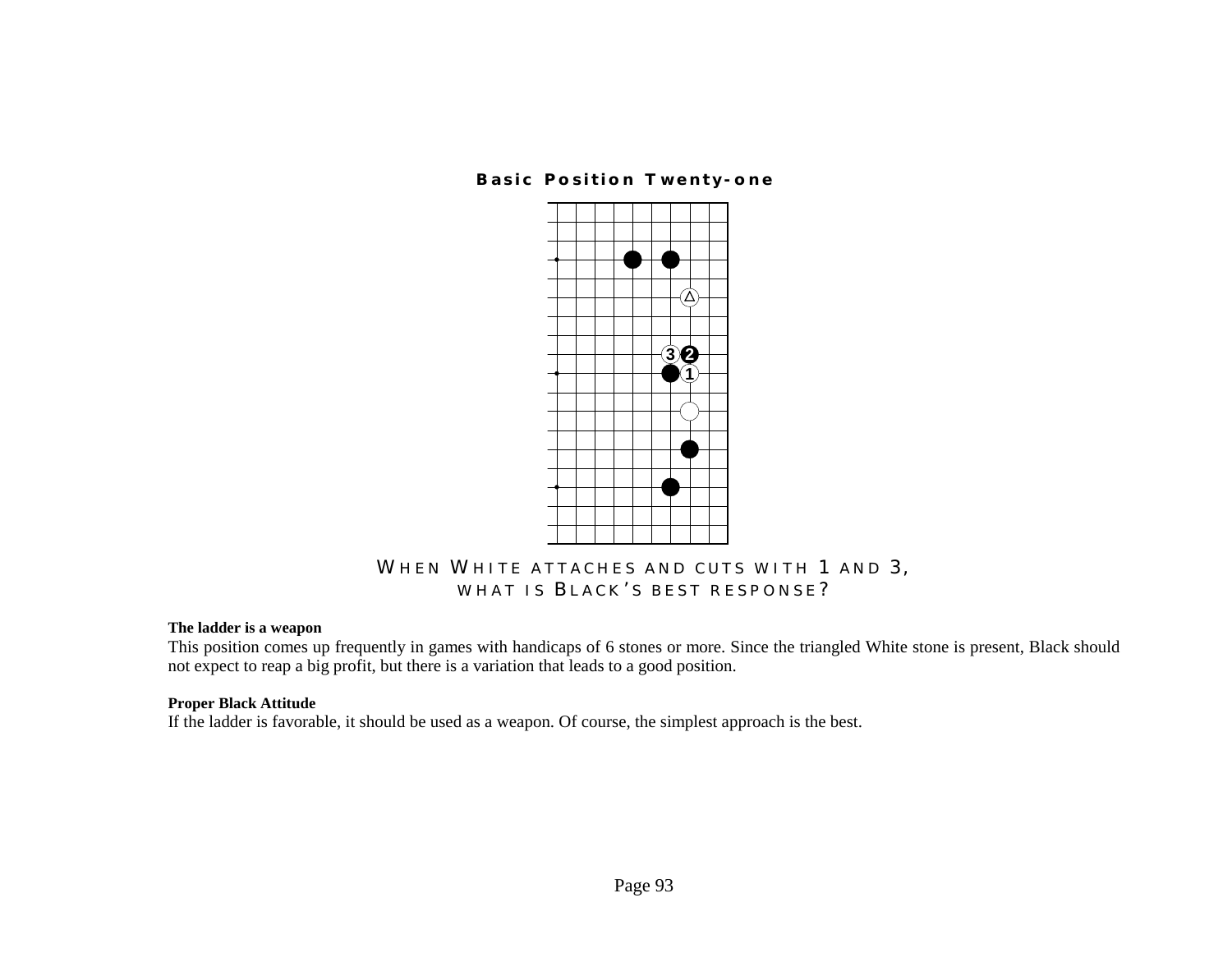

#### **Diagram 1 (Ladder)**

The correct sequence is to give *atari* with 1 and then pull back with 3. If White crosses under with 4, Black should be satisfied to capture a stone in a ladder with 5.

This combination of 1 and 3 can be applied to a lot of positions, not just the one in the current diagram.

It's also possible for Black to try playing at a to get a little more out the position, but in a handicap game it's better to take the simple course with the ladder at 5. Continuing after 5…



#### **Diagram 2 (Black gains thickness in sente)**

White has no option but to cross under with 6. Black gets a ponnuki with 7. White 8 completes the connection, but Black's thickness is better. What's more, Black has sente.

In a handicap game, it's important to be able to give up a little bit of territory like this to gain thickness. From the stronger player's standpoint, opponents who can do this are much harder to give stones to.



# **Diagram 3 (Black is thick)**

Instead of crossing under with White 4 in Diagram 1, gripping a stone with White 1 in the current diagram falls in with Black's plans. Black cuts White in half with 2 and White has no choice but to capture with 3. Black makes shape with 4 and has a good position.

Looking at White's position, the spacing between the ponnuki at 1 and the triangled stone is not right. This is exactly what is meant by "overconcentrated position."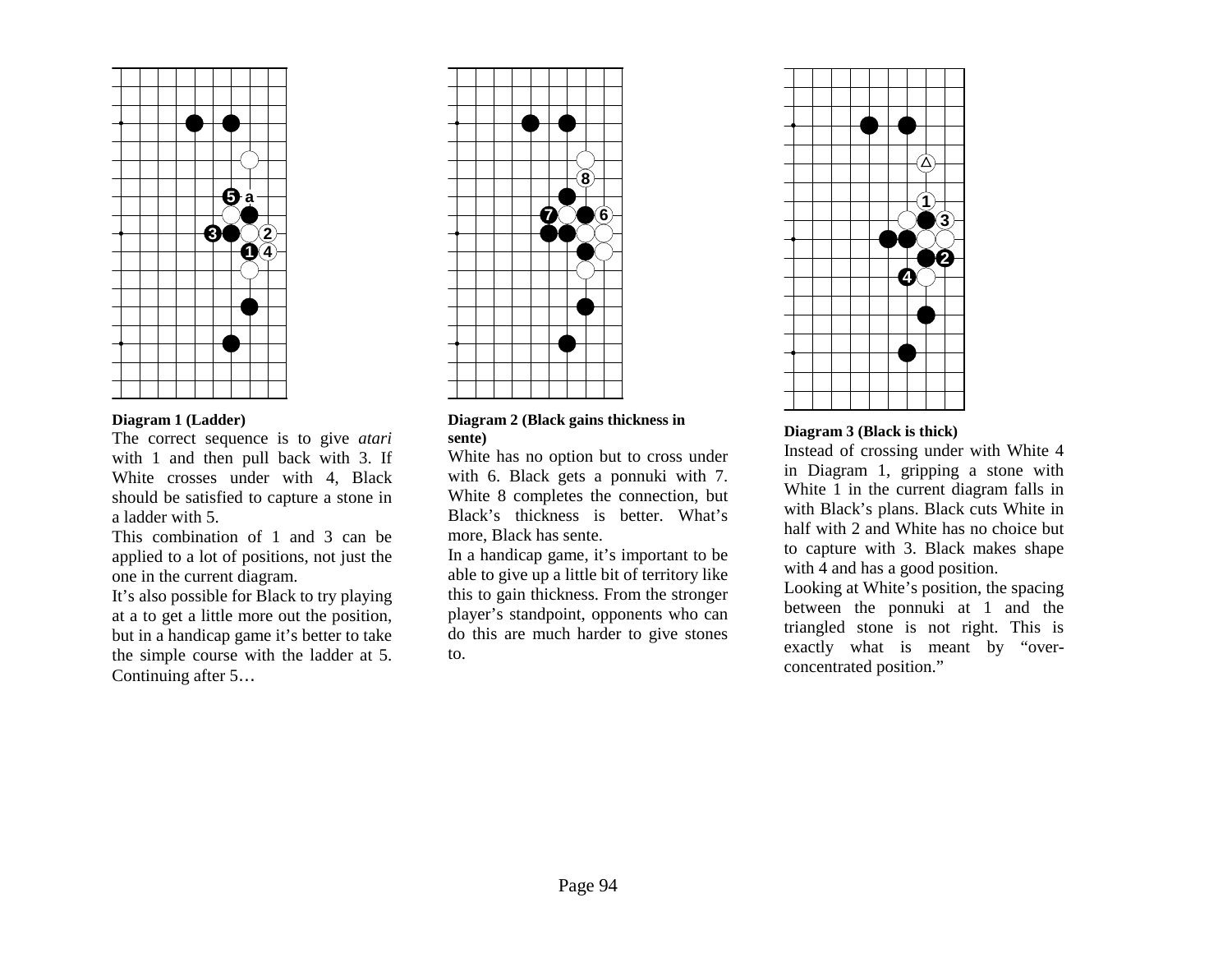

#### **Diagram 4 (Bad aji for White)**

By giving *atari* underneath at 1, White is straining to get an advantage, but this clearly leaves bad *aji*.

Black calmly comes down with 2. White can cut with 3, but Black simply bends around with 4.

Now Black is threatening to come out with *a*, so White will doubtless capture there and Black will cut at *b*. This result is not much different from the result in Diagram 3.



## **Diagram 5 (Wrong path 1)**

Connecting at 1 instead of extending to *<sup>a</sup>*is not good for Black. Of course White will cross under with 2, and now simply sacrificing the triangled stone with 3 and 5 is a bit sad.

At very least it would be better for Black to attach at 6 instead of playing 5. Then if White responds with *b*, Black gives *atari* with 5 and compresses White's position a little.



## **Diagram 6 (Wrong path 2)**

Immediately pulling back with 1 is also not good. White will give *atari* with 2, Black gives *atari* with 3 and White makes a ponnuki with 4.

Black now has no choice except to continue with 5, but this lets White turn to the attack with 6. What's more, White still has the possibility of cutting at *a.* Compare this result carefully with Diagram 3.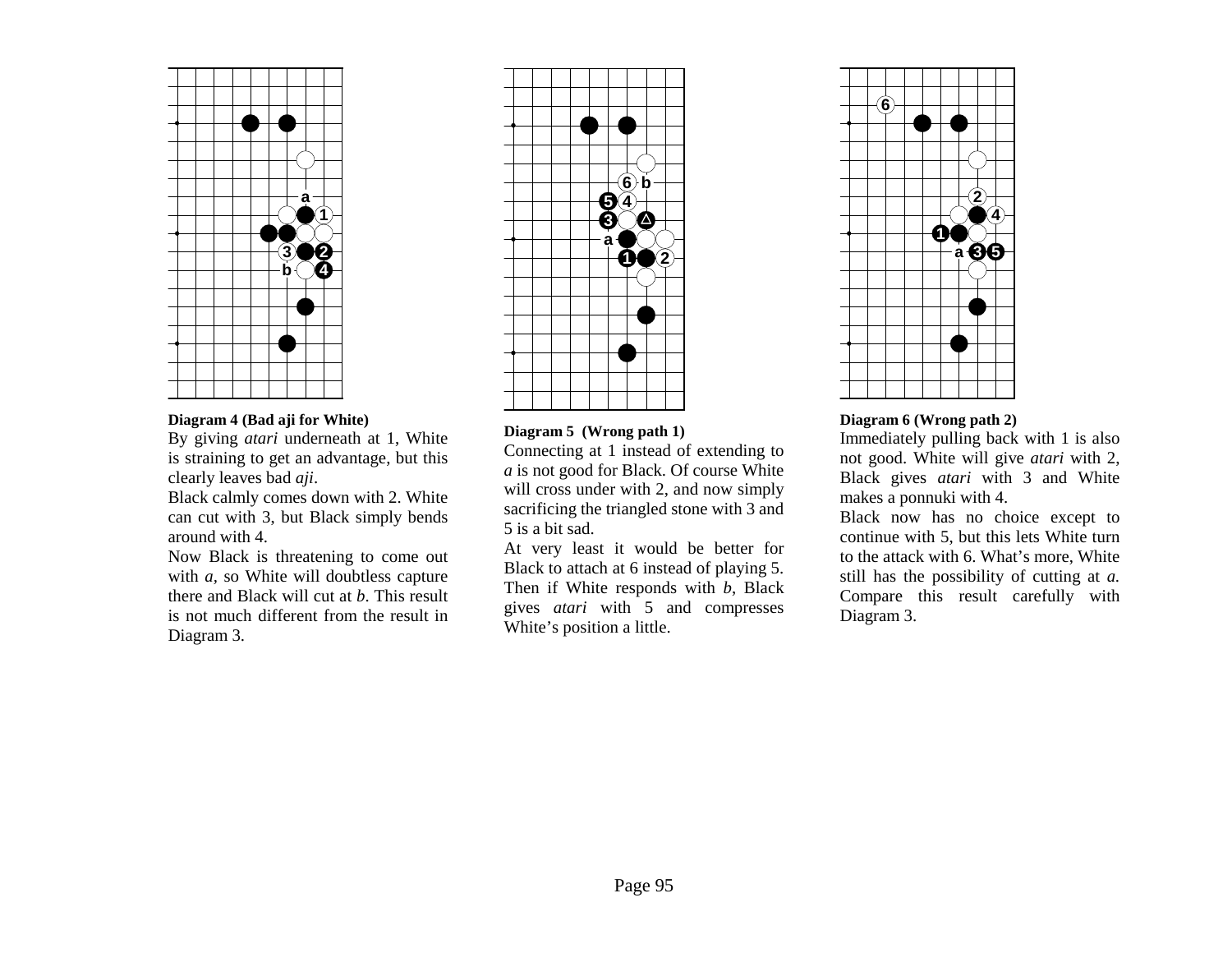

## **Diagram 7 (Almost as good)**

If the ladder in Diagram 1 is not good for Black, then giving *atari* and connecting with 1 and 3 is a straightforward line of play that is almost as good as the correct solution. If White plays 4…



#### **Diagram 8 (Simple for Black)**

Black forces with 5 and then attaches with 7. This is an easy line to play for Black.



## **Diagram 9 (Possible complications)**

However, instead of 4 in Diagram 7, White can look for complications by attaching in the corner with 1 and 3 in the current diagram. After Black 4, White starts a complicated fight with 5. It follows, therefore, that instead of 2 Black should resist with *a.* At any rate, this is a less attractive alternative than Diagram 1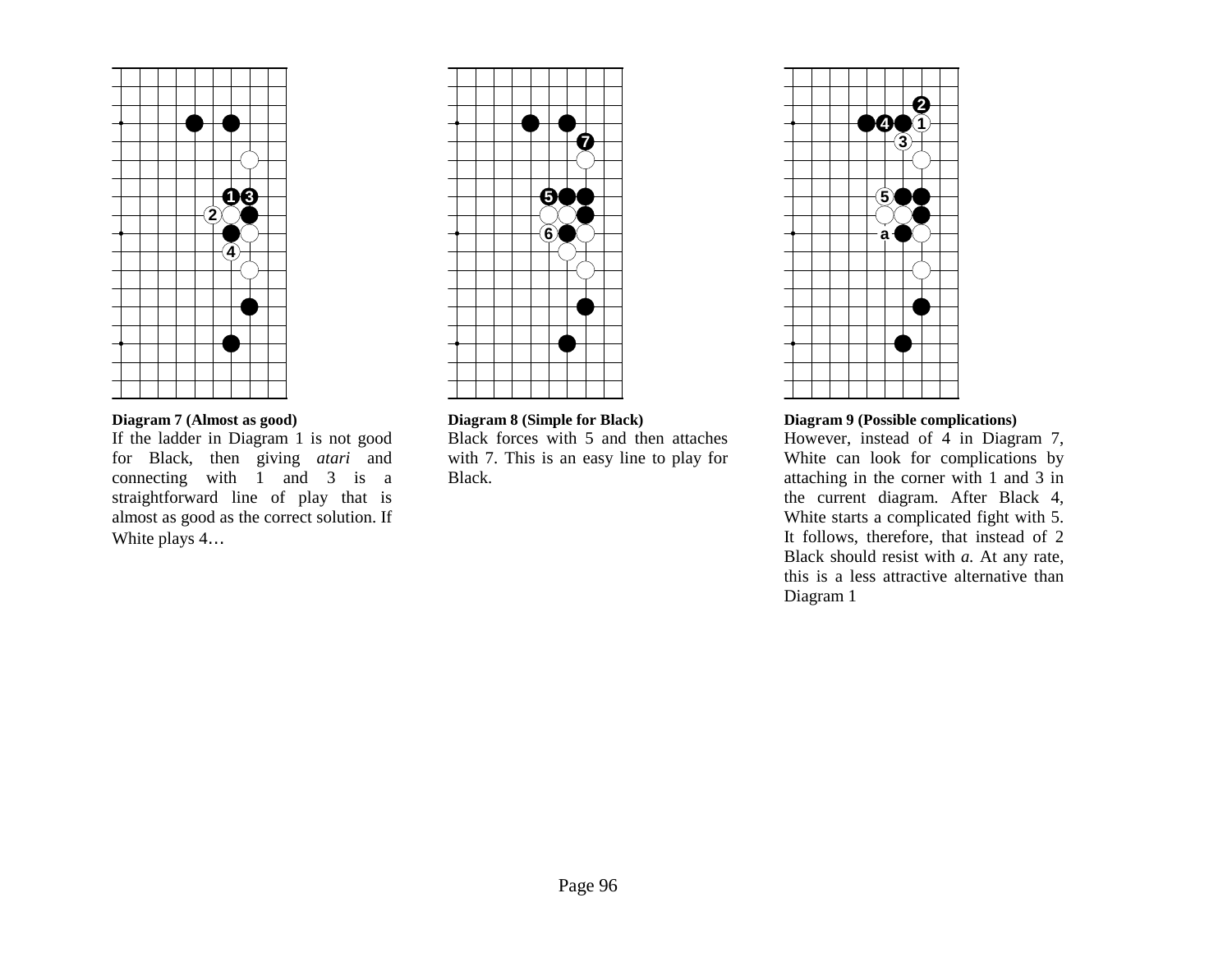# **Basic Position Twenty-two**



# **B LACK WANTS TO TAKE AWAY SOME OF WHITE ' S AREA ON THE RIGHT SIDE . C AN YOU FIND A PLACE TO PLAY ?**

## **How to take away**

White's position on the right looks close to becoming territory, but Black has a move to make against it. You may feel at a loss to find it, although …

## **Proper Black Attitude**

Invading too deeply would be a mistake here. On the other hand, playing too shallow a move is also wrong. Find the move that's just right.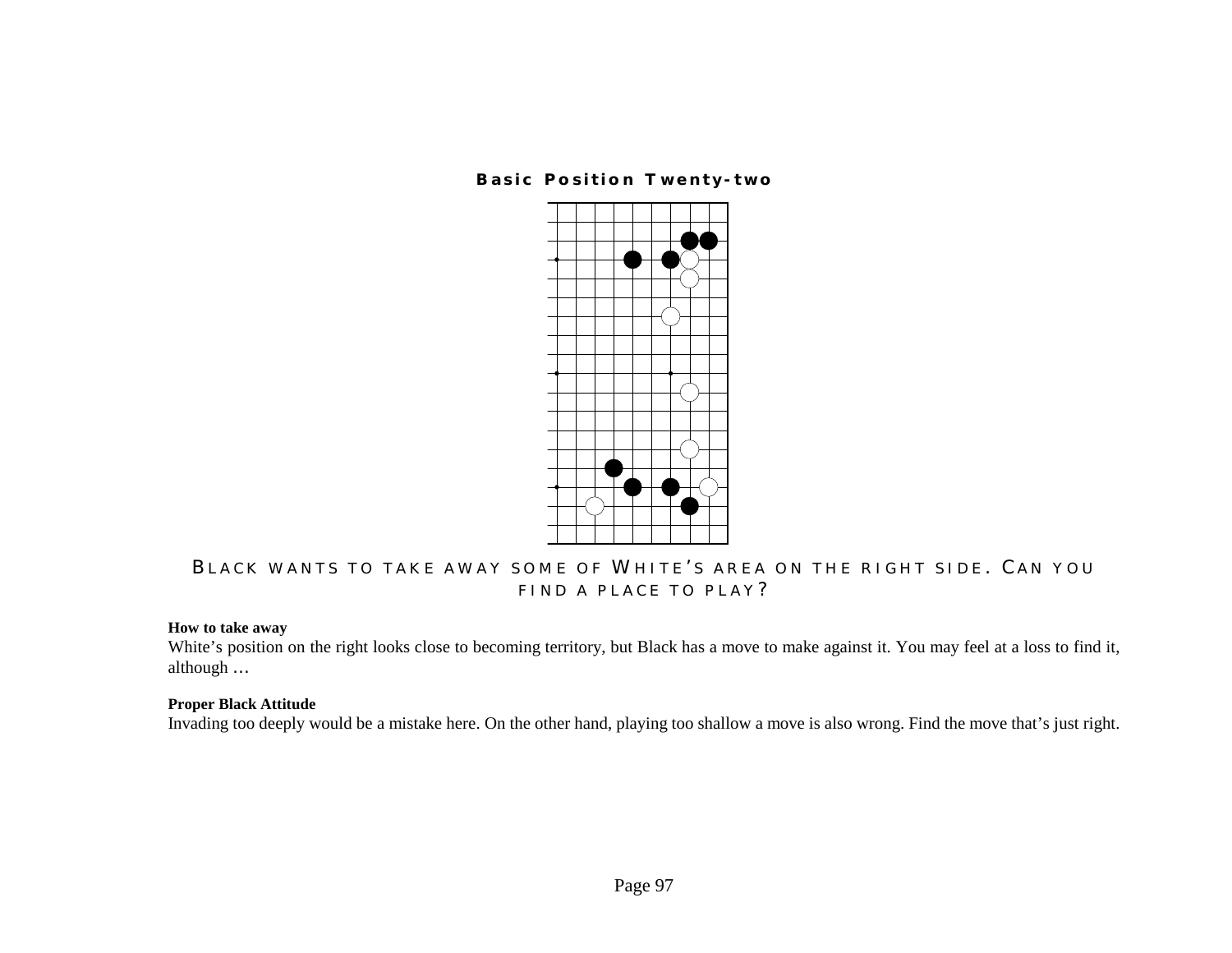

#### **Diagram 1 (Preceding moves)**

The Basic Position often arises in handicap go, so it's useful to show the moves that bring it about.

The sequence from White's *kakari* at 1 through 13 contains no bad moves on either side, and plausible thinking on both sides.



#### **Diagram 2 (Attachment)**

The ideal move is the attachment at 1. White's best reply is probably the *hane* at 2, after which Black's double *hane* at 3 is severe.



Black responds to White's cut at 4 by extending to 5. Instead of 5, giving *atari* with 7 and allowing White a *ponnuki* with 5 would be very bad.

If White connects with 6, Black grips a stone in a ladder with 7. White can't leave out 8 and 10, so Black has skillfully gained thickness in *sente*.



White can't leave out the *atari* at 10 in the previous diagram. If White doesn't play 10, Black *hane*s at 1 in the current diagram, followed by the cut at 3, getting a ko. This *ko* is a potential disaster for White.





The result in Diagram 3 is too much of a failure for White. Therefore it seems better to push with White 1 in this diagram. Black's best reply is to force with the cut at 2, then push along with 4 and 6. White can't leave out *a,* gripping the single stone, so Black will be able to play something like the *hane* at *b*, getting a good result. This diagram shows best play for both sides.



Leaving out *a* in the previous diagram leads to disaster for White. After Black blocks with 1 and gives *atari* with 3, White comes to a pitiable end.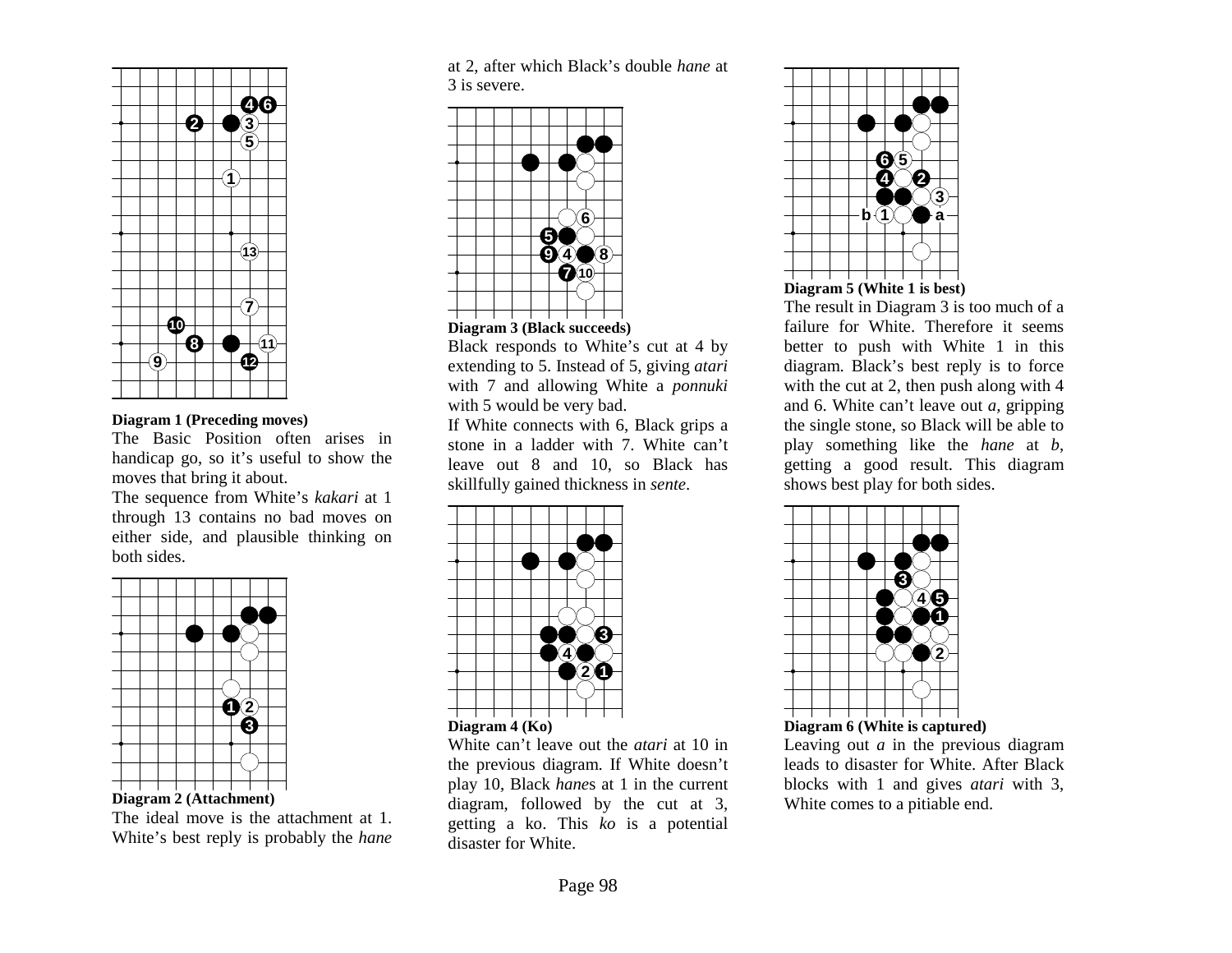

**Diagram 7 (Almost as good)** 

Instead of giving *atari* with 4 in Diagram 5, Black can make shape by extending to 1 in the current diagram. After White grips a stone with 2, Black 3 and White 4 follow naturally. However, compared to Diagram 5, Black has made less of an impact.



It is absolutely no good to play 1 then 3 and allow White to take off the 2 stones. This is the so-called "snipping off the tail of the turtle shell." White's thickness is superior.



#### **Diagram 9 (Too shallow)**

Instead of the attachment at 1 in Diagram 2, the invasion at 1 in the current diagram is too shallow.

White just defends quietly with 2 and 4. About all Black can do is *hane* at 5, but one has to wonder what Black is trying to accomplish.



#### **Diagram 10 (Vulgar play)**

Playing the *hane* at Black 1 followed by 3 and 5 is no better than the previous diagram. After White crosses under at 6, Black's 3 stones, rather than helping, have become a burden.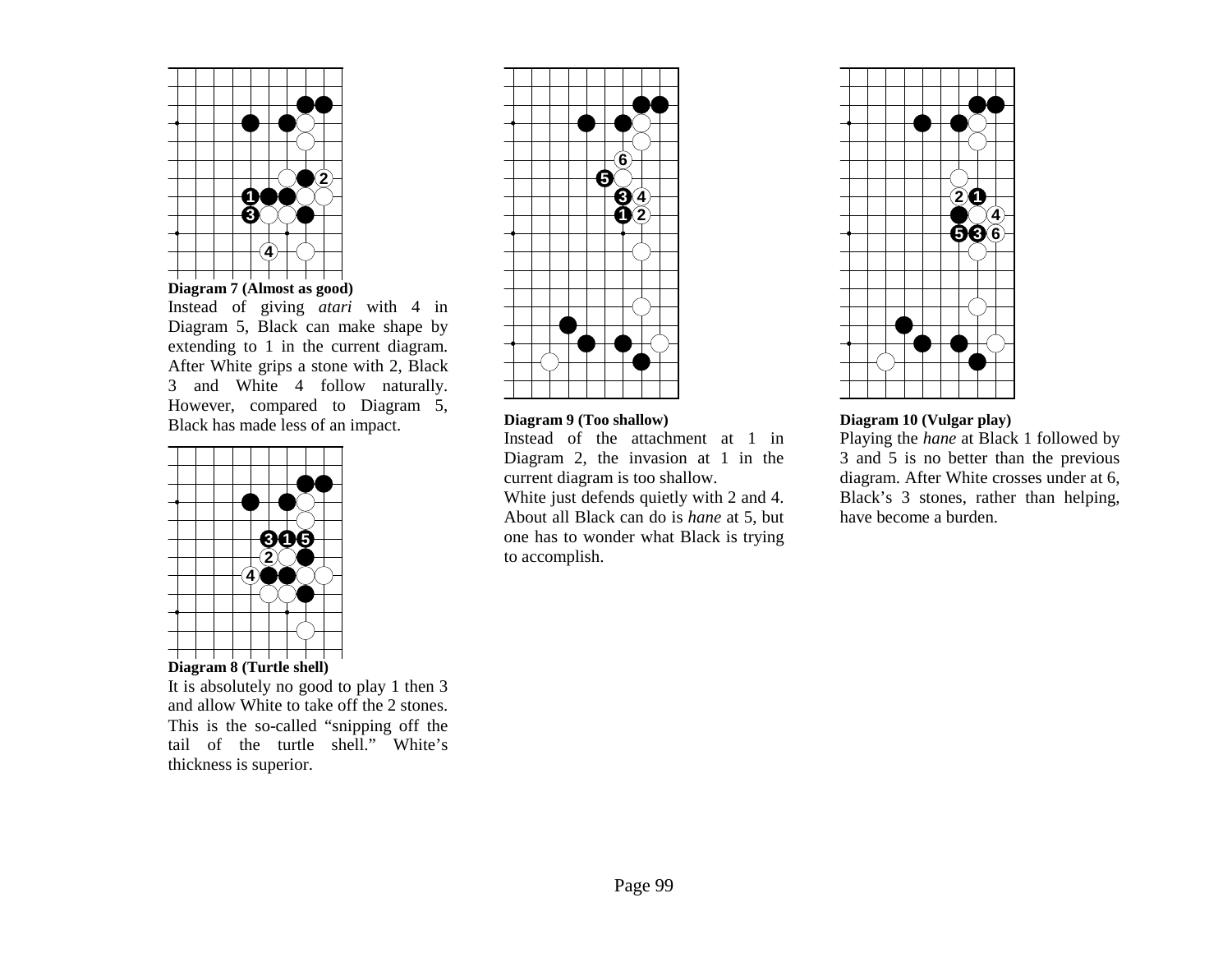

# **Diagram 11 (Shoulder hit)**

What about the shoulder hit at 1? In this case too White connects underneath easily with 2 through 8. This result is clearly not as good for Black as Diagram 5.



# **Diagram 12 (Deep invasion)**

On the other hand, the invasion at Black 1 is too deep. Of course, White attacks with the diagonal play at 2 and after 3, even if Black can live White will get so much thickness that the result will be unsatisfactory.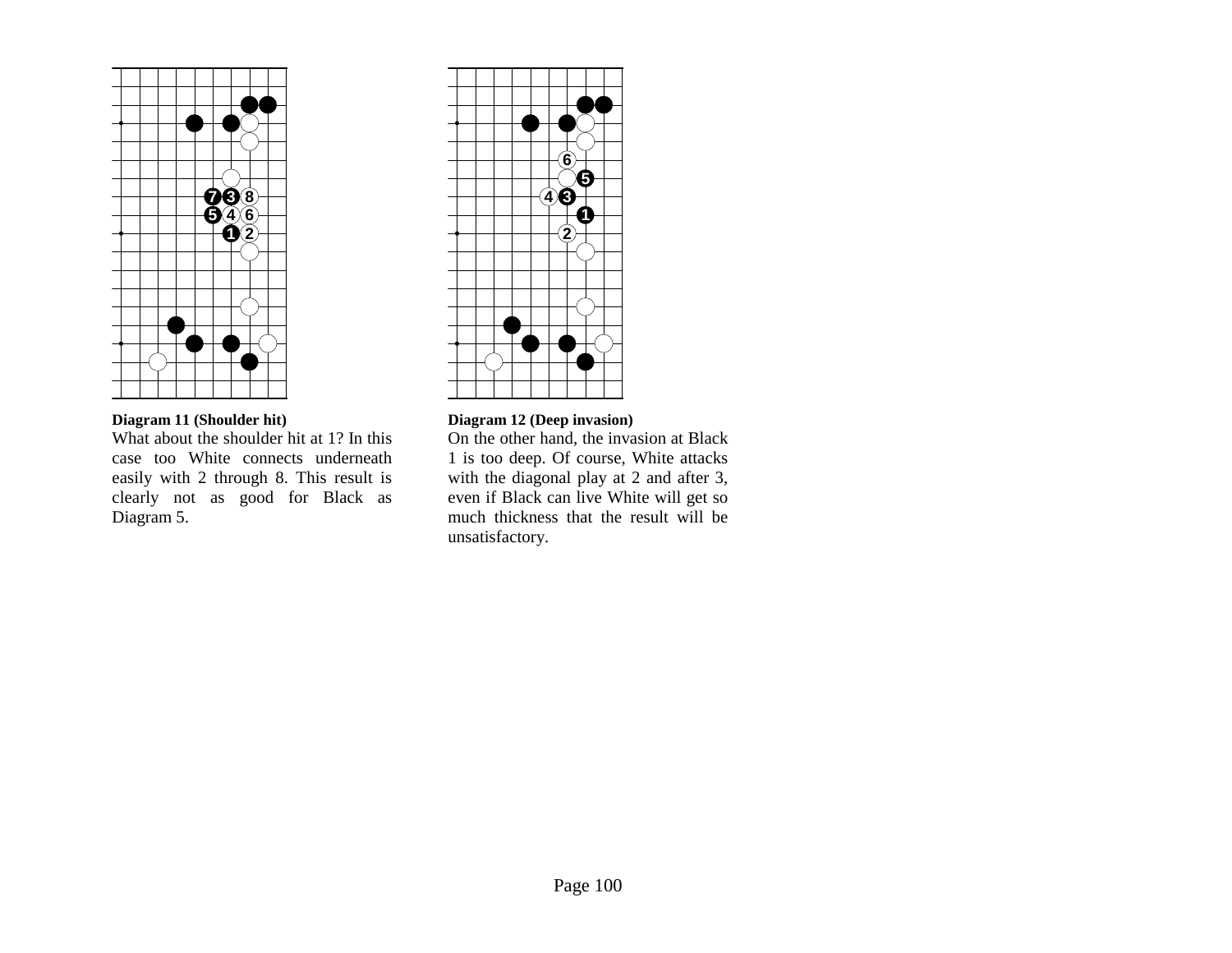**Basic Position Twenty-three** 



**H OW SHOULD B LACK RESPOND TO THE AMBUSH AT WHITE 1?** 

# **With a strong spirit**…

The peep at White 1 is an attempt to cause confusion. Generally Black should look for simple continuations, but occasionally...

# **Proper Black Attitude**

Make use of the triangled stone to give White a really hard time.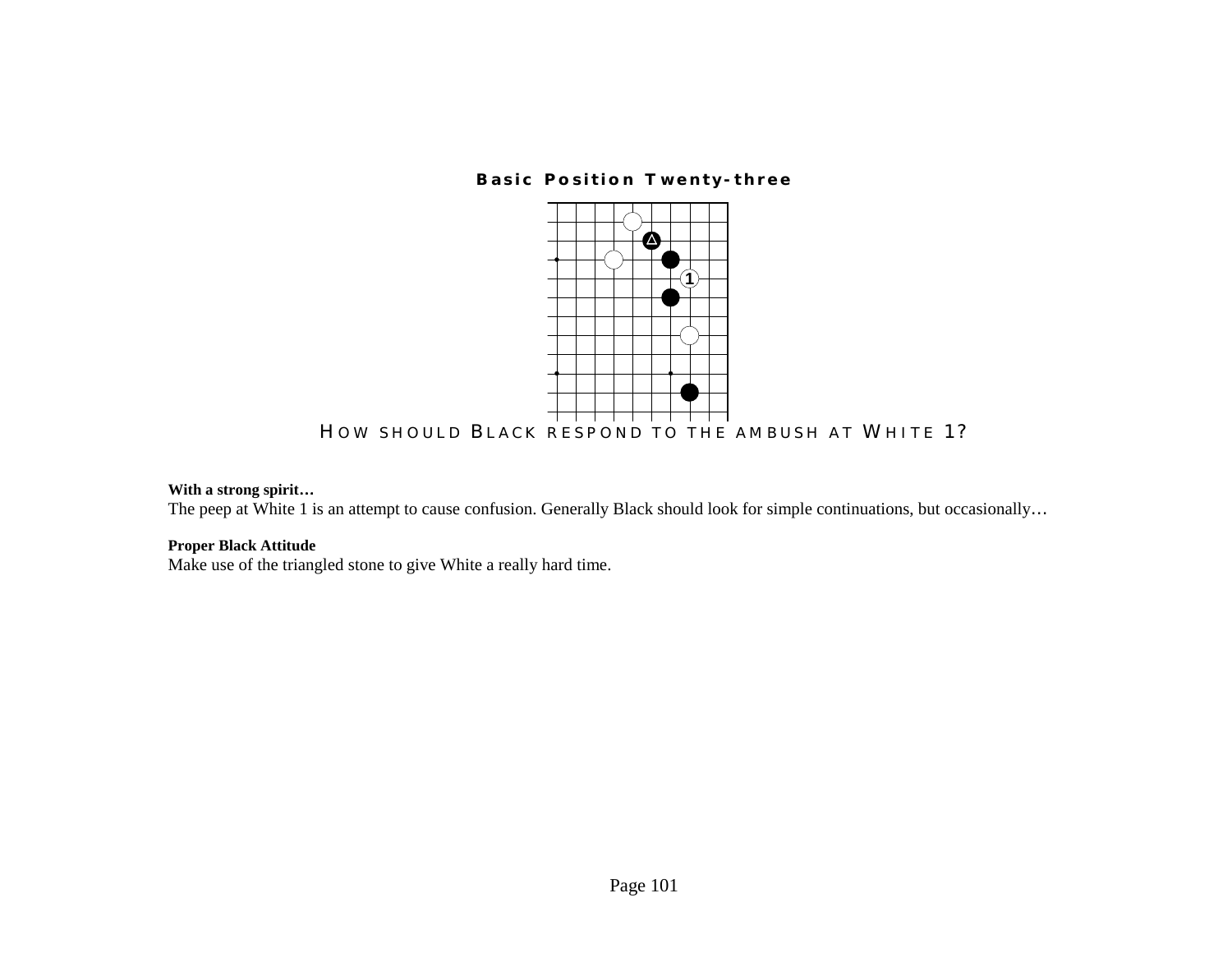



First, let's look at the moves that bring about the Basic Position. The sequence starts from White's *kakari* at 1 and proceeds through White's peep at 5. Instead of 5, the jump to a is more usual.



Here blocking powerfully at 1 is a must. It would be out of the question to connect at *a* and let White connect with 1. When White *hane*s at 2, once again showing strong spirit with 3 is the correct move. Of course White will jump to 6, trying to develop some *aji*.





Looking for a safe continuation with the connection at 7 at first seems like a thick continuation. But after White crosses under at 8, it seems that Black's hard work has gone to waste. Instead of 7, Black should respond vigorously…



Black has to split the White groups with 1. Of course, in order to play this way Black has to carefully read out the response to White's push and cut with 2 and 4. Let's examine how to deal with 2 and 4.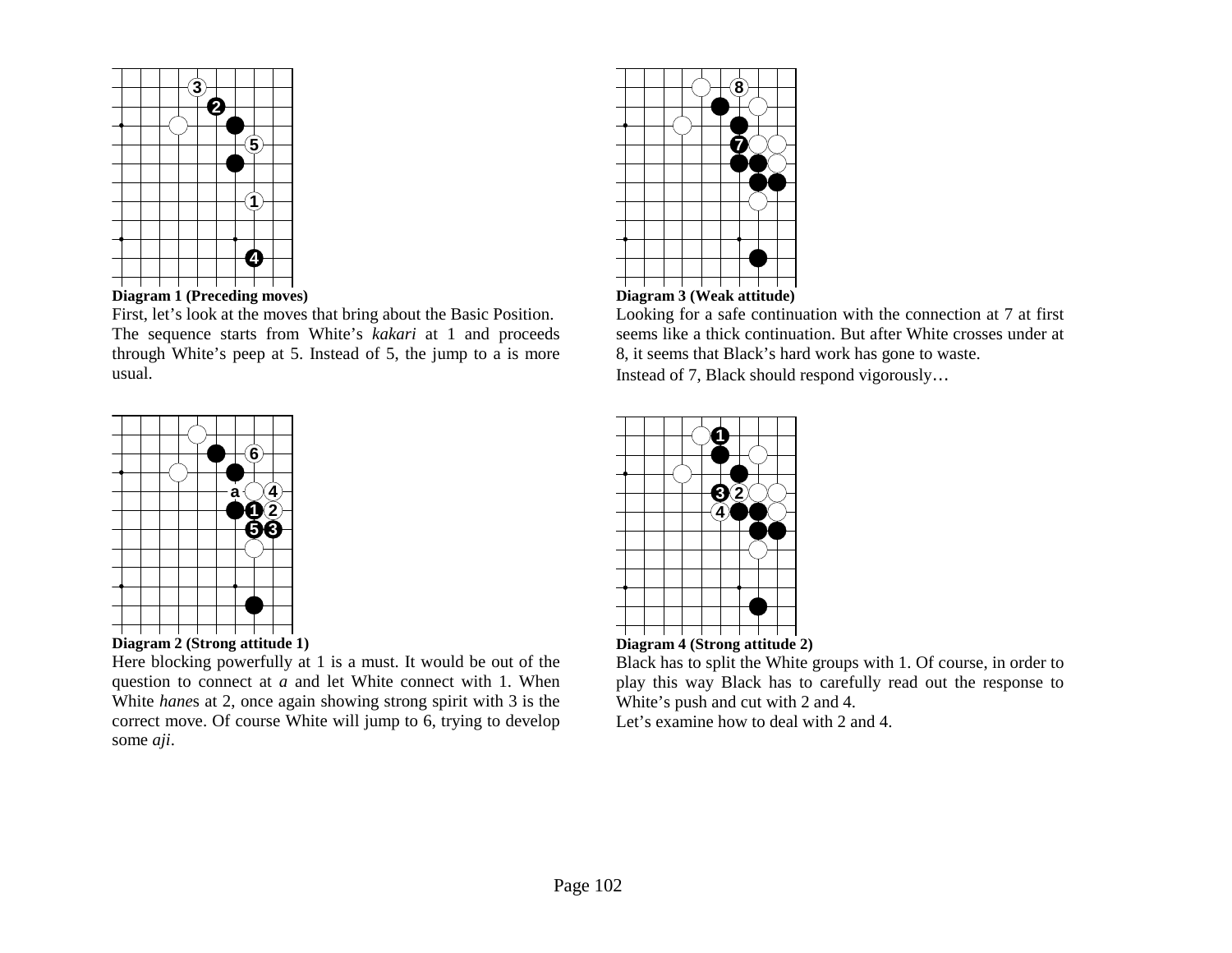

Black 5 is a strong quiet move. If White plays 6 looking to cross underneath, Black should allow the connection and catch a stone in a ladder with 7. White noses out with 10 and 12, but the jump to 13 is enough to give Black a fine, thick position.



In the previous diagram, White didn't put up enough of a fight. White can put up a bit more resistance by forcing with the push at 1 and then extending to 3. However the *tesuji* with 4 and 6 is just enough to get Black connected.



**Diagram 7 (Further resistance by White)** 

White can put up stiff resistance by forcing with one more push at 1, then playing at 3.

However, Black can escape with the *hane* at 4 followed by bumping up against White with 6.



**Diagram 8 (More stubborn resistance by White)** 

White can resist even more stubbornly than in the previous diagram. Instead of cutting immediately with 5 in the previous diagram, White can push with 1 in the current diagram, then bend with 3. This is the most stubborn possible resistance. After Black moves out with 4, then White cuts with 5.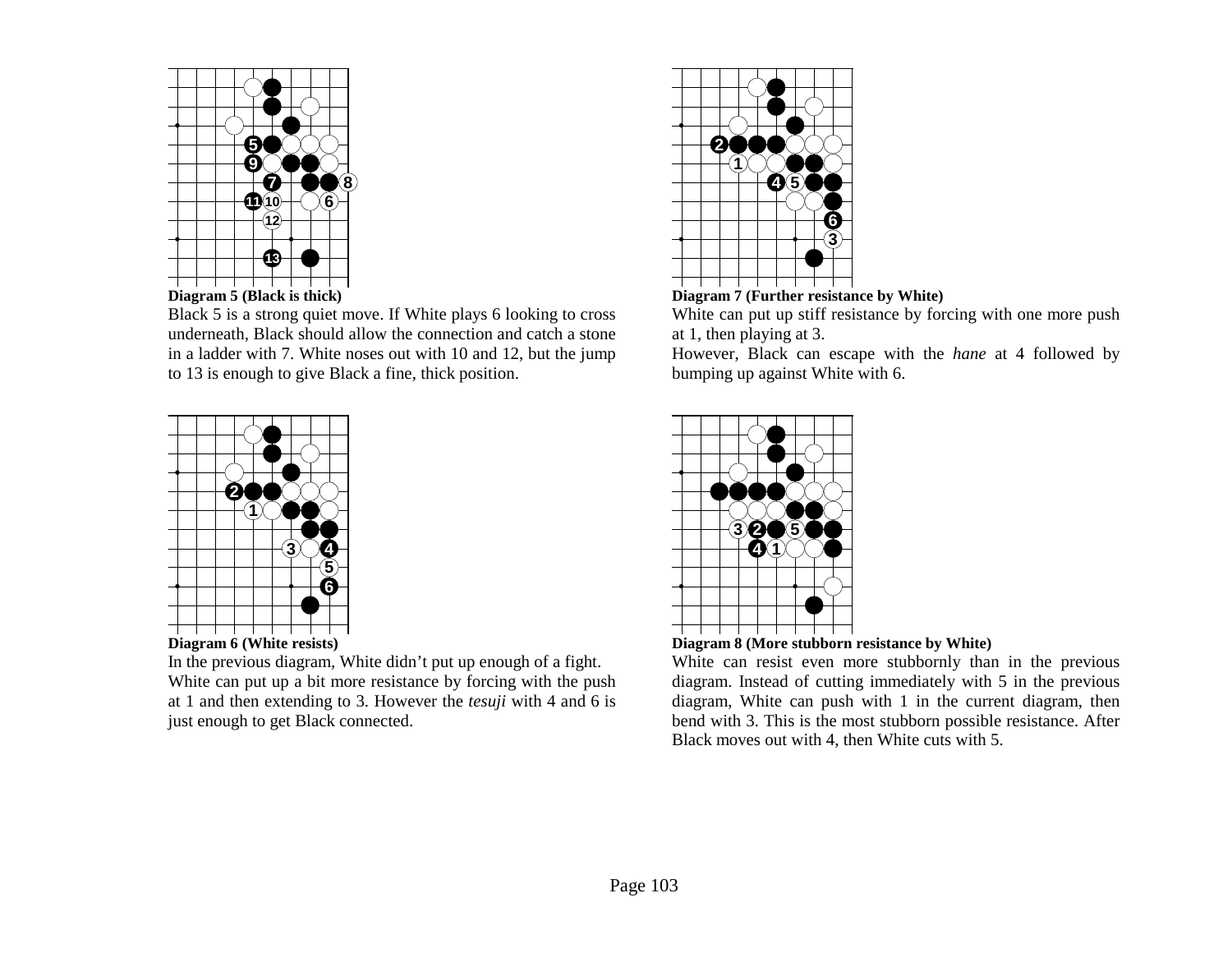

#### **Diagram 9 (In the end, White is crushed)**

However, in the end White's resistance does not succeed. After first bending with 6, then playing the *hane* at 8, Black is OK. So it turns out that Black's block at 1 in Diagram 4 succeeds.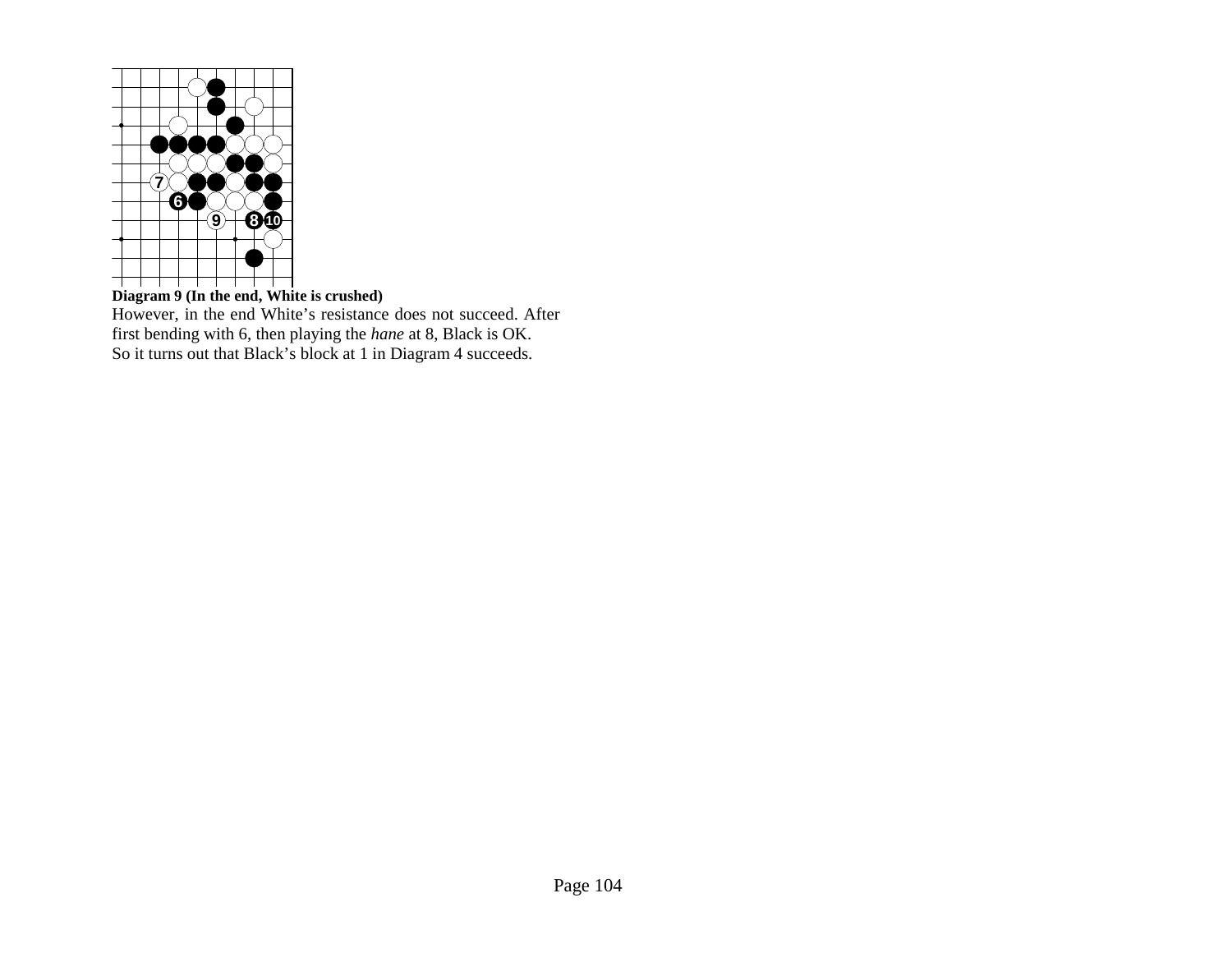**Basic Position Twenty-four** 



#### **A thick move**

The knight's move at 2 is a move that's useful for certain special situations. However, if you don't know the correct continuations, you can't use this move effectively.

## **Proper Black Attitude**

The action is within Black's sphere of influence, so Black should fight vigorously. In addition, Black should value thickness more than territory.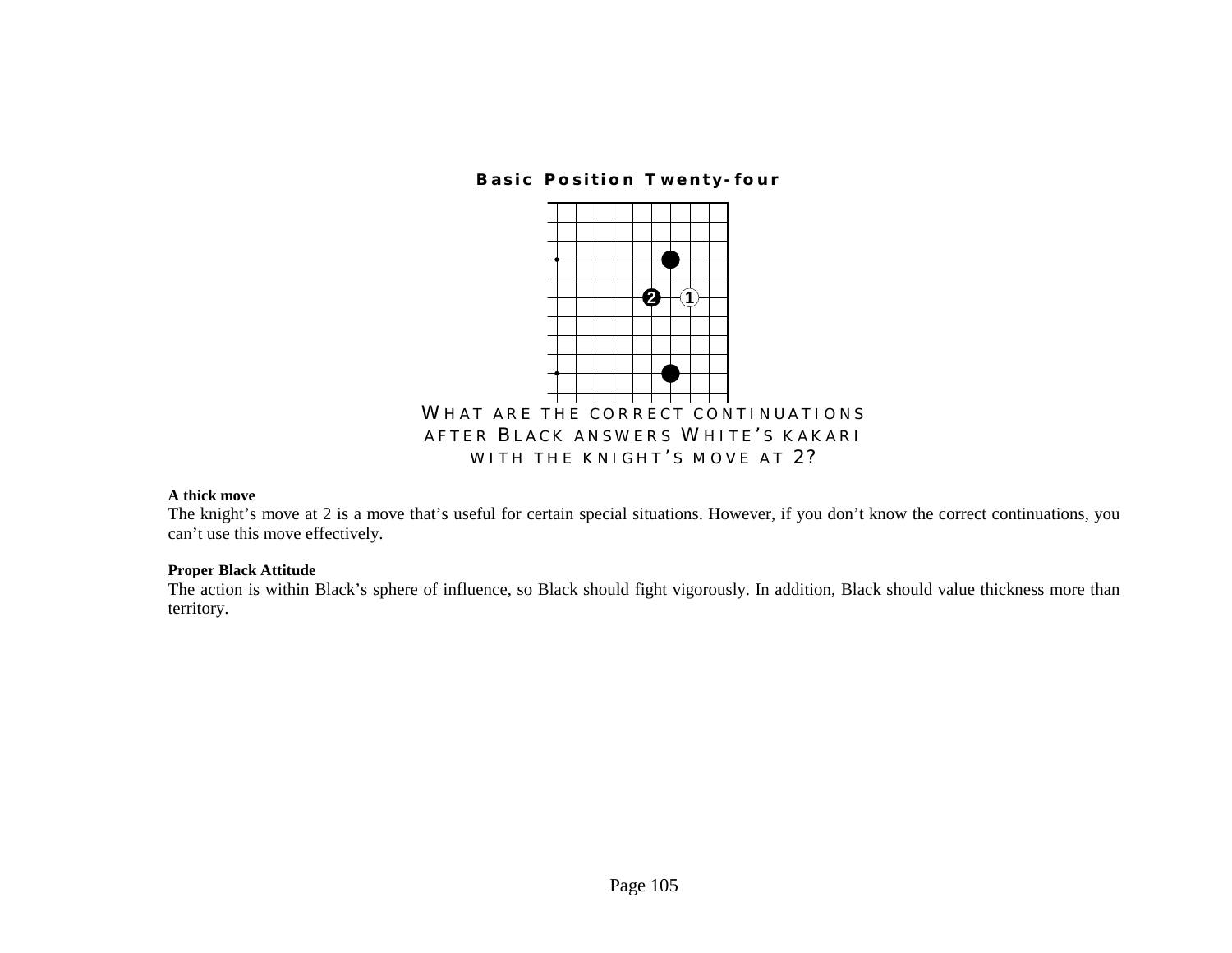



White can jump into the 3-3 point in the corner to avoid a direct fight. Because of the presence of the triangled stone, Black should block with 2. If play follows a normal course from 3 through 12, Black should have no complaints about the resulting position.

This sequence is a bit too conventional for White to play, so instead of 5 …



**Diagram 2 (A simple continuation for Black)** 

White may look for complications by cutting at 1. It's important for Black to *hane* and connect in the corner with 2 and 4. White now has no choice but to give *atari* from underneath with 5, and after the extension to 8, the position is easy for Black to play.



## **Diagram 3 (White succeeds)**

If Black skips 2 and 4 in the previous diagram and grips a stone with 1 in the current diagram, this grants White's wish. After White *hane*s with 2, Black is forced to capture with 3, and White has a fine position after 4.

|  |  |  | $\frac{1}{3}$ 0 | $\left( 5\right)$ |  |
|--|--|--|-----------------|-------------------|--|
|  |  |  |                 |                   |  |
|  |  |  |                 |                   |  |
|  |  |  |                 |                   |  |
|  |  |  |                 |                   |  |
|  |  |  |                 |                   |  |
|  |  |  |                 |                   |  |
|  |  |  |                 |                   |  |
|  |  |  |                 |                   |  |



If White wants to fight, the best move is the attachment at 1. Now Black has two options. First, Black can fight with the block at 2. When White cuts at 3, pulling back with Black 4 is the standard move.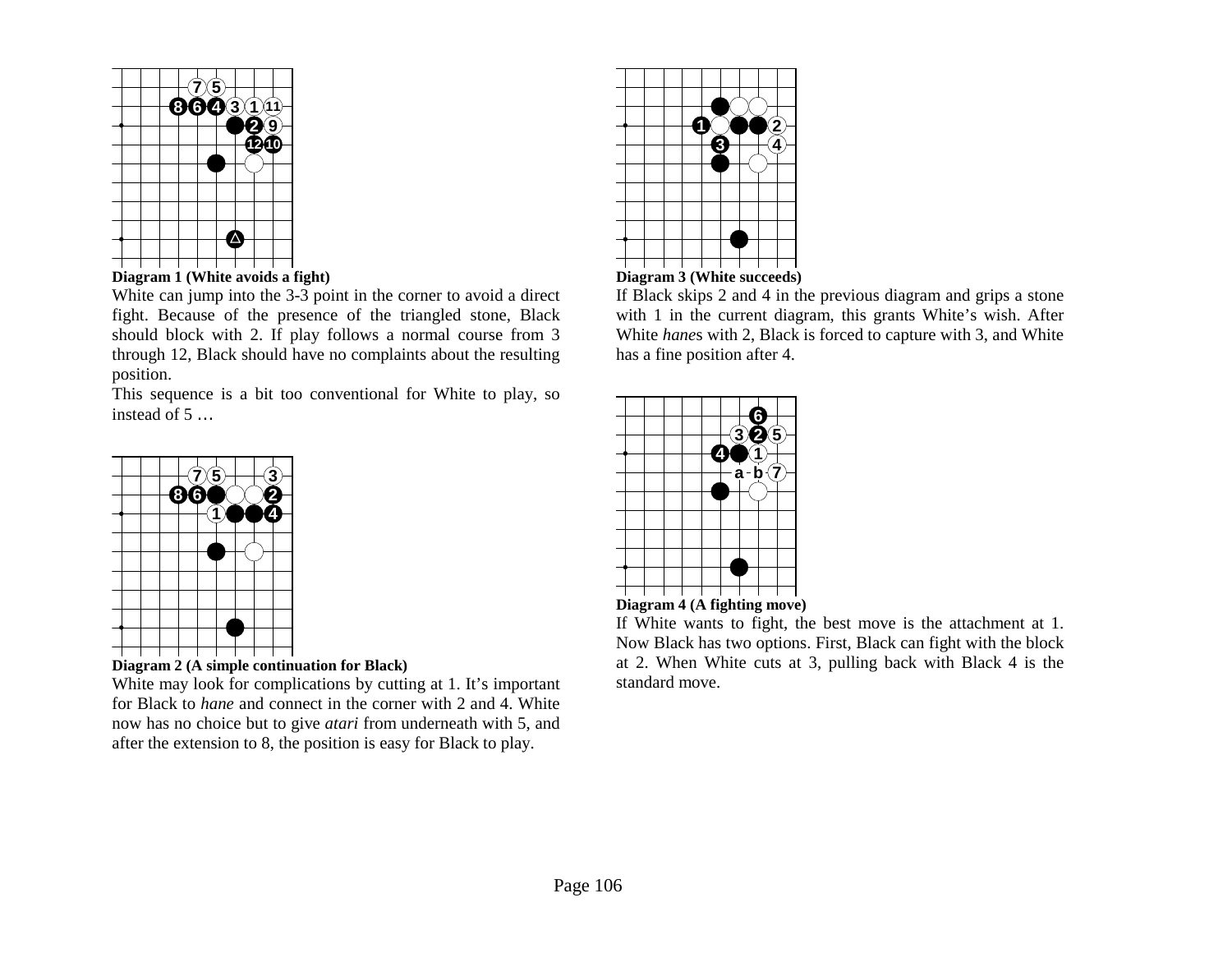

## **Diagram 5 (Far superior for Black)**

After bending at 8, Black plays 10. White can't leave out 11, and Black 12 completes a thick position. In this result, Black's thickness is superior.

Going back to Diagram 4, if Black want's to avoid fighting, then instead of 2 the move is to pull back at 3. If White plays 2, Black plays *a* and White plays *b*.



Instead of cutting at 3 in Diagram 4, forcing with 1 and then cutting with 3 is a vulgar sequence. White then has little choice but to give *atari* with 5 and then play 7. This is a slightly different result than the previous diagram. That is …



## **Diagram 7 (Good for Black)**

About the best White can do is to take up a position with 9. But now Black 10 forces a response. When White defends with 11, Black has time to extend to 12, an even better result than the previous diagrams.





White's aim in playing the vulgar move at 1 in Diagram 6 was to play at 1 in this diagram and steal the corner. If Black plays 2, White connects with 3. Black 4 begins a capturing race and the attachment at 8 is the key point. When White blocks at 11…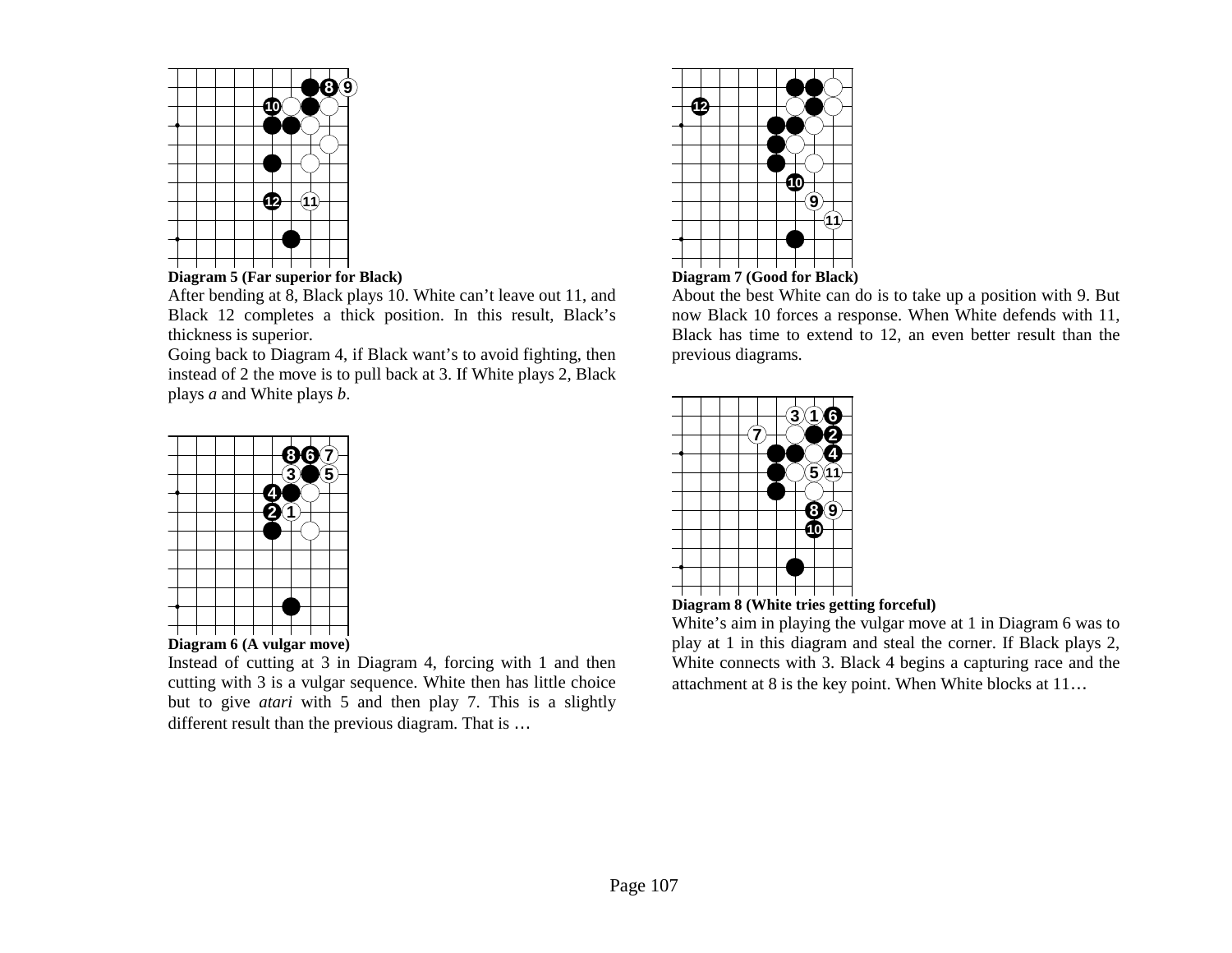

**Diagram 9 (A favorable ko for Black)** 

The descent at Black 1 is a good move for the capturing race. White blocks at 2, but Black can play the attachment at 3. White 4 through 8 is a forceful continuation that brings about a *ko*, but the *ko* is so favorable for Black that this continuation is out of the question.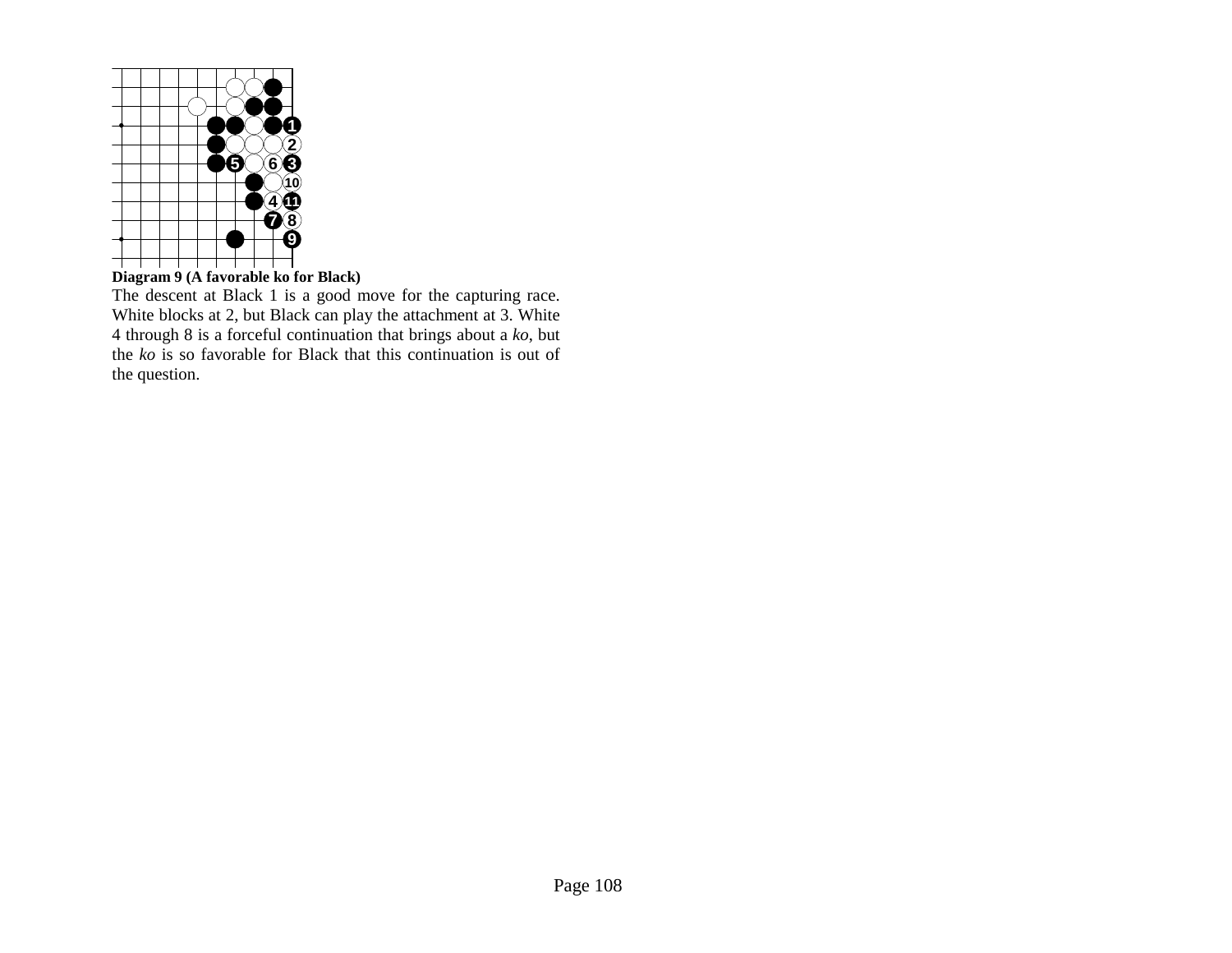**Basic Position Twenty-five** 



# **I N RESPONSE TO WHITE ' S KAKARI , B LACK SHOULD BE LOOKING TO ATTACKFIRST ON THE RIGHT SIDE , BUT** …

## **Attacking first**

Defending quietly at *a* is also a good move, but occasionally it's good to throw a scare into White.

## **Proper Black Attitude**

If you're going to attack, the three White stones at the top are the correct target. There is one spot that is the crucial point.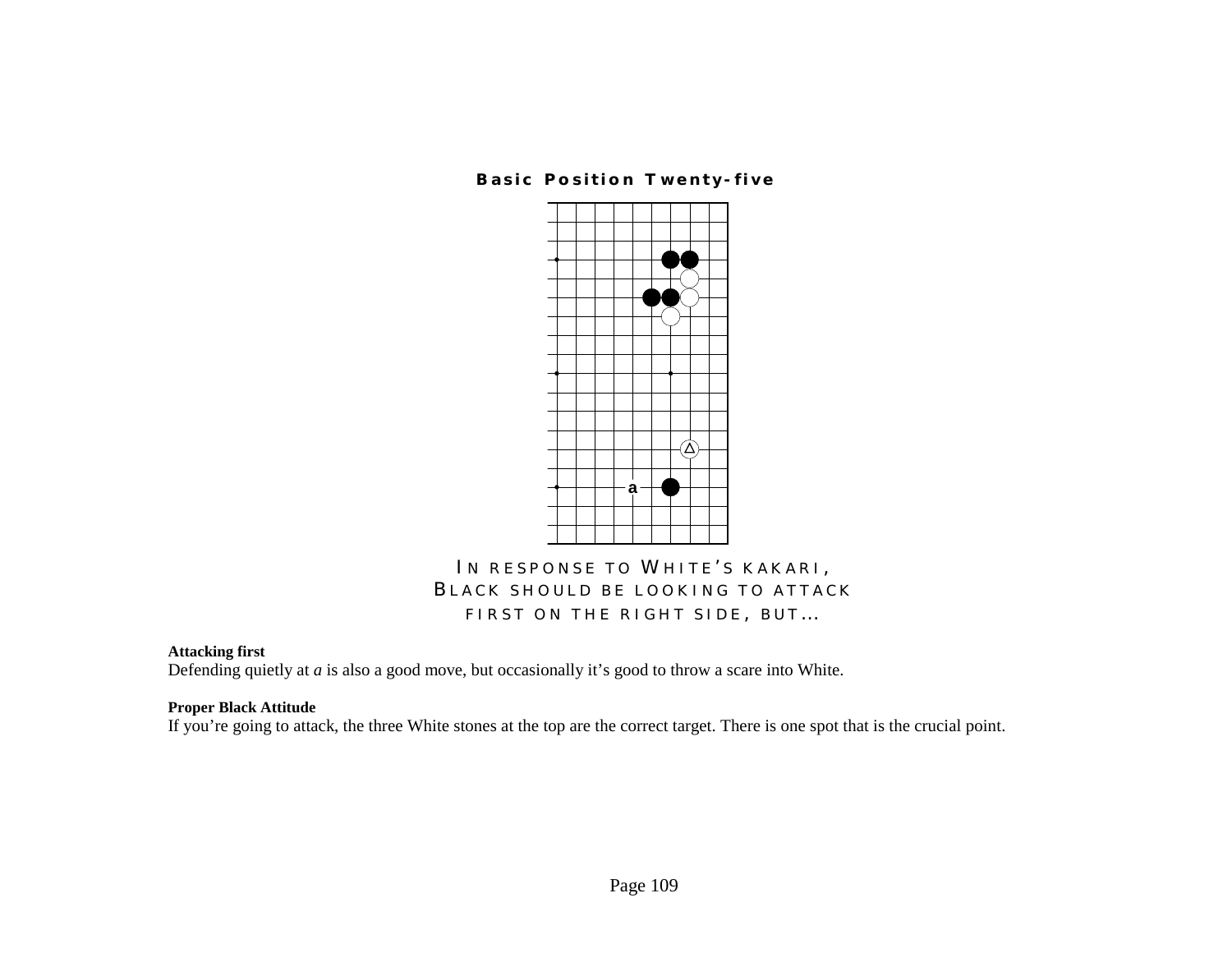

#### **Diagram 1 (The crucial point)**

Black 1 is the crucial point for the attack. If Black wants to attack, there is no other place to play.

White has no choice but to push at 2 and bend at 4. Then Black can defend at 5. If White now defends the right side with 6, already Black can be satisfied. However, White's group is still a bit unsettled, so Black can continue …



#### **Diagram 2 (Black plays on both sides)**

Instead of trying to move the triangled stone and fight, it shows better sense for Black to attach with 7. When White hanes at 8, Black blocks with 9. White pretty much has to fill at 12. After extending to 13, Black can feel good about having taken both the top and the bottom corners. What's more, Black can look for the opportunity to move the triangled stone later.



#### **Diagram 3 (White rushes ahead)**

Suppose that White, instead of defending with 6 in Diagram 1, rushes ahead with 1 in the current diagram. What should happen now?

Black can quietly play 2 through 6 following the double approach *joseki*. About the best White can do is 7 (the knight's move at *a* is also available).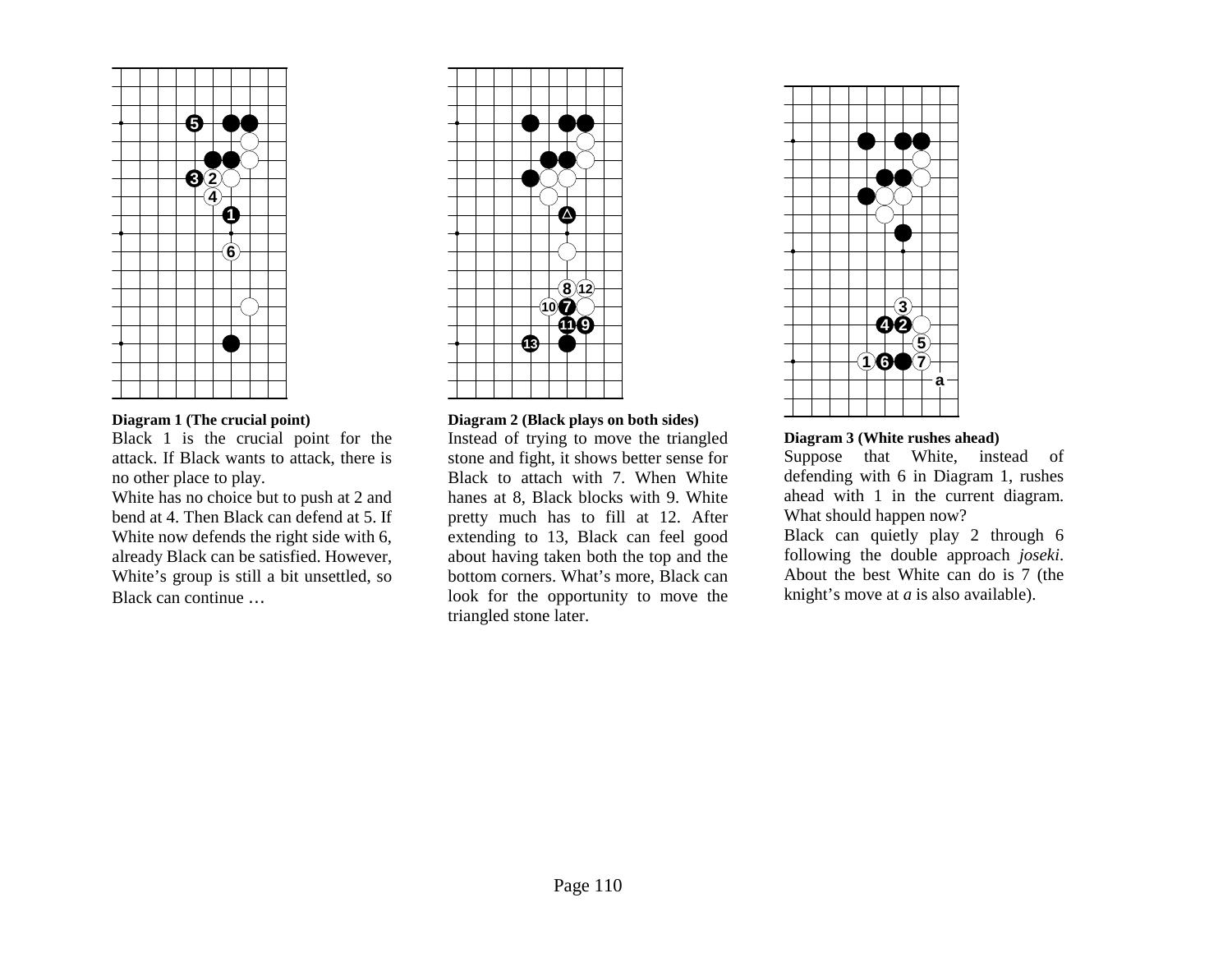

**Diagram 4 (A hard move to find)**  Continuing, the pushes at Black 1 and 3 are good moves that are a bit hard to find.



**Diagram 5 (A good result for Black)** 

After Black forces with 5, and then plays 7, it goes without saying that Black is doing much better.



#### **Diagram 6 (White resists)**

The result in the previous diagram is too good for Black. Let's look at some possible ways for White to put up resistance.

First, instead of 4 in Diagram 4, White can try the *hane* at 1 in the current diagram. However, Black can cut at 2 without any fear.

White can give *atari* with 3 and then attempt to seal Black in with 5. Continuing…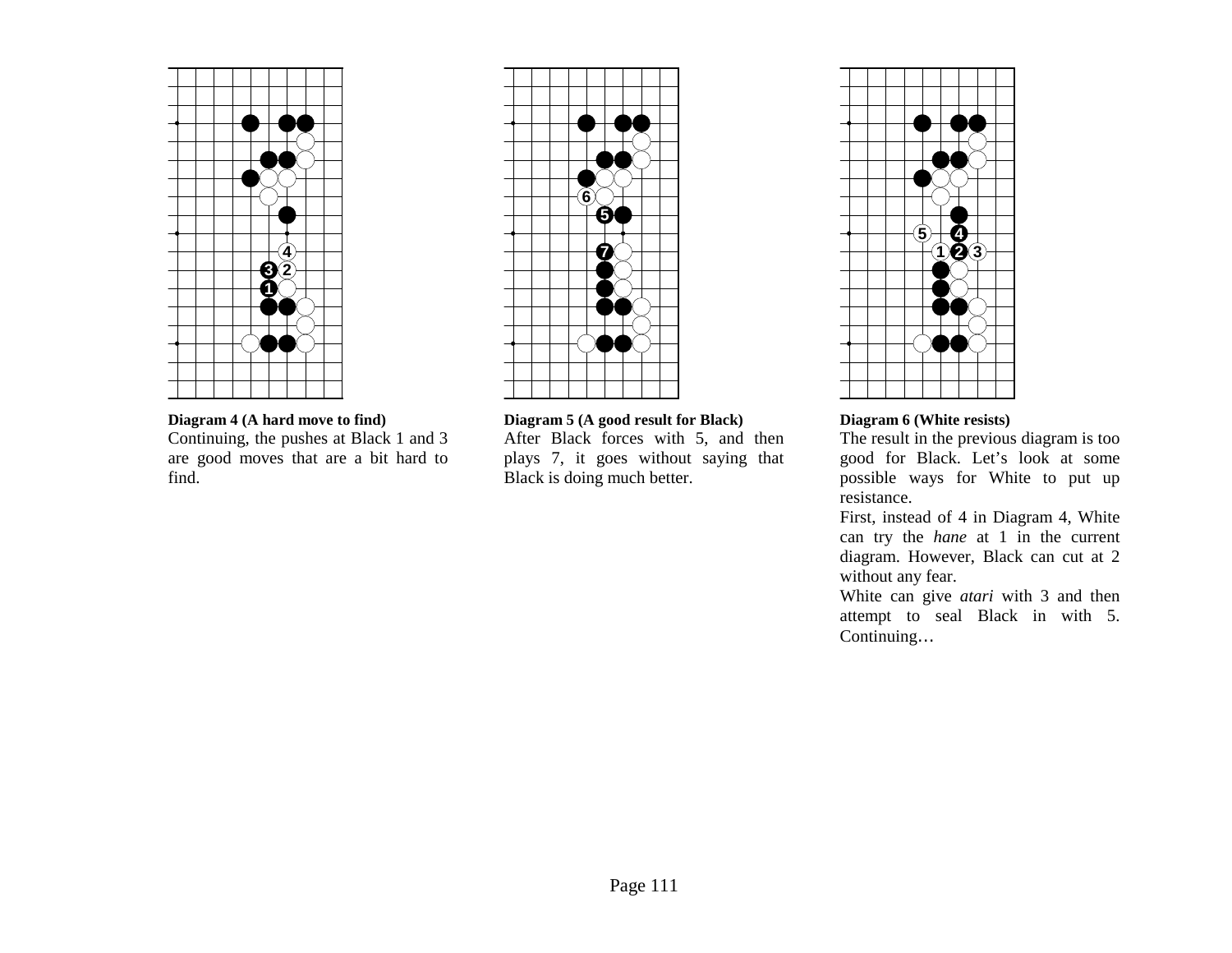

## **Diagram 7 (White collapses)**

Giving *atari* with 6 and moving out with 8 are natural moves. If White blocks with 9, cutting with 10 spells the end. Black *a,* capturing three stones, and b, snagging 4 stones in a ladder, are *miai*  so White collapses.

It therefore follows that instead of 7, White needs to play at 10, but then Black captures at 7, a big success.